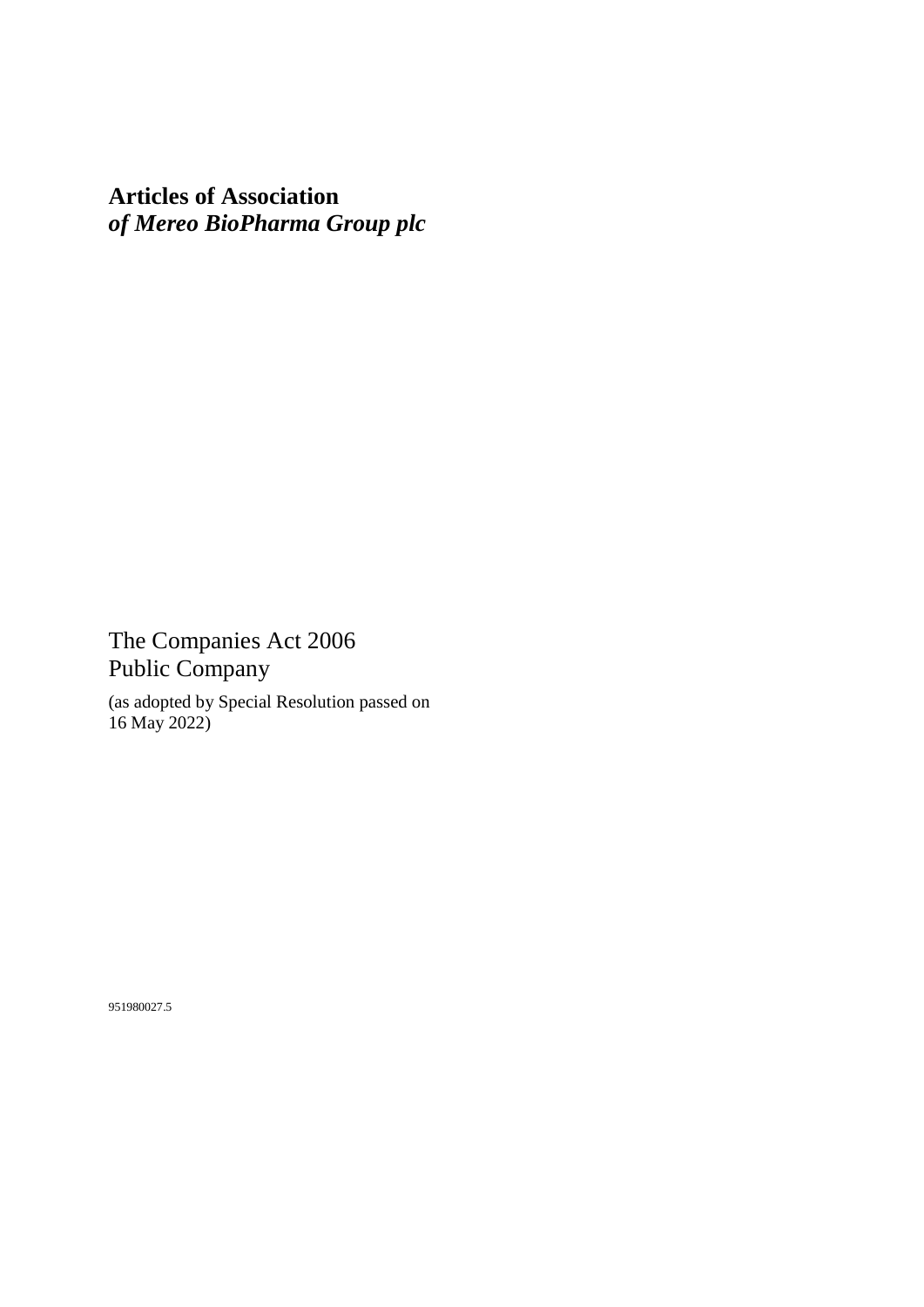# **New Articles of Association** of Mereo BioPharma Group plc (the "Company")

(as adopted by Special Resolution passed on 16 May 2022)

# **Table of Contents**

| 1              |  |
|----------------|--|
| $\overline{2}$ |  |
|                |  |
| 3              |  |
| $\overline{4}$ |  |
| 5              |  |
| 6              |  |
| 7              |  |
| 8              |  |
| 9              |  |
| 10             |  |
|                |  |
|                |  |
| 11             |  |
| 12             |  |
| 13             |  |
| 14             |  |
| 15             |  |
| 16             |  |
| 17             |  |
| 18             |  |
| 19             |  |
| 20             |  |

 $\mathbf{i}$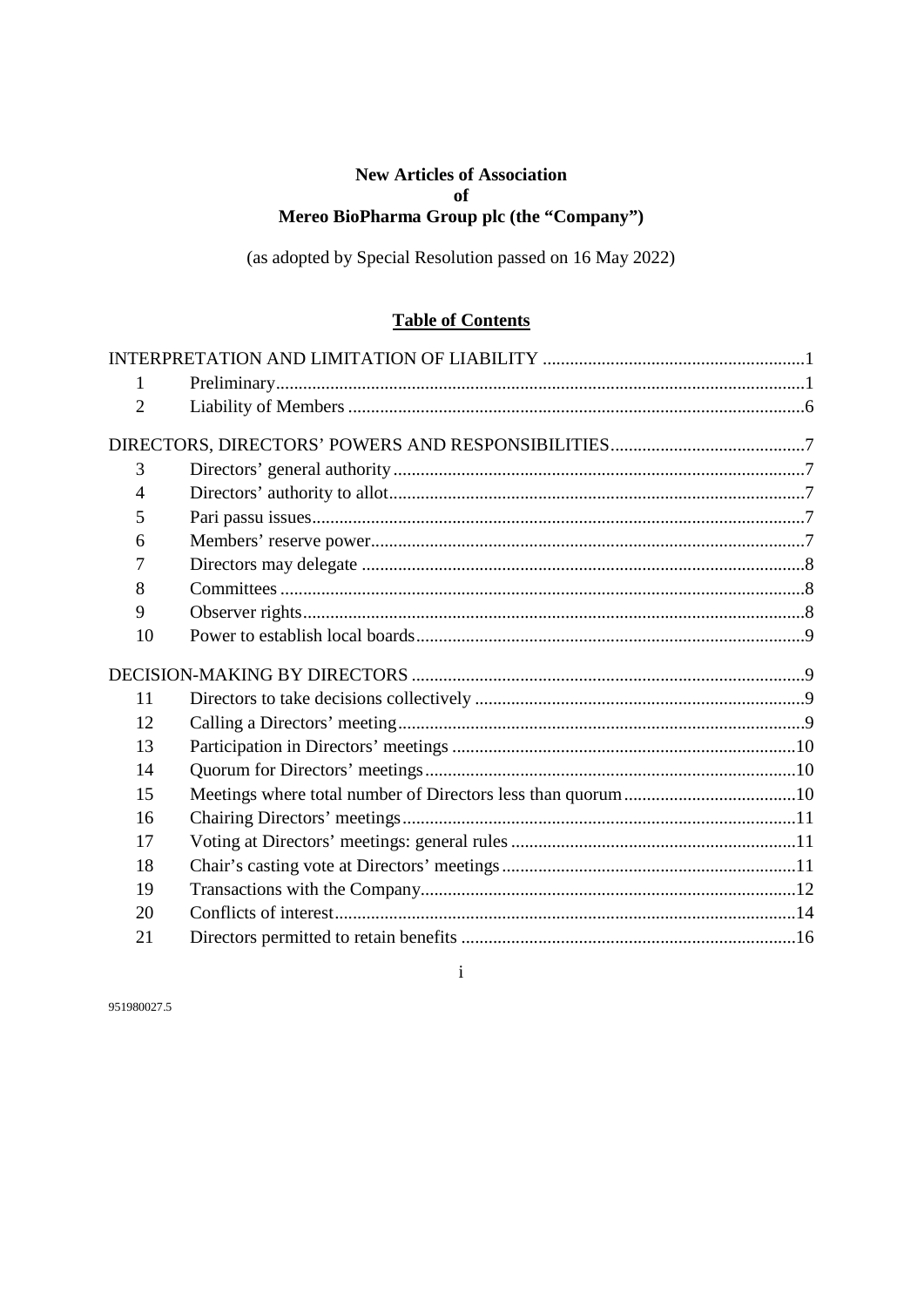| 22 |                                                                                |  |
|----|--------------------------------------------------------------------------------|--|
| 23 |                                                                                |  |
| 24 |                                                                                |  |
| 25 |                                                                                |  |
| 26 |                                                                                |  |
|    |                                                                                |  |
| 27 |                                                                                |  |
| 28 |                                                                                |  |
| 29 |                                                                                |  |
| 30 |                                                                                |  |
| 31 |                                                                                |  |
| 32 |                                                                                |  |
| 33 |                                                                                |  |
| 34 |                                                                                |  |
| 35 |                                                                                |  |
| 36 |                                                                                |  |
| 37 |                                                                                |  |
|    | DECISION-MAKING BY MEMBERS ORGANISATION OF GENERAL MEETINGS23                  |  |
| 38 | Electronic attendance at and participation in general meetings not precluded23 |  |
| 39 |                                                                                |  |
| 40 |                                                                                |  |
| 41 |                                                                                |  |
| 42 | Simultaneous attendance and participation by Electronic Facilities24           |  |
| 43 |                                                                                |  |
| 44 |                                                                                |  |
| 45 |                                                                                |  |
| 46 |                                                                                |  |
| 47 |                                                                                |  |
| 48 |                                                                                |  |
| 49 |                                                                                |  |
| 50 |                                                                                |  |
| 51 |                                                                                |  |

ii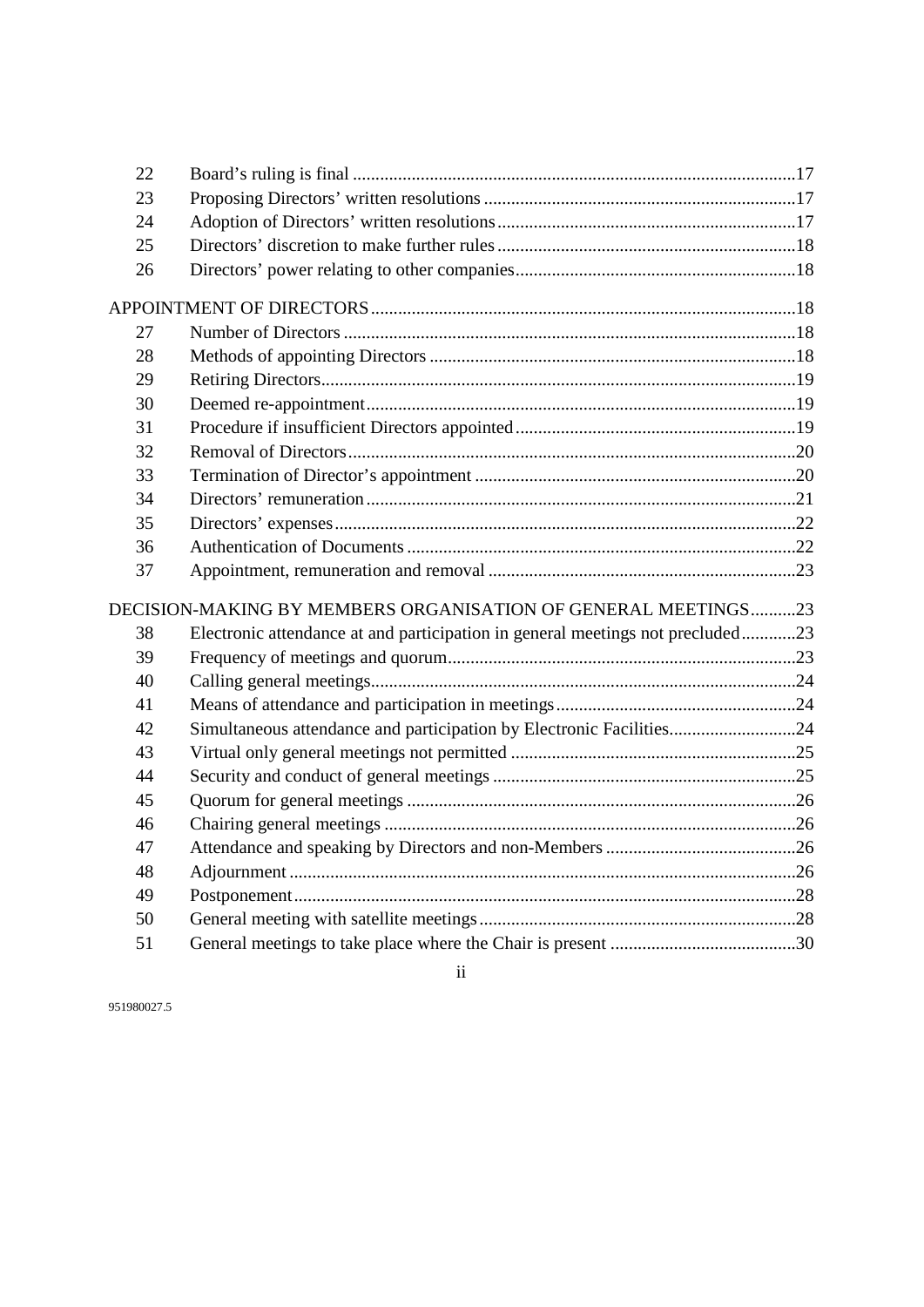| 52 |  |  |
|----|--|--|
| 53 |  |  |
| 54 |  |  |
| 55 |  |  |
| 56 |  |  |
| 57 |  |  |
| 58 |  |  |
| 59 |  |  |
| 60 |  |  |
| 61 |  |  |
| 62 |  |  |
| 63 |  |  |
| 64 |  |  |
| 65 |  |  |
| 66 |  |  |
| 67 |  |  |
| 68 |  |  |
|    |  |  |
| 69 |  |  |
|    |  |  |
| 70 |  |  |
|    |  |  |
| 71 |  |  |
| 72 |  |  |
|    |  |  |
| 73 |  |  |
| 74 |  |  |
| 75 |  |  |
|    |  |  |

 $\overline{\text{iii}}$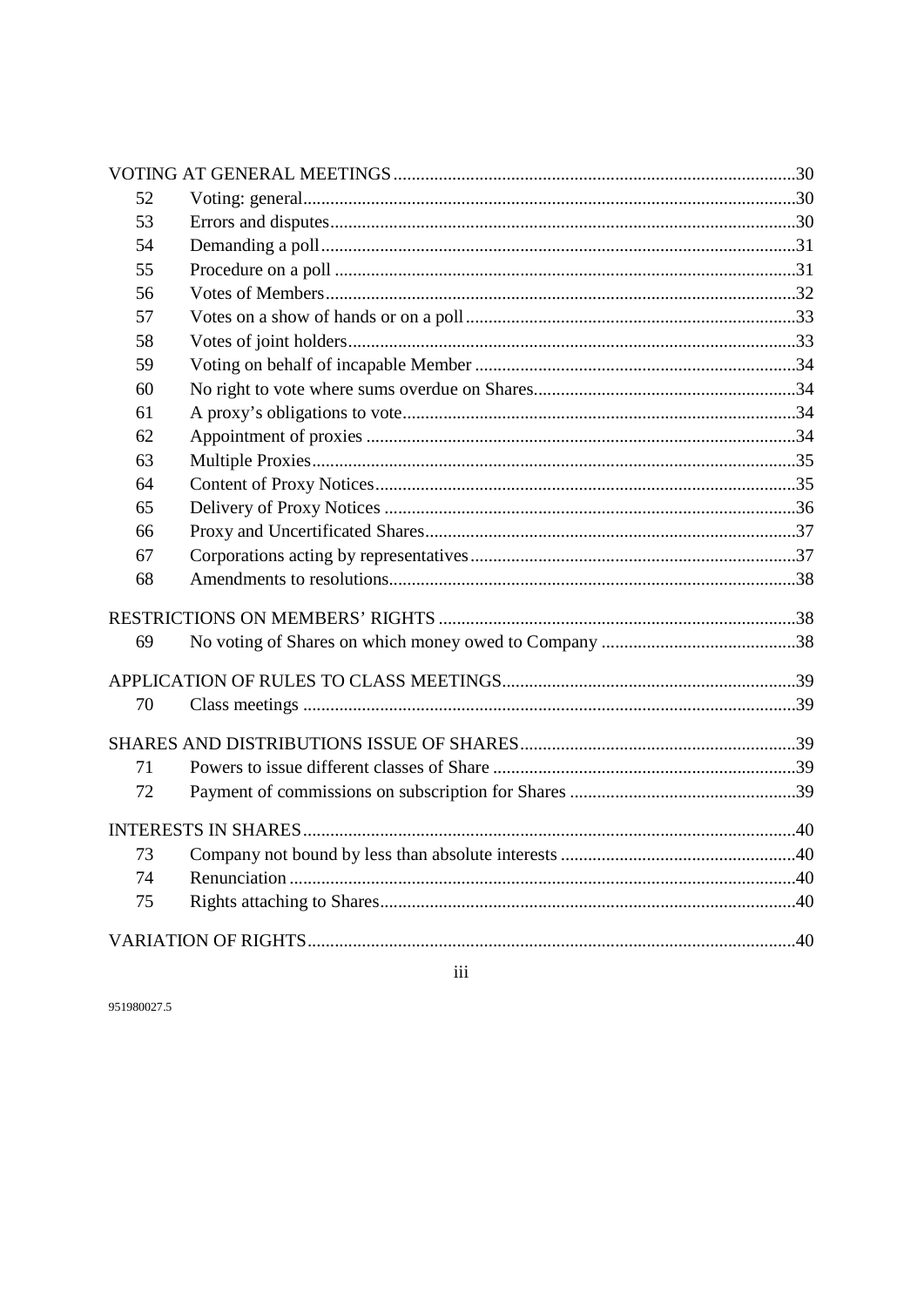| 76  |  |
|-----|--|
|     |  |
| 77  |  |
| 78  |  |
| 79  |  |
| 80  |  |
|     |  |
| 81  |  |
|     |  |
| 82  |  |
| 83  |  |
| 84  |  |
| 85  |  |
| 86  |  |
| 87  |  |
| 88  |  |
| 89  |  |
| 90  |  |
| 91  |  |
| 92  |  |
| 93  |  |
|     |  |
| 94  |  |
| 95  |  |
| 96  |  |
| 97  |  |
| 98  |  |
| 99  |  |
| 100 |  |
|     |  |

 $\mathrm{i} \mathrm{v}$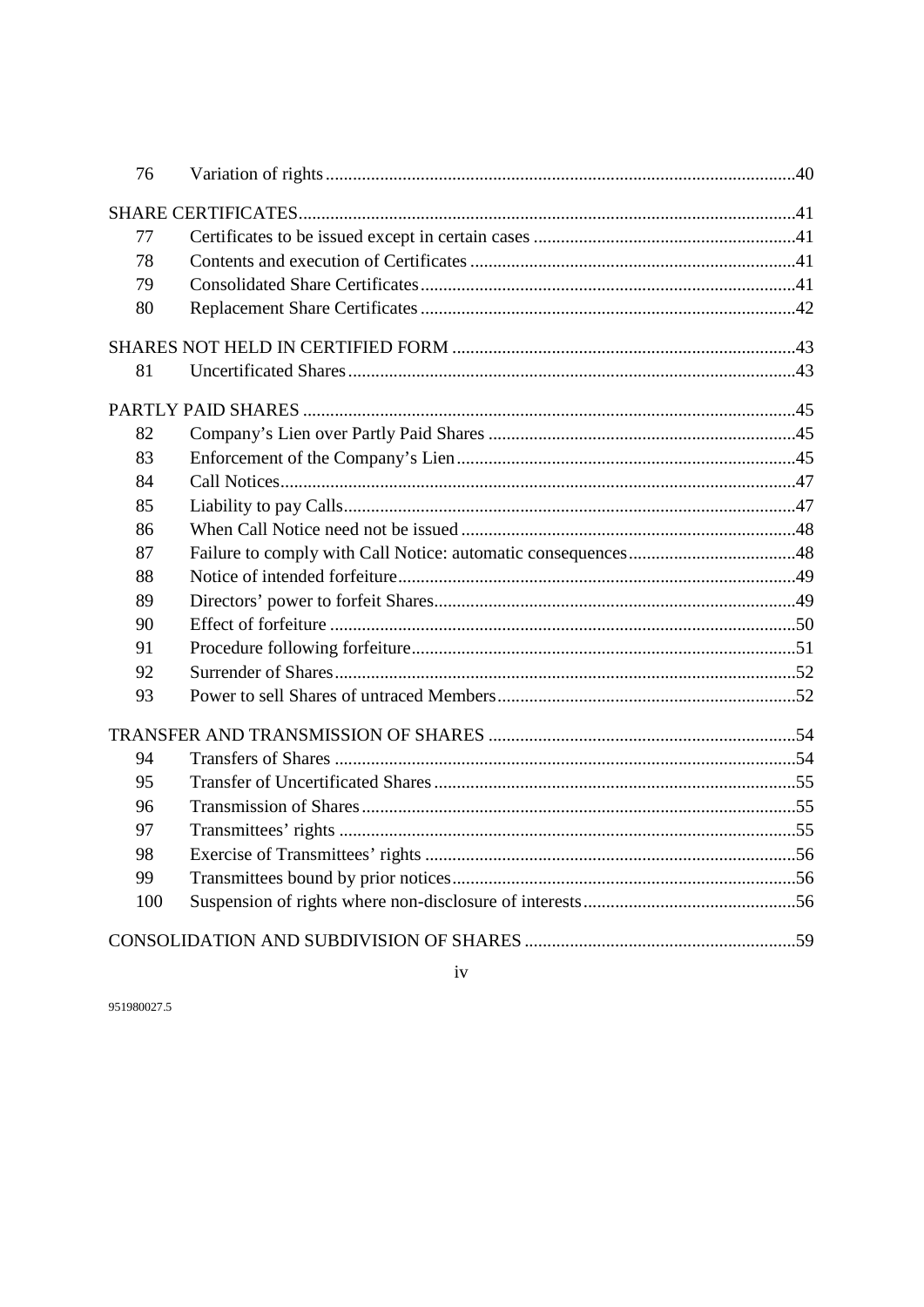| 101 |                                                                       |  |
|-----|-----------------------------------------------------------------------|--|
|     |                                                                       |  |
| 102 |                                                                       |  |
| 103 |                                                                       |  |
| 104 |                                                                       |  |
| 105 |                                                                       |  |
| 106 |                                                                       |  |
| 107 |                                                                       |  |
| 108 |                                                                       |  |
| 109 |                                                                       |  |
| 110 |                                                                       |  |
| 111 |                                                                       |  |
| 112 |                                                                       |  |
| 113 |                                                                       |  |
| 114 |                                                                       |  |
| 115 |                                                                       |  |
|     |                                                                       |  |
| 116 |                                                                       |  |
|     |                                                                       |  |
| 117 |                                                                       |  |
| 118 |                                                                       |  |
| 119 |                                                                       |  |
| 120 |                                                                       |  |
| 121 |                                                                       |  |
| 122 | Sending or supplying any Document, information or notice by any other |  |
|     |                                                                       |  |
| 123 |                                                                       |  |
| 124 |                                                                       |  |
| 125 |                                                                       |  |
| 126 | Document, information or notice given by advertisement in certain     |  |
|     |                                                                       |  |

 $\mathbf{V}$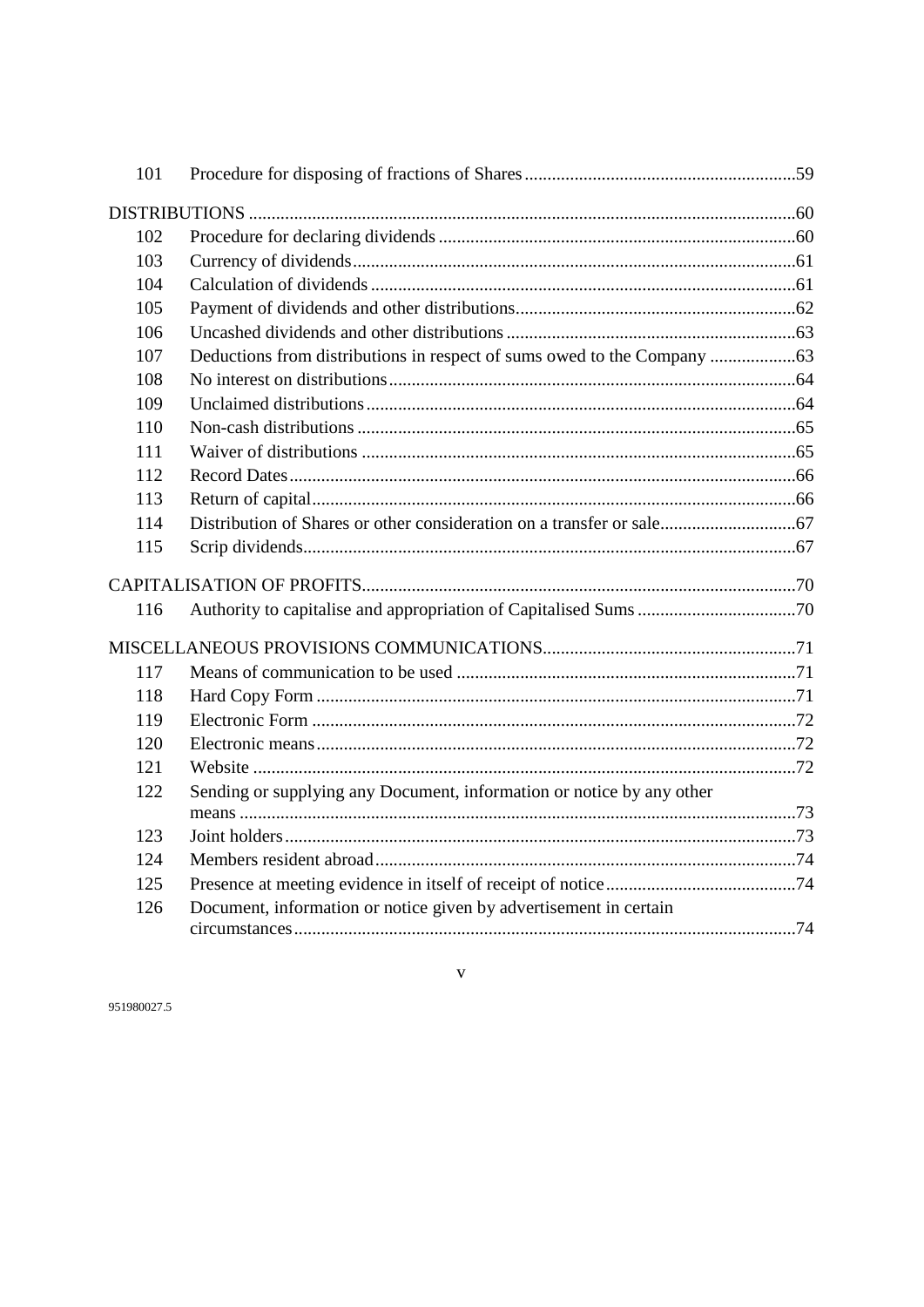| 127 |                                                                                 |  |
|-----|---------------------------------------------------------------------------------|--|
| 128 |                                                                                 |  |
| 129 |                                                                                 |  |
| 130 | Service of Document, notice or information on person entitled by transmission76 |  |
| 131 |                                                                                 |  |
| 132 |                                                                                 |  |
| 133 |                                                                                 |  |
|     |                                                                                 |  |
| 134 |                                                                                 |  |
| 135 |                                                                                 |  |
| 136 |                                                                                 |  |
|     |                                                                                 |  |
| 137 |                                                                                 |  |
| 138 |                                                                                 |  |
| 139 |                                                                                 |  |
|     |                                                                                 |  |
| 140 |                                                                                 |  |
| 141 |                                                                                 |  |
| 142 |                                                                                 |  |
| 143 |                                                                                 |  |
| 144 |                                                                                 |  |
| 145 |                                                                                 |  |
| 146 |                                                                                 |  |
| 147 |                                                                                 |  |

vi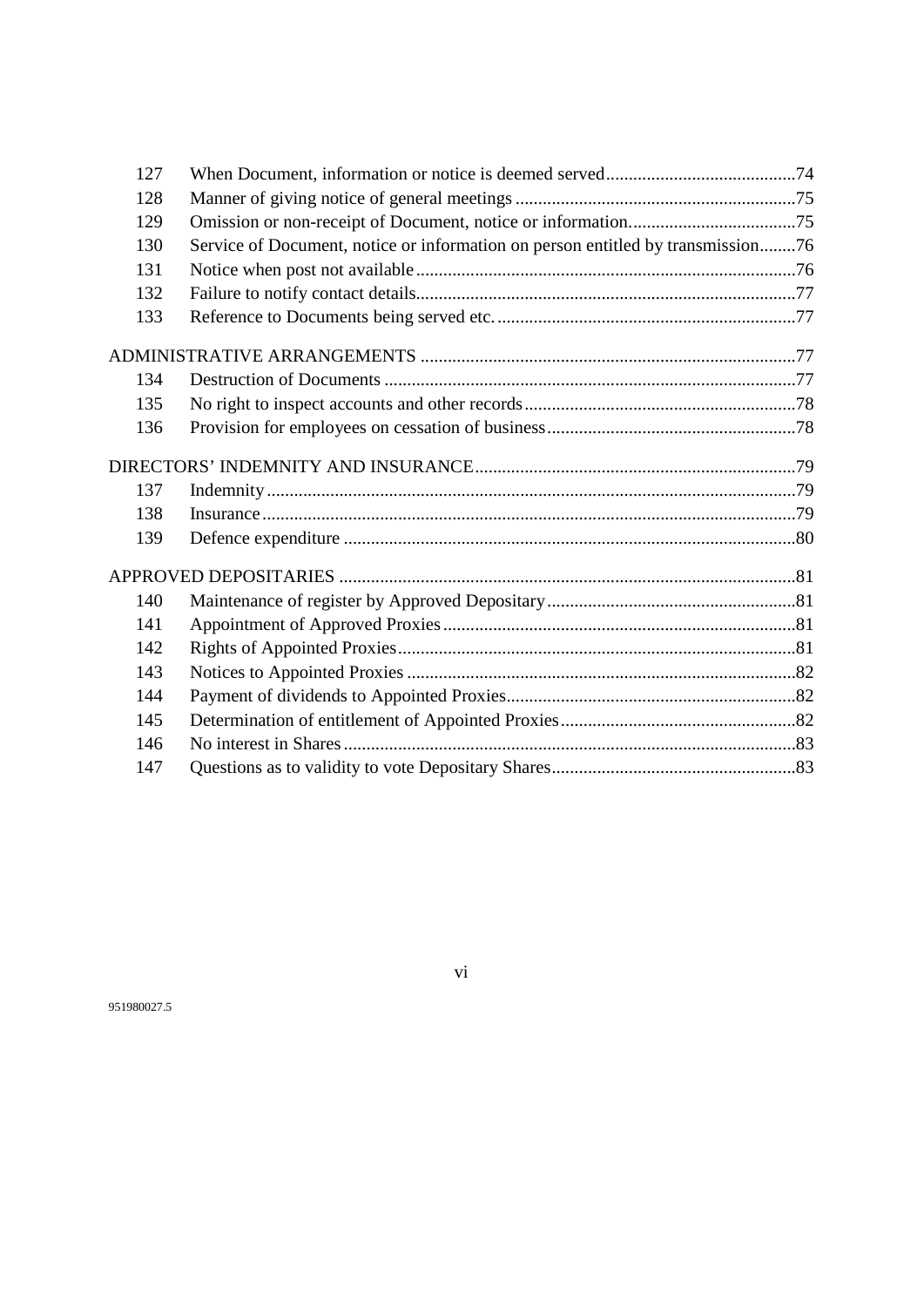#### **PART 1**

# **INTERPRETATION AND LIMITATION OF LIABILITY**

# **1 Preliminary**

No regulations or articles set out in any statute, or in any statutory instrument or other subordinate legislation made under any statute, concerning companies (including the regulations in the Companies (Model Articles) Regulations 2008 (SI 2008/3229)) shall apply as the articles of the Company except in so far as they are repeated or contained in these Articles. The following shall be the articles of association of the Company.

1.1. In the Articles, unless the context requires otherwise, the following words and expressions will have the meanings set out below:

| <b>Appointed Number</b>               | has the meaning given in Article 140                                                                                                                                                                                                                                                                                                                                                                                                                                                                            |
|---------------------------------------|-----------------------------------------------------------------------------------------------------------------------------------------------------------------------------------------------------------------------------------------------------------------------------------------------------------------------------------------------------------------------------------------------------------------------------------------------------------------------------------------------------------------|
| <b>Appointed Proxy</b>                | has the meaning given in Article 141                                                                                                                                                                                                                                                                                                                                                                                                                                                                            |
| <b>Appointed Proxy Record</b><br>Date | has the meaning given in Article 145.1                                                                                                                                                                                                                                                                                                                                                                                                                                                                          |
| <b>Approved Depositary</b>            | means a custodian or some other person appointed<br>in Writing by the Directors whereby such<br>custodian or other person holds or is interested in<br>Ordinary Shares and issues securities or other<br>documents of title or otherwise evidencing the<br>entitlement of the holder thereof to receive such<br>Shares, provided and to the extent that the terms<br>and conditions of the custodian or other person<br>acting as such have been approved by the Directors<br>for the purpose of these Articles |
| <b>Articles</b>                       | means these articles of association as altered from<br>time to time                                                                                                                                                                                                                                                                                                                                                                                                                                             |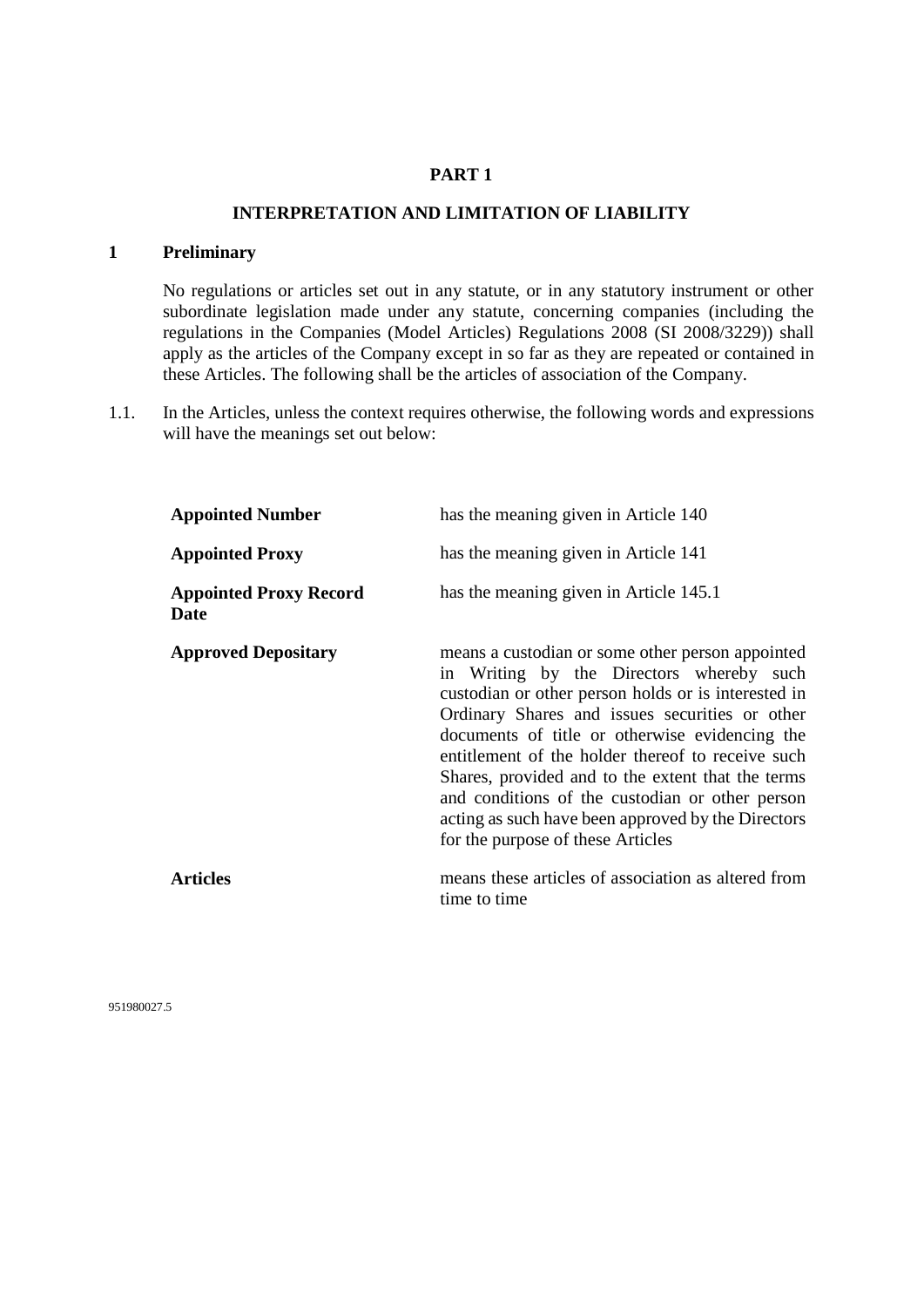| <b>Associated Undertaking</b> | has the meaning given in Article 20.1                                                                                                                                     |
|-------------------------------|---------------------------------------------------------------------------------------------------------------------------------------------------------------------------|
| <b>Bankruptcy</b>             | includes individual insolvency proceedings in a<br>jurisdiction other than England and Wales or<br>Northern Ireland which have an effect similar to<br>that of bankruptcy |
| <b>Board</b>                  | means the Board of Directors of the Company as<br>appointed from time to time in accordance with the<br><b>Articles</b>                                                   |
| Call                          | has the meaning given in Article 84.1                                                                                                                                     |
| <b>Call Notice</b>            | has the meaning given in Article 84.1                                                                                                                                     |
| <b>Call Payment Date</b>      | has the meaning given in Article $87.2(a)$                                                                                                                                |
| <b>Capitalised Sum</b>        | has the meaning given in Article 116.1(b)                                                                                                                                 |
| <b>Certificate</b>            | means a paper certificate evidencing a person's<br>title to specified Shares or other securities                                                                          |
| <b>Certificated</b>           | in relation to a Share, means that it is not an<br><b>Uncertificated Share</b>                                                                                            |
| <b>Chair</b>                  | has the meaning given in Article 16.2                                                                                                                                     |
| <b>Chair of the Meeting</b>   | has the meaning given in Article 46.3                                                                                                                                     |
| <b>Companies Acts</b>         | means the Companies Acts (as defined in section 2)<br>of the Companies Act 2006), in so far as they apply<br>to the Company                                               |
| <b>Company's Lien</b>         | has the meaning given in Article 82.1                                                                                                                                     |
| <b>Default Shares</b>         | has the meaning given in Article 100.5                                                                                                                                    |
| <b>Depositary Shares</b>      | has the meaning given in Article 140                                                                                                                                      |

2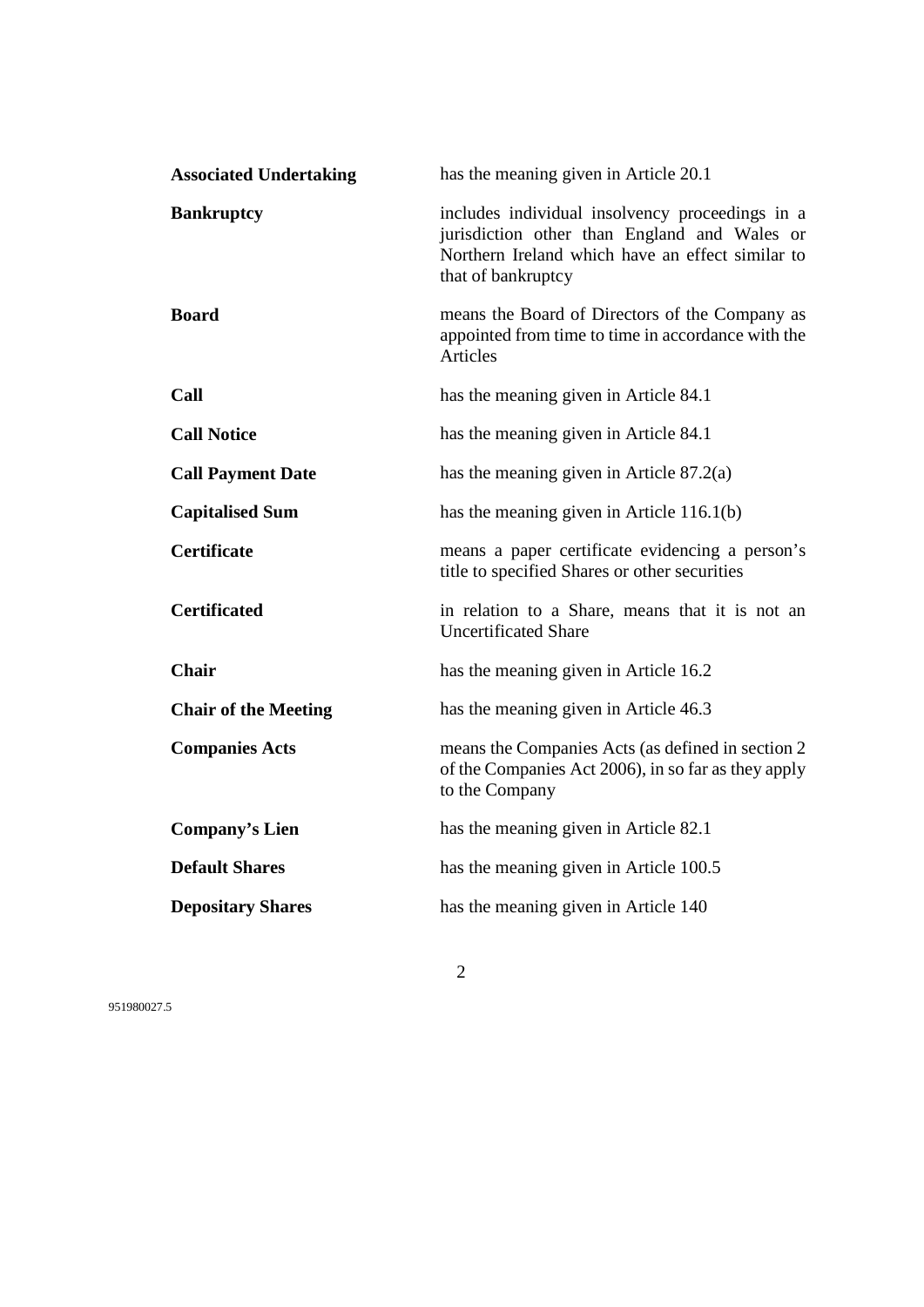| <b>Direction Notice</b>        | has the meaning given in Article 100.5                                                                                                                                                                                                                        |
|--------------------------------|---------------------------------------------------------------------------------------------------------------------------------------------------------------------------------------------------------------------------------------------------------------|
| <b>Director</b>                | means a Director of the Company, and includes<br>any person occupying the position of Director, by<br>whatever name called                                                                                                                                    |
| <b>Distribution Recipient</b>  | has the meaning given in Article 105.2                                                                                                                                                                                                                        |
| <b>Document</b>                | includes, unless otherwise specified, any document<br>sent or supplied in Electronic Form                                                                                                                                                                     |
| <b>Elected Ordinary Shares</b> | has the meaning given in Article $115(d)$                                                                                                                                                                                                                     |
| <b>Electronic Facilities</b>   | means one or more devices, systems, procedures,<br>methods or facilities providing an electronic means<br>of attendance or participation at (or both<br>attendance and participation at) a general meeting<br>decided by the Directors pursuant to Article 42 |
| <b>Electronic Form</b>         | has the meaning given in section 1168 of the<br>Companies Act 2006                                                                                                                                                                                            |
| <b>Fully Paid</b>              | in relation to a Share, means that the nominal value<br>and any premium to be Paid to the Company in<br>respect of that Share have been Paid to the<br>Company                                                                                                |
| Group                          | means the Company and its subsidiaries                                                                                                                                                                                                                        |
| <b>Hard Copy Form</b>          | has the meaning given in section 1168 of the<br>Companies Act 2006                                                                                                                                                                                            |
| Holder                         | in relation to Shares means the person whose name<br>is entered in the register of Members as the holder<br>of the Shares                                                                                                                                     |
| <b>Instrument</b>              | means a Document in Hard Copy Form                                                                                                                                                                                                                            |
| <b>Lien Enforcement Notice</b> | has the meaning given in Article 83                                                                                                                                                                                                                           |
|                                | 3                                                                                                                                                                                                                                                             |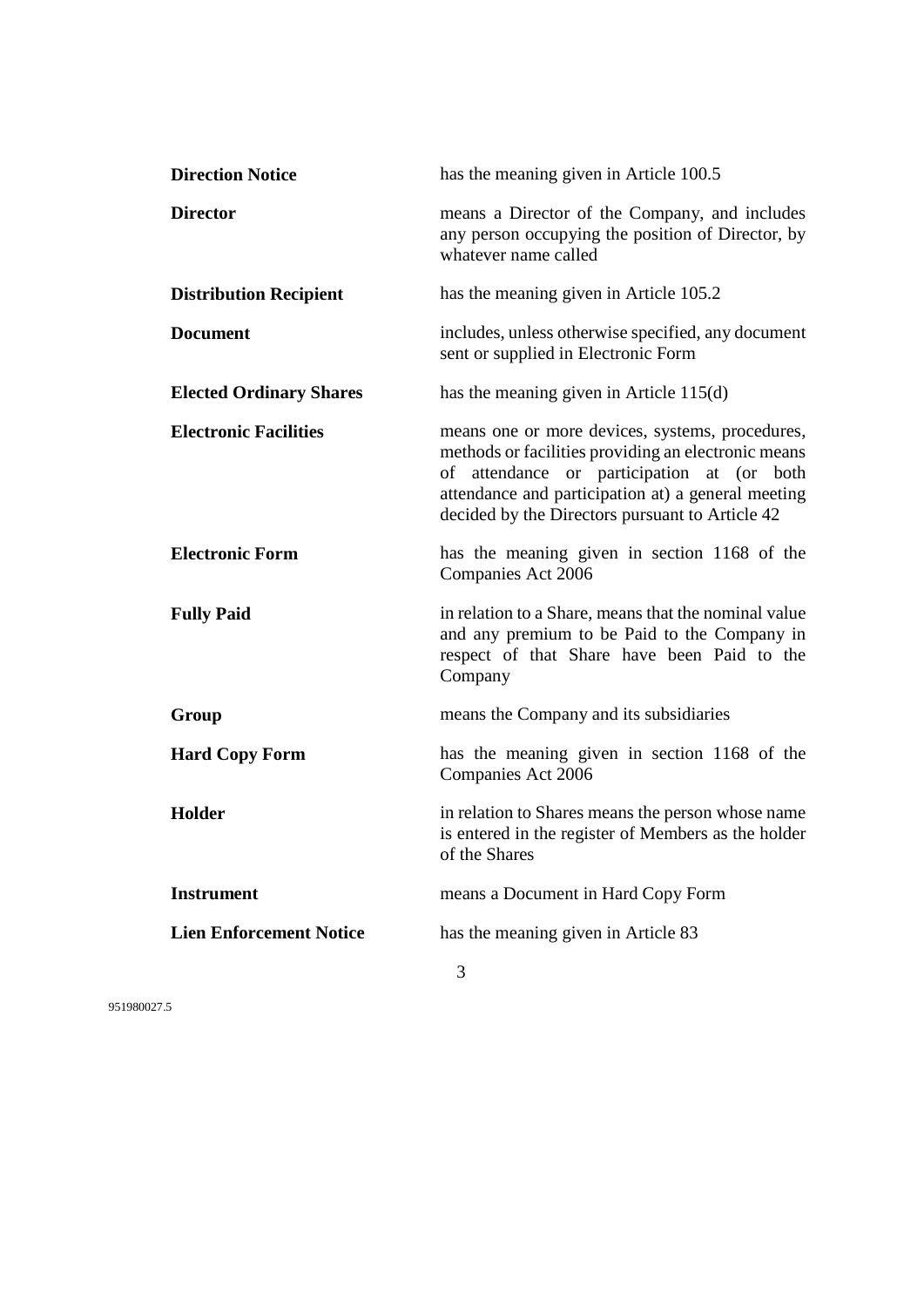| <b>Member</b>                               | has the meaning given in section 112 of the<br>Companies Act 2006                                                                                 |
|---------------------------------------------|---------------------------------------------------------------------------------------------------------------------------------------------------|
| <b>Nasdaq</b>                               | means the market known as Nasdaq operated by<br>The Nasdaq OMX Group, Inc.                                                                        |
| <b>Nasdaq Rules</b>                         | means the rules of Nasdaq                                                                                                                         |
| <b>Novartis</b>                             | Novartis Pharma AG Lichtstrasse 35, CH-4002,<br>Basel, Switzerland                                                                                |
| <b>Ordinary Resolution</b>                  | has the meaning given in section 282 of the<br>Companies Act 2006                                                                                 |
| <b>Ordinary Shares</b>                      | means ordinary shares of £0.003 each in the<br>Company                                                                                            |
| Paid                                        | means paid or credited as paid                                                                                                                    |
| <b>Partly Paid</b>                          | in relation to a Share means that part of that Share's<br>nominal value or any premium at which it was<br>issued has not been Paid to the Company |
| <b>Persons Entitled</b>                     | has the meaning given in Article 116.1(b)                                                                                                         |
| <b>Principal Meeting Place</b>              | has the meaning given in Article 50                                                                                                               |
| <b>Proxy Notice</b>                         | has the meaning given in Article 64                                                                                                               |
| <b>Proxy Notification</b><br><b>Address</b> | has the meaning given in Article 65.1                                                                                                             |
| <b>Proxy Register</b>                       | has the meaning given in Article 140                                                                                                              |
| <b>Regulations</b>                          | means the Uncertificated Securities Regulations<br>2001 (SI 2001 No. 3755)                                                                        |
| <b>Relevant Director</b>                    | has the meaning given in Article 137.4(b)                                                                                                         |

4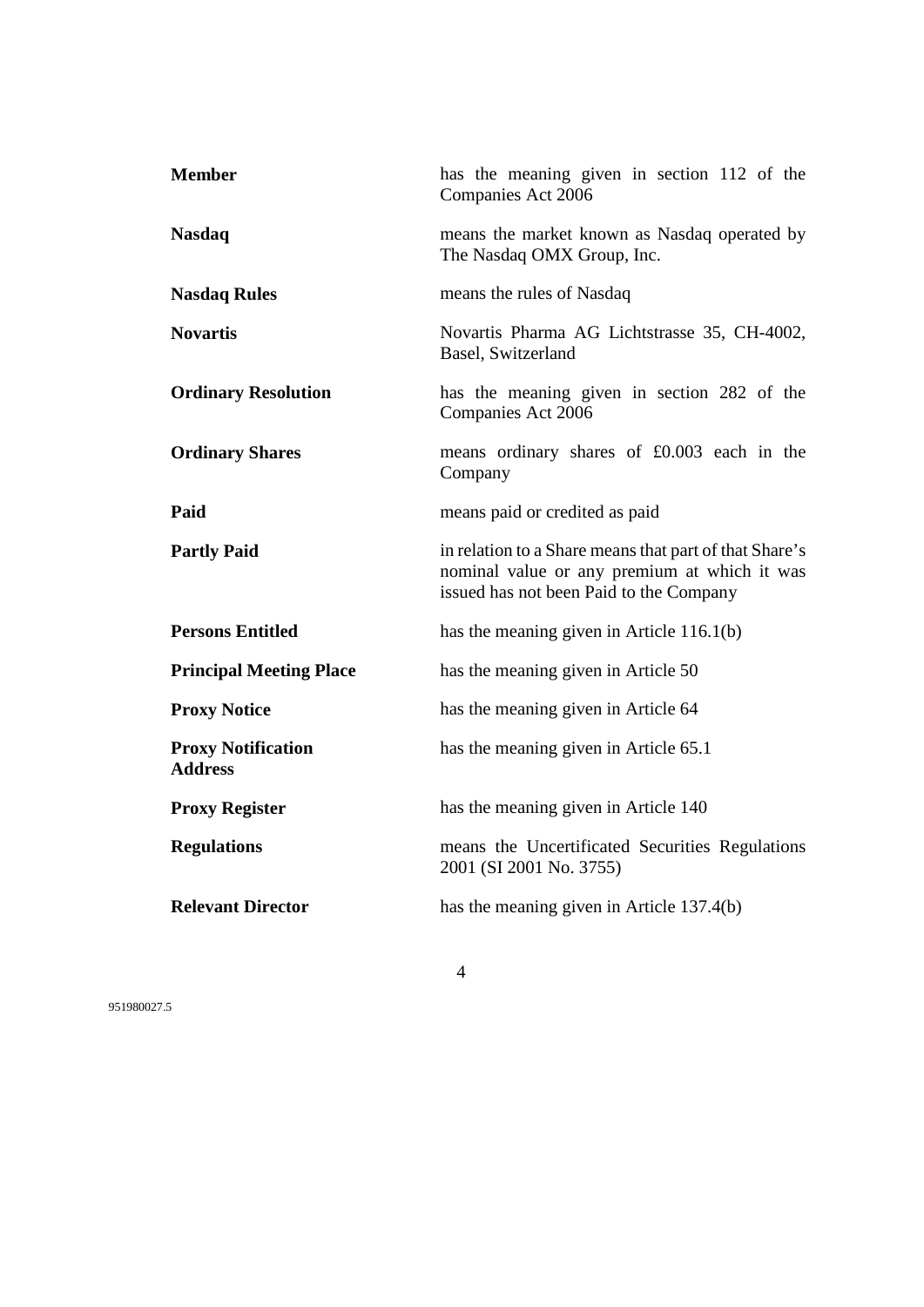| <b>Relevant Loss</b>           | has the meaning given in Article $138.2(a)$                                                                                                                                                                                                                                                        |
|--------------------------------|----------------------------------------------------------------------------------------------------------------------------------------------------------------------------------------------------------------------------------------------------------------------------------------------------|
| <b>Relevant Price</b>          | has the meaning given in Article 115(b)                                                                                                                                                                                                                                                            |
| <b>Relevant Rate</b>           | has the meaning given in Article 87.2(b)                                                                                                                                                                                                                                                           |
| <b>Relevant Rules</b>          | has the meaning given in Article 81.1                                                                                                                                                                                                                                                              |
| <b>Relevant Situation</b>      | has the meaning given in Article 20.3                                                                                                                                                                                                                                                              |
| <b>Relevant System</b>         | means the computer-based system, and procedures,<br>which enable title to units of a security to be<br>evidenced and transferred without a written<br>instrument, and which facilitate supplementary and<br>incidental matters in accordance with the<br>Regulations                               |
| <b>Retiring Directors</b>      | has the meaning given in Article 31.1                                                                                                                                                                                                                                                              |
| <b>Satellite Meeting Place</b> | has the meaning given in Article 50                                                                                                                                                                                                                                                                |
| <b>Shares</b>                  | means shares in the Company                                                                                                                                                                                                                                                                        |
| <b>Special Resolution</b>      | has the meaning given in section 283 of the<br>Companies Act 2006                                                                                                                                                                                                                                  |
| <b>Subsidiary</b>              | has the meaning given in section 1159 of the<br>Companies Act 2006                                                                                                                                                                                                                                 |
| <b>Transmittee</b>             | means a person entitled to a Share by reason of the<br>death or Bankruptcy of a shareholder or otherwise<br>by operation of law                                                                                                                                                                    |
| Uncertificated                 | in relation to a Share means that, by virtue of<br>legislation (other than section 778 of the<br>Companies Act 2006) permitting title to Shares to<br>be evidenced and transferred without a Certificate,<br>title to that Share is evidenced and may be<br>transferred without a Certificate<br>5 |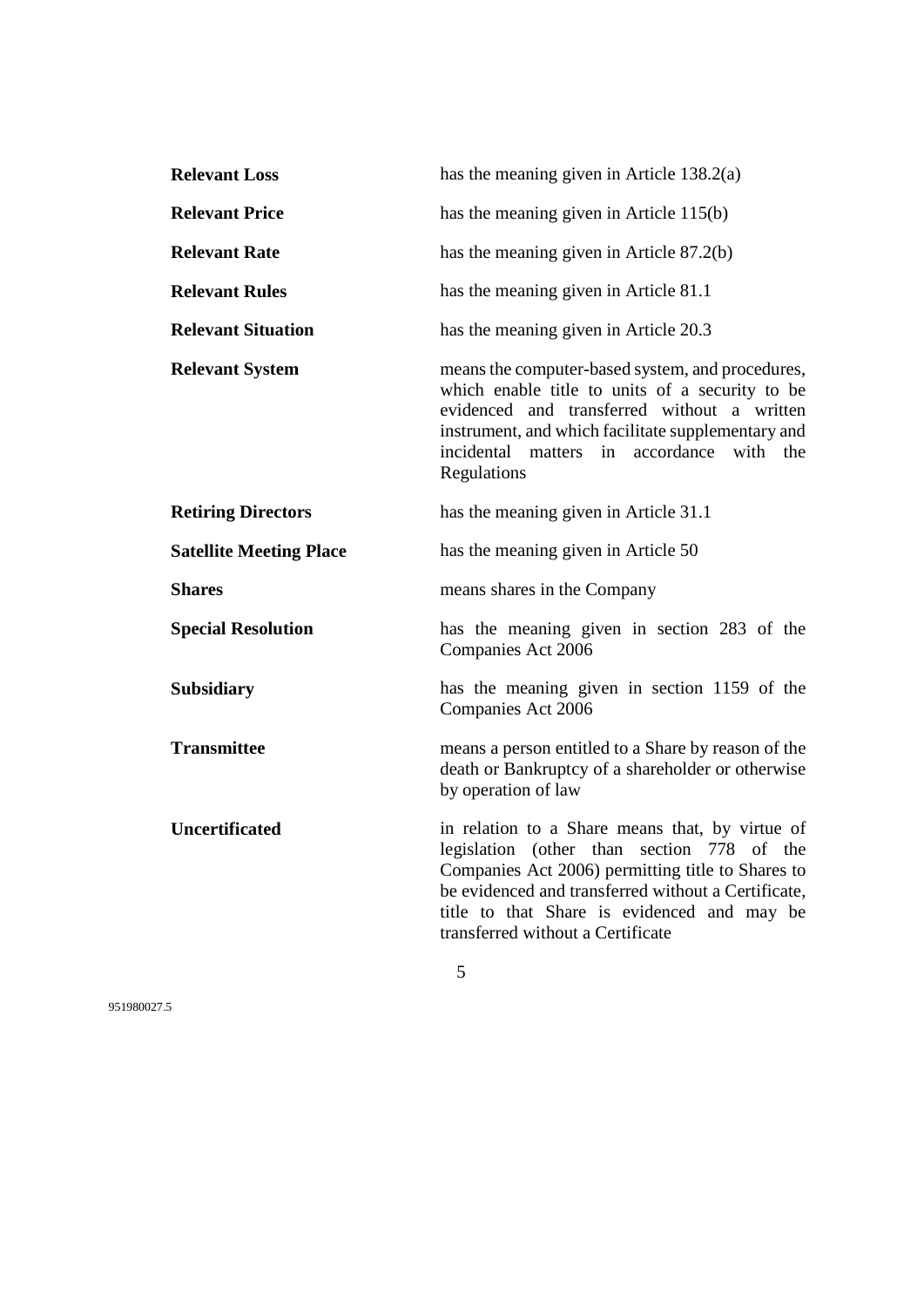**Writing** means the representation or reproduction of words, symbols or other information in a visible form by any method or combination of methods, whether sent or supplied in Electronic Form or otherwise

- 1.2. Unless the context otherwise requires:
	- (a) other words or expressions contained in these Articles bear the same meaning as in the Companies Act 2006 as in force on the date when these Articles become binding on the Company;
	- (b) a "**meeting**" means a meeting convened and held in any manner permitted by these Articles, including a general meeting at which some of those entitled to be present attend and participate by means of Electronic Facilities. Those persons shall be deemed to be present at that meeting for all purposes of the Companies Acts and these Articles and attend, participate, attending, participating, attendance and participation shall be construed accordingly;
	- (c) a person's "**participation**" in the business of a general meeting includes, without limitation and as relevant, the right (including in the case of a corporation, through a duly appointed representative) to speak, vote, be represented by a proxy and have access in hard copy or Electronic Form to all Documents which are required by the Companies Acts or these Articles to be made available at the meeting, and participate and participating in the business of a general meeting shall be construed accordingly; and
	- (d) the singular includes the plural (and vice versa).
- 1.3. In accordance with section 31(1) of the Companies Act 2006, the objects of the Company are unrestricted.

# **2 Liability of Members**

The liability of the Members is limited to the amount, if any, unpaid on the Shares held by them.

6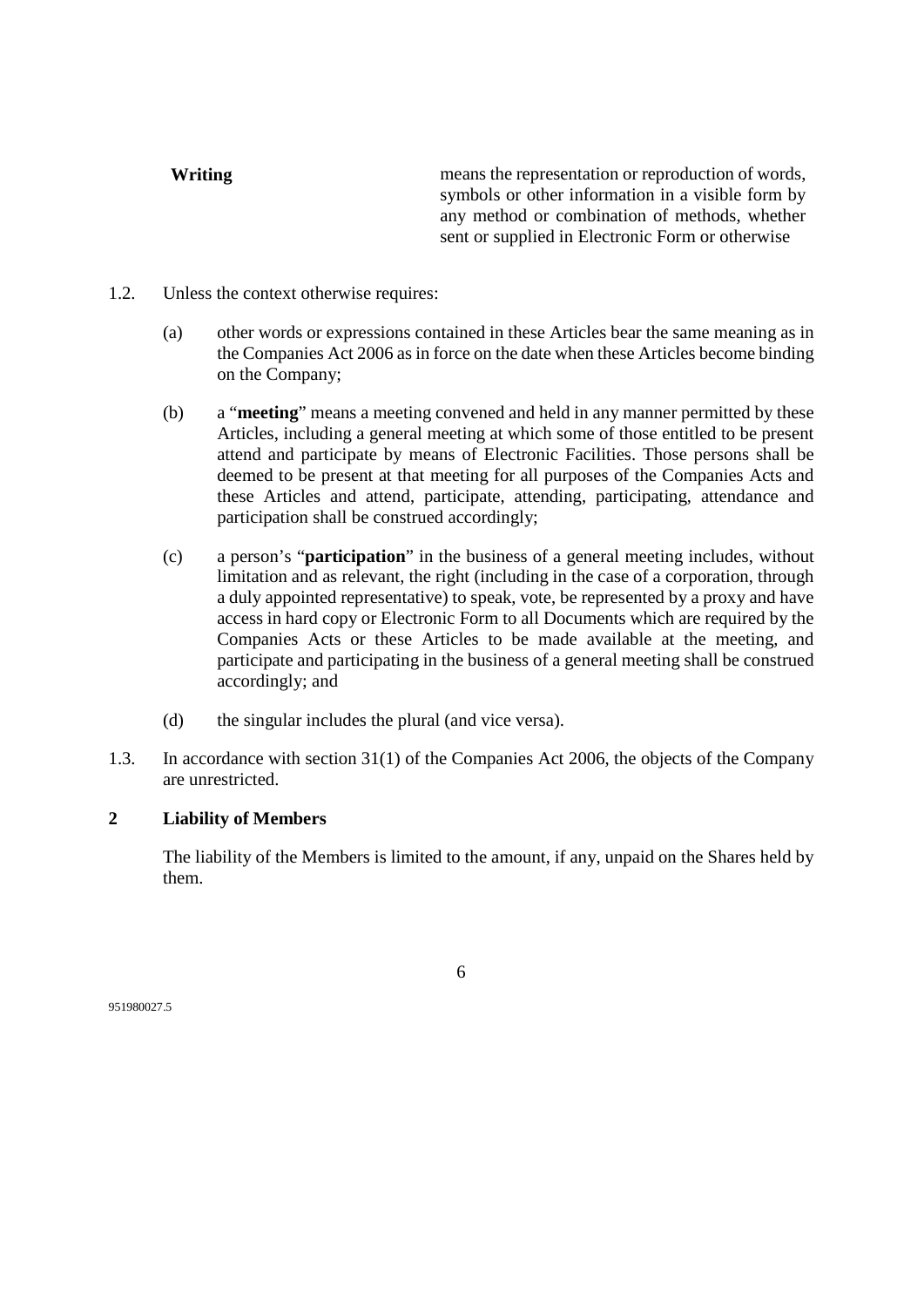# **PART 2**

# **DIRECTORS, DIRECTORS' POWERS AND RESPONSIBILITIES**

#### **3 Directors' general authority**

- 3.1. Subject to the Articles, the Directors are responsible for the management of the Company's business, for which purpose they may exercise all the powers of the Company other than those required by law or these Articles to be exercised by the Company at a general meeting.
- 3.2. All acts done by a meeting of Directors, or of a committee of Directors, or by a person acting as a Director or as a member of any such committee, shall, notwithstanding that it be afterwards discovered that there was a defect in the appointment of any such person or that any of them were disqualified from holding office, or had vacated office, or were not entitled to vote, be as valid as if every such person had been duly appointed and was qualified and had continued to be a Director or member of the committee and had been entitled to vote.

# **4 Directors' authority to allot**

The Company may from time to time pass an Ordinary Resolution authorising, in accordance with section 551 of the Companies Act 2006, the Board to exercise all the powers of the Company to allot Shares or to grant rights to subscribe for, or to convert any security into, any Shares.

#### **5 Pari passu issues**

If new Shares are created or issued which rank equally with any other existing Shares, or the Company purchases any of its own Shares, the rights of the existing Shares will not be regarded as changed or abrogated unless the terms of the existing Shares expressly say otherwise.

# **6 Members' reserve power**

6.1. The Members may, by Special Resolution, direct the Directors to take, or refrain from taking, specified action.

7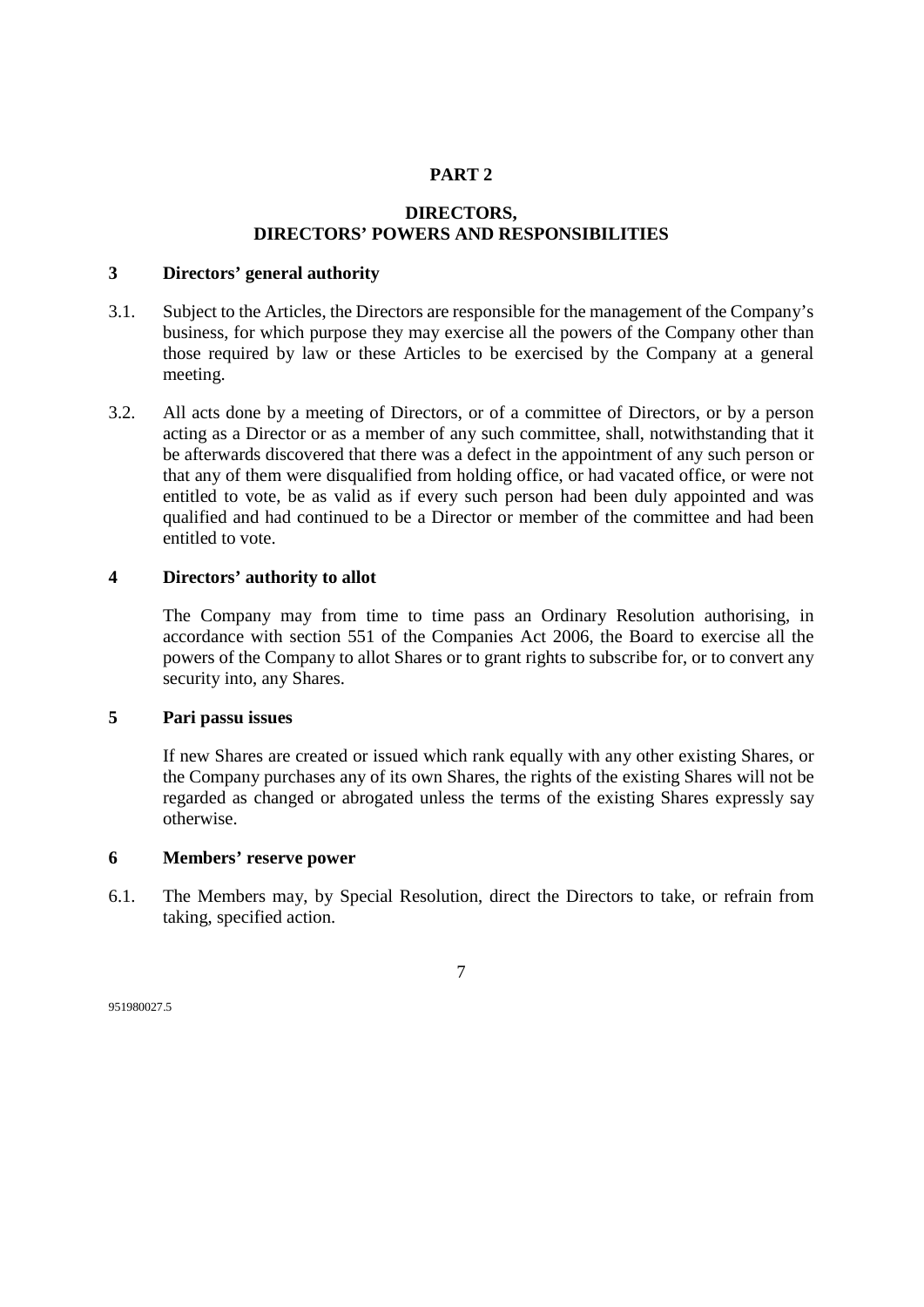6.2. No such Special Resolution invalidates anything which the Directors have done before the passing of the resolution.

# **7 Directors may delegate**

- 7.1. Subject to the Articles, the Directors may delegate any of the powers which are conferred on them under the Articles:
	- (a) to such person or committee;
	- (b) by such means (including by power of attorney);
	- (c) to such an extent;
	- (d) in relation to such matters or territories; and
	- (e) on such terms and conditions;

as they think fit.

- 7.2. If the Directors so specify, any such delegation may authorise further delegation of the Directors' powers by any person to whom they are delegated.
- 7.3. The Directors may revoke any delegation in whole or part, or alter its terms and conditions.

# **8 Committees**

- 8.1. Committees to which the Directors delegate any of their powers must follow procedures which are based as far as they are applicable on those provisions of the Articles which govern the taking of decisions by Directors.
- 8.2. The Directors may make rules of procedure for all or any committees, which prevail over rules derived from the Articles if they are not consistent with them.

# **9 Observer rights**

For as long as Novartis holds not less than one per cent. (1%) of the issued Share capital of the Company, Novartis may appoint one observer of the Board who may attend but not participate or vote in any meeting of the Directors.

8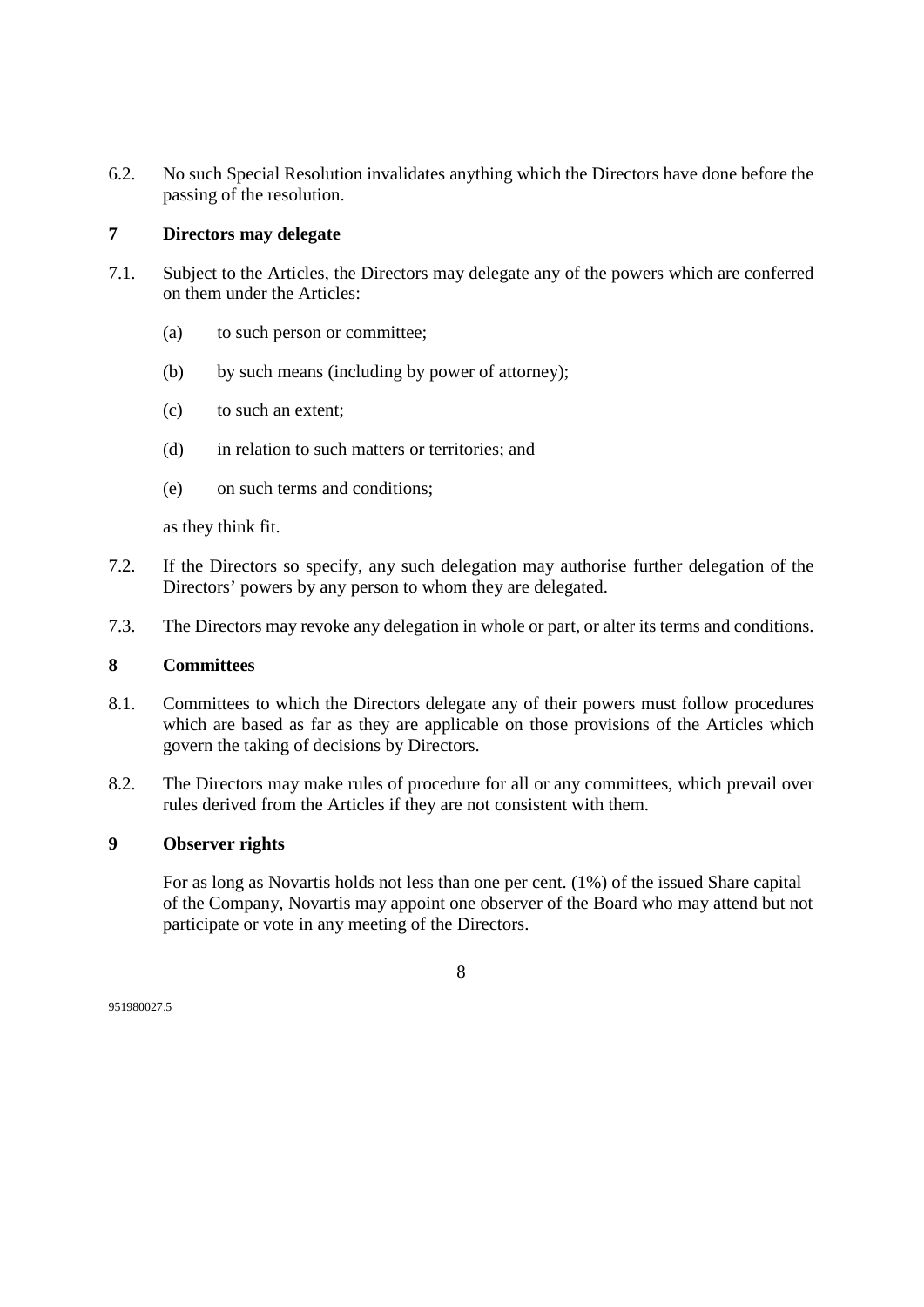#### **10 Power to establish local boards**

10.1. The Directors may establish any local boards or agencies for managing any of the affairs of the Company, either in the United Kingdom or elsewhere, and may appoint any persons to be members of such local boards and may determine their remuneration. The Directors may delegate to any local board, manager or agent any of the powers, authorities and discretions vested in the Directors with power to subdelegate, and may authorise the members of any local board, or any of them, to fill any vacancies therein and to act despite vacancies. Any such appointment or delegation may be made upon such terms and subject to such conditions as the Directors may think fit, and either collaterally with or to the exclusion of its own powers, and the Directors may remove any person so appointed, and may annul or vary any such delegation, but no person dealing in good faith and without notice of any such annulment or variation shall be affected by it. Subject to this, the proceedings of any local board shall be governed by such of these Articles as regulate the proceedings of the Directors so far as they are capable of applying.

# **DECISION-MAKING BY DIRECTORS**

# **11 Directors to take decisions collectively**

- 11.1. Decisions of the Directors may be taken:
	- (a) at a Directors' meeting; or
	- (b) in the form of a Directors' written resolution.

# **12 Calling a Directors' meeting**

- 12.1. Any Director may call a Directors' meeting.
- 12.2. The Company secretary must call a Directors' meeting if a Director so requests.
- 12.3. A Directors' meeting is called by giving notice of the meeting to the Directors.
- 12.4. Notice of any Directors' meeting must indicate:
	- (a) its proposed date and time;
	- (b) where it is to take place; and

9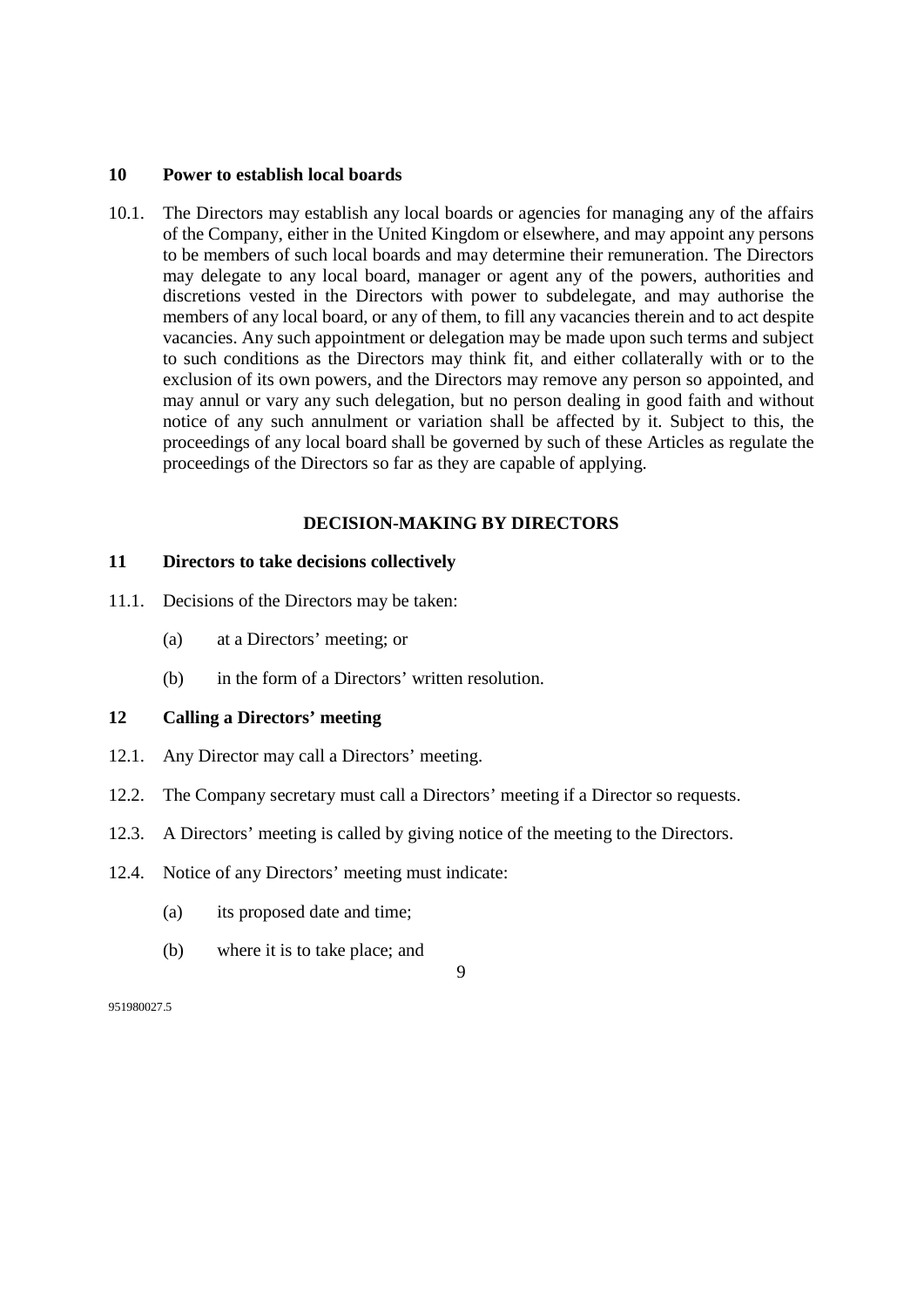- (c) if it is anticipated that Directors participating in the meeting will not be in the same place, how it is proposed that they should communicate with each other during the meeting.
- 12.5. Notice of a Directors' meeting must be given to each Director, but need not be in Writing.
- 12.6. Any Director may waive their right to notice of any meeting and any such waiver may be retroactive.
- 12.7. Notice of a Directors' meeting need not be given to Directors who waive their entitlement to notice of that meeting, by giving notice to that effect to the Company not more than seven (7) days after the date on which the meeting is held. Where such notice is given after the meeting has been held, that does not affect the validity of the meeting, or of any business conducted at it.

# **13 Participation in Directors' meetings**

- 13.1. Subject to the Articles, Directors participate in a Directors' meeting, or part of a Directors' meeting, when:
	- (a) the meeting has been called and takes place in accordance with the Articles; and
	- (b) they can each communicate to the others any information or opinions they have on any particular item of the business of the meeting.
- 13.2. In determining whether Directors are participating in a Directors' meeting, it is irrelevant where any Director is or how they communicate with each other.
- 13.3. If all the Directors participating in a meeting are not in the same place, they may decide that the meeting is to be treated as taking place wherever any of them is.

# **14 Quorum for Directors' meetings**

- 14.1. At a Directors' meeting, unless a quorum is participating, no proposal is to be voted on, except a proposal to call another meeting.
- 14.2. The quorum for Directors' meetings may be fixed from time to time by a decision of the Directors, but it must never be less than two, and unless otherwise fixed it is two.

# **15 Meetings where total number of Directors less than quorum**

10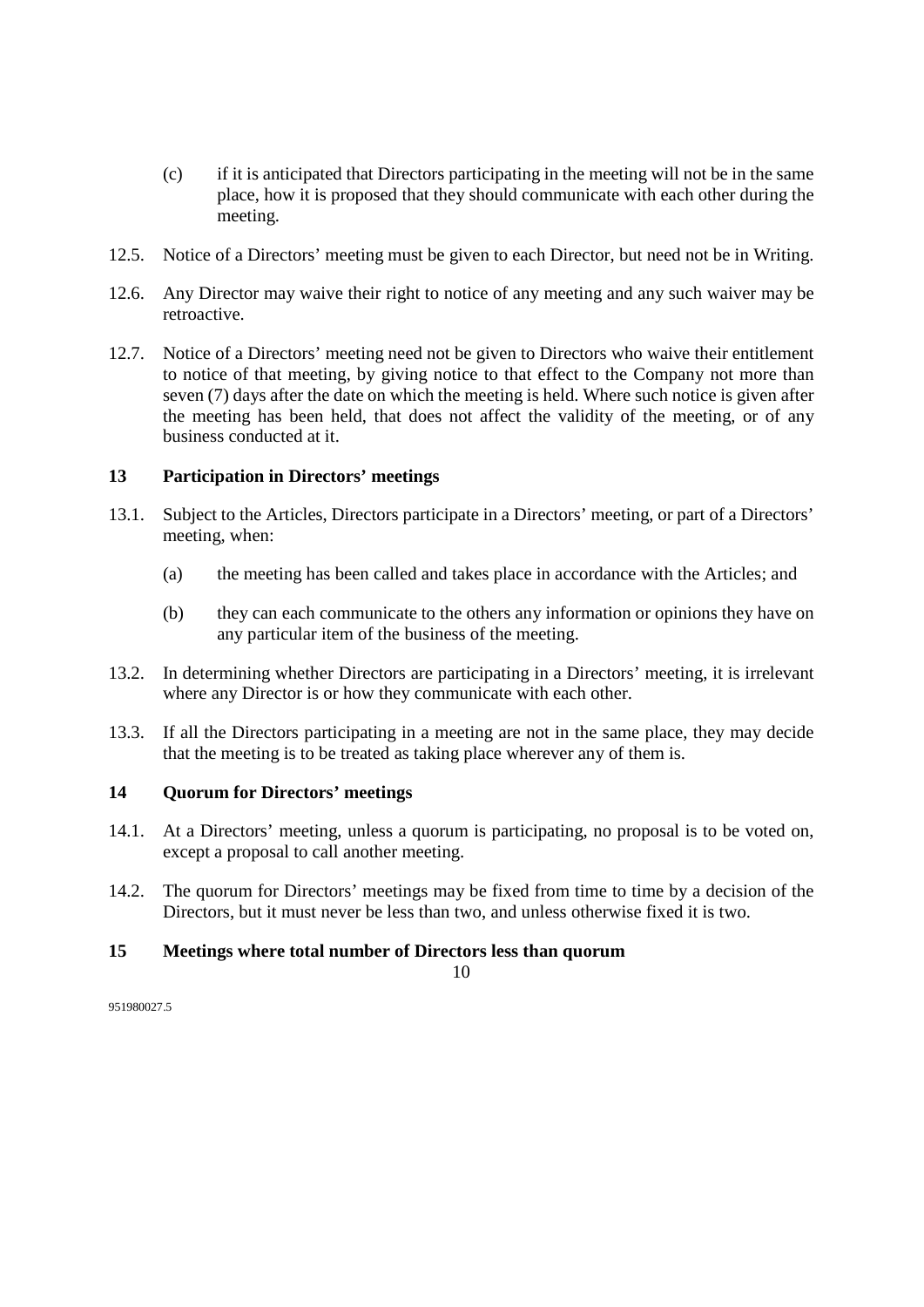- 15.1. This Article applies where the total number of Directors for the time being is less than the quorum for Directors' meetings.
- 15.2. If there is only one Director, that Director may appoint sufficient Directors to make up a quorum or call a general meeting to do so but not for any other purpose.
- 15.3. If there is more than one Director:
	- (a) a Directors' meeting may take place, if it is called in accordance with the Articles and at least two Directors participate in it, with a view to appointing sufficient Directors to make up a quorum or calling a general meeting to do so; and
	- (b) if a Directors' meeting is called but only one Director attends at the appointed date and time to participate in it, that Director may appoint sufficient Directors to make up a quorum or call a general meeting to do so.

#### **16 Chairing Directors' meetings**

- 16.1. The Directors may appoint a Director to chair their meetings.
- 16.2. The person so appointed for the time being is known as the Chair.
- 16.3. The Directors may appoint other Directors as deputy or assistant chairs to chair Directors' meetings in the Chair's absence.
- 16.4. The Directors may terminate the appointment of the Chair, deputy or assistant Chair at any time.
- 16.5. If neither the Chair nor any Director appointed generally to chair Directors' meetings in the Chair's absence is participating in a meeting within ten minutes of the time at which it was to start, the participating Directors must appoint one of themselves to chair it.

#### **17 Voting at Directors' meetings: general rules**

- 17.1. Subject to the Articles, a decision is taken at a Directors' meeting by a majority of the votes of the participating Directors.
- 17.2. Subject to the Articles, each Director participating in a Directors' meeting has one vote.

# **18 Chair's casting vote at Directors' meetings**

11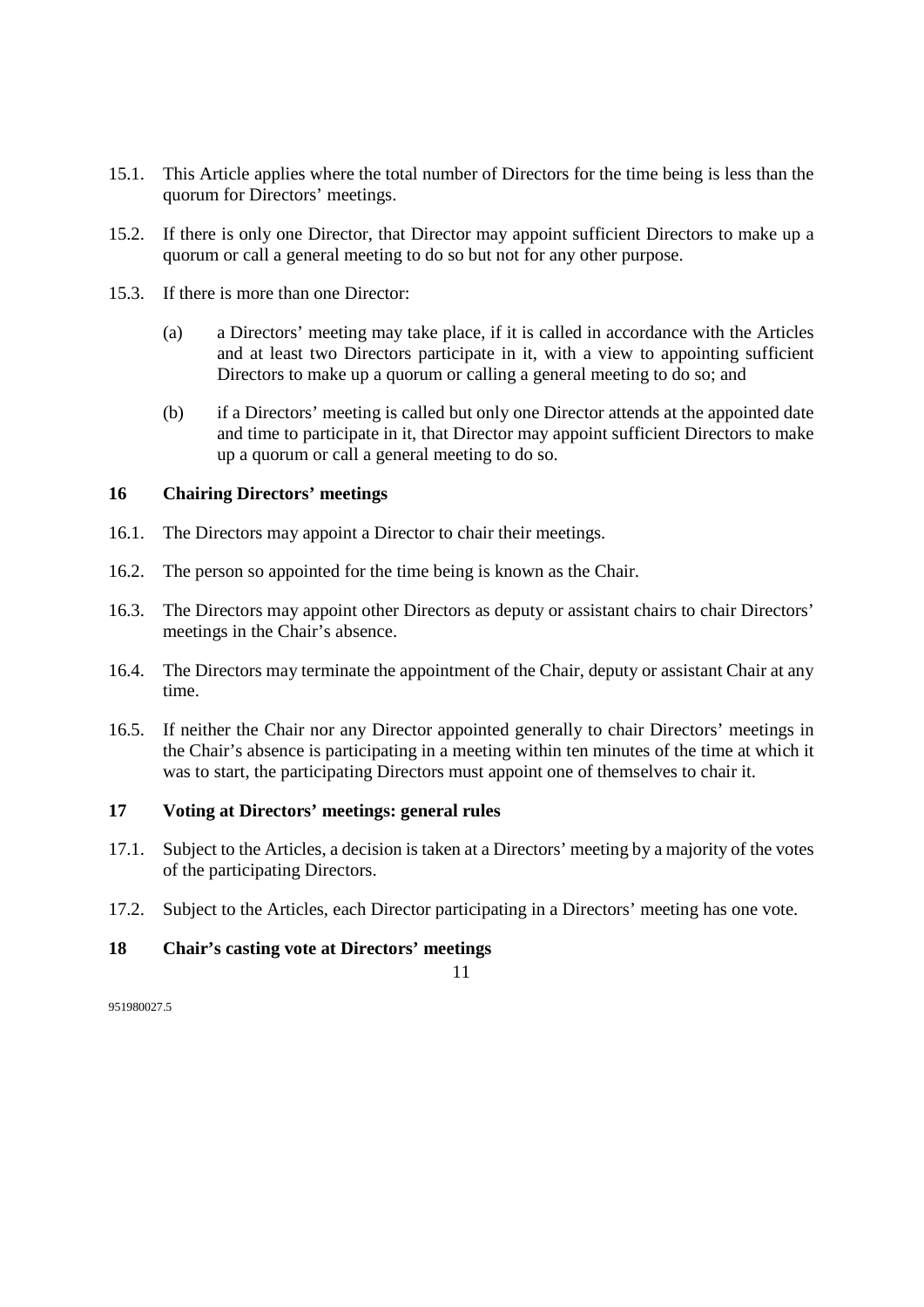- 18.1. If the numbers of votes for and against a proposal are equal, the Chair or other Director chairing the meeting has a casting vote.
- 18.2. But Article 18.1 above does not apply if, in accordance with the Articles, the Chair or other Director is not to be counted as participating in the decision-making process for quorum or voting purposes.

#### **19 Transactions with the Company**

- 19.1. Provided that a Director has declared at a Directors' meeting or in such other manner as the Directors may resolve to the other Directors the nature and extent of any interest of theirs, a Director notwithstanding their office may be a party to, or otherwise directly or indirectly interested in, any proposed or existing transaction or arrangement with the Company.
- 19.2. Except as provided by the terms of any authorisation of a Relevant Situation (as defined in Article 20.3) or if Article 19.3 applies, a Director will not count in the quorum or be entitled to vote:
	- (a) on a proposal under consideration concerning their own appointment to an office or employment with the Company; or
	- (b) on any undertaking or proposal in which the Director (or a person connected with the Director) is interested.
- 19.3. This Article 19.3 applies when:
	- (a) the Director's interest arises solely through an interest in Shares, debentures or other securities of or otherwise in or through the Company;
	- (b) the Company by Ordinary Resolution applies the provision of these Articles which would otherwise prevent a Director from being counted as participating in, or voting at, a meeting of the Board;
	- (c) the Director's interest cannot reasonably be regarded as likely to give rise to a material conflict of interest; or
	- (d) the Director's conflict of interest arises from a permitted cause as set out in Article 19.4.

12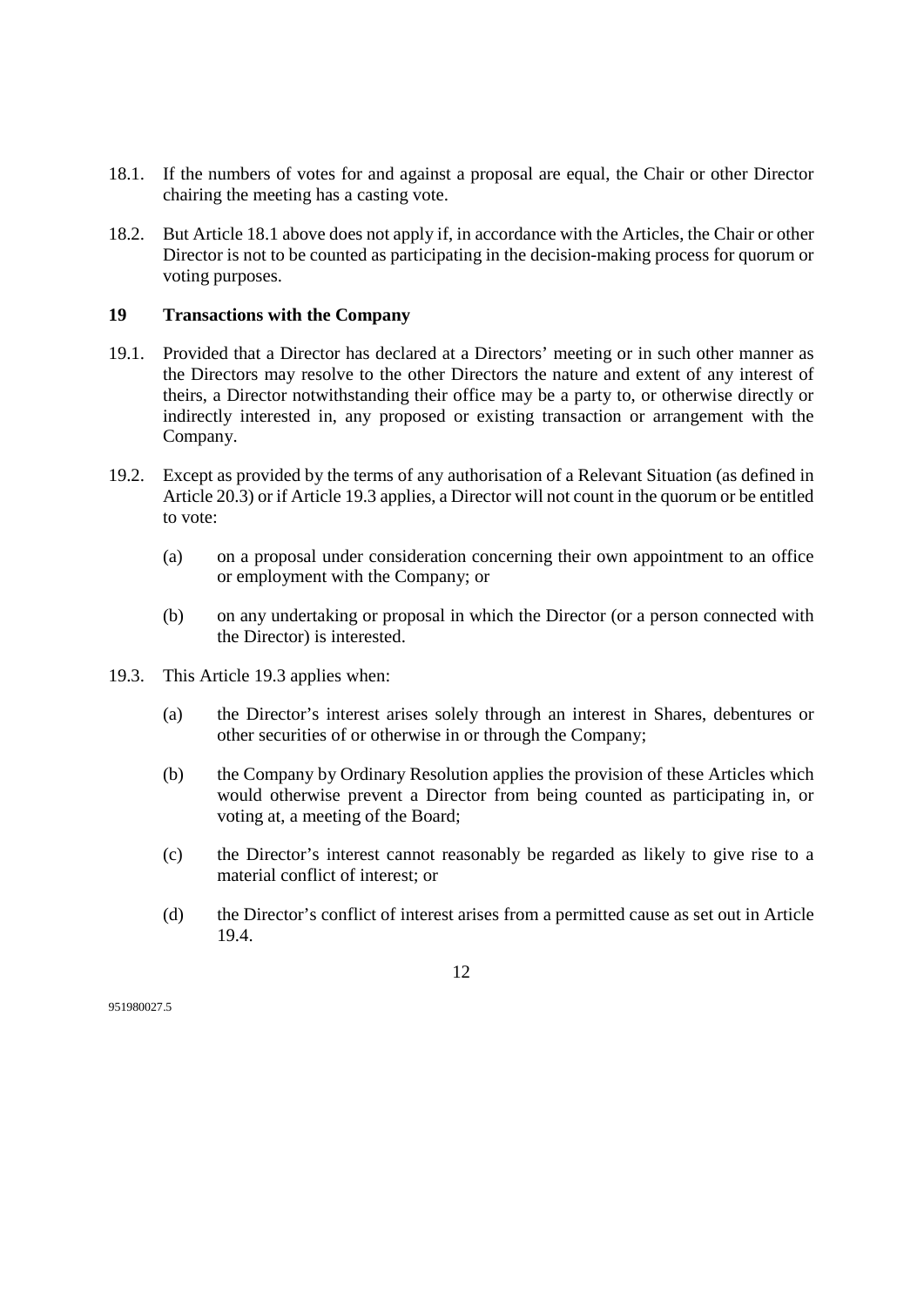- 19.4. For the purposes of Article 19.3, the following are permitted causes:
	- (a) a guarantee, security or indemnity given, or to be given, by or to a Director in respect of an obligation incurred by or on behalf of the Company or any of its Subsidiaries;
	- (b) subscription, or an agreement to subscribe, for Shares or other securities of the Company or any of its Subsidiaries, or to underwrite, sub-underwrite, or guarantee an offer of any such Shares or securities by the Company or any of its Subsidiaries for subscription, purchase or exchange;
	- (c) arrangements pursuant to which benefits are made available to employees and Directors or former employees and Directors of the Company or any of its Subsidiaries which do not provide special benefits for Directors or former Directors:
	- (d) the purchase or maintenance of insurance which the Company is empowered to purchase or maintain for any person who is a Director or other officer of the Company under which they may benefit;
	- (e) the giving to a Director of an indemnity against liabilities incurred or to be incurred by that Director in the execution and discharge of their duties;
	- (f) the provision to a Director of funds to meet expenditure incurred or to be incurred by that Director in defending criminal or civil proceedings against them or in connection with any application under any of the provisions mentioned in section 205(5) of the Companies Act 2006 or otherwise enabling them to avoid incurring that expenditure; or
	- (g) proposals concerning another company in which they are interested directly or indirectly (whether as officer, shareholder or otherwise), if they and any other persons connected with them do not to their knowledge hold an interest in Shares (as that term is used in sections 820 to 825 of the Companies Act 2006) representing one per cent. (1%) or more of the issued Shares of any class of the equity Share capital of that company (or of any third company through which their interest is derived) or of the voting rights available to members of the relevant company (and that interest is deemed for the purposes of this Article to be a material interest).

13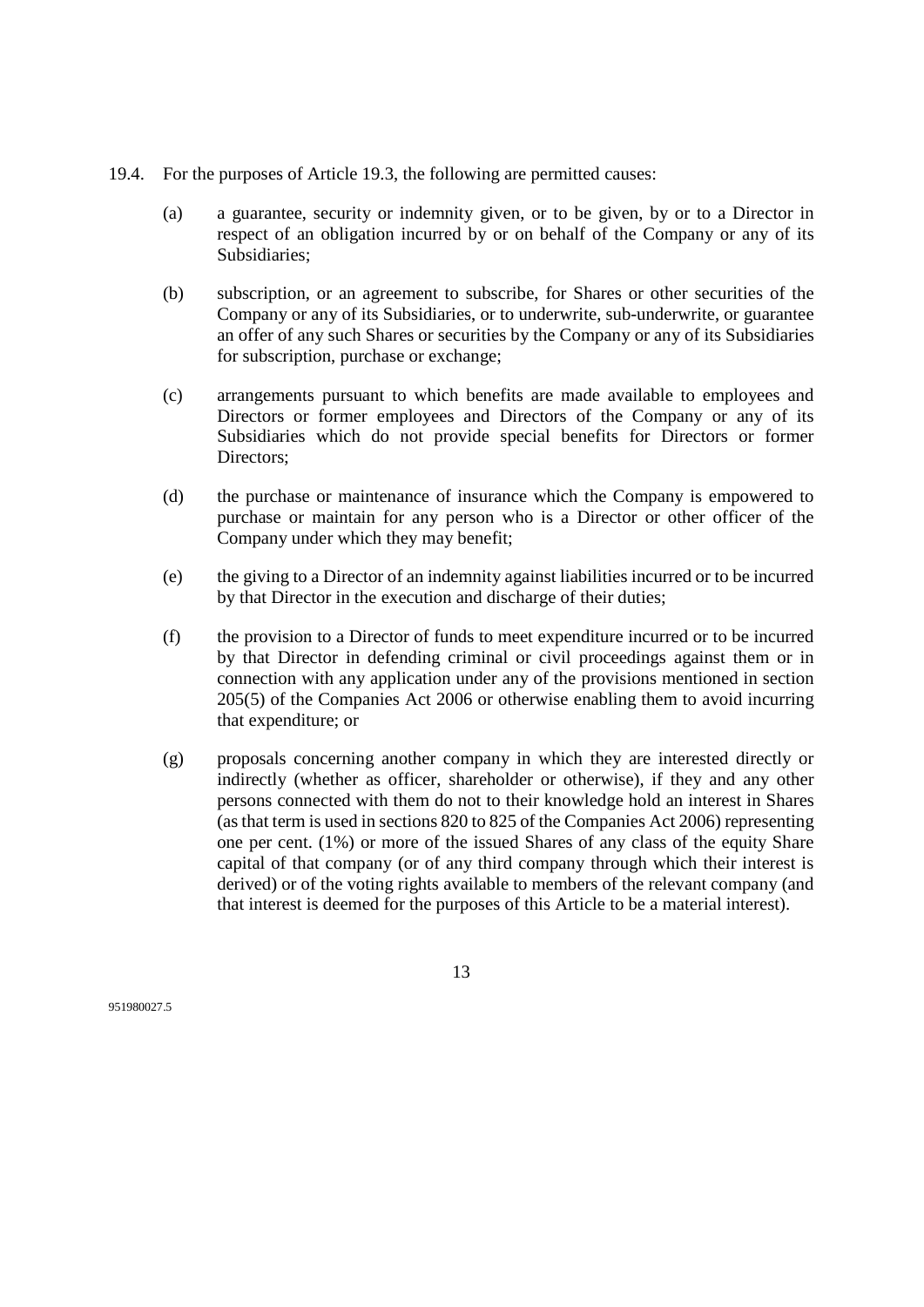- 19.5. Where proposals under Article 19.2(a) are under consideration concerning the appointment of two or more Directors to any such offices or employments the proposals may be divided and considered in relation to each Director separately and (provided they are not for another reason precluded from voting) each of the Directors concerned will be entitled to participate in the decision-making process and count in the quorum and vote in respect of each decision except that concerning their own appointment.
- 19.6. Subject to the immediately preceding Article 19.5 and provided that they have declared to the other Directors the nature and extent of any interest of theirs and provided that a majority of the other Directors consent, a Director may participate in the decision-making process and count in the quorum and vote if a proposed decision of the Directors is concerned with an actual or proposed transaction or arrangement with the Company in which the Director is interested.

#### **20 Conflicts of interest**

- 20.1. A Director may be a director or other officer of, or employed by, or otherwise interested in, any company in the Group, any undertaking promoted by or advised by or managed by a company in the Group and any undertaking in which a company in the Group is otherwise interested (each, an "**Associated Undertaking**"), or be a party to, or otherwise interested in, any contract, transaction or arrangement in which an Associated Undertaking is interested, provided that the Director declares to the other Directors the nature and extent of their interest as soon as practicable after such interest arises.
- 20.2. A Director may make full disclosure of any information relating to the Company to another company in the Group (or anyone acting on behalf of any such company in the Group, including its advisers).
- 20.3. If a situation (a "**Relevant Situation**") arises in which a Director has, or can have, a direct or indirect interest that conflicts, or possibly may conflict, with the interests of the Company (other than a situation that cannot reasonably be regarded as likely to give rise to a conflict of interest or a conflict of interest arising in relation to a transaction or arrangement with the Company), the Directors may authorise in accordance with the Companies Act a Relevant Situation in respect of any Director and the continuing performance by the relevant Director of their duties as a Director of the Company on such terms as they may determine. Such terms may permit the interested Director to continue to participate in the decision-making process and vote and count in the quorum at a meeting of the Directors or of a committee of the Directors in respect of resolutions relating to the

14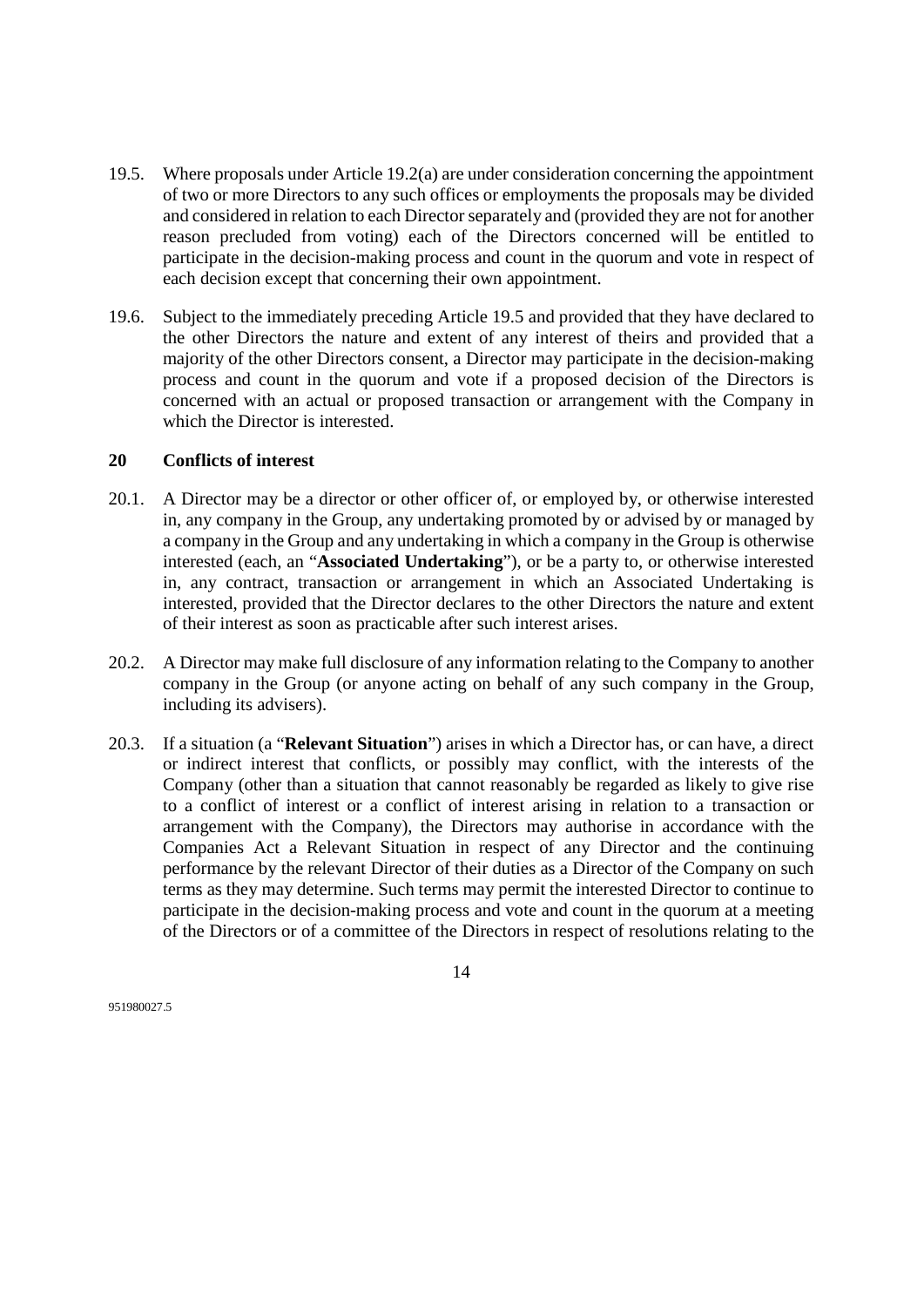subject matter of the Relevant Situation. Authorisation of a Relevant Situation may be withdrawn, and the terms of authorisation may be varied or subsequently imposed, at any time. Any resolution of the Directors for the purposes of providing, varying the terms of or withdrawing such authorisation will not be effective unless:

- (a) the requirement as to the quorum at the meeting at which the resolution is proposed is met without counting the interested Director or any other interested Director (and for these purposes any other provisions of these Articles that would require the interested Director or any other interested Director to be present during such part of the meeting for the quorum requirement to be met will not apply); and
- (b) the resolution is passed without the interested Director or any other interested Director voting or would have been passed if their votes had not been counted.
- 20.4. Notwithstanding the foregoing, if a Relevant Situation arises and the matter has not previously been duly authorised, a Director may elect to deal with the Relevant Situation in the following manner:
	- (a) they will declare to the other Directors the nature and extent of their interest in the Relevant Situation (except as set forth in paragraph (d) below);
	- (b) they will not vote (and will not be counted in the quorum at a meeting of the Directors or of a committee of the Directors) in respect of a resolution of the Directors relating to the subject matter of the Relevant Situation; and/or
	- (c) they may elect to be excluded from all information and discussion by the Company relating to the subject matter of the Relevant Situation; and
	- (d) if they obtain (other than through their position as a Director of the Company) information that is confidential to a third party, or in respect of which they owe a duty of confidentiality to a third party, or the disclosure of which would amount to a breach of applicable law or regulation, they may elect not to disclose it to the Company or to use it in relation to the Company's affairs in circumstances where to do so would amount to a breach of that confidence or a breach of applicable law or regulation,

and the provisions of the Articles that would require them to be present for the quorum requirement for meetings of the Directors to be met will not apply.

15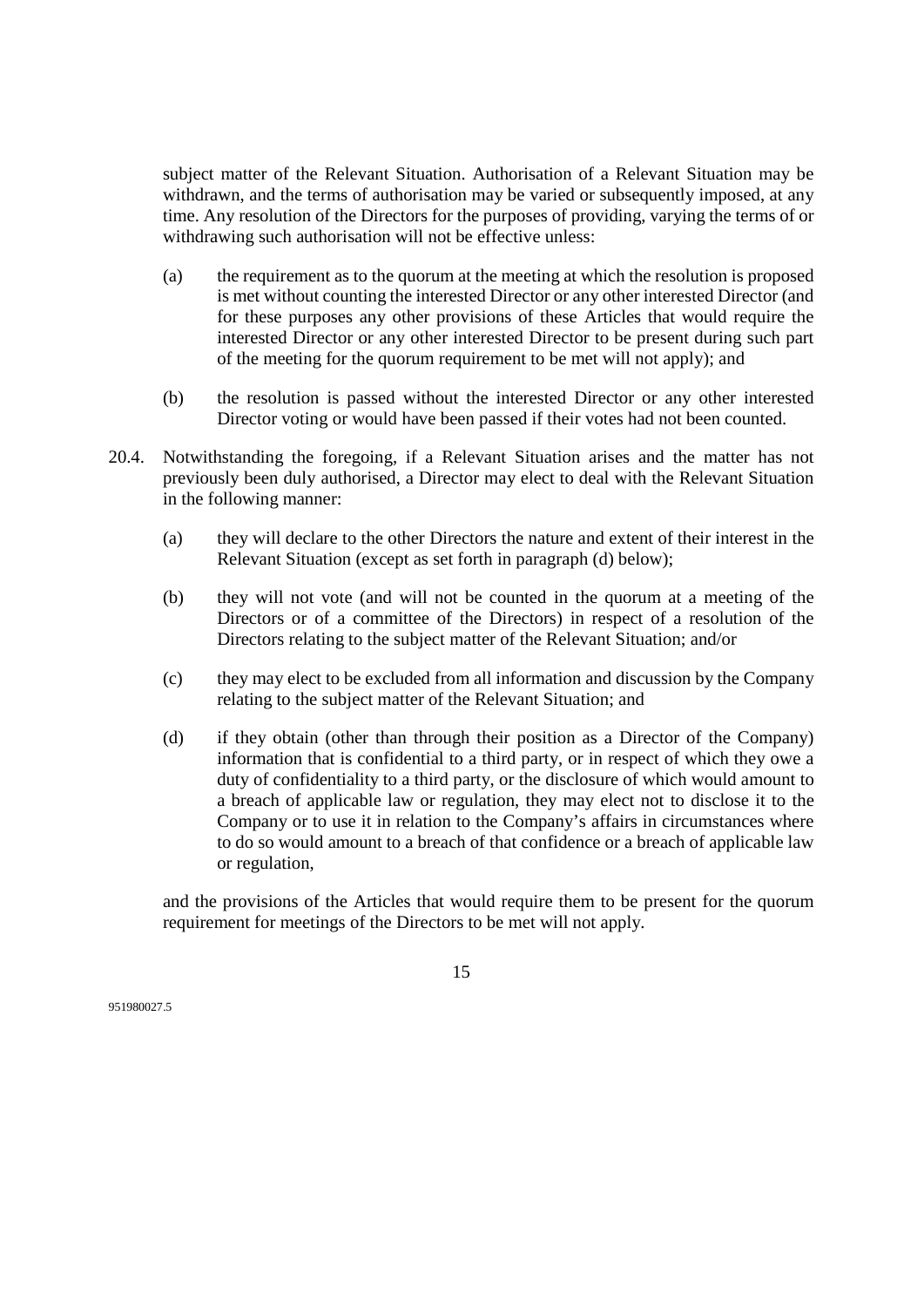20.5. If a Relevant Situation has been duly authorised by the Directors or the Company (or is otherwise permitted or dealt with in accordance with the Articles, as described above) and its nature and extent has been disclosed to the other Directors, a Director may participate in the decision making process and count in the quorum and vote if a proposed decision of the Directors is concerned with such situation (subject to any restrictions imposed under the terms on which it was authorised).

#### **21 Directors permitted to retain benefits**

- 21.1. A Director is not required, by reason of being a Director (or because of the fiduciary relationship established by reason of being a Director), to account to the Company for any remuneration or other benefit which they derive from or in connection with a relationship involving a conflict of interest or possible conflict of interest which has been authorised by the Directors (whether pursuant to Article 20.3 or otherwise) or by the Company in a general meeting (subject in each case to any terms, limits or conditions attaching to that authorisation).
- 21.2. If they have disclosed to the Board the nature and extent of their interest to the extent required by the Companies Act 2006, a Director is not required, by reason of being a Director (or because of the fiduciary relationship established by reason of being a Director), to account to the Company for any remuneration or other benefit which they derive from or in connection with:
	- (a) being a party to, or otherwise interested in, any transaction or arrangement with:
		- (i) the Company or in which the Company is interested; or
		- (ii) a body corporate in which the Company is interested;
	- (b) acting (otherwise than as auditor) alone or through their organisation in a professional capacity for the Company (and they are, or that organisation is, entitled to remuneration for professional services as if they were not a Director); or
	- (c) being a director or other officer of, or employed by, or otherwise interested in the Company's Subsidiaries or any other body corporate in which the Company is interested.

16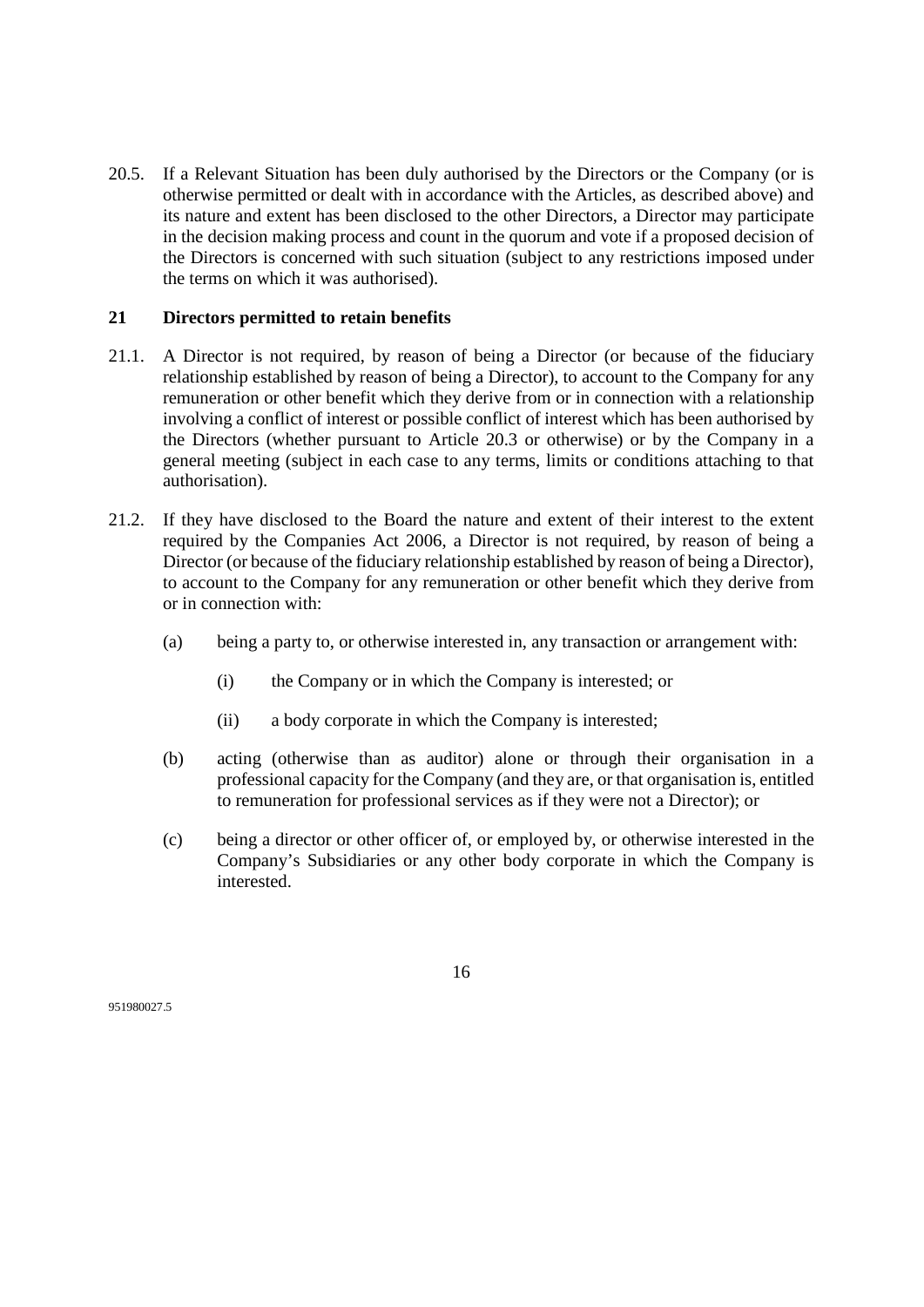- 21.3. A Director's receipt of any remuneration or other benefit referred to in Article 21.1 or 21.2 does not constitute an infringement of their duty under section l76 of the Companies Act 2006.
- 21.4. A transaction or arrangement referred to in Article 21.1 or 21.2 is not liable to be avoided on the ground of any remuneration, benefit or interest referred to in that Article.

# **22 Board's ruling is final**

22.1. If a question arises at any meeting of the Board or committee or sub-committee of the Board as to the materiality of a Director's interest or as to the entitlement of a Director to vote or count in the quorum and the question is not resolved by their voluntarily agreeing to abstain from voting, the question shall be decided by a resolution of the Board or such committee (such Director being excluded from voting on the resolution), and such decision shall be final and conclusive except in a case where the nature or extent of the interests of such Director have not been fairly disclosed.

# **23 Proposing Directors' written resolutions**

- 23.1. Any Director may propose a Directors' written resolution.
- 23.2. The Company secretary must propose a Directors' written resolution if a Director so requests.
- 23.3. A Directors' written resolution is proposed by giving notice of the proposed resolution to the Directors.
- 23.4. Notice of a proposed Directors' written resolution must indicate:
	- (a) the proposed resolution; and
	- (b) the time by which it is proposed that the Directors should adopt it.
- 23.5. Notice of a proposed Directors' written resolution must be given in Writing to each Director.
- 23.6. Any decision which a person giving notice of a proposed Directors' written resolution takes regarding the process of adopting that resolution must be taken reasonably in good faith.

# **24 Adoption of Directors' written resolutions**

17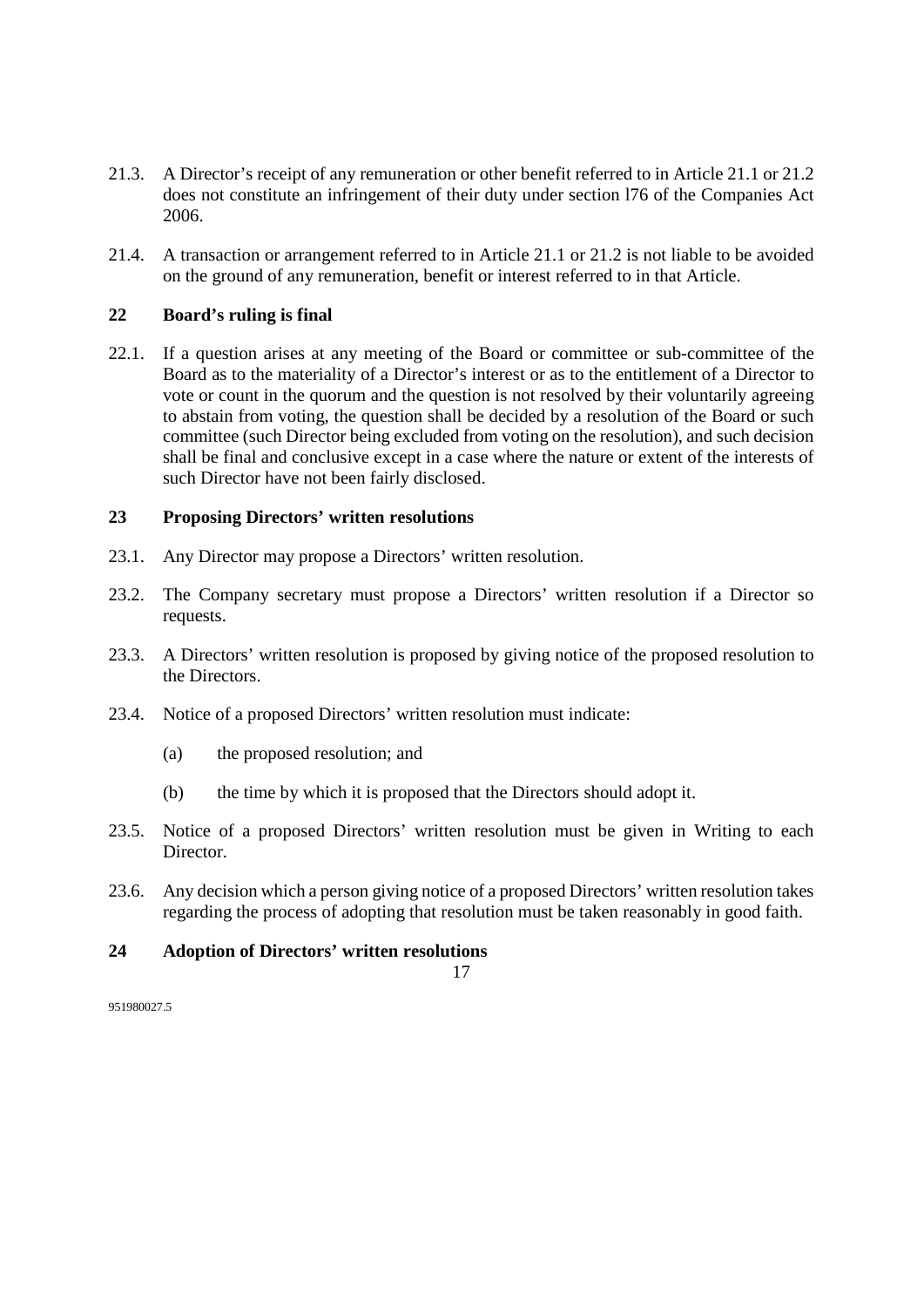- 24.1. A proposed Directors' written resolution is adopted when all the Directors who would have been entitled to vote on the resolution at a Directors' meeting have signed one or more copies of it, provided that those Directors would have formed a quorum at such a meeting.
- 24.2. It is immaterial whether any Director signs the resolution before or after the time by which the notice proposed that it should be adopted.
- 24.3. Once a Directors' written resolution has been adopted, it must be treated as if it had been a decision taken at a Directors' meeting in accordance with the Articles.
- 24.4. The Company secretary must ensure that the Company keeps a record, in Writing, of all Directors' written resolutions for at least ten years from the date of their adoption.

#### **25 Directors' discretion to make further rules**

25.1. Subject to the Articles, the Directors may make any rule which they think fit about how they take decisions, and about how such rules are to be recorded or communicated to Directors.

#### **26 Directors' power relating to other companies**

26.1. The Board may exercise the voting power conferred by the Shares in any company held or owned by the Company in any way that it decides (including voting in favour of any resolution appointing any of them directors of that company, or voting or providing for the payment of remuneration to the directors of that company).

# **APPOINTMENT OF DIRECTORS**

#### **27 Number of Directors**

Unless otherwise determined by Ordinary Resolution the Directors of the Company shall number no less than two and not more than ten.

#### **28 Methods of appointing Directors**

28.1. Any person who is willing to act as a Director, and is permitted by law to do so, may be appointed to be a Director either to fill a casual vacancy or as an addition to the existing Board:

18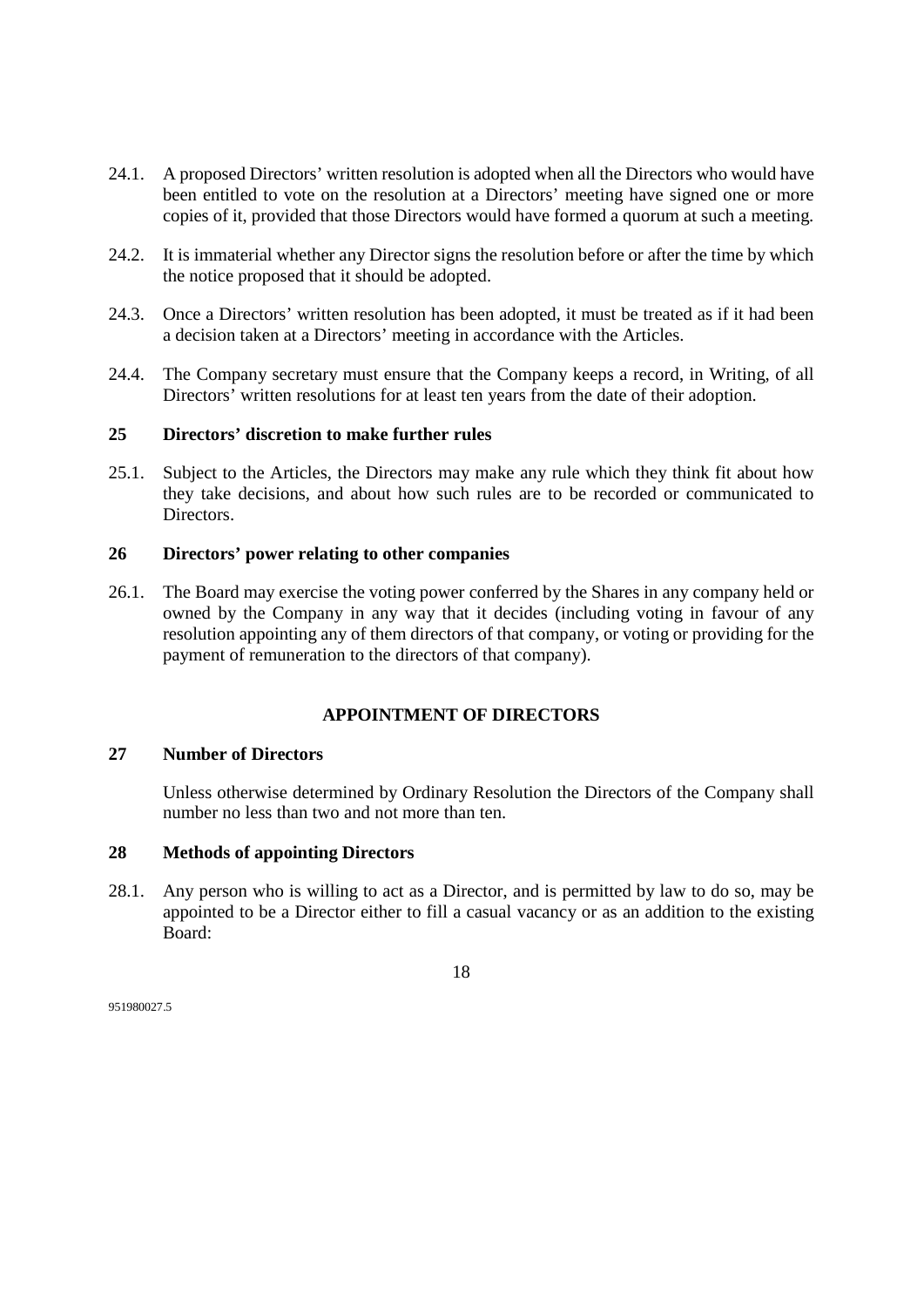- (a) by Ordinary Resolution; or
- (b) by a decision of the Directors,

but the total number of Directors shall not exceed the maximum number fixed in accordance with Article 27.

28.2. No person shall be elected as a Director unless such person is recommended by the Board or the Company has received from such person confirmation in Writing of that person's willingness to be elected as a Director, no later than seven days before the general meeting at which the relevant resolution is proposed.

#### **29 Retiring Directors**

- 29.1. At each annual general meeting of the Company any Director then in office:
	- (a) who has been appointed by the Board since the previous annual general meeting in accordance with Article 28.1; or
	- (b) for whom it is the third annual general meeting following the annual general meeting at which they were elected or last re-elected;

shall retire from office but shall be eligible for re-appointment.

#### **30 Deemed re-appointment**

- 30.1. A Director who retires at an annual general meeting shall (unless they are removed from office or their office is vacated in accordance with these Articles) retain office until the close of the meeting at which they retire or (if earlier) when a resolution is passed at that meeting not to fill the vacancy or to elect another person in their place or the resolution to re-appoint them is put to the meeting and lost.
- 30.2. If the Company, at any meeting at which a Director retires in accordance with these Articles does not fill the office vacated by such Director, the retiring Director, if willing to act, shall be deemed to be re-appointed unless at that meeting a resolution is passed not to fill the vacancy or elect another person in their place or unless the resolution to re-appoint them is put to the meeting and lost.

# **31 Procedure if insufficient Directors appointed**

19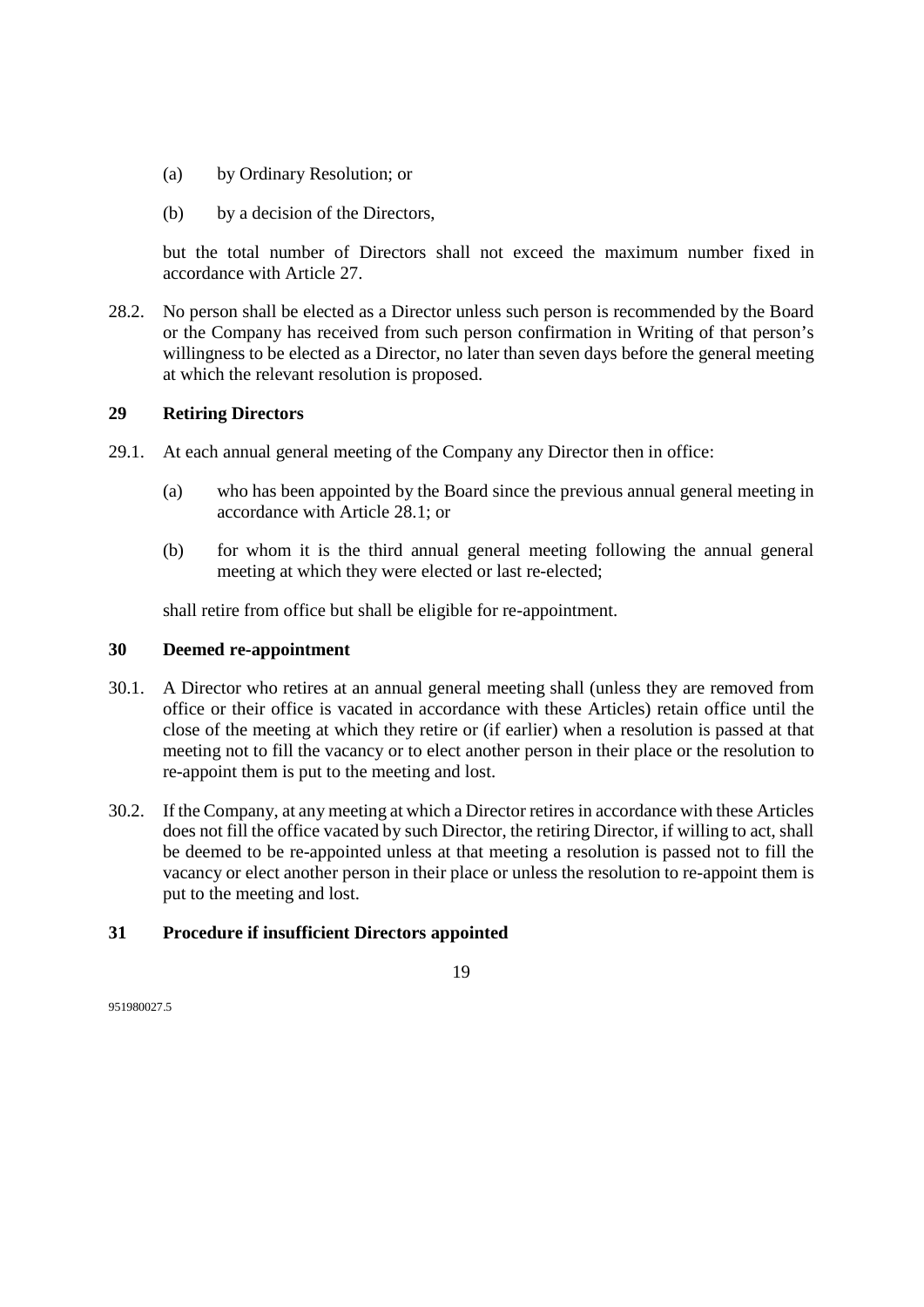#### 31.1. If:

- (a) at the annual general meeting in any year any resolution or resolutions for the appointment or re-appointment of the persons eligible for appointment or reappointment as Directors are put to the meeting and lost; and
- (b) at the end of that meeting the number of Directors is fewer than any minimum number of Directors required under Article 27,

all retiring Directors who stood for re-appointment at that meeting ("**Retiring Directors"**) shall be deemed to have been re-appointed as Directors and shall remain in office but the Retiring Directors may only act for the purpose of filling vacancies, convening general meetings of the Company and performing such duties as are essential to maintain the Company as a going concern, and not for any other purpose.

31.2. The Retiring Directors shall convene a general meeting as soon as reasonably practicable following the meeting referred to in Article 31.1 and they shall retire from office at that meeting. If at the end of any meeting convened under this Article the number of Directors is fewer than any minimum number of Directors required under Article 27, the provisions of this Article shall also apply to that meeting.

#### **32 Removal of Directors**

In addition to any power of removal conferred by the Companies Acts, the Company may by Special Resolution, or by Ordinary Resolution of which special notice has been given in accordance with section 312 of the Companies Act 2006, remove a Director before the expiry of their period of office (without prejudice to a claim for damages for breach of contract or otherwise) and may (subject to these Articles) by Ordinary Resolution appoint another person who is willing to act to be a Director in their place.

# **33 Termination of Director's appointment**

- 33.1. A person ceases to be a Director as soon as:
	- (a) that person ceases to be a Director by virtue of any provision of the Companies Act 2006 or is prohibited from being a Director by law or (if applicable) the Nasdaq Rules;
	- (b) a Bankruptcy order is made against that person;

20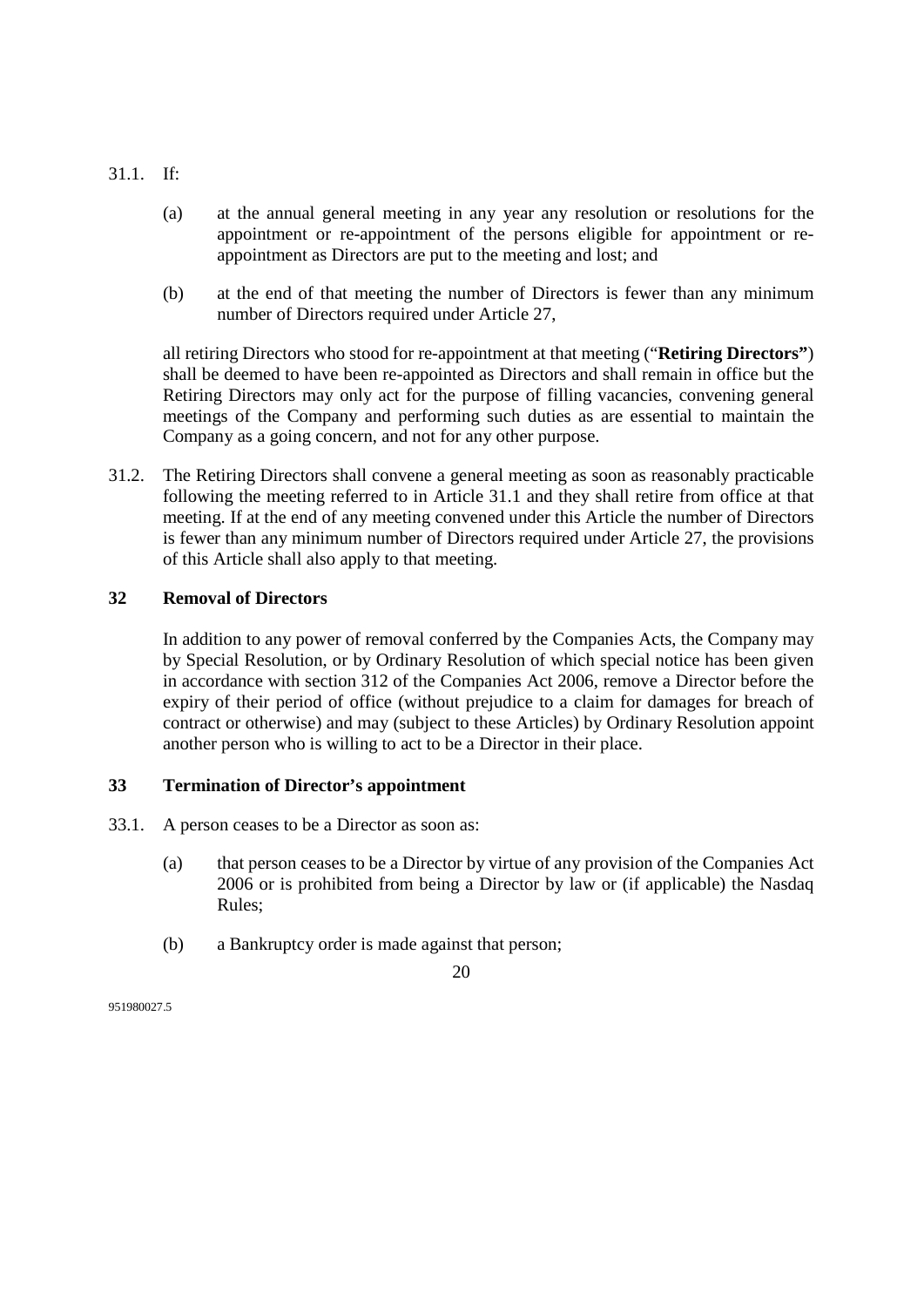- (c) a composition is made with that person's creditors generally in satisfaction of that person's debts or any analogous event occurs in the United Kingdom or another country;
- (d) a registered medical practitioner who is treating that person gives a written opinion to the Company stating that that person has become physically or mentally incapable of acting as a Director and may remain so for more than three months;
- (e) they are absent from meetings of the Directors for six successive months without the permission of the Directors and the Directors resolve that their office is vacated;
- (f) they are removed from office by notice in Writing served upon them signed by all their co-Directors (without prejudice to any claims for damages which they may have for breach of any contract between them and the Company); or
- (g) notification is received by the Company from the Director that the Director is resigning from office as Director, and such resignation has taken effect in accordance with its terms.

#### **34 Directors' remuneration**

- 34.1. Directors may undertake any services for the Company that the Directors decide.
- 34.2. Directors are entitled to such remuneration as the Directors determine:
	- (a) for their services to the Company as Directors; and
	- (b) for any other service which they undertake for the Company.
- 34.3. A Director's remuneration may:
	- (a) take any form; and
	- (b) include any arrangements in connection with the payment of a pension, allowance or gratuity, or any death, sickness or disability benefits, to or in respect of that Director.

21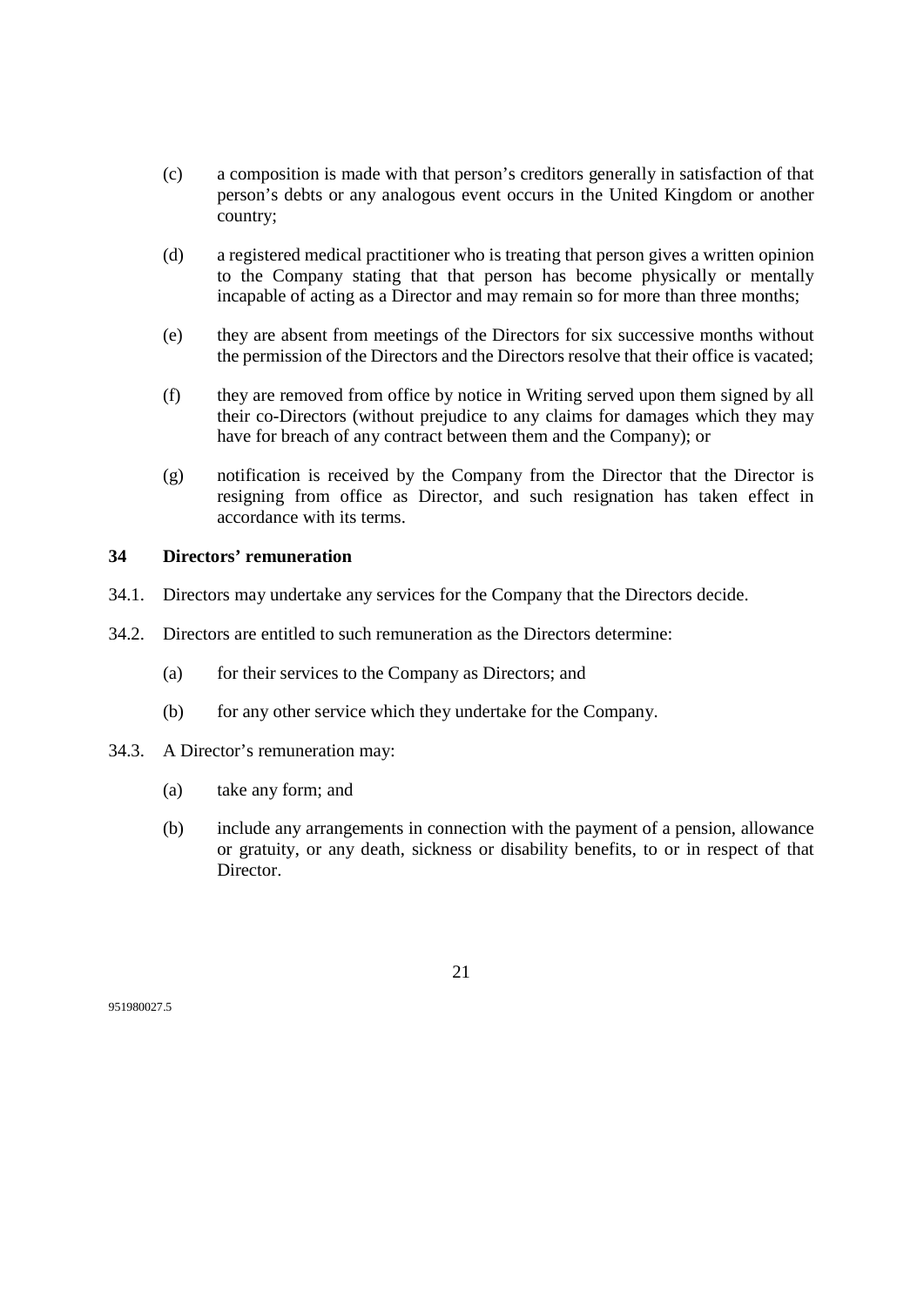- 34.4. Unless the Directors decide otherwise, Directors' remuneration accrues from day to day.
- 34.5. Unless the Directors decide otherwise, Directors are not accountable to the Company for any remuneration which they receive as Directors or other officers or employees of the Company's Subsidiaries or of any other body corporate in which the Company is interested.

#### **35 Directors' expenses**

The Company may pay any reasonable expenses which the Directors properly incur in connection with their attendance at:

- (a) meetings of Directors or committees of Directors;
- (b) general meetings; or
- (c) separate meetings of the Holders of any class of Shares or of debentures of the Company,

or otherwise in connection with the exercise of their powers and the discharge of their responsibilities in relation to the Company.

#### **36 Authentication of Documents**

Any Director or the Company secretary or any person appointed by the Directors for the purpose shall have power to authenticate any Documents affecting the constitution of the Company and any resolutions passed by the Company or the Directors or any committee of the Directors and any books, records, Documents and accounts relating to the business of the Company and to certify copies of them or extracts from them as true copies or extracts, and where any books, records, Documents or accounts are elsewhere than at the registered office of the Company the local manager or other officer of the Company having the custody of them shall be deemed to be a person appointed by the Directors for the above purposes. A Document purporting to be a copy of a resolution or an extract from the minutes of a meeting of the Company or of the Directors or any committee, which is certified as described in this Article, shall be conclusive evidence in favour of all persons dealing with the Company upon the faith of such resolution or extract of minutes, that such resolution has been duly passed or, as the case may be, that such minutes or extract is a true and accurate record of proceedings at a duly constituted meeting.

22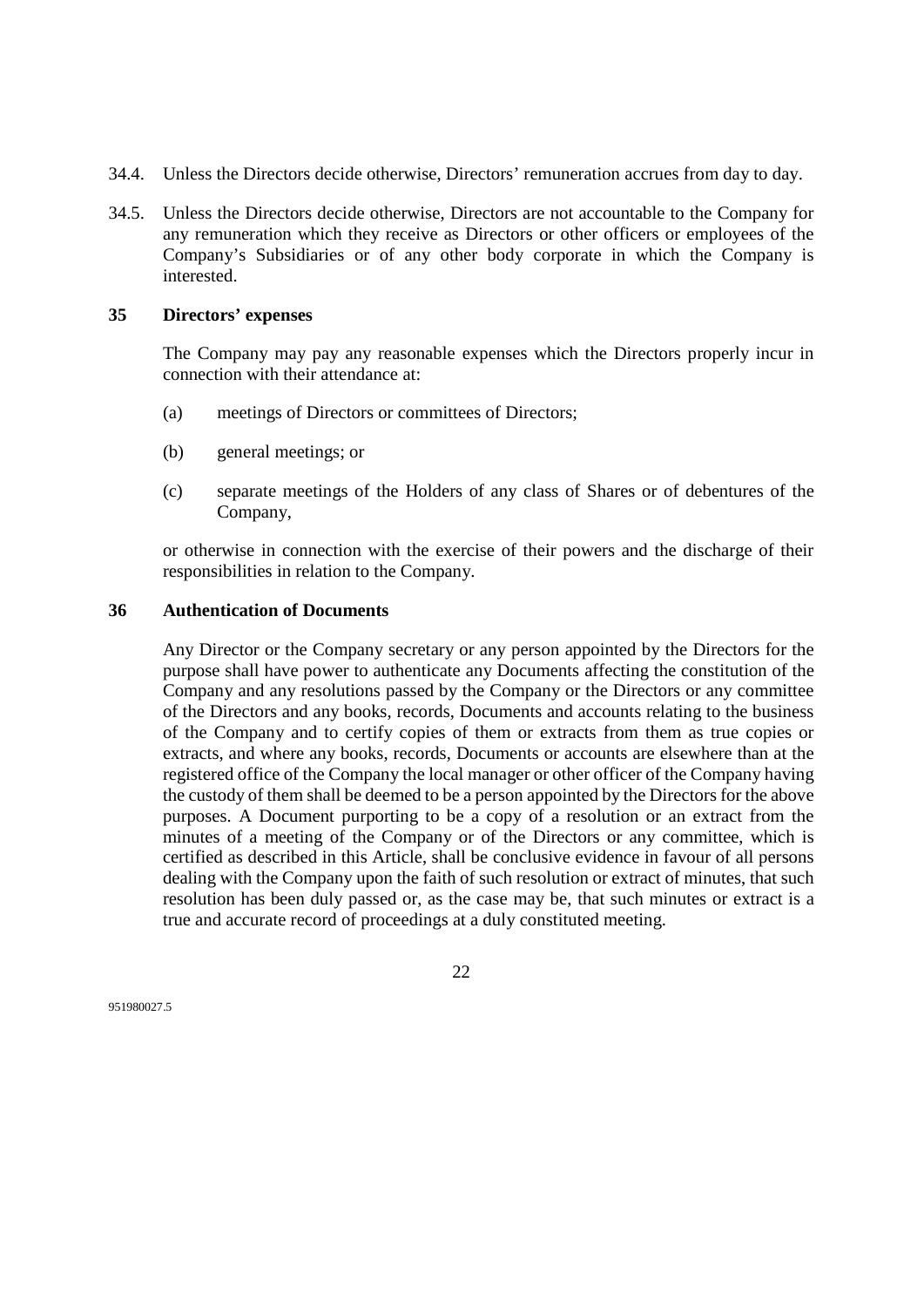# **SECRETARY**

#### **37 Appointment, remuneration and removal**

- 37.1. Subject to the Companies Acts and any other provisions of law, the Company secretary shall be appointed by the Directors for such term, at such remuneration and upon such conditions as they may think fit, and any Company secretary so appointed may be removed from office by the Directors but at any time without prejudice to any claim for damages for breach of any contract of service between the Company secretary and the Company. If thought fit, two or more persons may be appointed as joint Company secretaries and the Directors may also appoint from time to time on such terms as they think fit one or more assistant or deputy Company secretaries.
- 37.2. Any provision of the Companies Acts or these Articles requiring or authorising a thing to be done by or to a Director and a Company secretary shall not be satisfied by it being done by or to the same person acting both as Director and as, or in the place of, the Company secretary.

# **PART 3**

#### **DECISION-MAKING BY MEMBERS ORGANISATION OF GENERAL MEETINGS**

# **38 Electronic attendance at and participation in general meetings not precluded**

38.1. Nothing in these Articles precludes the holding and conducting of a general meeting in such a way that persons who are not present together at the same place may by electronic means attend and participate in it.

#### **39 Frequency of meetings and quorum**

- 39.1. An annual general meeting shall be held in accordance with the applicable statutory provisions or on the requisition of shareholders in accordance with the Companies Act. An annual general meeting shall be called by not less than such minimum notice period as is permitted by the applicable statutory provisions.
- 39.2. The requisite quorum for general meetings of the Company shall be two qualifying persons, as determined in accordance with the Companies Act 2006.

23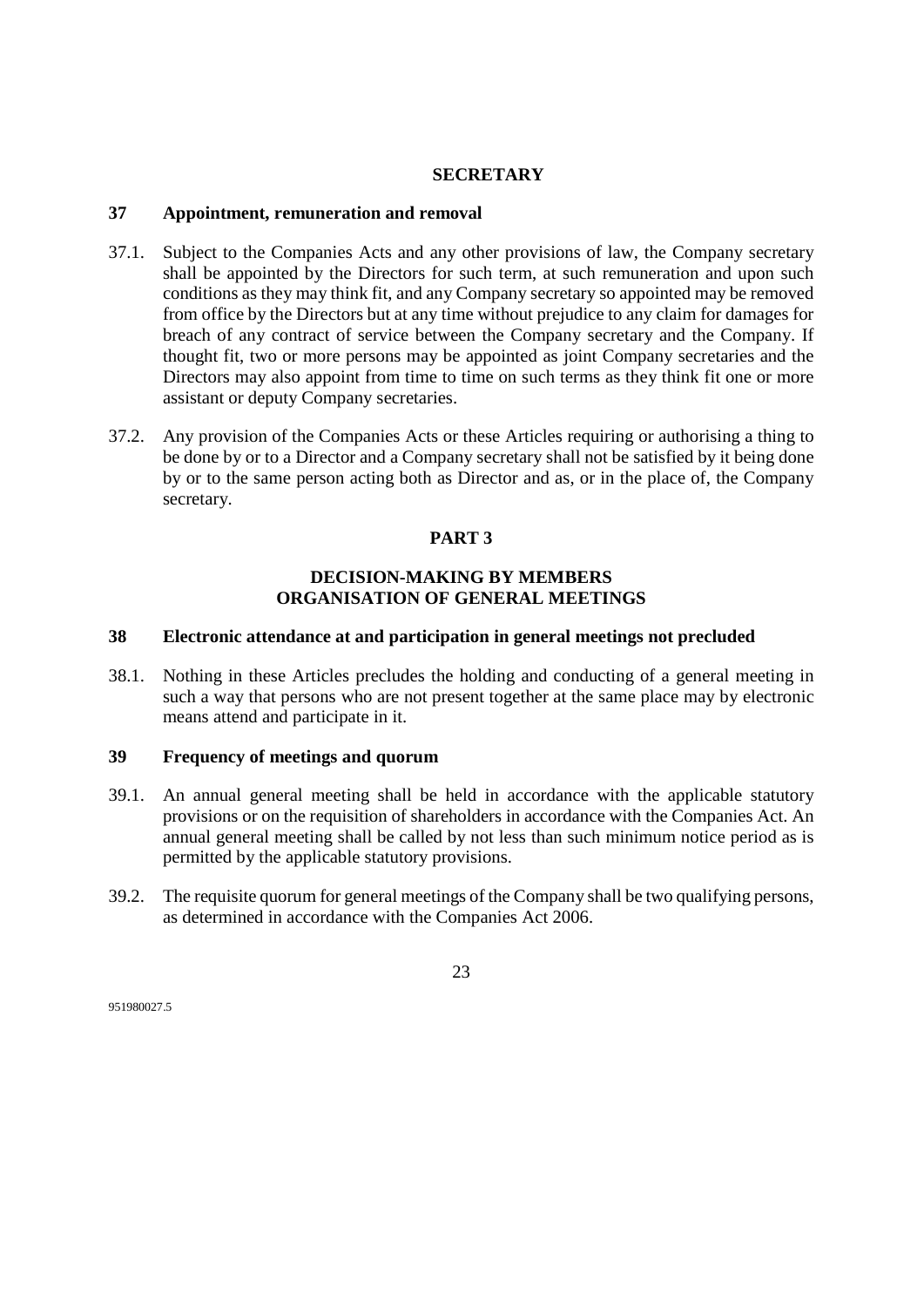# **40 Calling general meetings**

- 40.1. Two or more Members holding five per cent. (5%) or more of the voting Share capital of the Company may require the Directors to call a general meeting (or instruct the Company secretary to do so).
- 40.2. The Directors may call a general meeting.

# **41 Means of attendance and participation in meetings**

- 41.1. The Directors shall decide in relation to each general meeting the means of attendance and participation at the meeting, including whether the persons entitled to attend, speak and vote at the meeting shall be enabled to do so:
	- (a) subject to Article 43, by means of Electronic Facilities pursuant to Article 42; and/or
	- (b) by simultaneous attendance and participation at one or more Satellite Meeting Places pursuant to Article 50.

# **42 Simultaneous attendance and participation by Electronic Facilities**

- 42.1. The Directors may resolve to enable persons entitled to attend and participate in a general meeting to do so by simultaneous attendance and participation by means of Electronic Facilities, and may decide the means, or all different means, of attendance and participation used in relation to the general meeting.
- 42.2. The Members present in person or by proxy by means of Electronic Facilities (as so decided by the Directors) shall be counted in the quorum for, and be entitled to participate in, the general meeting.
- 42.3. The meeting shall be duly constituted and its proceedings valid if the Chair is satisfied that adequate facilities are available throughout the meeting to ensure that Members attending the meeting by all means (including the means of Electronic Facilities) are able to:
	- (a) participate in the business for which the meeting was convened;
	- (b) hear all persons who speak at the meeting; and
	- (c) be heard by all other persons attending and participating in the meeting.

24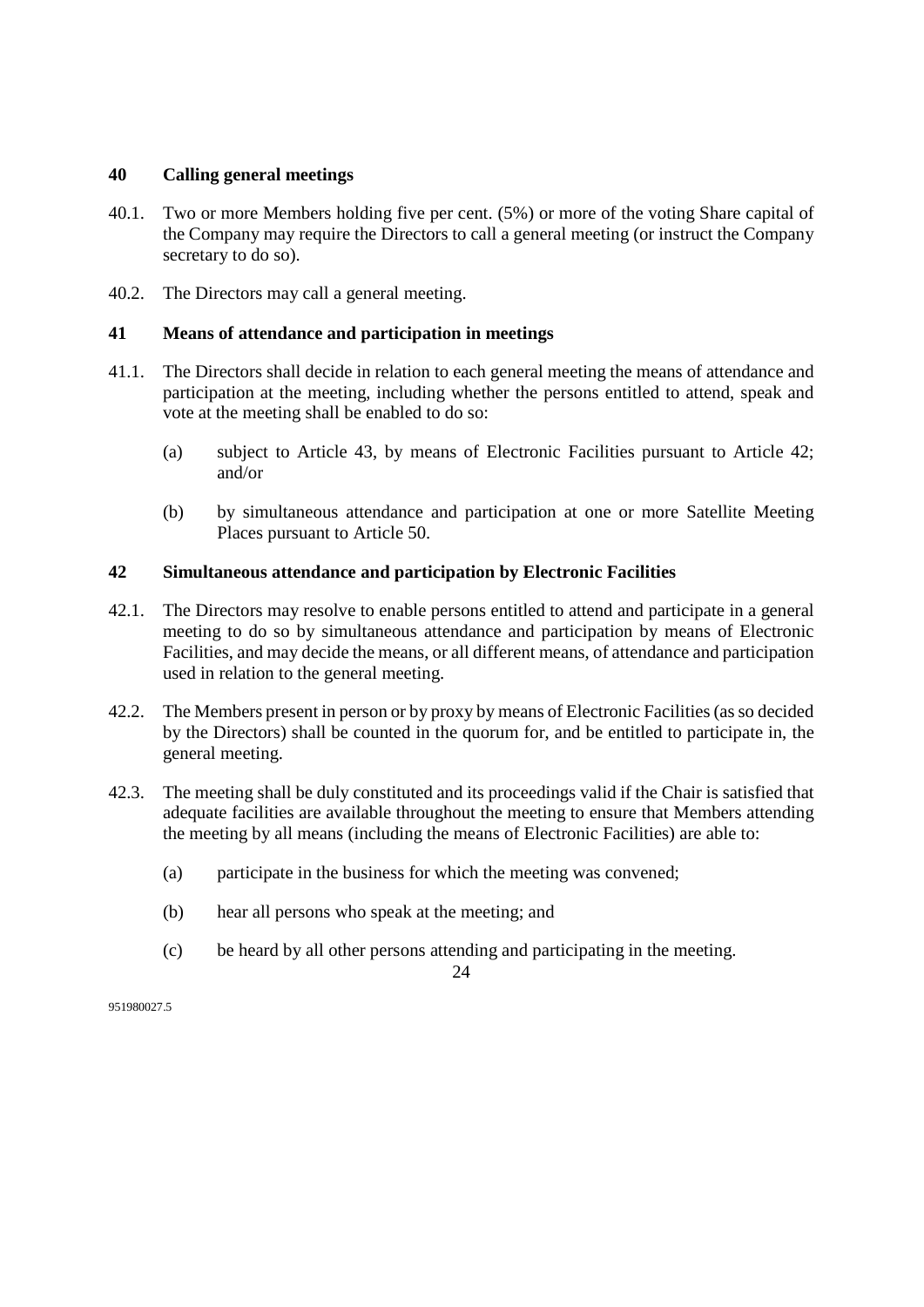42.4. The inability of any Member present in person or by proxy at the meeting by means of Electronic Facilities to participate in the business for which the meeting has been convened, hear all persons who speak at the meeting or be heard by all other persons present at the meeting on account of a breakdown in Electronic Facilities shall not in any way affect the validity of the proceedings of the meeting.

# **43 Virtual only general meetings not permitted**

43.1. No provision of these Articles authorises or allows a general meeting to be held exclusively on an electronic basis.

# **44 Security and conduct of general meetings**

- 44.1. Without prejudice to Article 44.3, the Directors may direct that any person wishing to attend a general meeting at a physical place should provide evidence of identity and submit to such searches or other security arrangements or restrictions as the Directors shall consider appropriate in the circumstances and shall be entitled in their absolute discretion to refuse entry to any meeting to any person who fails to provide such evidence of identity or to submit to such searches or to otherwise comply with such security arrangements or restrictions.
- 44.2. Without prejudice to Article 44.3, if a general meeting is held partly by means of Electronic Facilities pursuant to Article 42, the Directors may make any arrangement and impose any requirement or restriction that is:
	- (a) necessary to ensure the identification of those taking part by means of the Electronic Facilities and the security of the electronic communication; and
	- (b) in their view, proportionate to those objectives.

In this respect, the Directors may authorise any voting application, system or facility for attendance and participation as they see fit.

44.3. The Chair of the Meeting shall take such action or give direction as they think fit to promote the orderly conduct of the business of the meeting as laid down in the notice of general meeting and to ensure the security of the meeting and the safety of the people attending at any physical place of the meeting. The Chair of the Meeting's decision on matters of procedure or arising incidentally from the business of the meeting shall be final as shall be their determination as to whether any matter is of such a nature.

25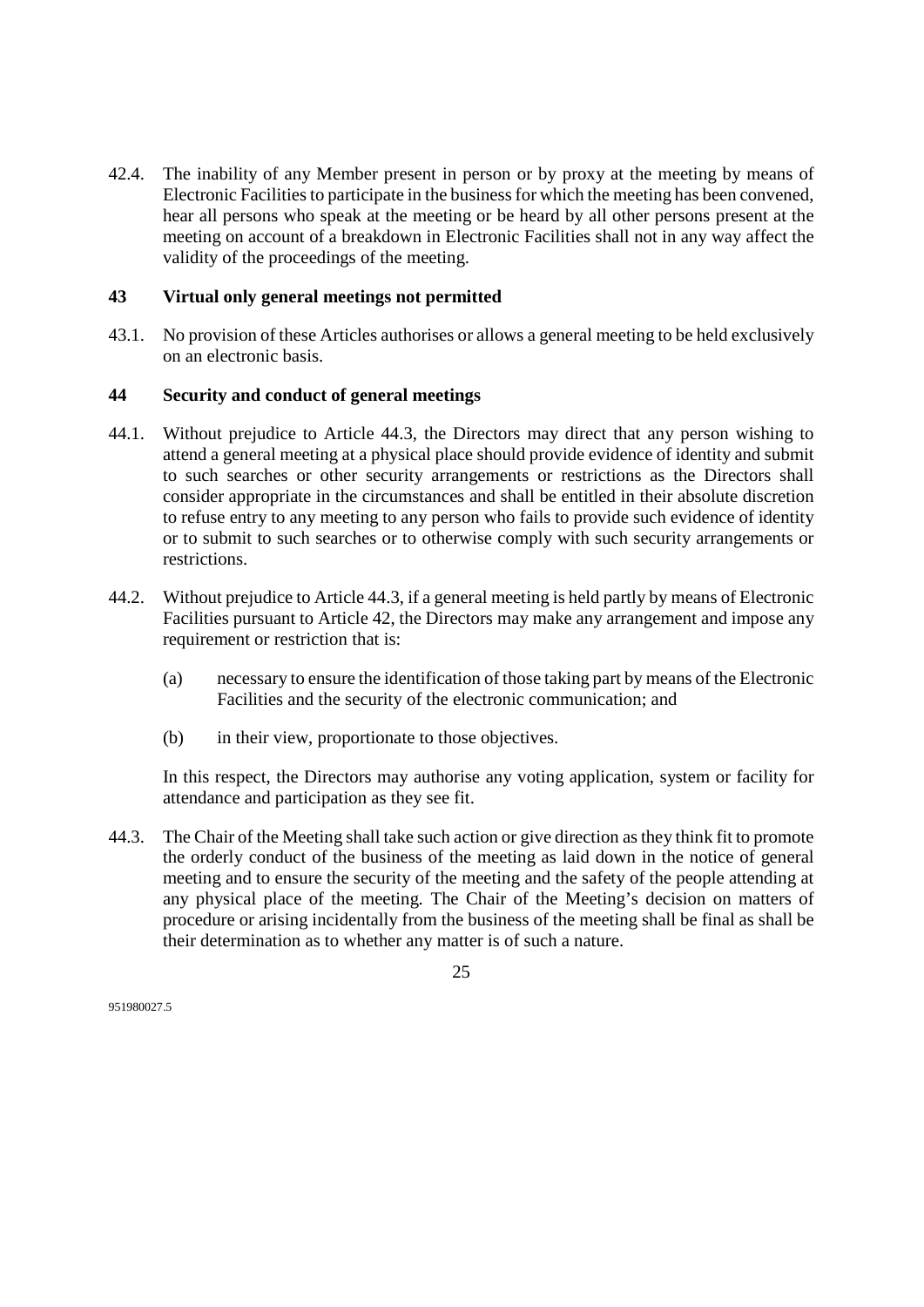#### **45 Quorum for general meetings**

No business other than the appointment of the Chair of the Meeting is to be transacted at a general meeting if the persons attending it do not constitute a quorum.

#### **46 Chairing general meetings**

- 46.1. If the Directors have appointed a Chair, the Chair shall chair general meetings if present at the Principal Meeting Place and willing to do so.
- 46.2. If the Directors have not appointed a Chair, or if the Chair is unwilling to chair the meeting or is not present at the Principal Meeting Place within ten minutes of the time at which a meeting was due to start:
	- (a) the Directors present at the Principal Meeting Place; or
	- (b) (if no Directors are present at the Principal Meeting Place), the meeting,

must appoint a Director or Member to chair the meeting, and the appointment of the Chair of the Meeting must be the first business of the meeting.

46.3. The person chairing a meeting in accordance with this Article is referred to as the "**Chair of the Meeting**".

#### **47 Attendance and speaking by Directors and non-Members**

- 47.1. Directors may attend and speak at general meetings, whether or not they are Members.
- 47.2. The Chair of the Meeting may permit other persons who are not:
	- (a) Members of the Company; or
	- (b) otherwise entitled to exercise the rights of Members in relation to general meetings,

to attend and speak at a general meeting.

# **48 Adjournment**

26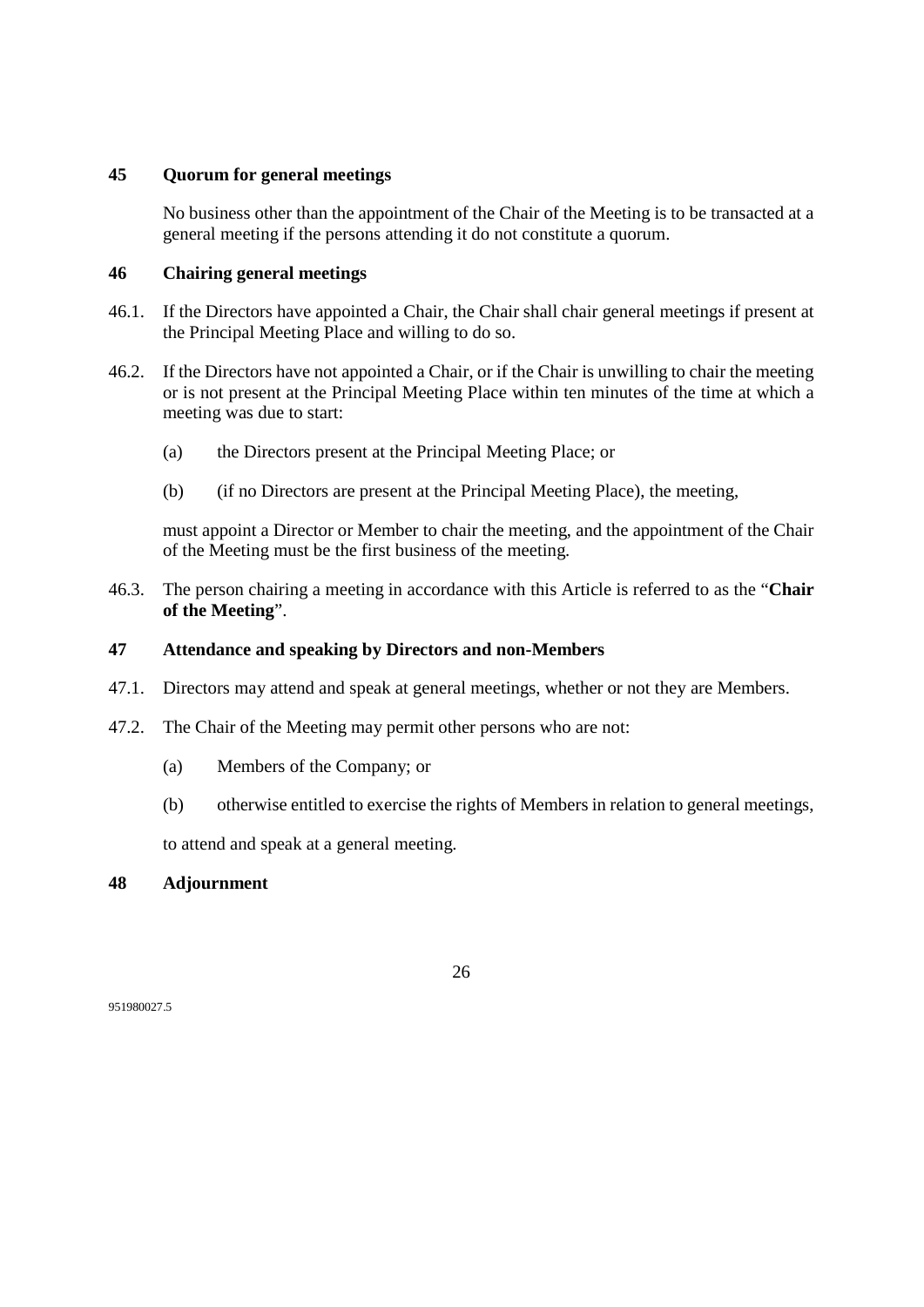- 48.1. If the persons attending a general meeting within half an hour of the time at which the meeting was due to start do not constitute a quorum, or if during a meeting a quorum ceases to be present, the Chair of the Meeting must adjourn it.
- 48.2. The Chair of the Meeting may adjourn a general meeting at which a quorum is present if:
	- (a) the meeting consents to an adjournment; or
	- (b) it appears to the Chair of the Meeting that an adjournment is necessary to secure the proper and orderly conduct of the meeting.
- 48.3. The Chair of the Meeting must adjourn a general meeting if directed to do so by the meeting.
- 48.4. When adjourning a general meeting, the Chair of the Meeting must:
	- (a) either specify the time and place (or, in the case of a meeting to which Article 50 applies, such other places) and, if applicable, Electronic Facilities for attendance and participation to which it is adjourned or state that it is to continue at a time and place to be fixed by the Directors; and
	- (b) have regard to any directions as to the time and place (or, in the case of a meeting to which Article 50 applies, such other places) and, if applicable, Electronic Facilities for attendance and participation of any adjournment which have been given by the meeting.
- 48.5. If it appears to the Chair of the Meeting that the facilities at the Principal Meeting Place or any Satellite Meeting Place or Electronic Facilities or have become inadequate for the purposes referred to in Article 42 or Article 50, then the Chair may, without the consent of the meeting, interrupt or adjourn the meeting.
- 48.6. If the continuation of an adjourned meeting is to take place more than fourteen (14) days after it was adjourned, the Company must give at least seven (7) clear days' notice of it (that is, excluding the day of the adjourned meeting and the day on which the notice is given):
	- (a) to the same persons to whom notice of the Company's general meetings is required to be given; and

27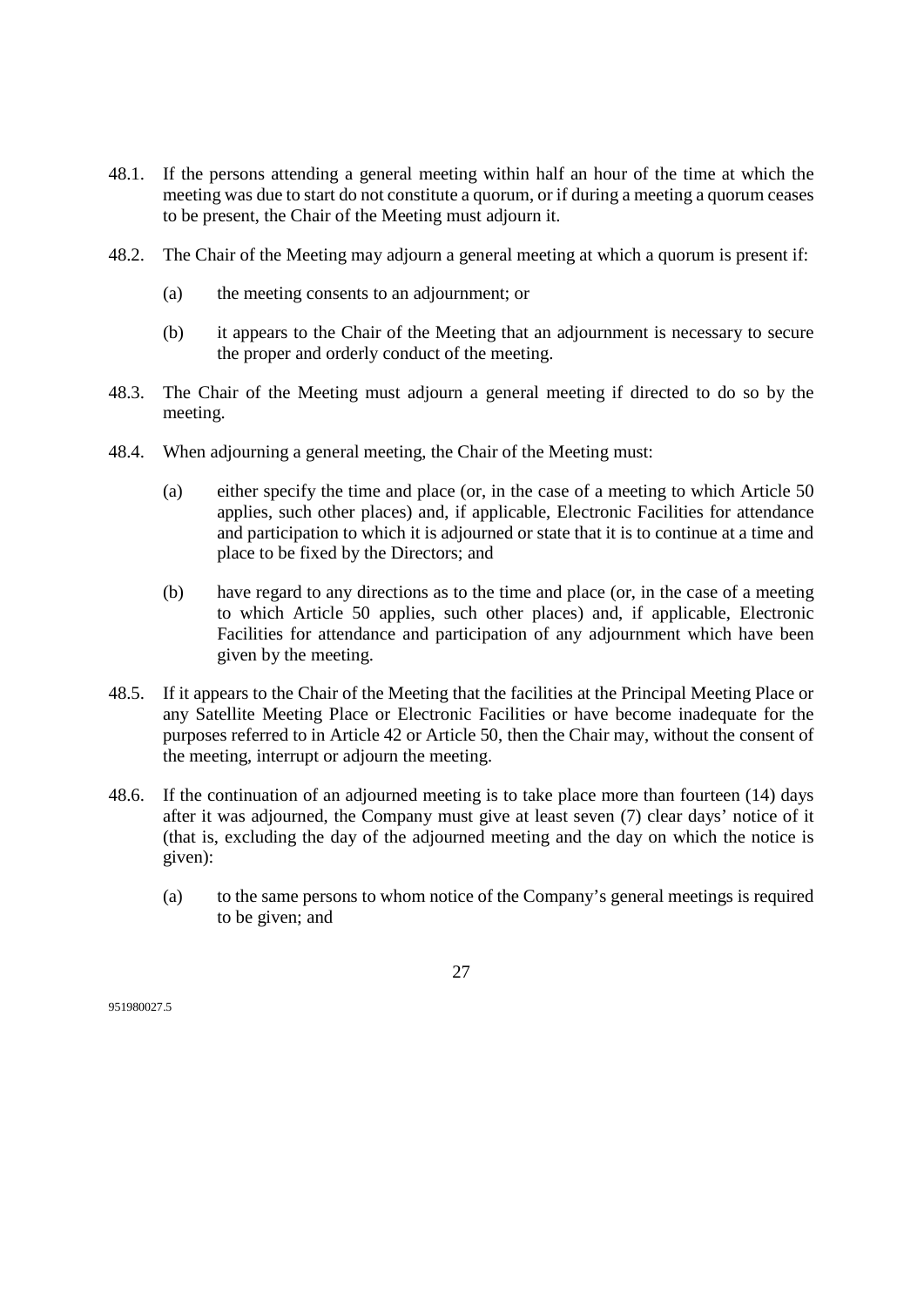- (b) containing the same information which such notice is required to contain.
- 48.7. No business may be transacted at an adjourned general meeting which could not properly have been transacted at the meeting if the adjournment had not taken place.

# **49 Postponement**

- 49.1. The following applies if, after the sending of the notice of a general meeting but before the meeting is held, or after the adjournment of a general meeting but before the adjourned meeting is held (whether or not notice of the adjourned meeting is required), the Directors, in their absolute discretion, consider that it is impractical or undesirable for any reason to hold a general meeting on the date or at the time or place (or places in the case of a satellite meeting) specified in the notice calling the general meeting or by means of the Electronic Facilities stated in that notice:
	- (a) the Directors may postpone or move the general meeting to another date, time and/or place and/or change the Electronic Facilities;
	- (b) the Directors shall take reasonable steps to ensure that notice of the date, time and place of the rearranged meeting (or places in the case of a satellite meeting) is given to any Member trying to attend the meeting at the original time and place;
	- (c) notice of the date, time and place of the rearranged meeting (or places in the case of a satellite meeting) shall, if practicable, also be placed on the Company's website;
	- (d) notice of the business to be transacted at such rearranged meeting shall not be required;
	- (e) if a meeting is rearranged in this way, the appointment of a proxy will be valid if it is received as required by these Articles not less than 48 hours before the time appointed for holding the rearranged meeting; and
	- (f) the Directors may also postpone or move the rearranged meeting under this Article 49.

# **50 General meeting with satellite meetings**

28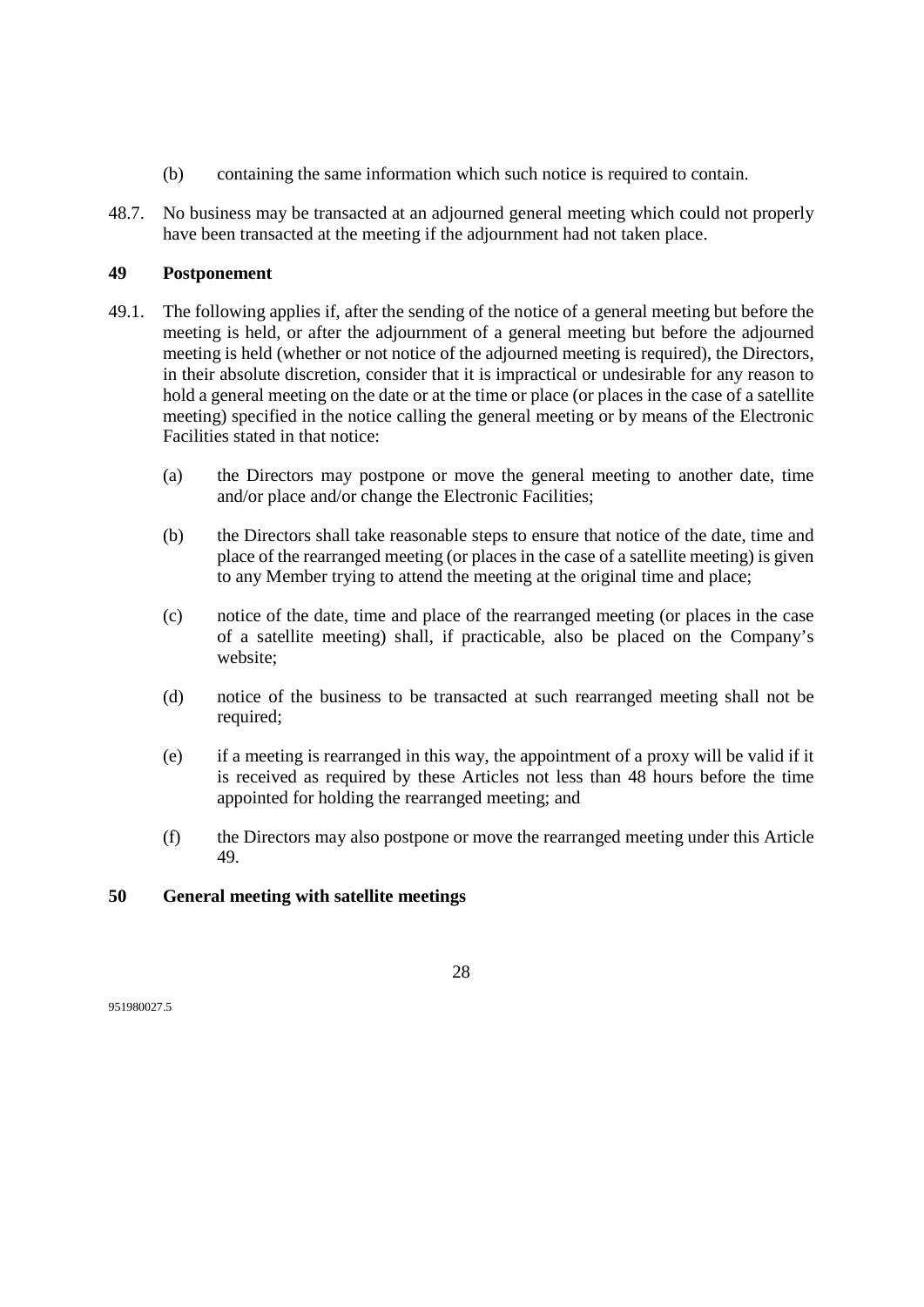- 50.1. The Directors may resolve to enable persons entitled to attend and participate in a general meeting or an adjourned meeting to do so by simultaneous attendance and participation at one or more Satellite Meeting Places anywhere in the world.
- 50.2. The provisions of this Article shall apply if any general meeting (or adjourned meeting) is held at or adjourned to more than one place.
	- (a) The notice of the meeting shall specify the place at which the Chair of the Meeting presides. That place is referred to in these Articles as the "**Principal Meeting Place**" and any other location where that meeting takes place is referred to in these Articles as a "**Satellite Meeting Place**".
	- (b) The Members present in person or by proxy at the Principal Meeting Place and Satellite Meeting Places shall be counted in the quorum for, and entitled to participate in, the general meeting in question.
	- (c) The meeting shall be duly constituted and its proceedings valid if the Chair of the Meeting is satisfied that adequate facilities are available throughout the meeting to ensure that Members attending at the Principal Meeting Place and at other Satellite Meeting Places are able to:
		- (i) participate in the business of the meeting;
		- (ii) hear (by means of audio visual communications equipment or otherwise) all persons who speak in the Principal Meeting Place and any Satellite Meeting Place; and
		- (iii) be heard by all other persons so present in the same way.
	- (d) The powers of the Chair of a meeting shall apply equally to the Principal Meeting Place and each Satellite Meeting Place, including the power to adjourn the meeting as referred to in Article 48.
	- (e) A Member who is not entitled because of any arrangements put in place pursuant to Article 44 to attend, in person or by proxy, at any particular place shall be entitled so to attend at one of the other places subject to any arrangements from time to time in force and by the notice of meeting or adjourned meeting stated to apply to the meeting.

29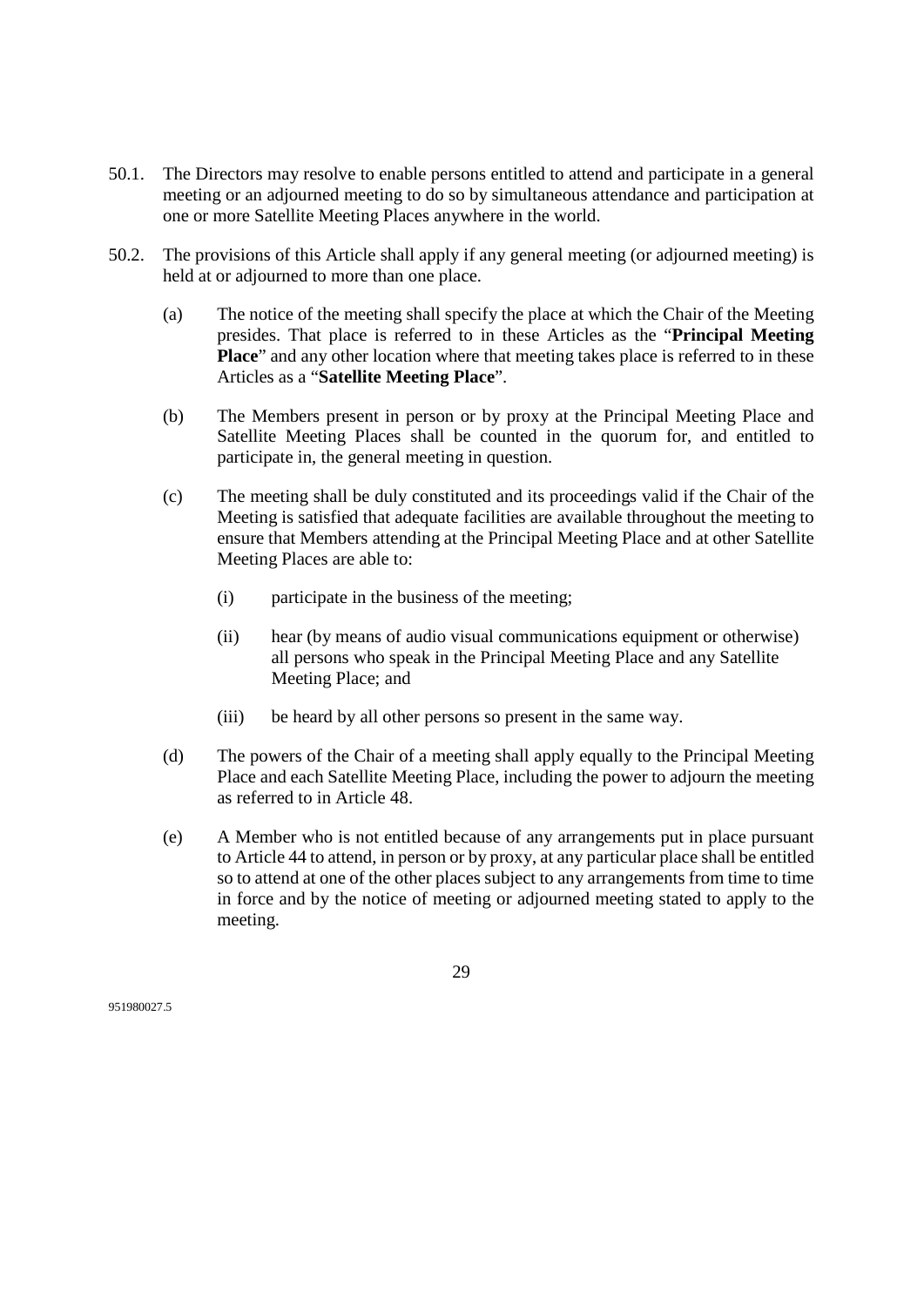- (f) The inability of any Member present in person or by proxy at a Satellite Meeting Place to participate in the business for which the meeting has been convened, hear all persons who speak at the meeting or be heard by all other persons present at the meeting on account of a breakdown in Electronic Facilities shall not in any way affect the validity of the proceedings of the meeting.
- (g) If a meeting is adjourned to more than one place, not less than seven clear days' notice of the adjourned meeting shall be given despite any other provision of these Articles.

# **51 General meetings to take place where the Chair is present**

51.1. Unless otherwise specified in the notice of meeting or decided by the Chair of the Meeting, a general meeting is deemed to take place at the physical place where the Chair of the Meeting is present at the time of the meeting.

# **VOTING AT GENERAL MEETINGS**

### **52 Voting: general**

- 52.1. A resolution put to the vote of a general meeting must be decided on a show of hands unless a poll is duly demanded in accordance with the Articles.
- 52.2. A Special Resolution shall be effective for any purpose for which an Ordinary Resolution is expressed to be required under any provision of the Articles.
- 52.3. A resolution put to the vote at a general meeting held partly by means of Electronic Facilities shall be held on a poll in such manner as the Directors (or Chair of the Meeting) in their respective sole discretion deem appropriate for the purposes of the meeting.

### **53 Errors and disputes**

- 53.1. No objection may be raised to the qualification of any person voting at a general meeting except at the meeting or adjourned meeting at which the vote objected to is tendered, and every vote not disallowed at the meeting is valid.
- 53.2. Any such objection must be referred to the Chair of the Meeting whose decision is final.

30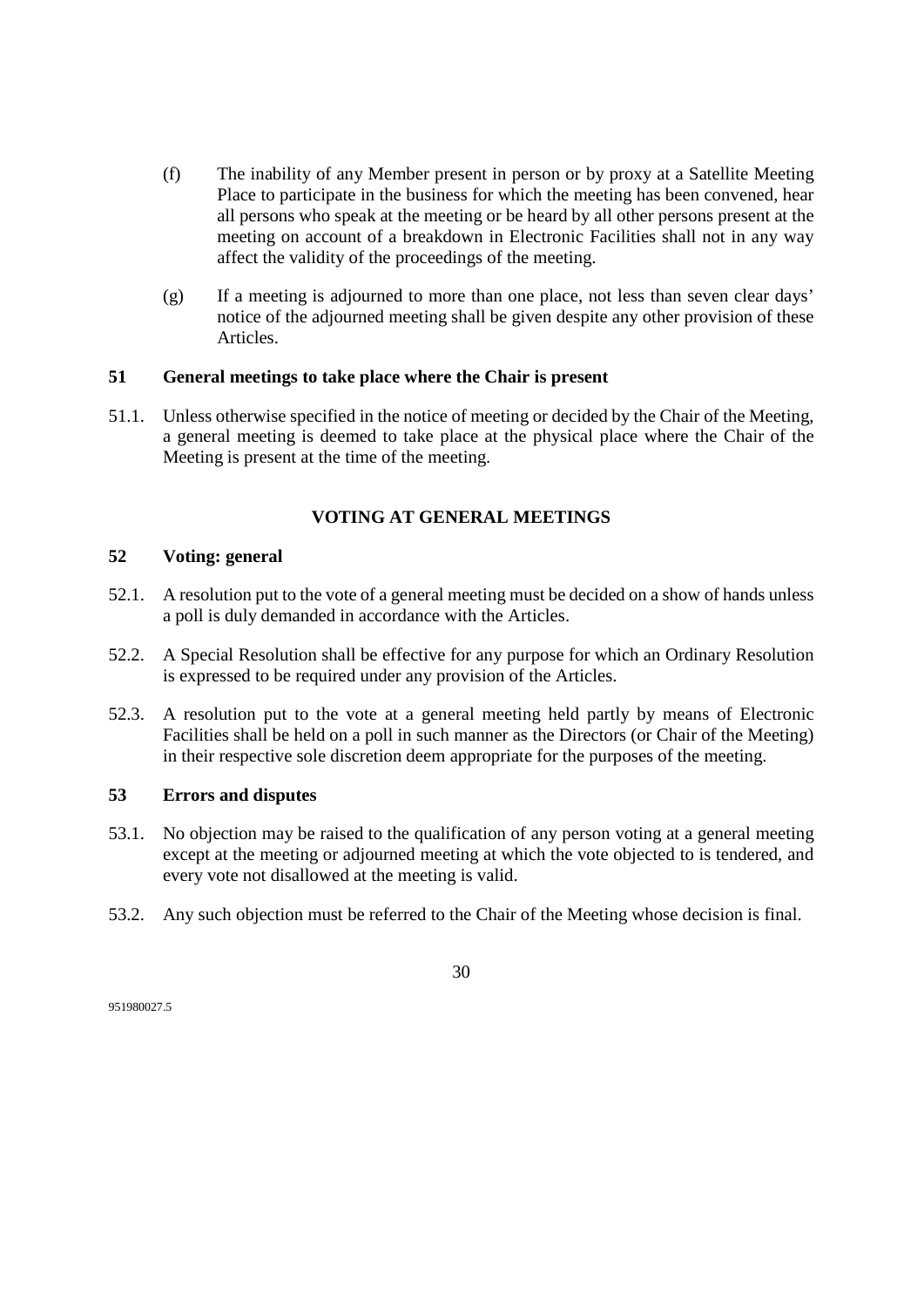## **54 Demanding a poll**

- 54.1. A poll on a resolution may be demanded:
	- (a) in advance of the general meeting where it is to be put to the vote; or
	- (b) at a general meeting, either before a show of hands on that resolution or immediately after the result of a show of hands on that resolution is declared.
- 54.2. A poll may be demanded by:
	- (a) the Chair of the Meeting;
	- (b) the Directors:
	- (c) two or more persons having the right to vote on the resolution;
	- (d) a person or persons representing not less than one tenth of the total voting rights of all the Members having the right to vote on the resolution; or
	- (e) a person or persons holding Shares in the Company conferring a right to vote on the resolution, being Shares on which an aggregate sum has been Paid up equal to not less than one tenth of the total sum Paid up on all the Shares conferring that right.
- 54.3. A demand for a poll may be withdrawn if:
	- (a) the poll has not yet been taken; and
	- (b) the Chair of the Meeting consents to the withdrawal.

#### **55 Procedure on a poll**

- 55.1. Subject to the Articles, polls at general meetings must be taken when, where and in such manner as the Chair of the Meeting directs.
- 55.2. The Chair of the Meeting may appoint scrutineers (who need not be Members) and decide how and when the result of the poll is to be declared.

31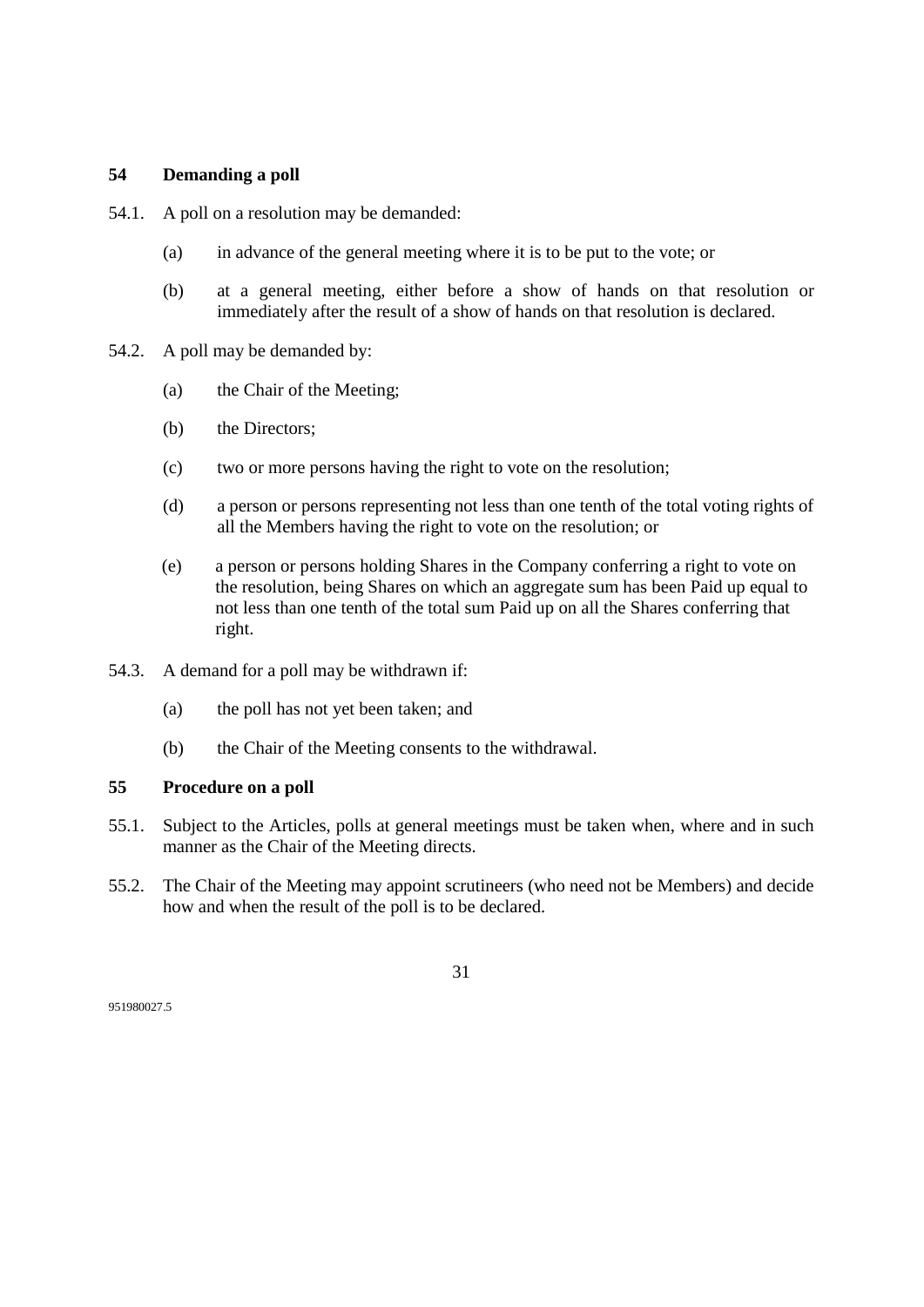- 55.3. The result of a poll shall be the decision of the meeting in respect of the resolution on which the poll was demanded.
- 55.4. A poll on:
	- (a) the election of the Chair of the Meeting; or
	- (b) a question of adjournment,

must be taken immediately.

- 55.5. Other polls must be taken within thirty (30) days of their being demanded.
- 55.6. A demand for a poll does not prevent a general meeting from continuing, except as regards the question on which the poll was demanded.
- 55.7. No notice need be given of a poll not taken immediately if the time and place at, and means by, which it is to be taken are announced at the meeting at which it is demanded.
- 55.8. In any other case, at least seven (7) clear days' notice must be given specifying the time and place at, and means by, which the poll is to be taken.

## **56 Votes of Members**

- 56.1. Subject to any other provision of these Articles and without prejudice to any special rights, privileges or restrictions as to voting attached to any Shares for the time being forming part of the capital of the Company:
	- (a) on a show of hands:
		- (i) each Member present in person has one vote;
		- (ii) except as otherwise provided in these Articles, each proxy present in person who has been duly appointed by one or more Members entitled to vote on a resolution has one vote;
		- (iii) each proxy present in person has one vote for and one vote against a resolution if the proxy has been duly appointed by more than one Member entitled to vote on the resolution and the proxy has been instructed by one

32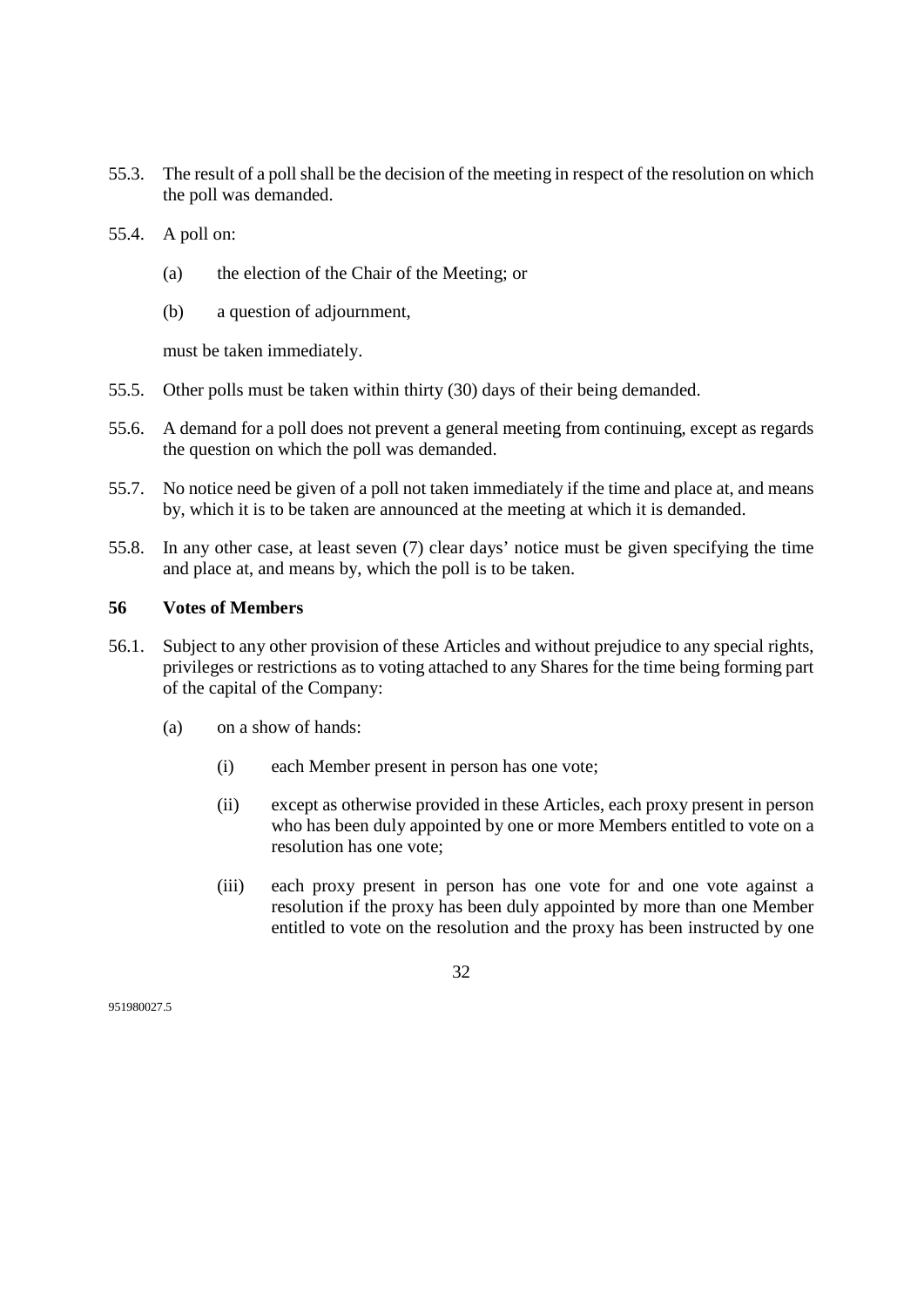or more of those Members to vote for the resolution and by one or more other of those Members to vote against it;

- (iv) each proxy present in person has one vote for and one vote against a resolution if the proxy has been duly appointed by more than one Member entitled to vote on the resolution and either:
	- (A) the proxy has been instructed by one or more of those Members to vote for the resolution and has been given any discretion by one or more other of those Members to vote and the proxy exercises that discretion to vote against it; or
	- (B) the proxy has been instructed by one or more of those Members to vote against the resolution and has been given any discretion by one or more other of those Members to vote and the proxy exercises that discretion to vote for it; and
- (v) each duly authorised representative present in person of a Member that is a corporation has one vote; and
- (b) on a poll each Member present in person or by proxy or (being a corporation) by a duly authorised representative has one vote for each Share held by the Member.
- 56.2. For the avoidance of doubt, the Company itself is prohibited (to the extent specified by the Companies Acts or other provisions of law) from exercising any rights to attend or vote at meetings in respect of any Shares held by it as treasury shares.

#### **57 Votes on a show of hands or on a poll**

On a show of hands or on a poll, votes may be given either personally or by proxy or (in the case of a corporate Member) by a duly authorised representative and on a poll a person entitled to more than one vote need not, if they vote, use all their votes or cast all the votes they use in the same way.

#### **58 Votes of joint holders**

In the case of joint holders of a Share only the vote of the senior holder who votes, whether in person or by proxy, may be counted by the Company and for this purpose the senior

33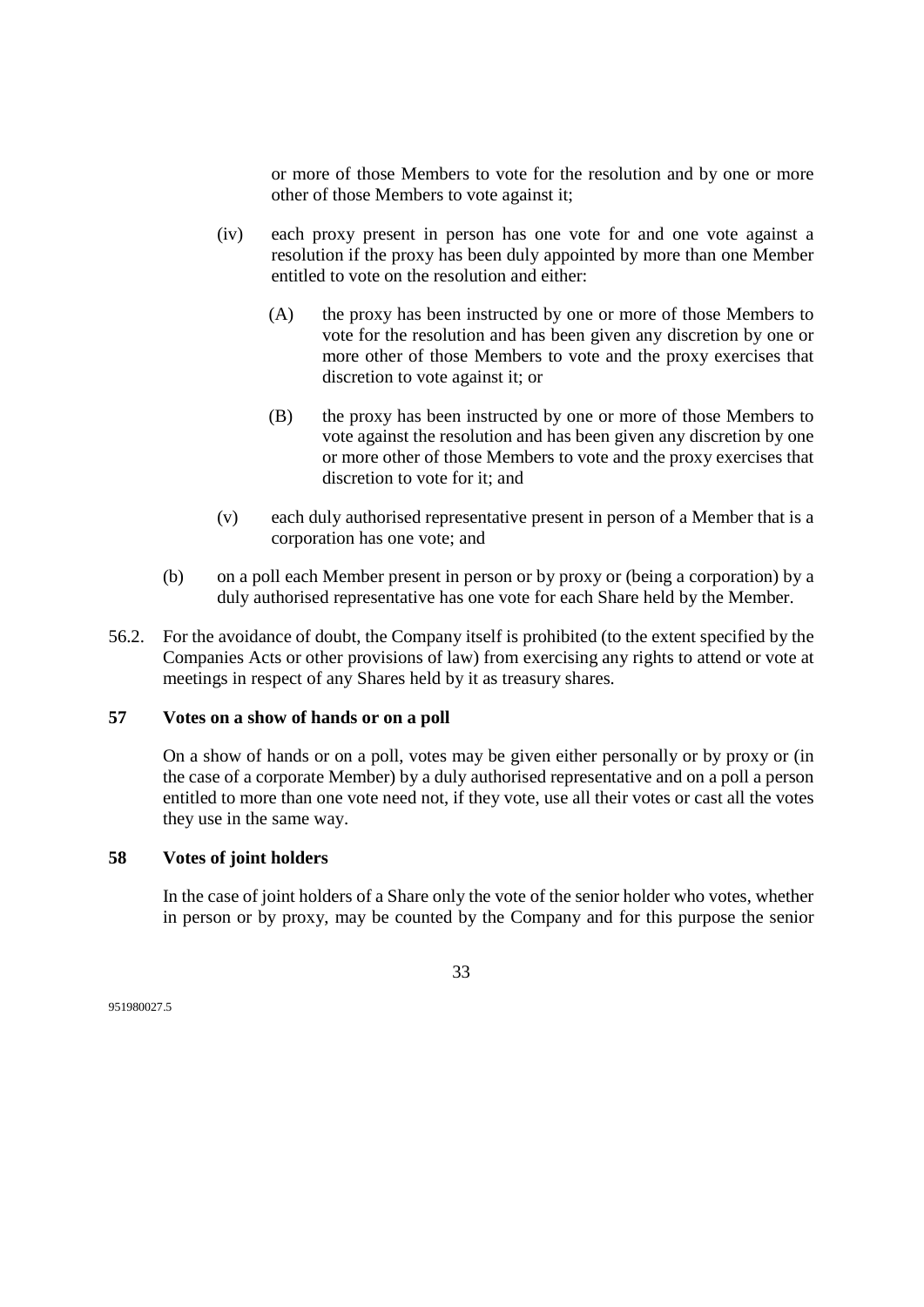holder is determined by the order in which the names of the joint holders appear in the register in respect of the Share.

### **59 Voting on behalf of incapable Member**

A Member in respect of whom an order has been made by any court having jurisdiction (whether in the United Kingdom or elsewhere) in matters concerning mental disorder may vote, whether on a show of hands or on a poll, by any person authorised in that behalf by that court, and any such person may vote by proxy. Evidence to the satisfaction of the Directors of the authority of the person claiming to exercise the right to vote shall be deposited at or delivered to the registered office of the Company (or such other place or address as is specified in accordance with these Articles for the deposit or delivery of appointments of proxy) not later than the last time at which an appointment of a proxy should have been deposited or delivered in order to be valid for use at that meeting or on the holding of that poll.

### **60 No right to vote where sums overdue on Shares**

No Member (whether in person or by proxy or in the case of a corporate Member, by a duly authorised representative) shall (unless the Directors otherwise determine) be entitled to vote or to exercise any other right of membership at any general meeting or at any separate meeting of the Holders of any class of Shares in the Company in respect of any Share held by them unless all Calls or other sums presently payable by them in respect of that Share in the Company have been Paid.

#### **61 A proxy's obligations to vote**

The Company is entitled to assume without enquiry that a proxy has complied with any obligation to vote in accordance with instructions given by the Member by whom the proxy is appointed. The validity of anything done at a meeting is not affected by any failure by a proxy to comply with such an obligation.

#### **62 Appointment of proxies**

- 62.1. A Member is entitled to appoint a proxy to exercise all or any of such Member's rights to attend and to speak and vote at a general meeting.
- 62.2. A proxy need not be a Member of the Company.

34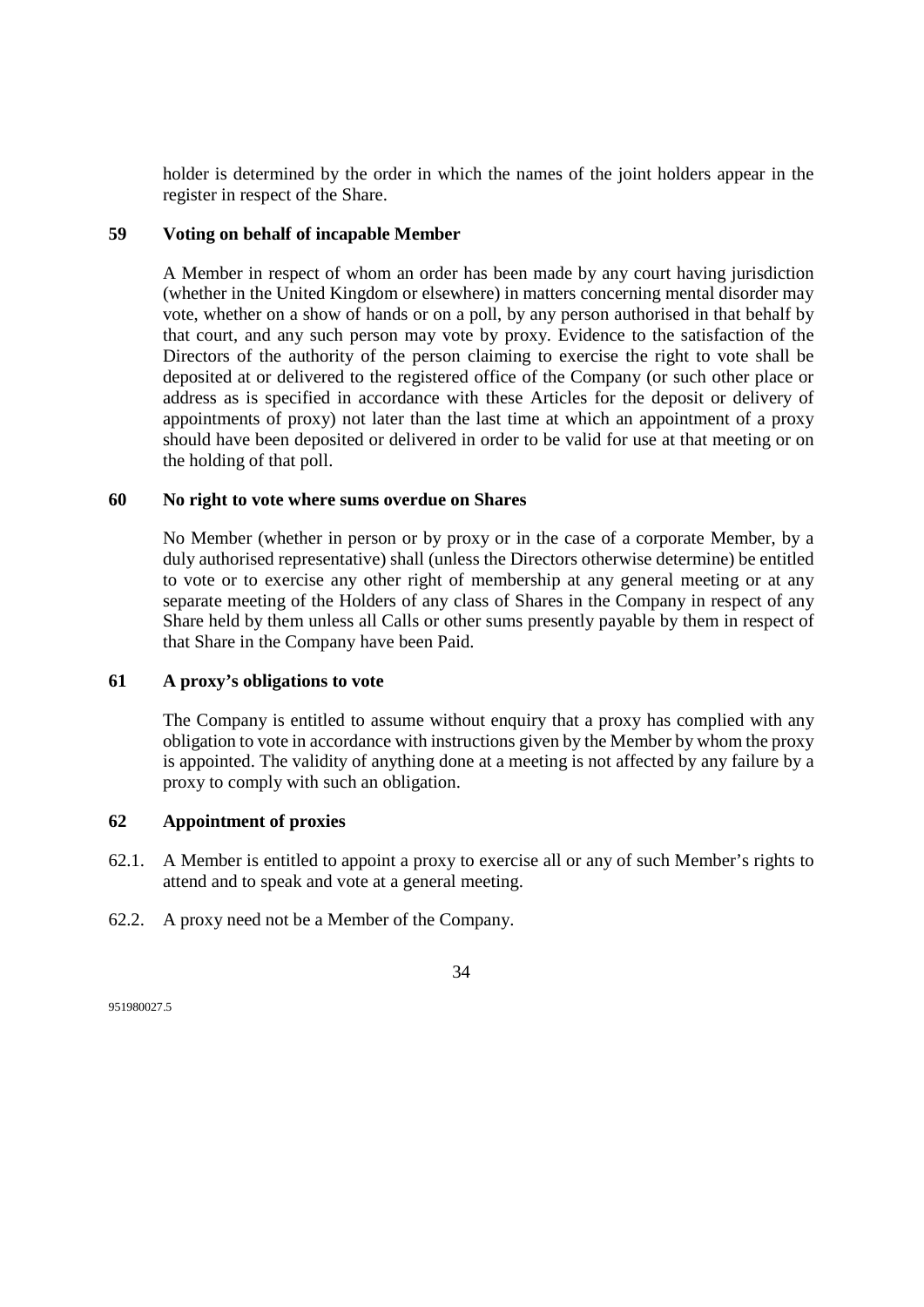# **63 Multiple Proxies**

A Member may appoint more than one proxy in relation to a meeting provided that each proxy is appointed to exercise the rights attached to a different Share or Shares held by such Member.

# **64 Content of Proxy Notices**

- 64.1. Proxies may only validly be appointed by a notice in Writing (a "**Proxy Notice**") which:
	- (a) states the name and address of the Member appointing the proxy;
	- (b) identifies the person appointed to be that Member's proxy and the general meeting in relation to which that person is appointed;
	- (c) is signed by or on behalf of the Member appointing the proxy, or is authenticated in such manner as the Directors may determine; and
	- (d) is delivered to the Company in accordance with the Articles and any instructions contained in the notice of the general meeting to which they relate.
- 64.2. The Company may require Proxy Notices to be delivered in a particular form, and may specify different forms for different purposes.
- 64.3. Proxy Notices may specify how the proxy appointed under them is to vote (or that the proxy is to abstain from voting) on one or more resolutions. The Company is entitled to assume without enquiry that a proxy has complied with any obligation to vote in accordance with instructions given by the Member by whom the proxy is appointed. The validity of anything done at a meeting is not affected by any failure by a proxy to comply with such an obligation.
- 64.4. Unless a Proxy Notice indicates otherwise, it must be treated as:
	- (a) allowing the person appointed under it as a proxy discretion as to how to vote on any ancillary or procedural resolutions put to the meeting; and
	- (b) appointing that person as a proxy in relation to any adjournment of the general meeting to which it relates as well as the meeting itself.

35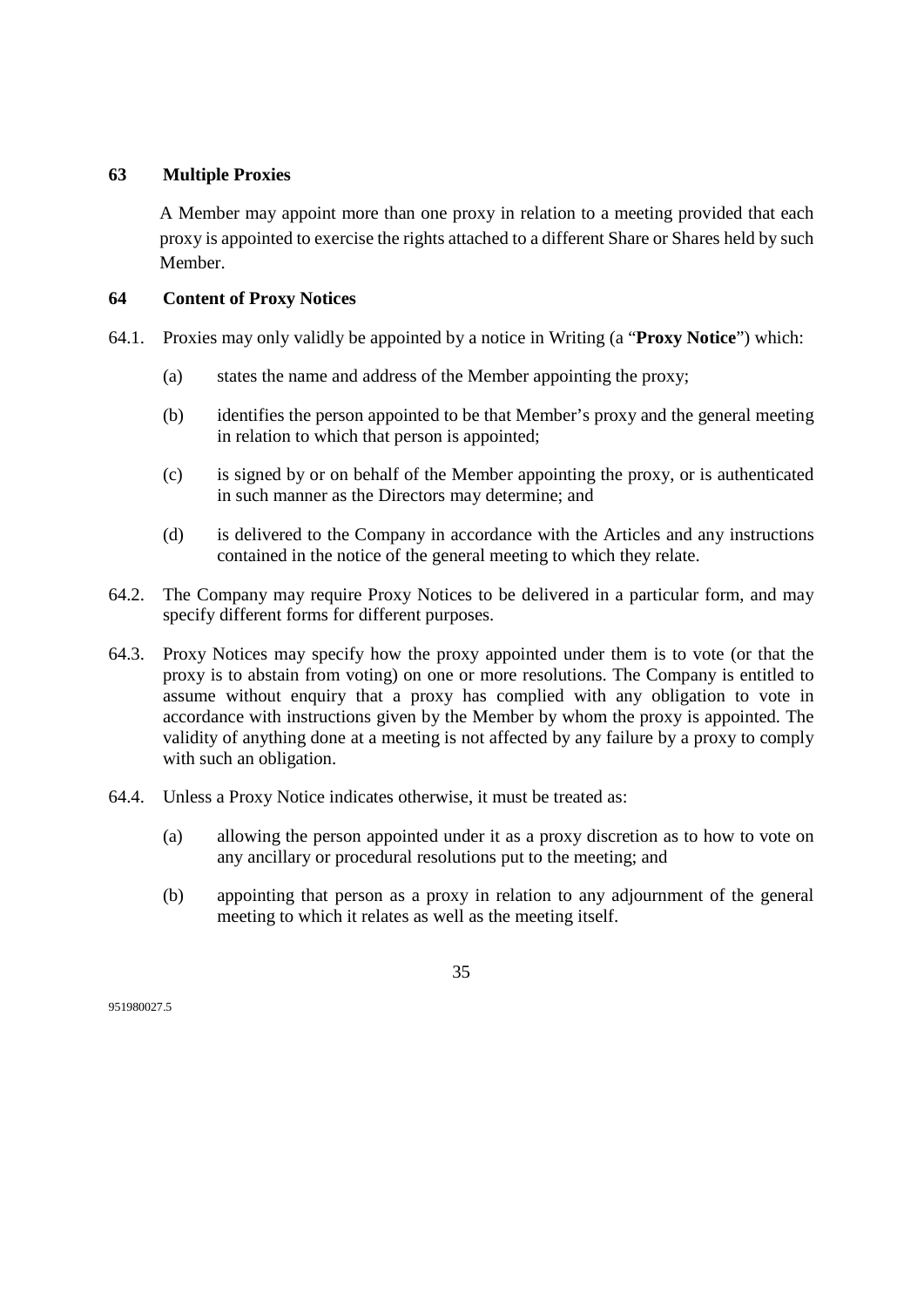64.5. No appointment of a proxy shall be valid after the expiration of 12 months from the date stated in it as its date of execution except at an adjourned meeting or on a poll demanded at a meeting or an adjourned meeting where the meeting was originally held within 12 months from such date.

## **65 Delivery of Proxy Notices**

- 65.1. Any notice of a general meeting must specify the address or addresses ("**Proxy Notification Address**") at which the Company or its agents will receive Proxy Notices relating to that meeting, or any adjournment of it, delivered in Hard Copy Form or Electronic Form.
- 65.2. A person who is entitled to attend, speak or vote (either on a show of hands or on a poll) at a general meeting remains so entitled in respect of that meeting or any adjournment of it, even though a valid Proxy Notice has been delivered to the Company by or on behalf of that person.
- 65.3. Subject to Articles 65.4 and 65.5, a Proxy Notice must be delivered to a Proxy Notification Address not less than 48 hours before the general meeting or adjourned meeting to which it relates.
- 65.4. In the case of a poll taken more than 48 hours after it is demanded, the notice must be delivered to a Proxy Notification Address not less than 24 hours before the time appointed for the taking of the poll.
- 65.5. In the case of a poll not taken during the meeting but taken not more than 48 hours after it was demanded, the Proxy Notice must be delivered:
	- (a) in accordance with Article 65.3; or
	- (b) at the meeting at which the poll was demanded to the Chair, secretary or any Director.
- 65.6. An appointment under a Proxy Notice may only be revoked by delivering a notice in Writing given by or on behalf of the person by whom or on whose behalf the Proxy Notice was given to a Proxy Notification Address.
- 65.7. A notice revoking a proxy appointment only takes effect if it is delivered before:

36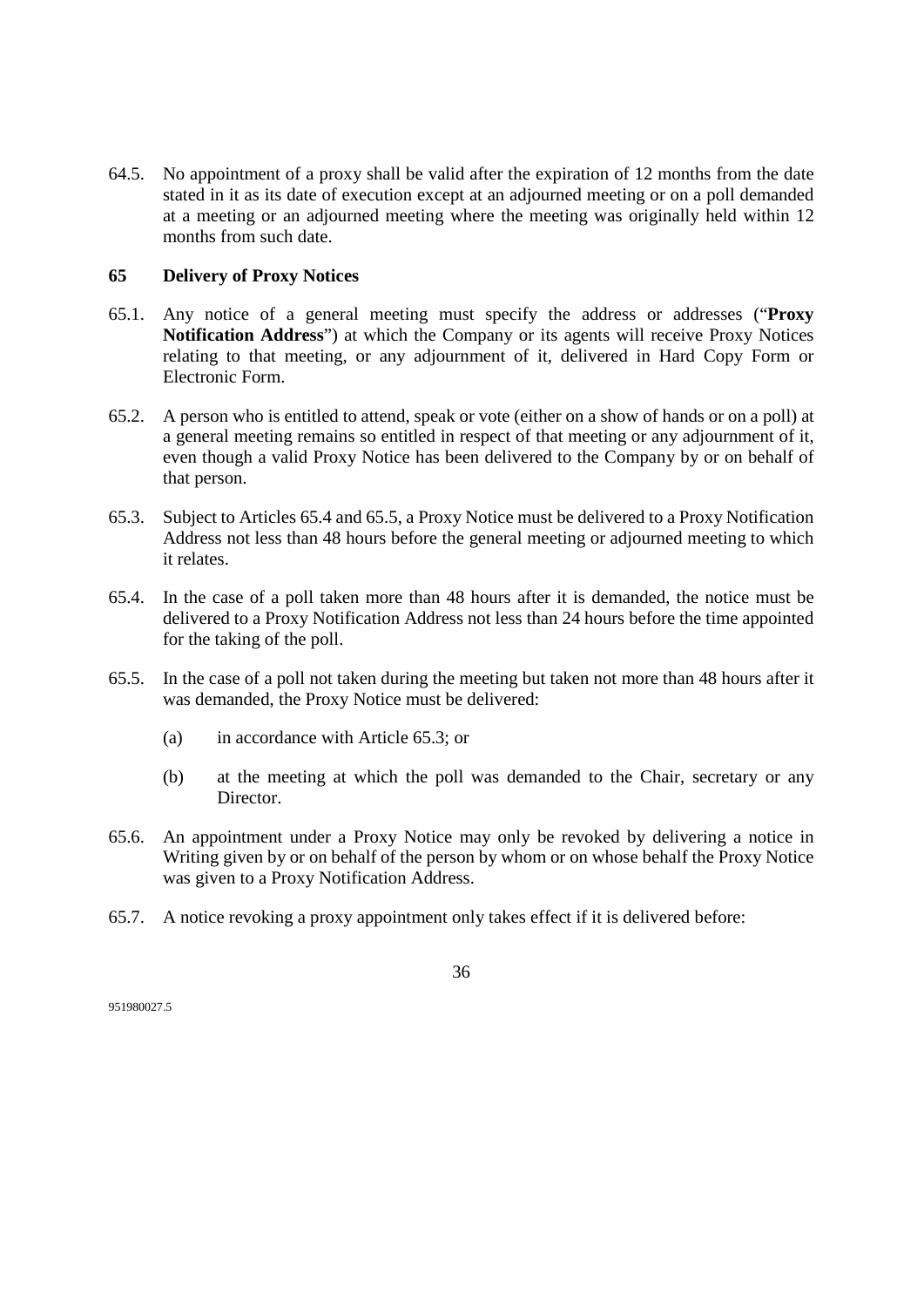- (a) the start of the meeting or adjourned meeting to which it relates (and the termination of the authority of a person to act as proxy does not affect whether that person counts in deciding whether there is a quorum at a meeting or adjourned meeting, the validity of anything that person does as Chair of the Meeting or adjourned meeting or the validity of a poll demanded by that person at a meeting or adjourned meeting unless the Company receives notice of termination before the commencement of the meeting or adjourned meeting, as applicable); or
- (b) (in the case of a poll not taken on the same day as the meeting or adjourned meeting) the time appointed for taking the poll to which it relates (and the termination of the authority of a person to act as proxy does not affect the validity of a vote given by that person unless the Company receives the notice of termination before the time appointed for taking the poll).

### **66 Proxy and Uncertificated Shares**

- 66.1. The Directors may allow a proxy for a Holder of any Uncertificated Shares to be appointed by electronic means or by means of a website in the form of an uncertificated proxy instruction. The Directors may also allow any supplement to the uncertificated proxy instruction or any amendment or revocation of any uncertificated proxy instruction to be made by a further uncertificated proxy instruction.
- 66.2. The Directors may decide what method should be used to determine at what time the instruction or notification is treated as being received by the Company. The Directors may treat any notification purporting to or expressed to be sent on behalf of a Holder of an Uncertificated Share as sufficient evidence of the authority of the person sending the instruction to send it on behalf of that Holder.
- 66.3. For the purposes of this Article 66, an uncertificated proxy instruction is a properly authenticated dematerialised instruction and/or other instruction or notification, sent through a Relevant System to a participant in that system chosen by the Directors to act for the Company. The uncertificated proxy instruction may be in any form and subject to any terms and conditions that the Directors deem appropriate, but always subject to the facilities and requirements of the Relevant System.

# **67 Corporations acting by representatives**

A corporation which is a Member of the Company may by resolution of its directors or other governing body authorise a person or persons to act as its representative or

37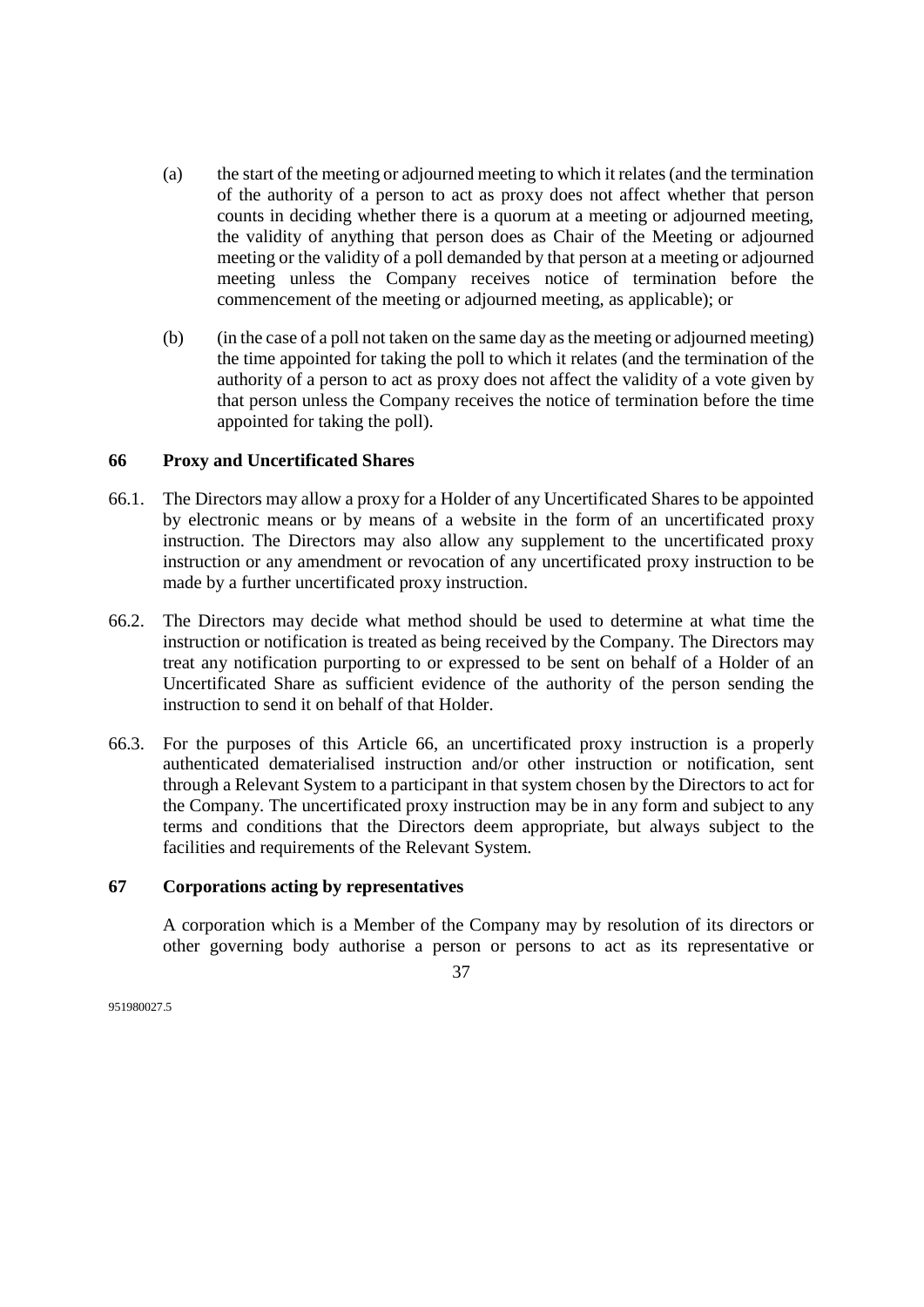representatives at any meeting of the Company or at any separate general meeting of the Holders of any class of Shares. Such a corporation is for the purposes of these Articles deemed to be present in person at any meeting if a person or persons so authorised is or are present at it.

### **68 Amendments to resolutions**

- 68.1. An Ordinary Resolution to be proposed at a general meeting may be amended by Ordinary Resolution if:
	- (a) notice of the proposed amendment is given to the Company secretary in Writing by a person entitled to vote at the general meeting at which it is to be proposed not less than 48 hours before the meeting is to take place (or such later time as the Chair of the Meeting may determine); and
	- (b) the proposed amendment does not, in the reasonable opinion of the Chair of the Meeting, materially alter the scope of the resolution.
- 68.2. A Special Resolution to be proposed at a general meeting may be amended by Ordinary Resolution, if:
	- (a) the Chair of the Meeting proposes the amendment at the general meeting at which the resolution is to be proposed; and
	- (b) the amendment does not go beyond what is necessary to correct a grammatical or other non-substantive error in the resolution.
- 68.3. If the Chair of the Meeting, acting in good faith, wrongly decides that an amendment to a resolution is out of order, the Chair's error does not invalidate the vote on that resolution.

# **RESTRICTIONS ON MEMBERS' RIGHTS**

## **69 No voting of Shares on which money owed to Company**

No voting rights attached to a Share may be exercised at any general meeting, at any adjournment of it, or on any poll called at or in relation to it, unless all amounts payable to the Company in respect of that Share have been Paid.

38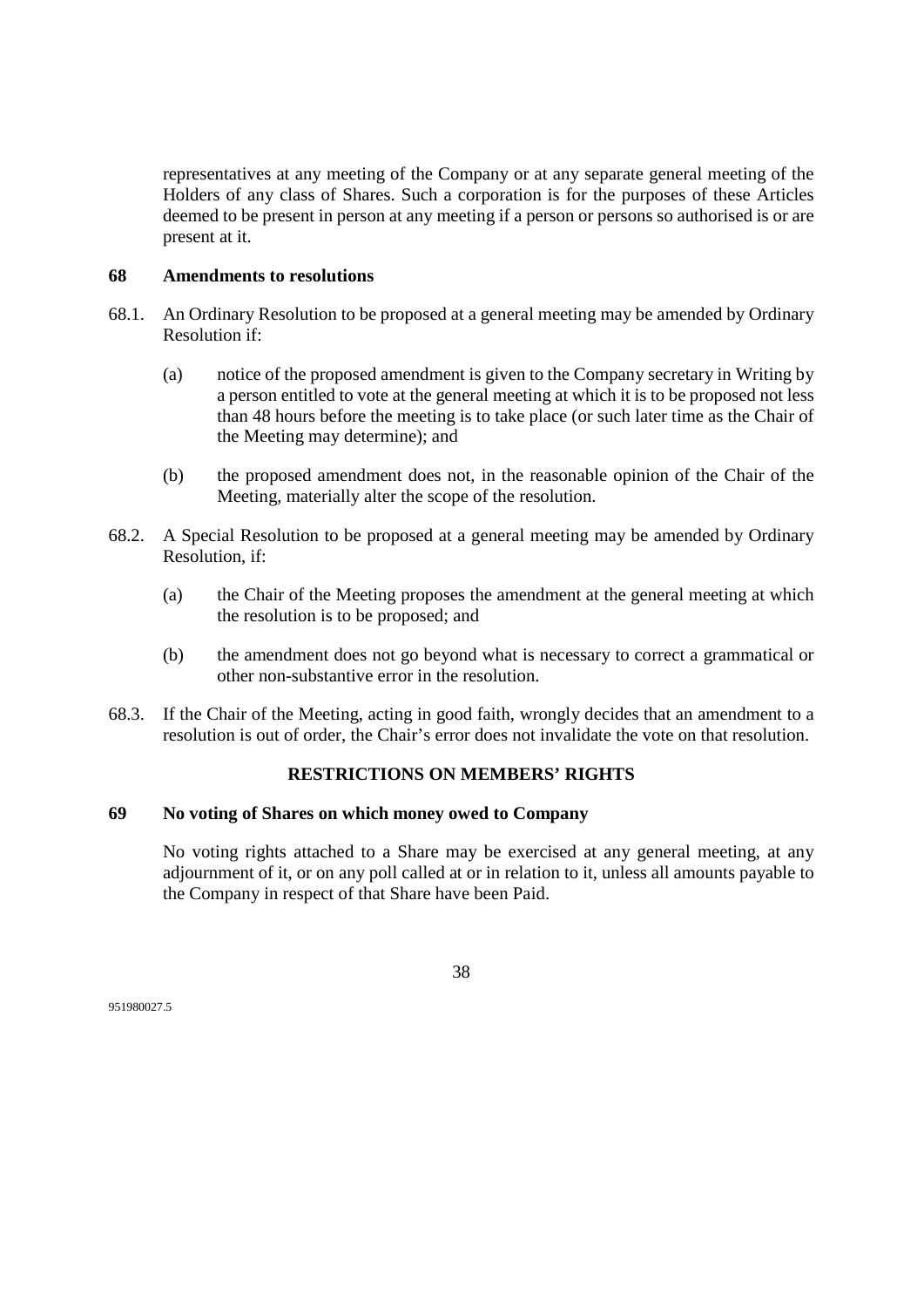## **APPLICATION OF RULES TO CLASS MEETINGS**

### **70 Class meetings**

The provisions of the Articles relating to general meetings apply, with any necessary modifications, to meetings of the Holders of any class of Shares.

### **PART 4**

### **SHARES AND DISTRIBUTIONS ISSUE OF SHARES**

#### **71 Powers to issue different classes of Share**

- 71.1. Subject to the Articles, but without prejudice to the rights attached to any existing Share, the Company may issue Shares with the rights and restrictions set out in the Articles and any other Shares with such rights or restrictions as may be determined by Ordinary Resolution (or failing such determination, as the Directors may determine).
- 71.2. The Company may issue Shares which are to be redeemed, or are liable to be redeemed at the option of the Company or the Holder, and the Directors may determine the terms, conditions and manner of redemption of any such Shares and must do so before the Shares are allotted.
- 71.3. Subject to the Articles and to any direction given by the Company in a general meeting, the Directors may allot, grant options over, or otherwise dispose of Shares to such persons (including the Directors themselves) at such times and on such terms as the Directors may think proper.

#### **72 Payment of commissions on subscription for Shares**

- 72.1. The Company may pay any person a commission in consideration for that person:
	- (a) subscribing, or agreeing to subscribe, for Shares;
	- (b) procuring, or agreeing to procure, subscriptions for Shares;
	- (c) purchasing, or agreeing to purchase, treasury shares for cash; or
	- (d) procuring, or agreeing to procure, purchases of treasury shares for cash.

39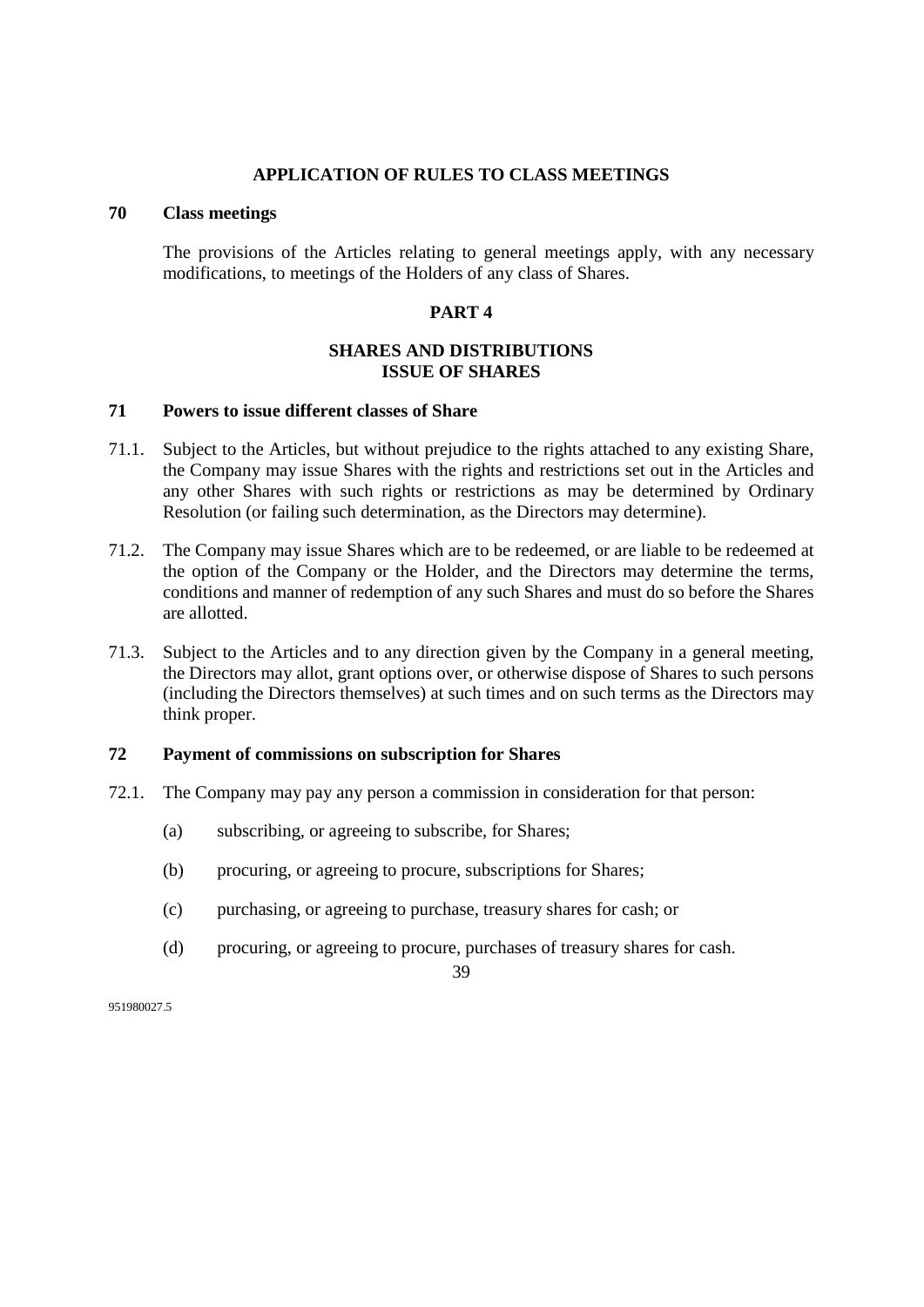- 72.2. Any such commission may be Paid:
	- (a) in cash, or in Fully Paid or Partly Paid Shares or other securities, or partly in one way and partly in the other; and
	- (b) in respect of a conditional or an absolute subscription.

## **INTERESTS IN SHARES**

## **73 Company not bound by less than absolute interests**

Except as required by law, no person is to be recognised by the Company as holding any Share upon any trust, and except as otherwise required by law or the Articles, the Company is not in any way to be bound by or recognise any interest in a Share other than the Holder's absolute ownership of it and all the rights attaching to it.

## **74 Renunciation**

The Directors may at any time after the allotment of any Share but before any person has been entered into the register as the Holder recognise a renunciation of such allotment by the allottee in favour of some other person and may accord to any allottee of a Share a right to effect such renunciation upon and subject to such terms and conditions as the Directors may think fit to impose.

### **75 Rights attaching to Shares**

75.1. Each Share is entitled to one vote per Share at a meeting of the Members of the Company.

# **VARIATION OF RIGHTS**

# **76 Variation of rights**

Whenever the capital of the Company is divided into different classes of Shares, the rights or privileges attached to any class may (unless otherwise provided by the terms of issue of the Shares of that class) be varied or abrogated, either whilst the Company is a going concern or during or in contemplation of a winding-up, either with the consent in Writing of the Holders of 75 per cent. (75%) in nominal value of the issued Shares of the class (excluding any Shares of that class held as treasury shares), or with the sanction of

40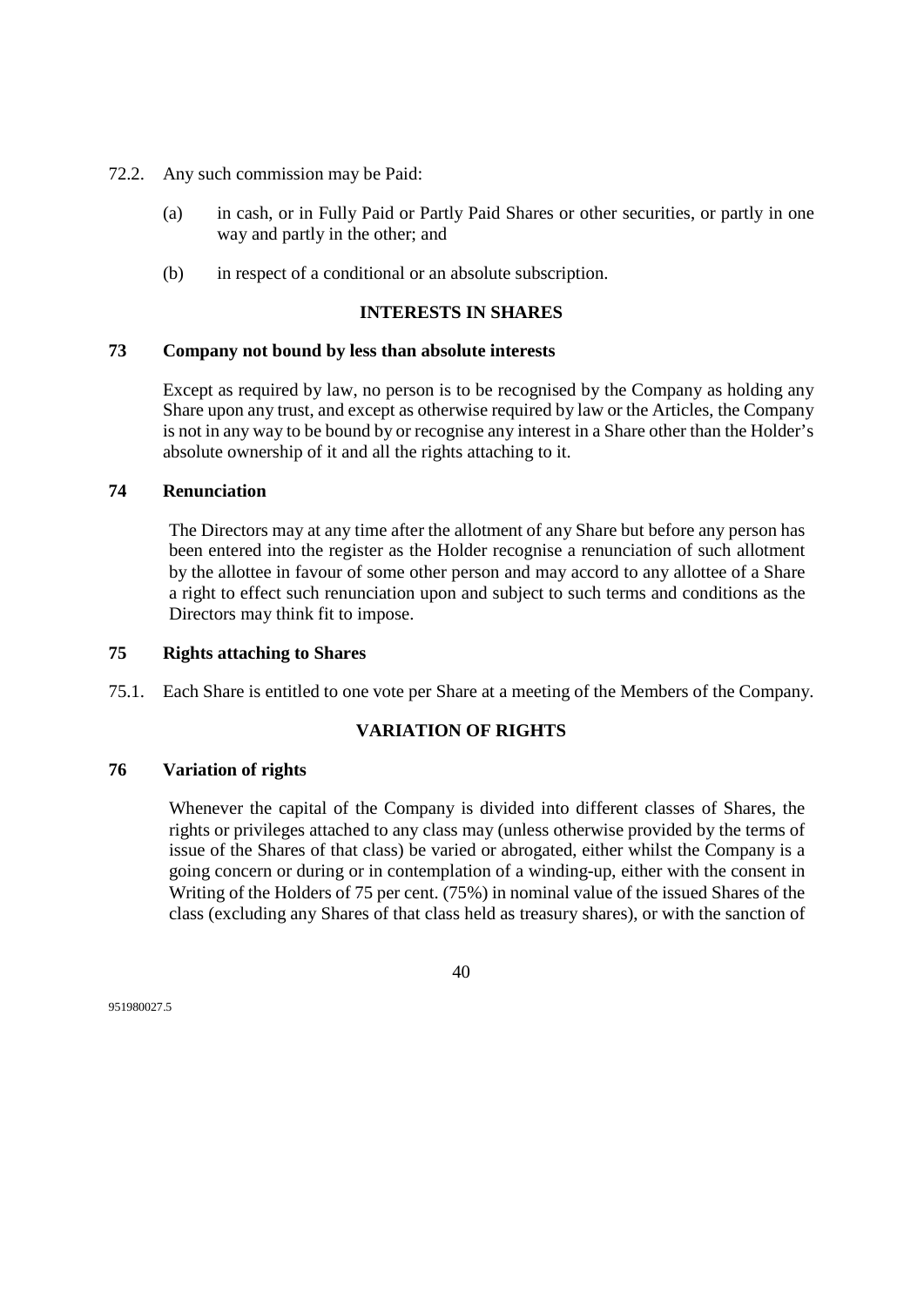a Special Resolution passed at a separate general meeting of such Holders (but not otherwise).

## **SHARE CERTIFICATES**

### **77 Certificates to be issued except in certain cases**

- 77.1. The Company must issue each Member with one or more Certificates in respect of the Shares which that Member holds.
- 77.2. This Article does not apply to:
	- (a) Uncertificated Shares; or
	- (b) Shares in respect of which the Company is not required by law to issue a Certificate.
- 77.3. Except as otherwise specified in the Articles, all Certificates must be issued free of charge.
- 77.4. No Certificate may be issued in respect of Shares of more than one class.
- 77.5. If more than one person holds a Share, only one Certificate may be issued in respect of it.

## **78 Contents and execution of Certificates**

- 78.1. Every Certificate must specify:
	- (a) in respect of how many Shares, of what class, it is issued;
	- (b) the nominal value of those Shares;
	- (c) the amount Paid up on them; and
	- (d) any distinguishing numbers assigned to them.
- 78.2. Certificates must: be executed in accordance with the Companies Acts.

# **79 Consolidated Share Certificates**

41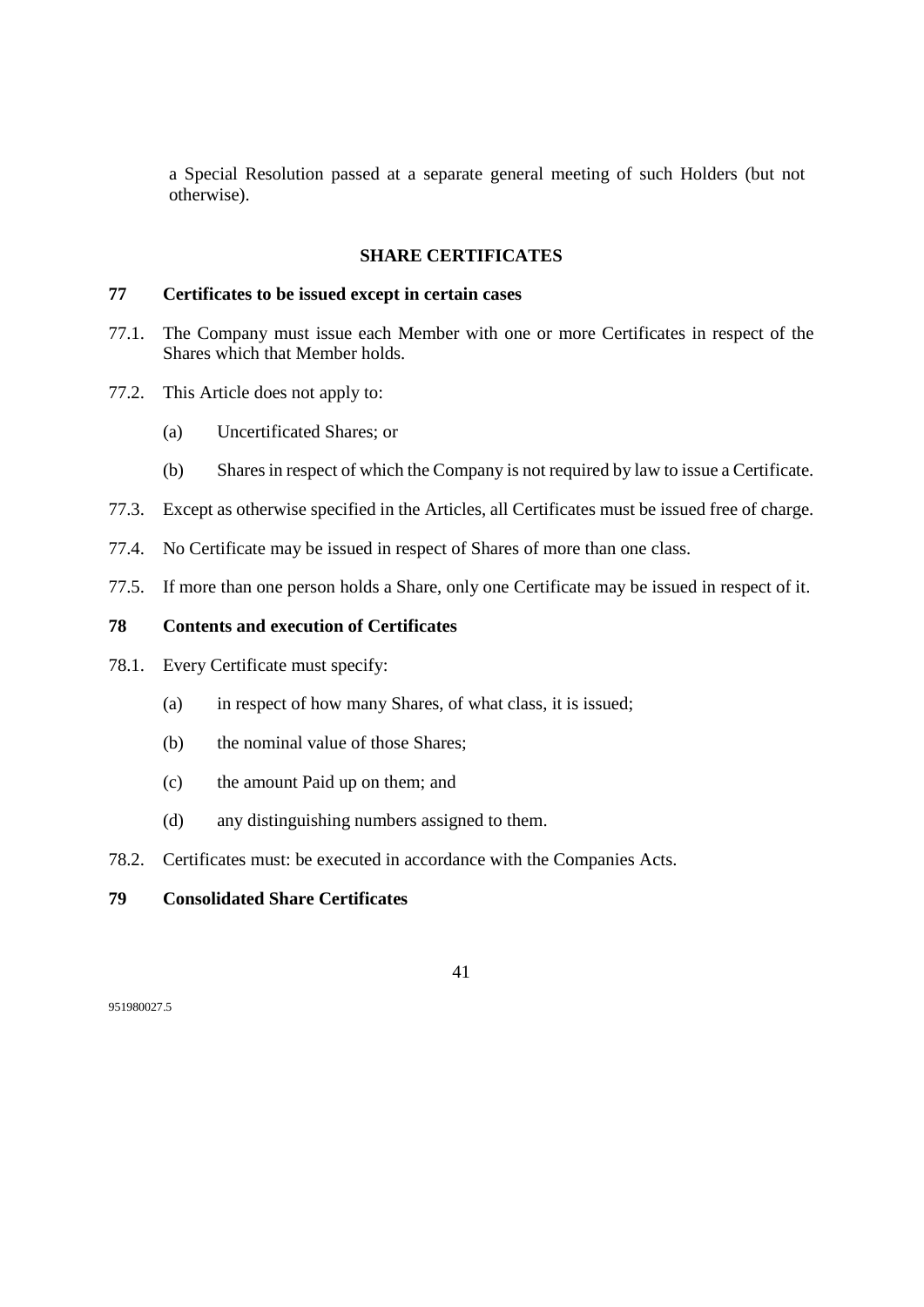- 79.1. When a Member's holding of Shares of a particular class increases, the Company may issue that Member with:
	- (a) a single, consolidated Certificate in respect of all the Shares of a particular class which that Member holds; or
	- (b) a separate Certificate in respect of only those Shares by which that Member's holding has increased.
- 79.2. When a Member's holding of Shares of a particular class is reduced, the Company must ensure that the Member is issued with one or more Certificates in respect of the number of Shares held by the Member after that reduction. But the Company need not (in the absence of a request from the Member) issue any new Certificate if:
	- (a) all the Shares which the Member no longer holds as a result of the reduction; and
	- (b) none of the Shares which the Member retains following the reduction,

were, immediately before the reduction, represented by the same Certificate.

- 79.3. A Member may request the Company, in Writing, to replace:
	- (a) the Member's separate Certificates with a consolidated Certificate; or
	- (b) the Member's consolidated Certificate with two or more separate Certificates representing such proportion of the Shares as the Member may specify.
- 79.4. When the Company complies with such a request it may charge such reasonable fee as the Directors may decide for doing so.
- 79.5. A consolidated Certificate must not be issued unless any Certificates which it is to replace have first been returned to the Company secretary for cancellation.

# **80 Replacement Share Certificates**

- 80.1. If a Certificate issued in respect of a Member's Shares is:
	- (a) damaged or defaced; or
	- (b) said to be lost, stolen or destroyed,

42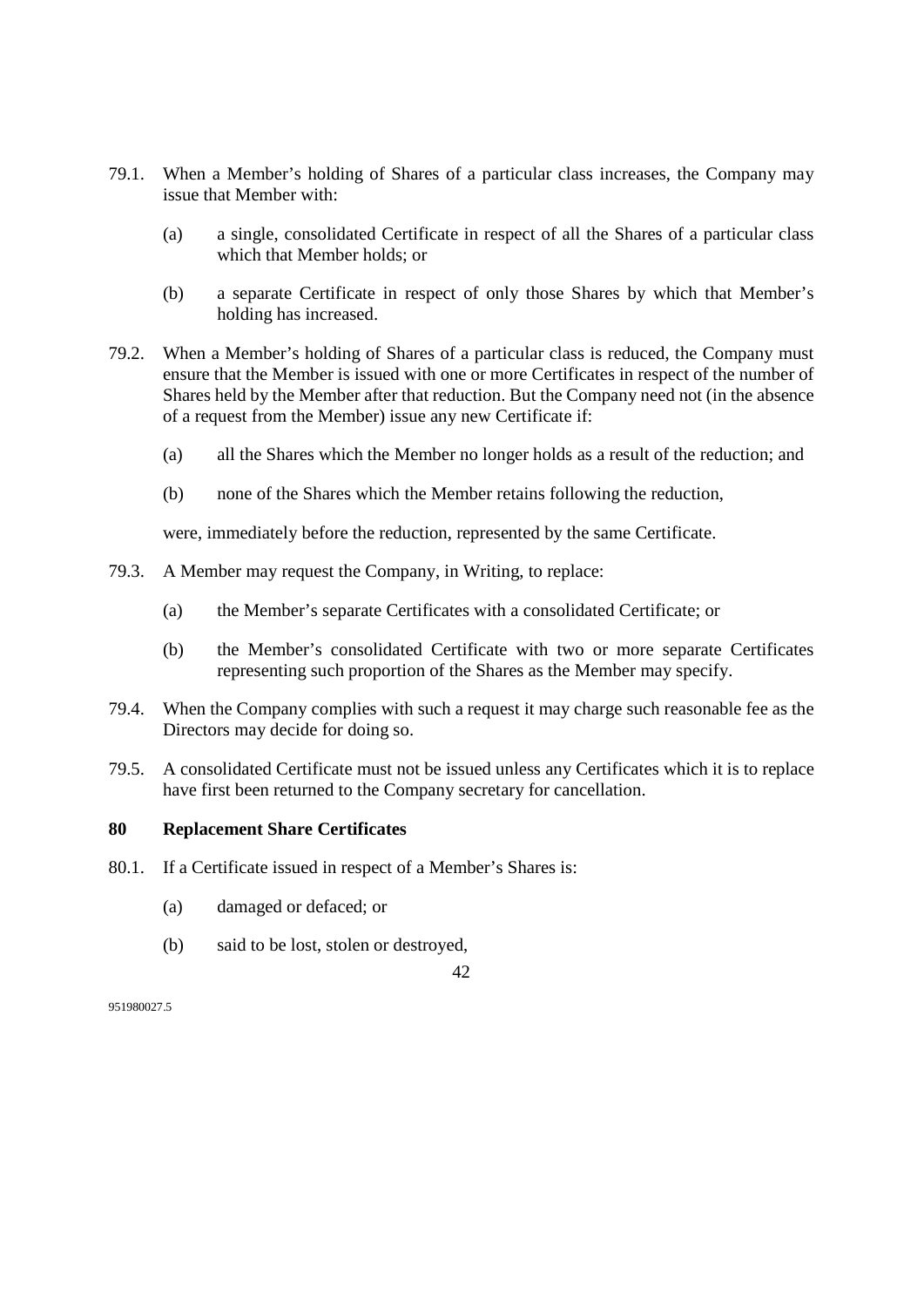that Member is entitled to be issued with a replacement Certificate in respect of the same Shares.

- 80.2. A Member exercising the right to be issued with such a replacement Certificate:
	- (a) may at the same time exercise the right to be issued with a single Certificate or separate Certificates;
	- (b) must return the Certificate which is to be replaced to the Company if it is damaged or defaced; and
	- (c) must comply with such conditions as to evidence, indemnity and the payment of a reasonable fee as the Directors decide.

# **SHARES NOT HELD IN CERTIFIED FORM**

#### **81 Uncertificated Shares**

- 81.1. In this Article, the "**Relevant Rules**" means:
	- (a) any applicable provision of the Companies Acts about the holding, evidencing of title to, or transfer of Shares other than in Certificated form; and
	- (b) any applicable legislation, rules or other arrangements made under or by virtue of such provision.
- 81.2. The provisions of this Article have effect subject to the Relevant Rules.
- 81.3. Any provision of the Articles which is inconsistent with the Relevant Rules must be disregarded, to the extent that it is inconsistent, whenever the Relevant Rules apply.
- 81.4. Any Share or class of Shares of the Company may be issued or held on such terms, or in such a way, that:
	- (a) title to it or them is not, or must not be, evidenced by a Certificate; or
	- (b) it or they may or must be transferred wholly or partly without a Certificate.
- 81.5. The Directors have power to take such steps as they think fit in relation to:

43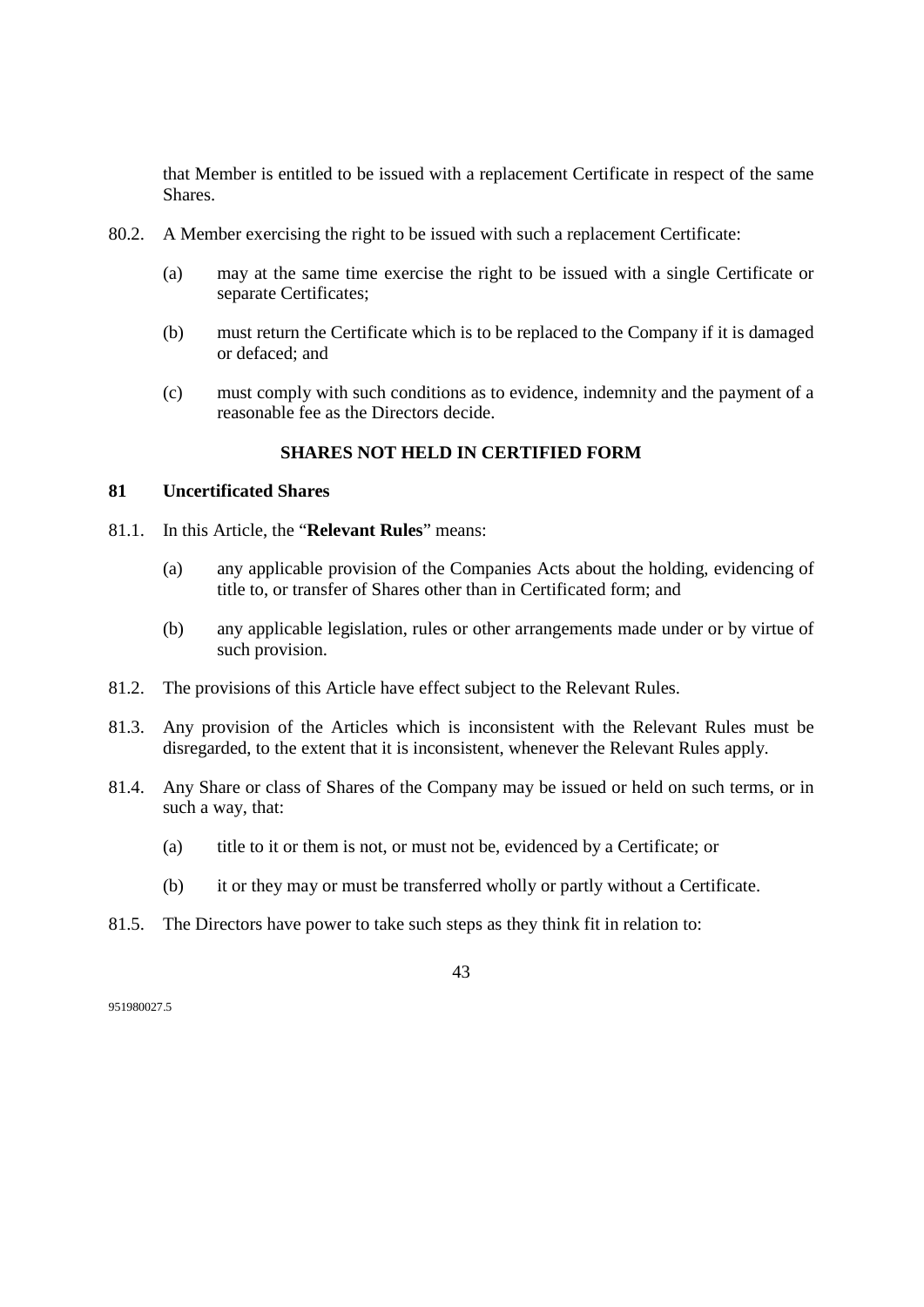- (a) the evidencing of and transfer of title to Uncertificated Shares (including in connection with the issue of such Shares);
- (b) any records relating to the holding of Uncertificated Shares;
- (c) the conversion of Certificated Shares into Uncertificated Shares; or
- (d) the conversion of Uncertificated Shares into Certificated Shares.
- 81.6. The Company may by notice to the Holder of a Share require that Share:
	- (a) if it is Uncertificated, to be converted into Certificated form; and
	- (b) if it is Certificated, to be converted into Uncertificated form,

to enable it to be dealt with in accordance with the Articles.

# 81.7. If:

- (a) the Articles give the Directors power to take action, or require other persons to take action, in order to sell, transfer or otherwise dispose of Shares; and
- (b) Uncertificated Shares are subject to that power, but the power is expressed in terms which assume the use of a Certificate or other written Instrument,

the Directors may take such action as is necessary or expedient to achieve the same results when exercising that power in relation to Uncertificated Shares.

- 81.8. In particular, the Directors may take such action as they consider appropriate to achieve the sale, transfer, disposal, forfeiture, re-allotment or surrender of an Uncertificated Share or otherwise to enforce a lien in respect of it.
- 81.9. Unless the Directors otherwise determine, Shares which a Member holds in Uncertificated form must be treated as separate holdings from any Shares which that Member holds in Certificated form.
- 81.10. A class of Shares must not be treated as two classes simply because some Shares of that class are held in Certificated form and others are held in Uncertificated form.

44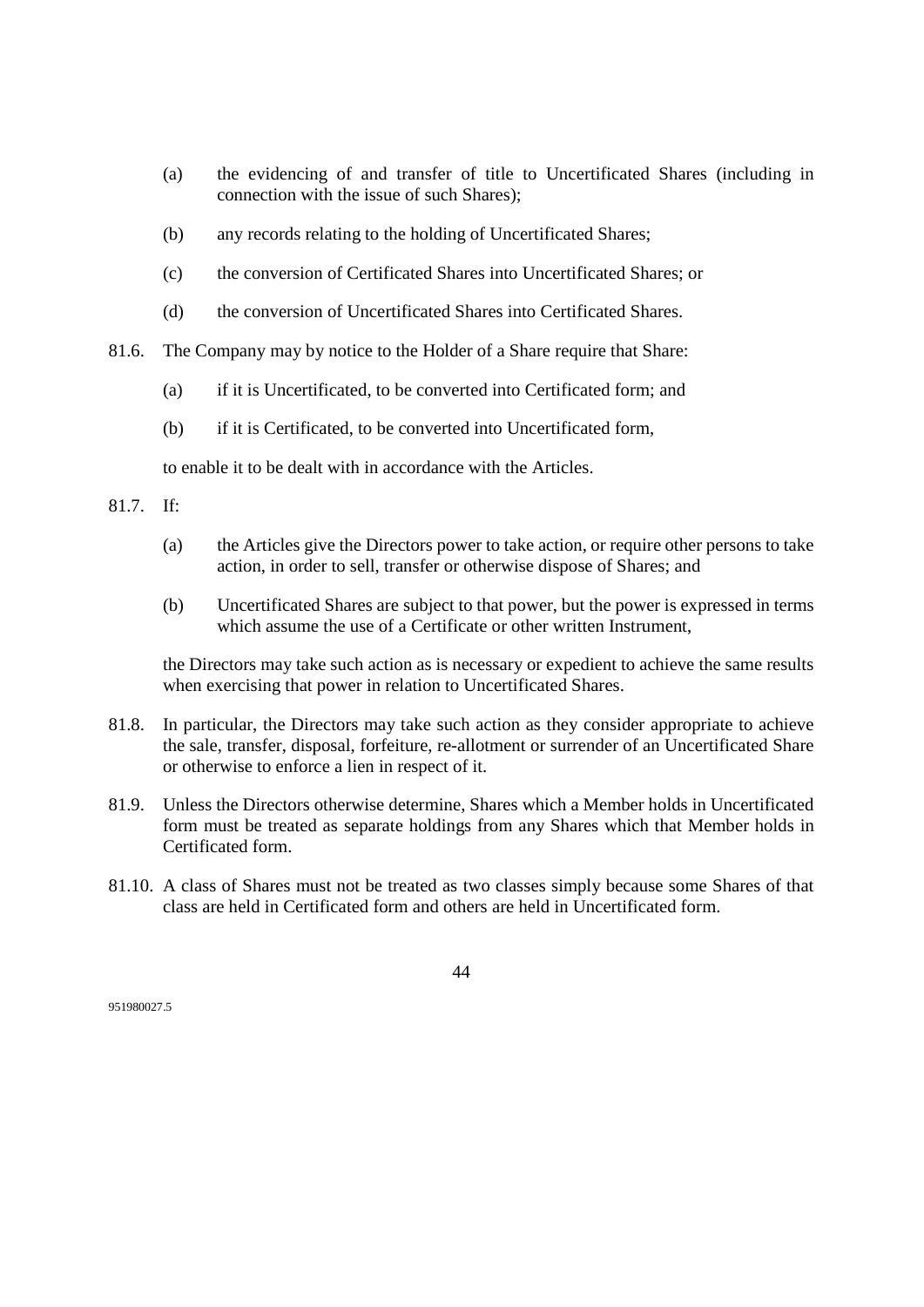# **PARTLY PAID SHARES**

### **82 Company's Lien over Partly Paid Shares**

- 82.1. The Company has a lien (the "**Company's Lien**") over every Share which is Partly Paid for any part of:
	- (a) that Share's nominal value; and
	- (b) any premium at which it was issued,

which has not been Paid to the Company, and which is payable immediately or at some time in the future, whether or not a Call Notice has been sent in respect of it.

- 82.2. The Company's Lien over a Share:
	- (a) takes priority over any third party's interest in that Share; and
	- (b) extends to any dividend or other money payable by the Company in respect of that Share and (if the lien is enforced and the Share is sold by the Company) the proceeds of sale of that Share.
- 82.3. The Directors may at any time decide that a Share which is or would otherwise be subject to the Company's Lien shall not be subject to it, either wholly or in part.

#### **83 Enforcement of the Company's Lien**

- 83.1. Subject to the provisions of this Article, if:
	- (a) a Lien Enforcement Notice has been given in respect of a Share; and
	- (b) the person to whom the notice was given has failed to comply with it,

the Company may sell that Share in such manner as the Directors decide.

#### 83.2. A "**Lien Enforcement Notice**":

(a) may only be given in respect of a Share which is subject to the Company's Lien, in respect of which a sum is payable and the due date for payment of that sum has passed;

45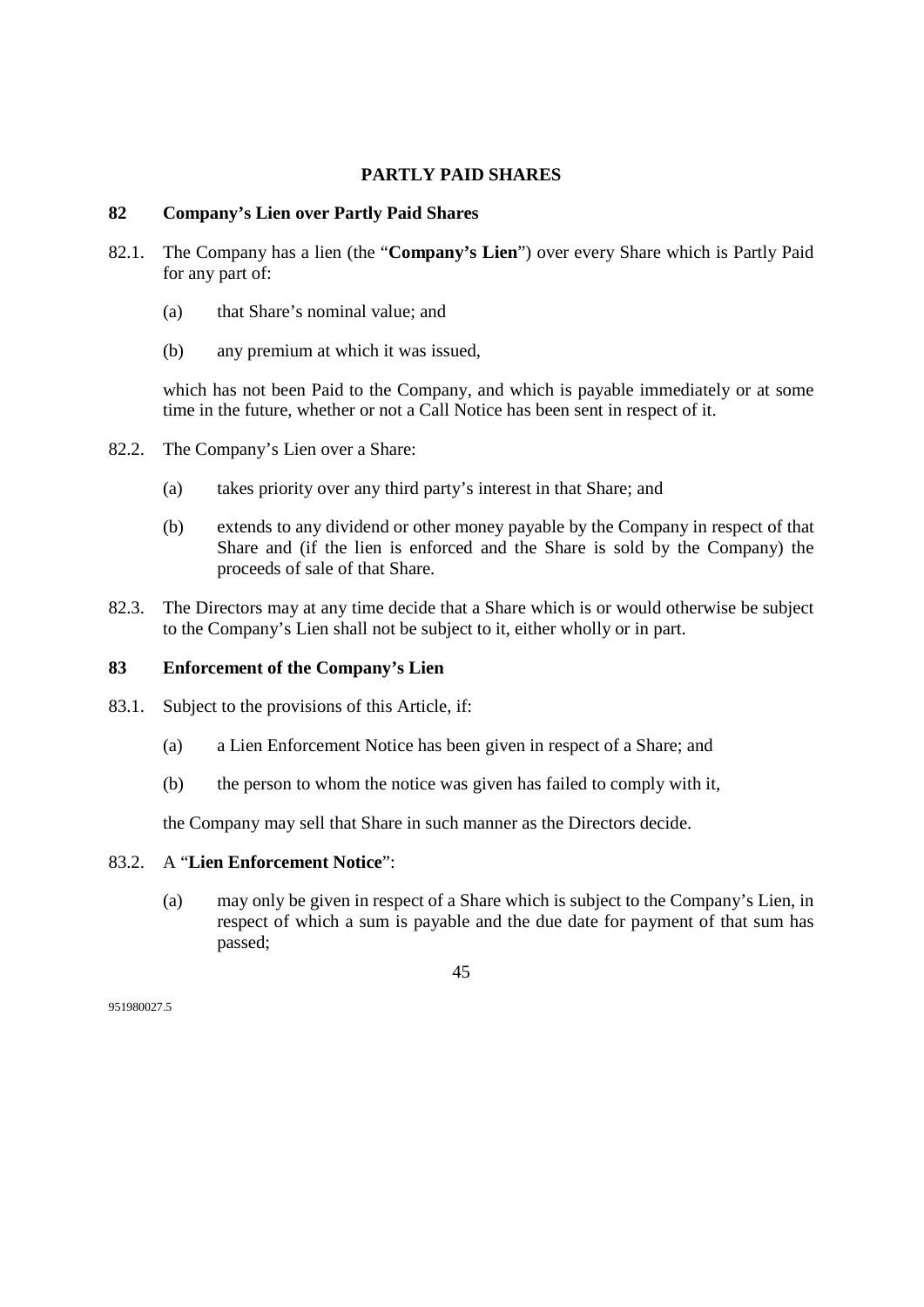- (b) must specify the Share concerned;
- (c) must require payment of the sum payable within fourteen (14) days of the notice;
- (d) must be addressed either to the Holder of the Share or to a person entitled to it by reason of the Holder's death, Bankruptcy or otherwise; and
- (e) must state the Company's intention to sell the Share if the notice is not complied with.
- 83.3. Where Shares are sold under this Article:
	- (a) the Directors may authorise any person to execute an Instrument of transfer of the Shares to the purchaser or a person nominated by the purchaser; and
	- (b) the transferee is not bound to see to the application of the consideration, and the transferee's title is not affected by any irregularity in or invalidity of the process leading to the sale.
- 83.4. The net proceeds of any such sale (after payment of the costs of sale and any other costs of enforcing the lien) must be applied:
	- (a) *first*, in payment of so much of the sum for which the lien exists as was payable at the date of the Lien Enforcement Notice; and
	- (b) *second*, to the Holder of the Shares at the time of the sale, but only after the Certificate for the Shares sold has been surrendered to the Company for cancellation or a suitable indemnity has been given for any lost Certificates, and subject to a lien equivalent to the Company's Lien over the Shares before the sale for any money payable in respect of the Shares after the date of the Lien Enforcement Notice.
- 83.5. A statutory declaration by a Director or the Company secretary that the declarant is a Director or the Company secretary and that a Share has been sold to satisfy the Company's Lien on a specified date:
	- (a) is conclusive evidence of the facts stated in it as against all persons claiming to be entitled to the Share; and

46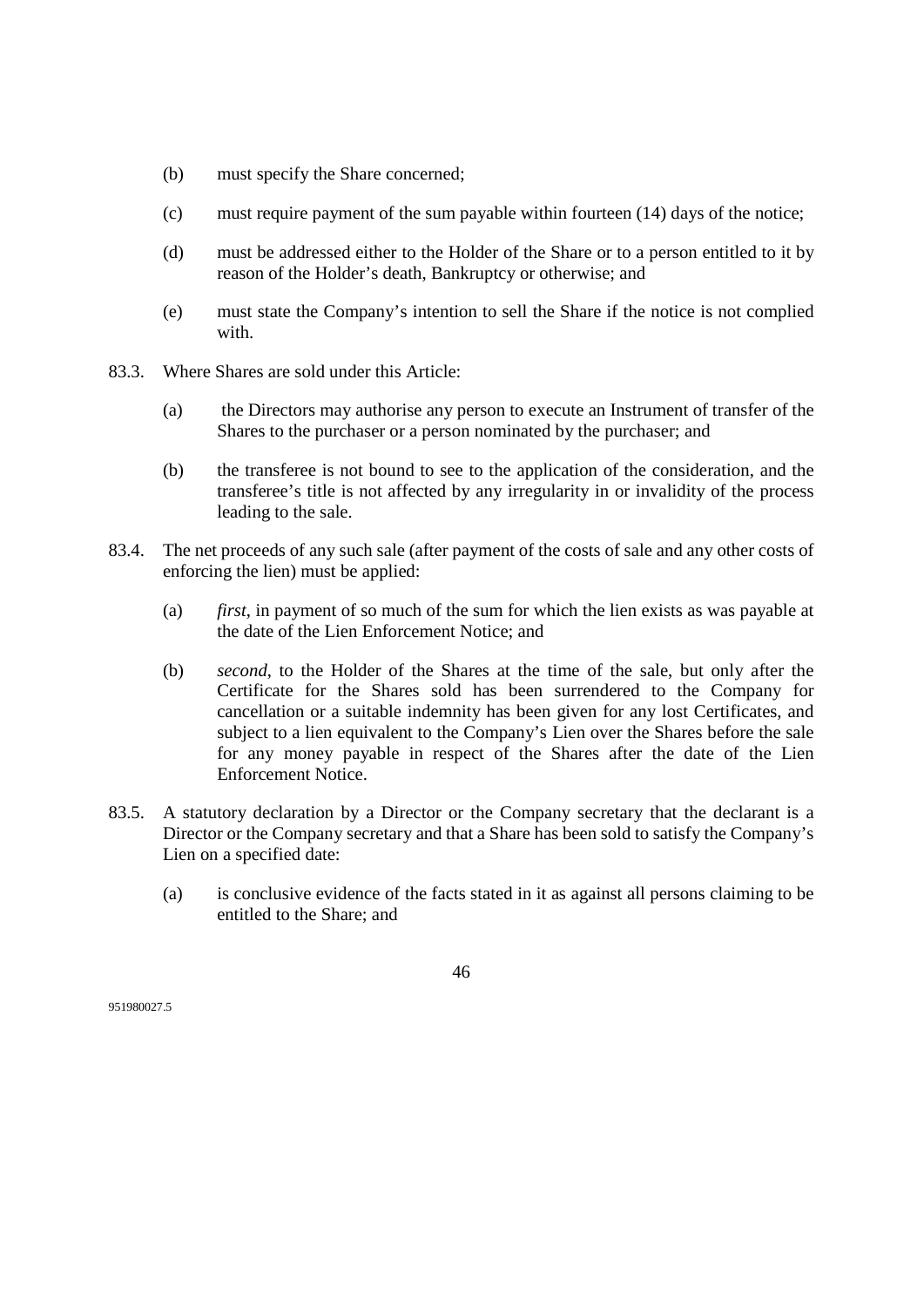(b) subject to compliance with any other formalities of transfer required by the Articles or by law, constitutes a good title to the Share.

# **84 Call Notices**

84.1. Subject to the Articles and the terms on which Shares are allotted, the Directors may send a notice (a "**Call Notice**") to a Member requiring the Member to pay the Company a specified sum of money (a "**Call**") which is payable in respect of Shares (whether on account of the nominal value of the Shares or by way of premium) which that Member holds at the date when the Directors decide to send the Call Notice.

## 84.2. A Call Notice:

- (a) may not require a Member to pay a Call which exceeds the total sum unpaid on that Member's Shares (whether as to the Share's nominal value or any amount payable to the Company by way of premium);
- (b) must state when and how any Call to which it relates it is to be Paid; and
- (c) may permit or require the Call to be Paid by instalments.
- 84.3. A Member must comply with the requirements of a Call Notice, but no Member is obliged to pay any Call before 14 days have passed since the notice was sent.
- 84.4. Before the Company has received any Call due under a Call Notice the Directors may:
	- (a) revoke it wholly or in part; or
	- (b) specify a later time for payment than is specified in the notice,

by a further notice in Writing to the Member in respect of whose Shares the Call is made.

#### **85 Liability to pay Calls**

- 85.1. Liability to pay a Call is not extinguished or transferred by transferring the Shares in respect of which it is required to be Paid.
- 85.2. Joint Holders of a Share are jointly and severally liable to pay all Calls in respect of that Share.

47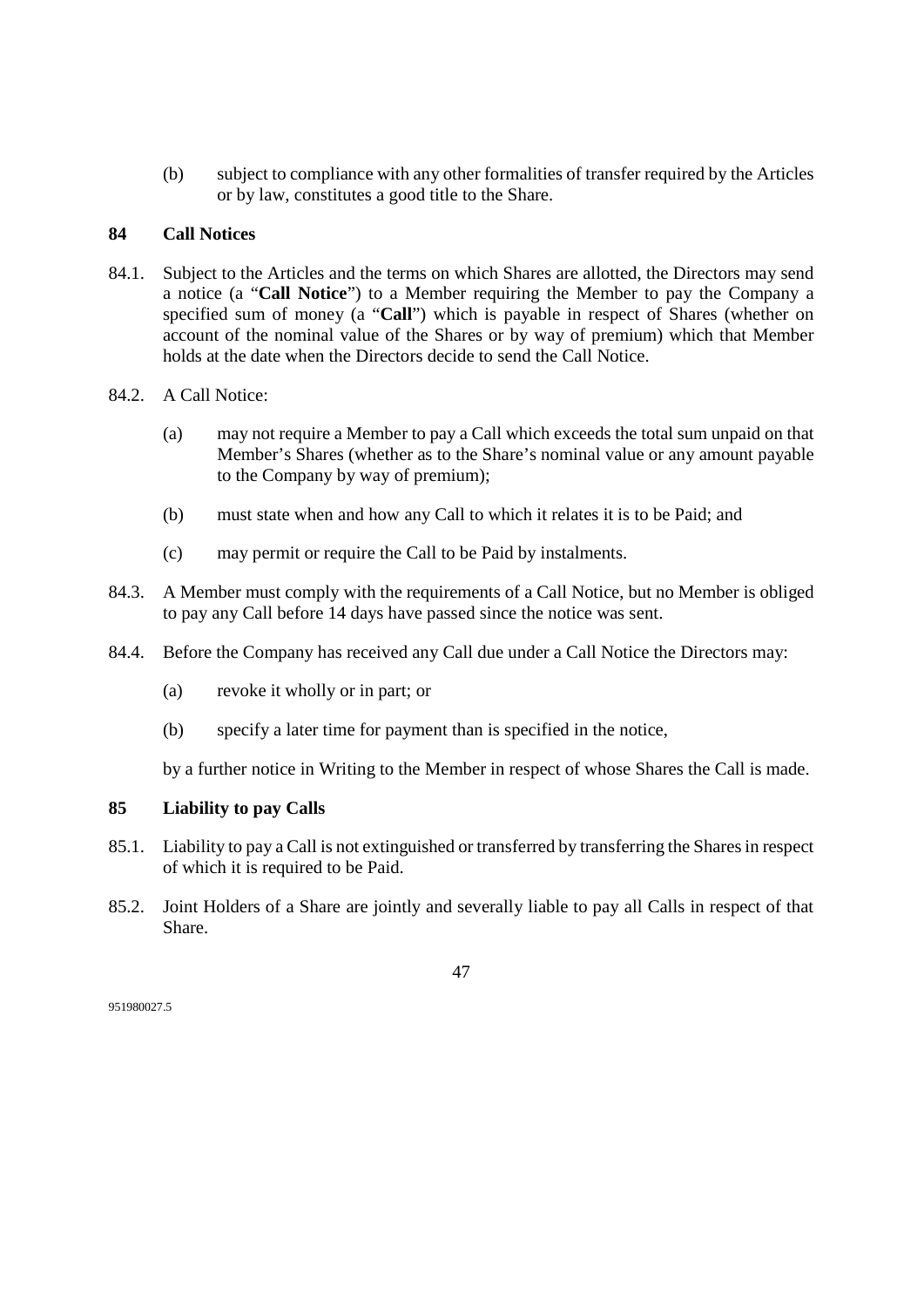- 85.3. Subject to the terms on which Shares are allotted, the Directors may, when issuing Shares, provide that Call Notices sent to the Holders of those Shares may require them:
	- (a) to pay Calls which are not the same; or
	- (b) to pay Calls at different times.

#### **86 When Call Notice need not be issued**

- 86.1. A Call Notice need not be issued in respect of sums which are specified, in the terms on which a Share is issued, as being payable to the Company in respect of that Share (whether in respect of nominal value or premium):
	- (a) on allotment;
	- (b) on the occurrence of a particular event; or
	- (c) on a date fixed by or in accordance with the terms of issue.
- 86.2. But if the due date for payment of such a sum has passed and it has not been Paid, the Holder of the Share concerned is treated in all respects as having failed to comply with a Call Notice in respect of that sum, and is liable to the same consequences as regards the payment of interest and forfeiture.

#### **87 Failure to comply with Call Notice: automatic consequences**

- 87.1. If a person is liable to pay a Call and fails to do so by the Call Payment Date:
	- (a) the Directors may issue a notice of intended forfeiture to that person; and
	- (b) until the Call is Paid, that person must pay the Company interest on the Call from the Call Payment Date at the Relevant Rate together with all expenses that may have been incurred by the Company by reason of such non-payment.
- 87.2. For the purposes of this Article:
	- (a) the "**Call Payment Date**" is the time when the Call Notice states that a Call is payable, unless the Directors give a notice specifying a later date, in which case the Call Payment Date is that later date; and

48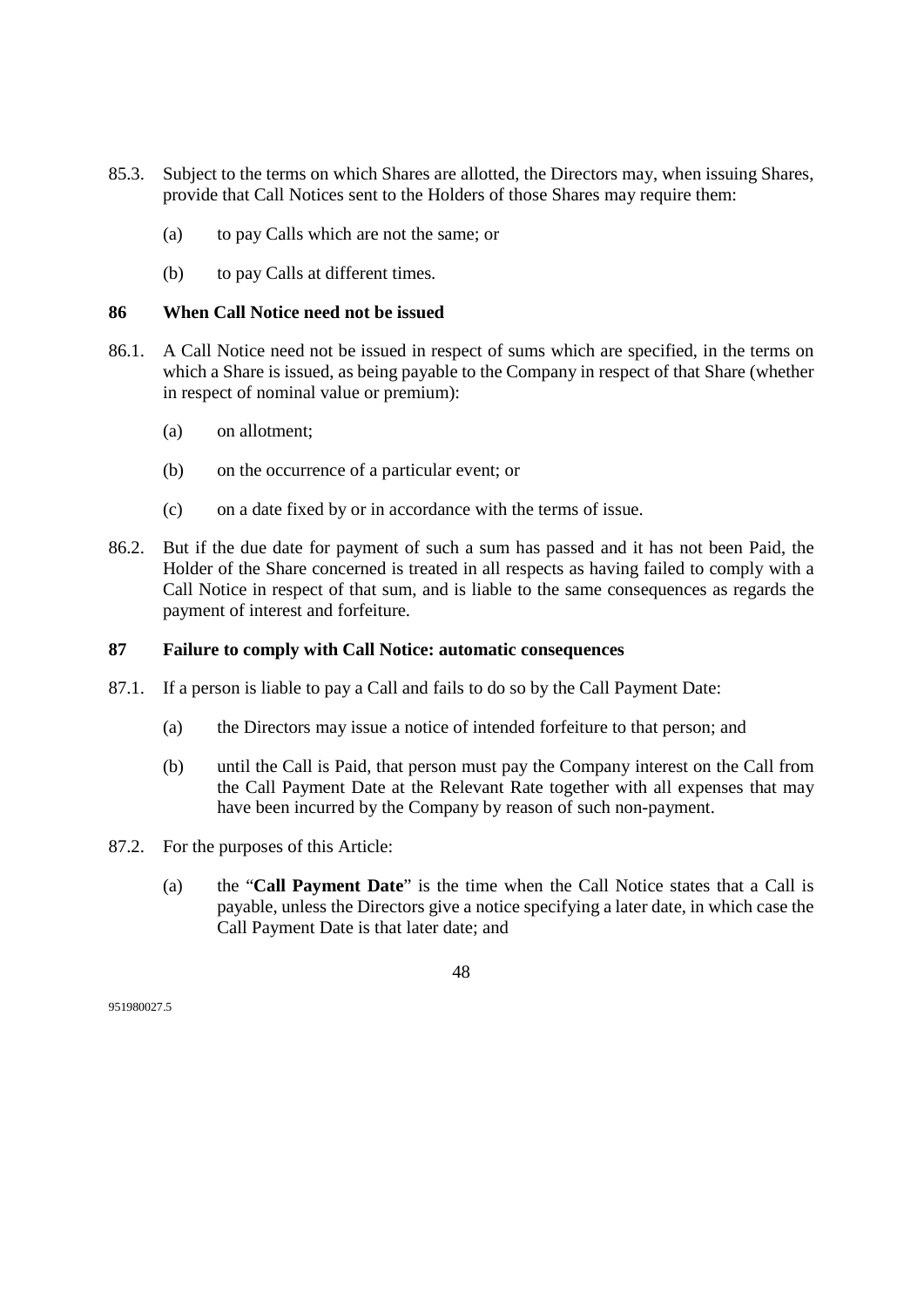### (b) the "**Relevant Rate**" is:

- (i) the rate fixed by the terms on which the Share in respect of which the Call is due was allotted;
- (ii) such other rate as was fixed in the Call Notice which required payment of the Call, or has otherwise been determined by the Directors; or
- (iii) if no rate is fixed in either of these ways, five per cent. (5%) per annum.
- 87.3. The Relevant Rate must not exceed by more than five (5) percentage points the base lending rate most recently set by the Monetary Policy Committee of the Bank of England in connection with its responsibilities under Part 2 of the Bank of England Act 1998.
- 87.4. The Directors may waive any obligation to pay interest on or expenses in respect of a Call wholly or in part.

## **88 Notice of intended forfeiture**

A notice of intended forfeiture:

- (a) may be sent in respect of any Share in respect of which a Call has not been Paid as required by a Call Notice;
- (b) must be sent to the Holder of that Share or to a person entitled to it by reason of the Holder's death, Bankruptcy or otherwise;
- (c) must require payment of the Call and any accrued interest by a date which is not less than fourteen (14) days after the date of the notice;
- (d) must state how the payment is to be made; and
- (e) must state that if the notice is not complied with, the Shares in respect of which the Call is payable will be liable to be forfeited.

#### **89 Directors' power to forfeit Shares**

If a notice of intended forfeiture is not complied with before the date by which payment of the Call is required in the notice of intended forfeiture, the Directors may decide that any Share in respect of which it was given is forfeited, and the forfeiture is to include all

49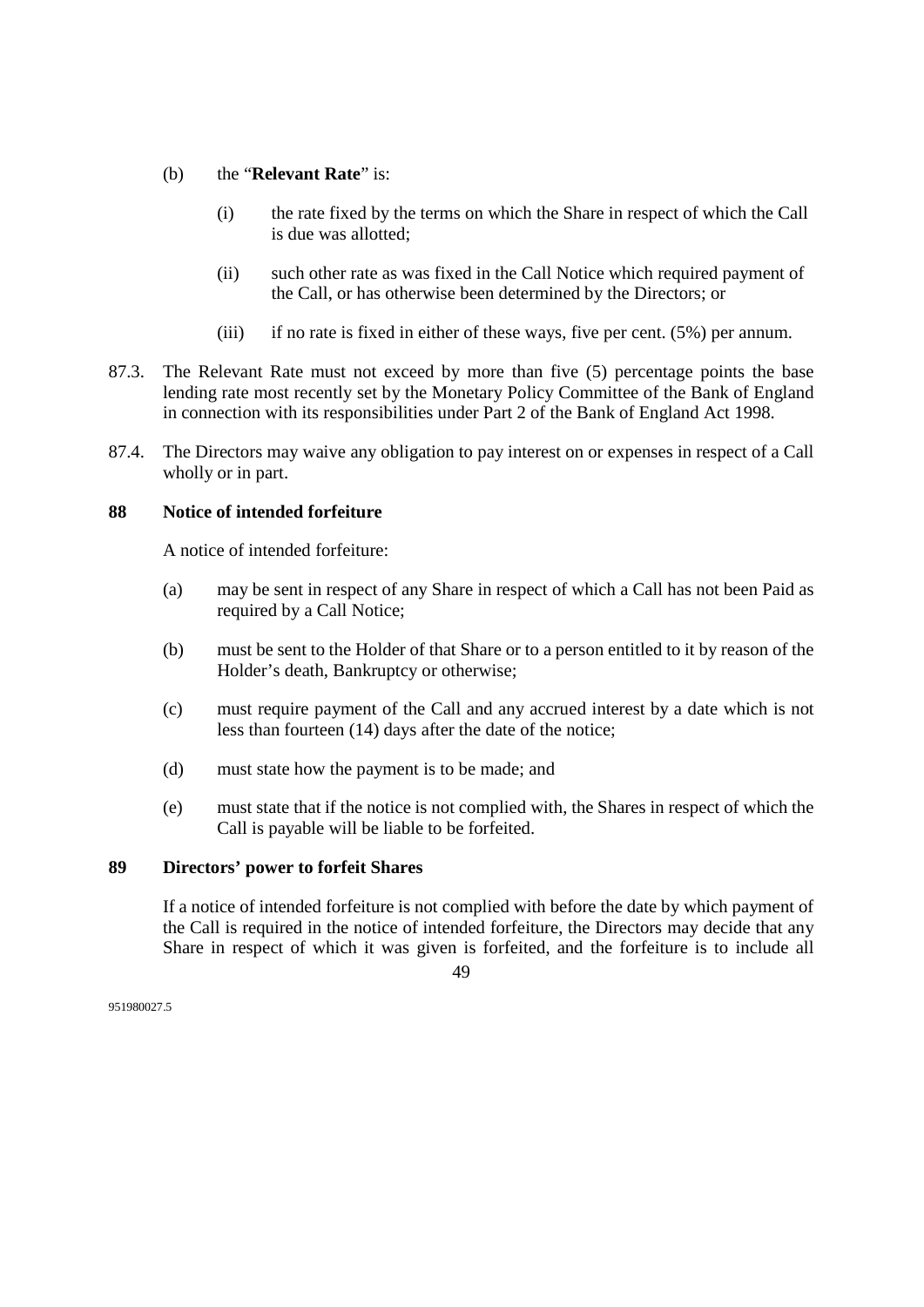dividends or other moneys payable in respect of the forfeited Shares and not Paid before the forfeiture.

## **90 Effect of forfeiture**

- 90.1. Subject to the Articles, the forfeiture of a Share extinguishes:
	- (a) all interests in that Share, and all claims and demands against the Company in respect of it; and
	- (b) all other rights and liabilities incidental to the Share as between the person whose Share it was prior to the forfeiture and the Company.
- 90.2. Any Share which is forfeited in accordance with the Articles:
	- (a) is deemed to have been forfeited when the Directors decide that it is forfeited;
	- (b) is deemed to be the property of the Company; and
	- (c) may be sold, re-allotted or otherwise disposed of upon such terms and in such manner as the Board shall decide either to the person who was before the forfeiture the holder of the Share or to any other person and whether with or without all or any part of the amount previously Paid up on the Share being credited as so Paid up,

provided that any Share not disposed of in accordance with this Article 90.2 within a period of 3 years from the date of forfeiture shall, at the expiry of that period, be cancelled in accordance with the provisions of the Companies Acts and any other applicable laws.

- 90.3. If a person's Shares have been forfeited:
	- (a) the Company must send that person notice that forfeiture has occurred and record it in the register of Members;
	- (b) that person ceases to be a Member in respect of those Shares;
	- (c) that person must surrender the Certificate for the Shares forfeited to the Company for cancellation;

50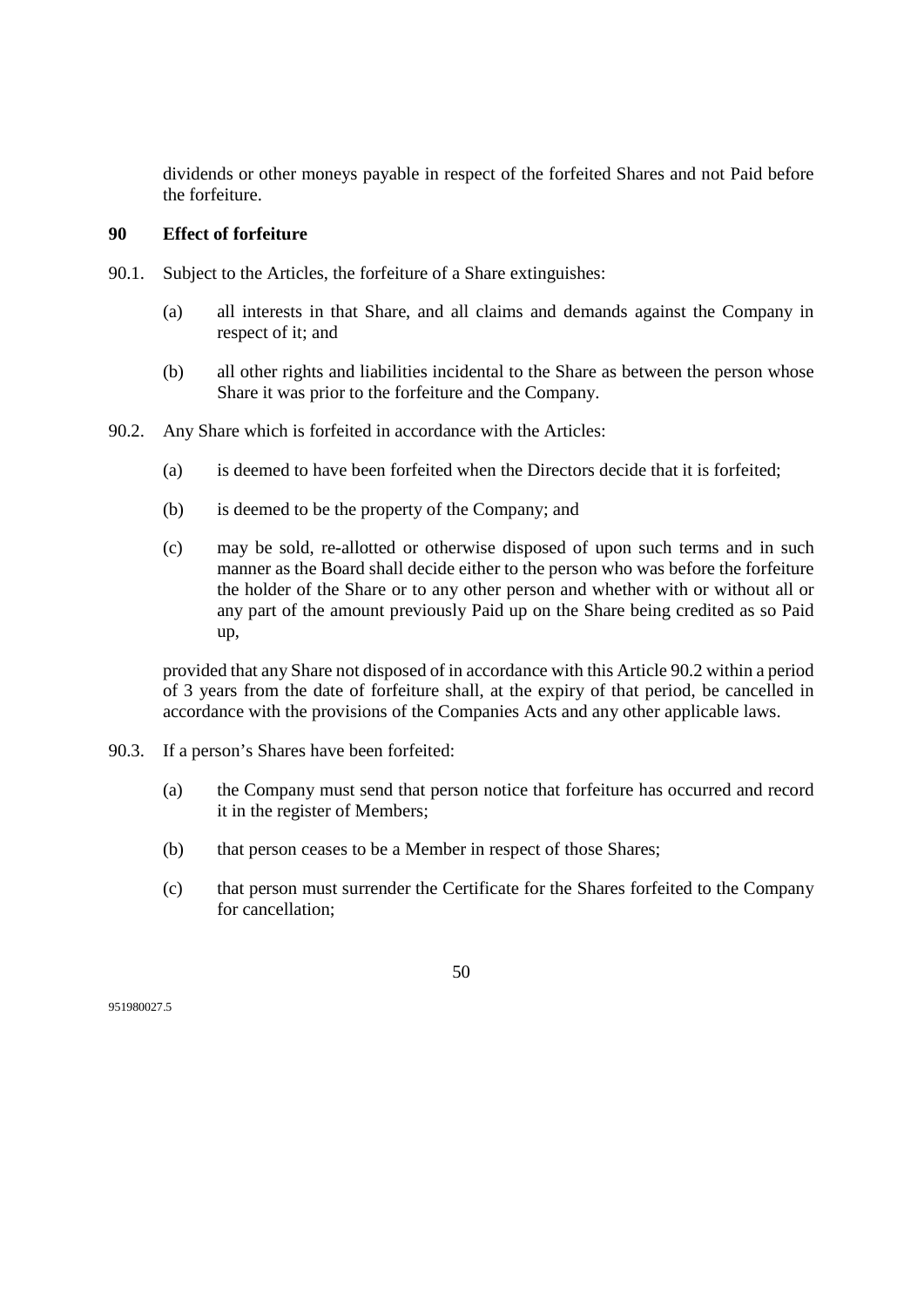- (d) that person remains liable to the Company for all sums payable by that person under the Articles at the date of forfeiture in respect of those Shares, including any interest and expenses (whether accrued before or after the date of forfeiture) and that person shall remain liable to satisfy all (if any) of the claims and demands which the Company might have enforced in respect of the time of the forfeiture without any reduction or allowance for the value of the Shares at the time of forfeiture or for any consideration received on this disposal, but that person's liability shall cease if and when the Company shall have received payment in full of all such moneys in respect of the Shares; and
- (e) the Directors may waive payment of such sums wholly or in part or enforce payment without any allowance for the value of the Shares at the time of forfeiture or for any consideration received on their disposal.
- 90.4. At any time before the Company disposes of a forfeited Share, the Directors may decide to cancel the forfeiture on payment of all Calls and interest due in respect of it and on such other terms as they think fit.

## **91 Procedure following forfeiture**

- 91.1. If a forfeited Share is to be disposed of by being transferred, the Company may receive the consideration for the transfer and the Directors may authorise any person to execute the Instrument of transfer.
- 91.2. A statutory declaration by a Director or the Company secretary that the declarant is a Director or the Company secretary and that a Share has been forfeited on a specified date:
	- (a) is conclusive evidence of the facts stated in it as against all persons claiming to be entitled to the Share, and
	- (b) subject to compliance with any other formalities of transfer required by the Articles or by law, constitutes a good title to the Share.
- 91.3. A person to whom a forfeited Share is transferred is not bound to see to the application of the consideration (if any) nor is that person's title to the Share affected by any irregularity in or invalidity of the process leading to the forfeiture or transfer of the Share.

51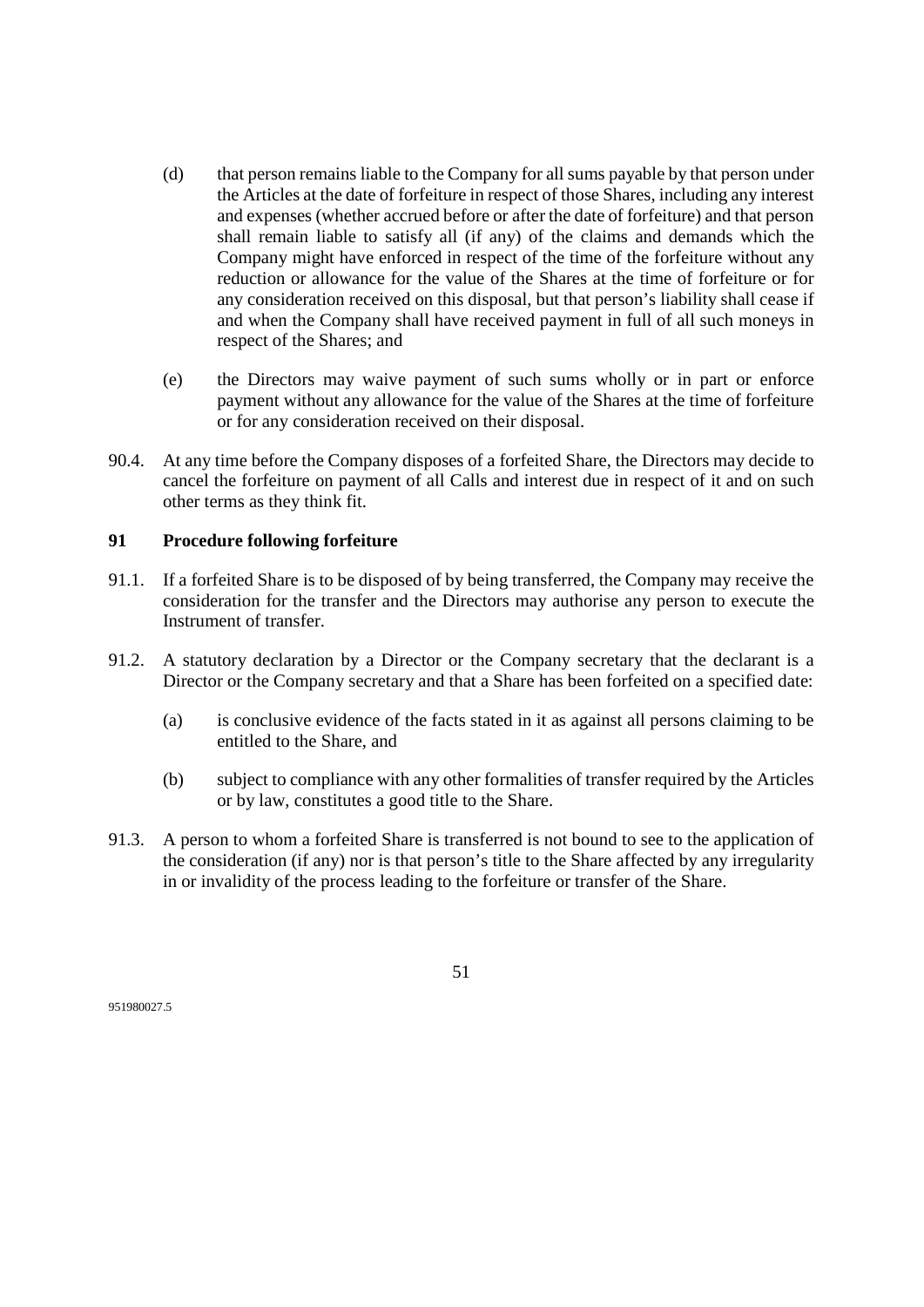- 91.4. If the Company sells a forfeited Share, the person who held it prior to its forfeiture is entitled to receive from the Company the proceeds of such sale, net of any commission, and excluding any amount which:
	- (a) was, or would have become, payable; and
	- (b) had not, when that Share was forfeited, been Paid by that person in respect of that Share,

but no interest is payable to such a person in respect of such proceeds and the Company is not required to account for any money earned on them.

91.5. The forfeiture of a Share shall involve the extinction at the time of the forfeiture or surrender of all interest in and all claims and demands against the Company in respect of the Share and all other rights and liabilities incidental to the Share as between the holder whose Share is forfeited or surrendered and the Company, except only such of those rights and liabilities as are by the Articles expressly saved, or as are by the Companies Act and any other applicable laws given or imposed in the case of past Members.

## **92 Surrender of Shares**

- 92.1. A Member may surrender any Share:
	- (a) in respect of which the Directors may issue a notice of intended forfeiture;
	- (b) which the Directors may forfeit; or
	- (c) which has been forfeited.
- 92.2. The Directors may accept the surrender of any such Share.
- 92.3. The effect of surrender on a Share is the same as the effect of forfeiture on that Share.
- 92.4. A Share which has been surrendered may be dealt with in the same way as a Share which has been forfeited.

#### **93 Power to sell Shares of untraced Members**

93.1. The Company shall be entitled to sell at the best price reasonably obtainable any Share of a Member or any Share to which a person is entitled by transmission if and provided that:

52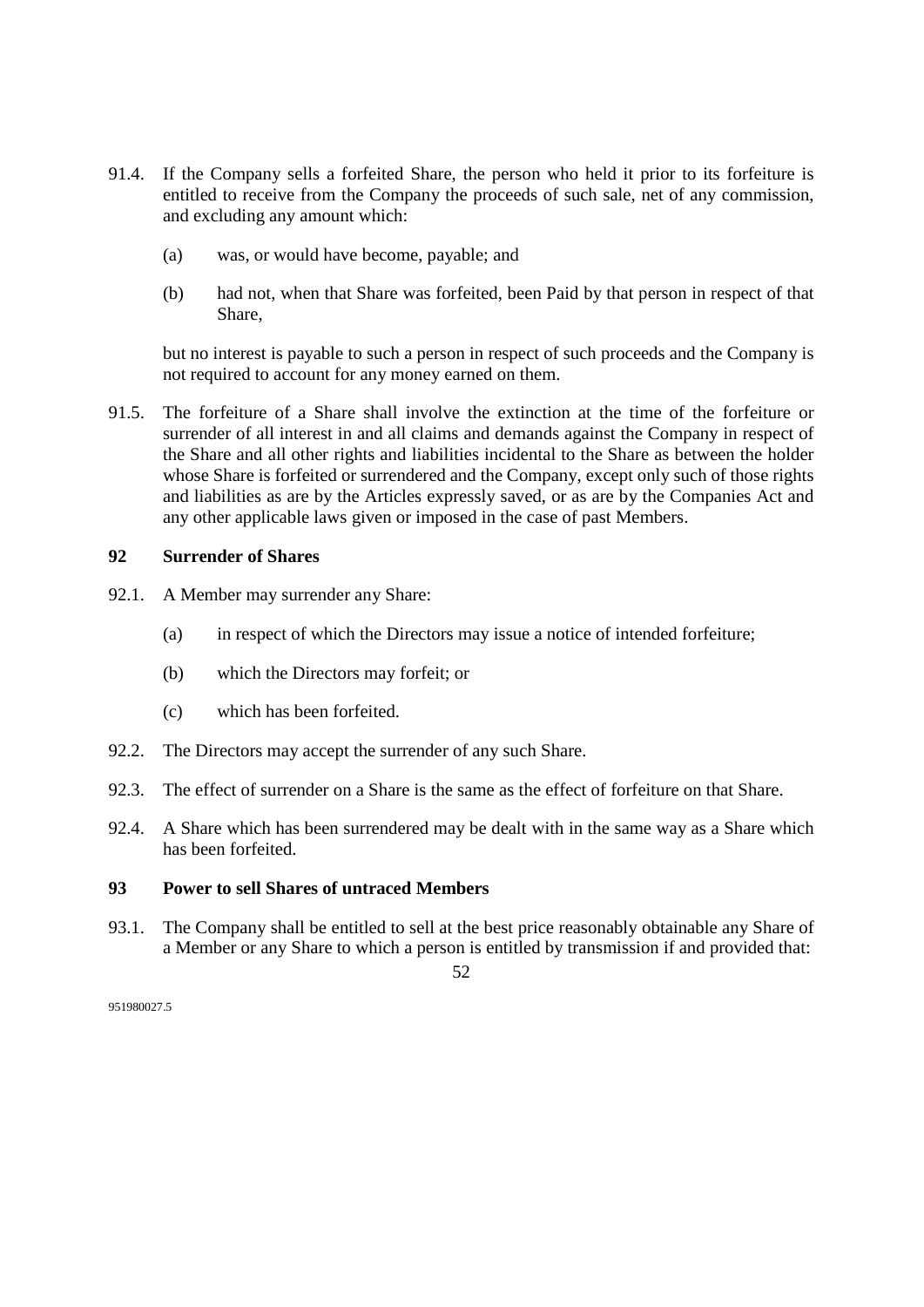- (a) during a period of at least 12 years (provided that in that period at least three dividends, whether interim or final, shall have been declared and paid):
	- (i) no cheque or similar financial instrument sent, in the manner authorised by these Articles, by the Company to the Member or person entitled by transmission has been cashed;
	- (ii) no payment made by the Company by any other means permitted by Article 105 has been claimed or accepted; and
	- (iii) so far as the Directors are aware, no communication has been received by the Company from the Member or person entitled by transmission;
- (b) on the expiry of that period, the Company has given notice to the Member or person entitled by transmission of its intention to sell the Share and the period of at least three months has elapsed from the date of sending that notice. The Company must send the notice to the registered address or the last known address of the Member or person so entitled. Before sending the notice, the Company must have used such efforts as the Directors consider reasonable to trace the Member or person entitled by transmission including engaging, if the Directors consider it appropriate, a professional asset reunification company or other tracing agent; and
- (c) so far as the Directors are aware, the Company has not, during the period following the date of sending the notice and before the exercise of the power of sale, received any communication from the Member or person entitled by transmission.
- 93.2. If, during:
	- (a) the period of at least 12 years referred to in Article 93.1(a); or
	- (b) any longer period ending on the date on when the requirements of Articles 93.1(a) to (c) have been satisfied,

any additional shares have been issued in respect of those shares held at the beginning of, or previously so issued during such period, the Company is also entitled to sell for the best price reasonably obtainable such additional Share. The Company may only sell the additional Share if the requirements of Articles 93.1(a) to (c) have been satisfied in relation to it.

53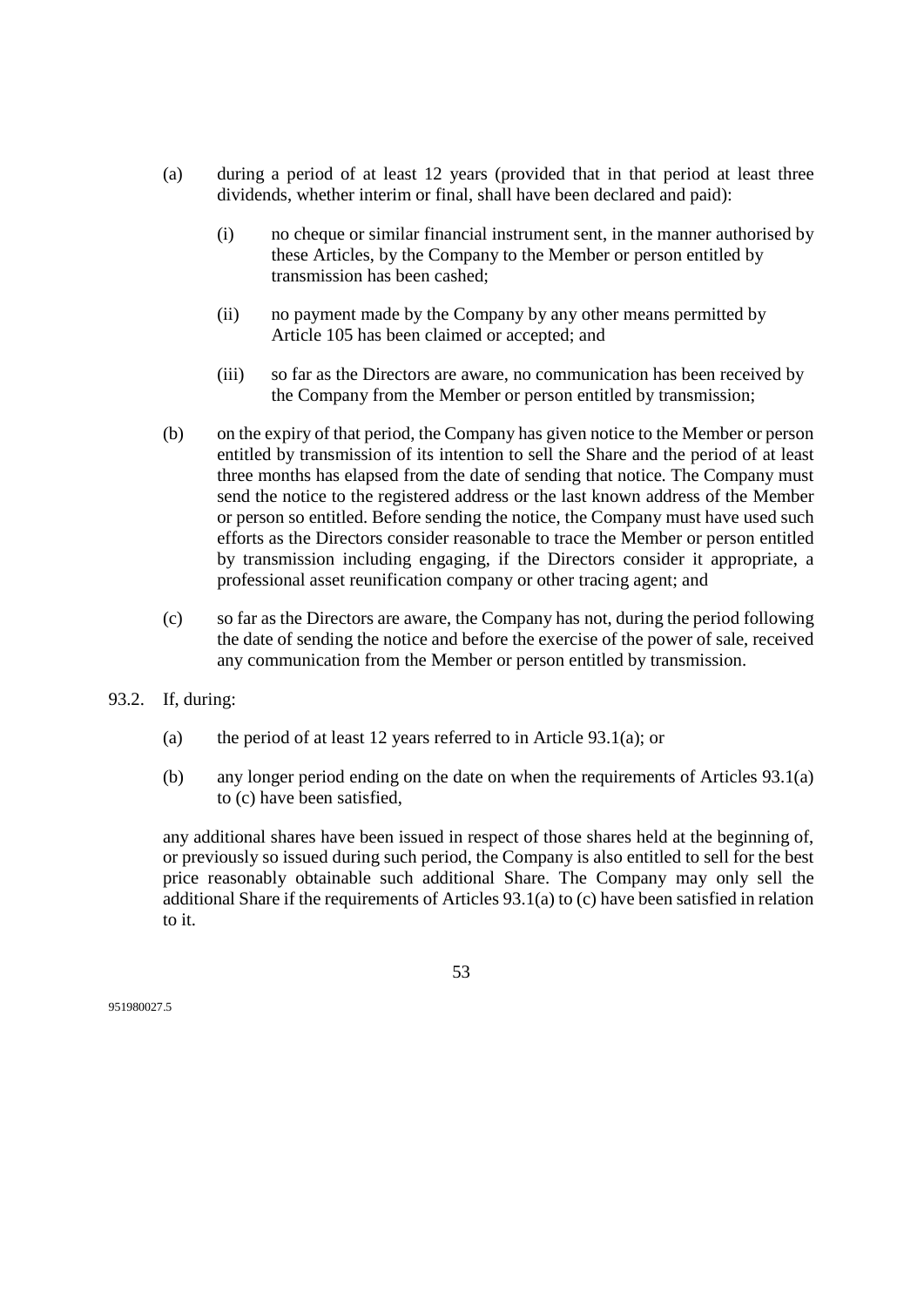93.3. To give effect to the sale of any Share pursuant to Article 93.1, the Company may appoint any person to execute as transferor any necessary Instrument of transfer of such Share and such Instrument of transfer shall be as effective as if it had been executed by the Holder or person entitled by transmission to the Share. The transferee shall not be bound to see to the application of the purchase moneys nor shall their title to the Shares be affected by any irregularity or invalidity in the proceedings relating to the sale. The net proceeds of sale shall belong to the Company and on receipt the Company shall be indebted to the Member or other person entitled to such Share for an amount equal to the net proceeds of such sale but no trust shall be created and no interest shall be payable in respect of the proceeds of sale which may either be employed in the business of the Company or invested in such investment (other than Shares of the Company or its holding company, if any) as the Directors may from time to time think fit.

## **TRANSFER AND TRANSMISSION OF SHARES**

### **94 Transfers of Shares**

- 94.1. Shares may be transferred by means of an Instrument of transfer in any usual form or any other form approved by the Directors or the Articles, which is executed by or on behalf of:
	- (a) the transferor; and
	- (b) (if any of the Shares is Partly Paid) the transferee.
- 94.2. No fee may be charged for registering any Instrument of transfer or other Document relating to or affecting the title to any Share.
- 94.3. The Company may retain any Instrument of transfer which is registered.
- 94.4. The transferor remains the Holder of a Share until the transferee's name is entered in the register of Members as Holder of it.
- 94.5. The Directors may refuse to register the transfer of a Share if:
	- (a) the Share is not Fully Paid;
	- (b) the transfer is not lodged at the Company's registered office or such other place as the Directors have appointed;

54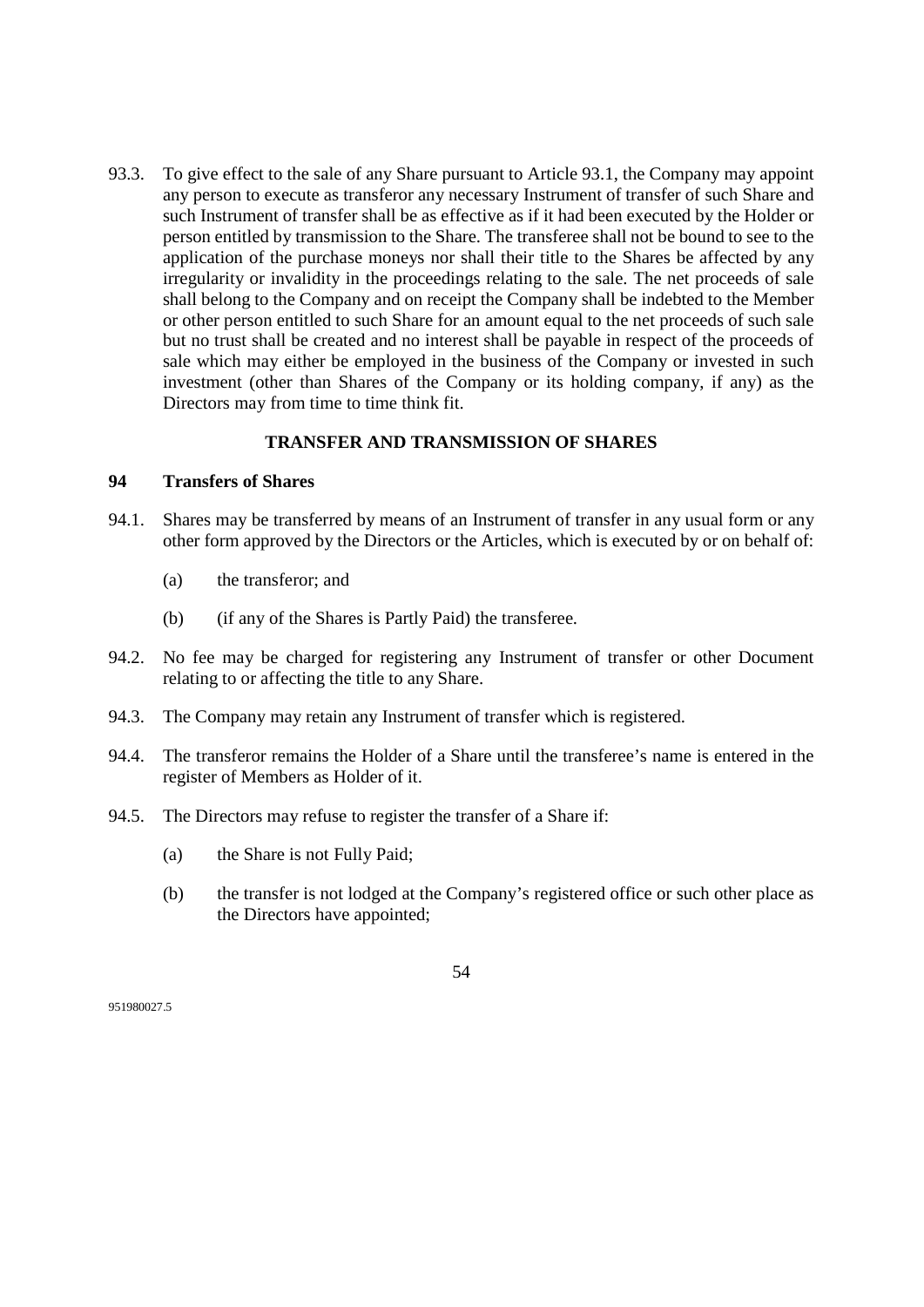- (c) the transfer is not accompanied by the Certificate for the Shares to which it relates, or such other evidence as the Directors may reasonably require to show the transferor's right to make the transfer, or evidence of the right of someone other than the transferor to make the transfer on the transferor's behalf;
- (d) the transfer is in respect of more than one class of Share; or
- (e) the transfer is in favour of more than four transferees.
- 94.6. If the Directors refuse to register the transfer of a Share, the Instrument of transfer must be returned to the transferee with the notice of refusal unless they suspect that the proposed transfer may be fraudulent.

## **95 Transfer of Uncertificated Shares**

95.1. A transfer of an Uncertificated Share must not be registered if it is in favour of more than four transferees.

### **96 Transmission of Shares**

- 96.1. If title to a Share passes to a Transmittee, the Company may only recognise the Transmittee as having any title to that Share.
- 96.2. Nothing in these Articles releases the estate of a deceased Member from any liability in respect of a Share solely or jointly held by that Member.

# **97 Transmittees' rights**

- 97.1. A Transmittee who produces such evidence of entitlement to Shares as the Directors may properly require:
	- (a) may, subject to the Articles, choose either to become the Holder of those Shares or to have them transferred to another person; and
	- (b) subject to the Articles, and pending any transfer of the Shares to another person, has the same rights as the Holder had.
- 97.2. But Transmittees do not have the right to attend or vote at a general meeting in respect of Shares to which they are entitled, by reason of the Holder's death or Bankruptcy or otherwise, unless they become the Holders of those Shares.

55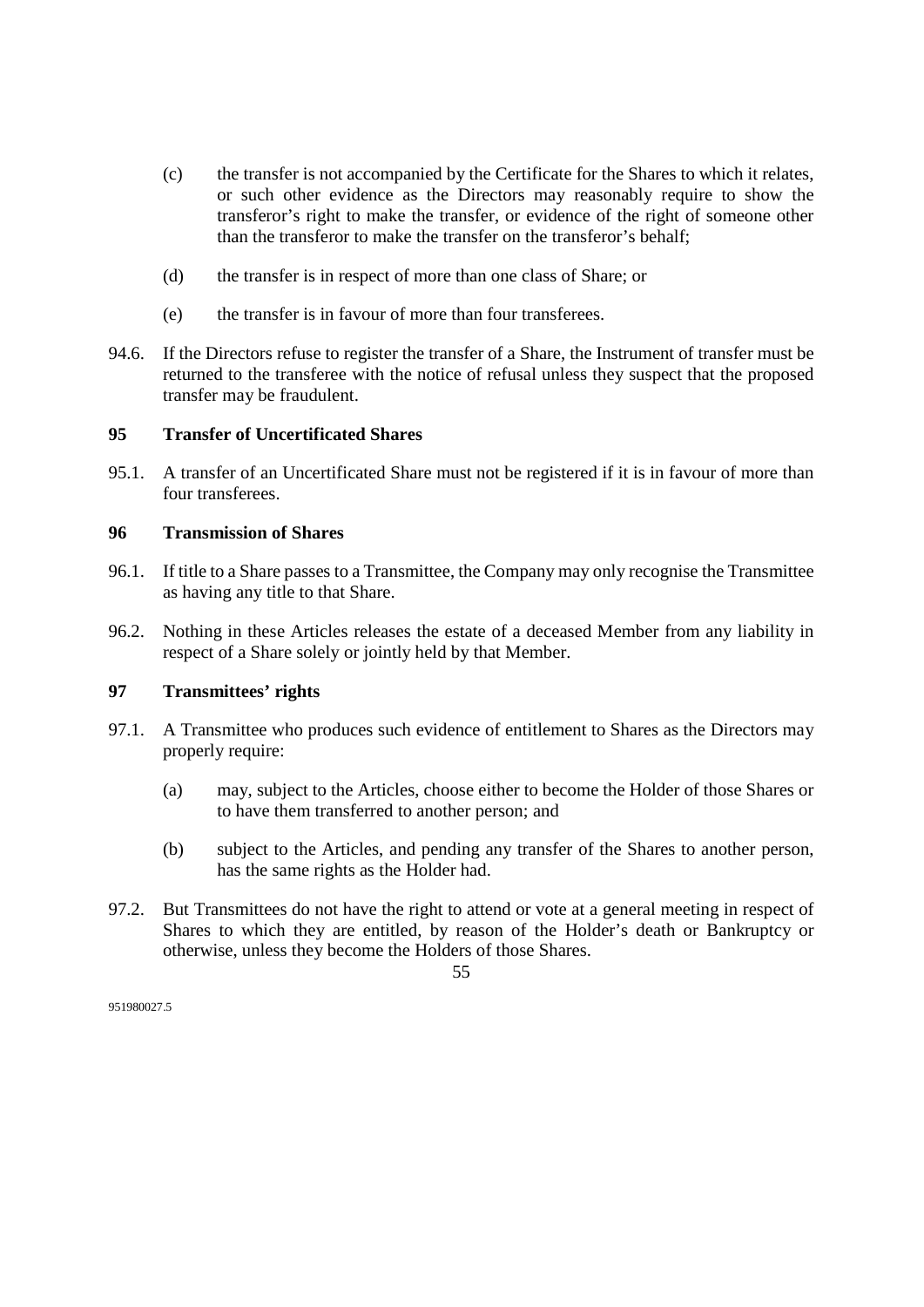### **98 Exercise of Transmittees' rights**

- 98.1. Transmittees who wish to become the Holders of Shares to which they have become entitled must notify the Company in Writing of that wish.
- 98.2. If the Share is a Certificated Share and a Transmittee wishes to have it transferred to another person, the Transmittee must execute an Instrument of transfer in respect of it.
- 98.3. If the Share is an Uncertificated Share and the Transmittee wishes to have it transferred to another person, the Transmittee must:
	- (a) procure that all appropriate instructions are given to effect the transfer; or
	- (b) procure that the Uncertificated Share is changed into Certificated form and then execute an Instrument of transfer in respect of it.
- 98.4. Any transfer made or executed under this Article is to be treated as if it were made or executed by the person from whom the Transmittee has derived rights in respect of the Share, and as if the event which gave rise to the transmission had not occurred.

## **99 Transmittees bound by prior notices**

If a notice is given to a Member in respect of Shares and a Transmittee is entitled to those Shares, the Transmittee is bound by the notice if it was given to the Member before the Transmittee's name has been entered in the register of Members.

## **100 Suspension of rights where non-disclosure of interests**

- 100.1. If any Member, or any other person appearing to be interested in Shares held by such Member, has been duly served with a notice under section 793 of the Companies Act 2006 and is in default for the prescribed period in supplying to the Company the information thereby required, then at any time after that the Directors may in their absolute discretion by notice to such Member or such other person direct:
	- (a) that in respect of the Default Shares, the Member shall not be entitled to vote either personally or by proxy at a general meeting of the Company or a meeting of the Holders of any class of Shares of the Company or to exercise any other right conferred by membership in relation to general meetings of the Company or meetings of the Holders of any class of Shares of the Company; and/or

56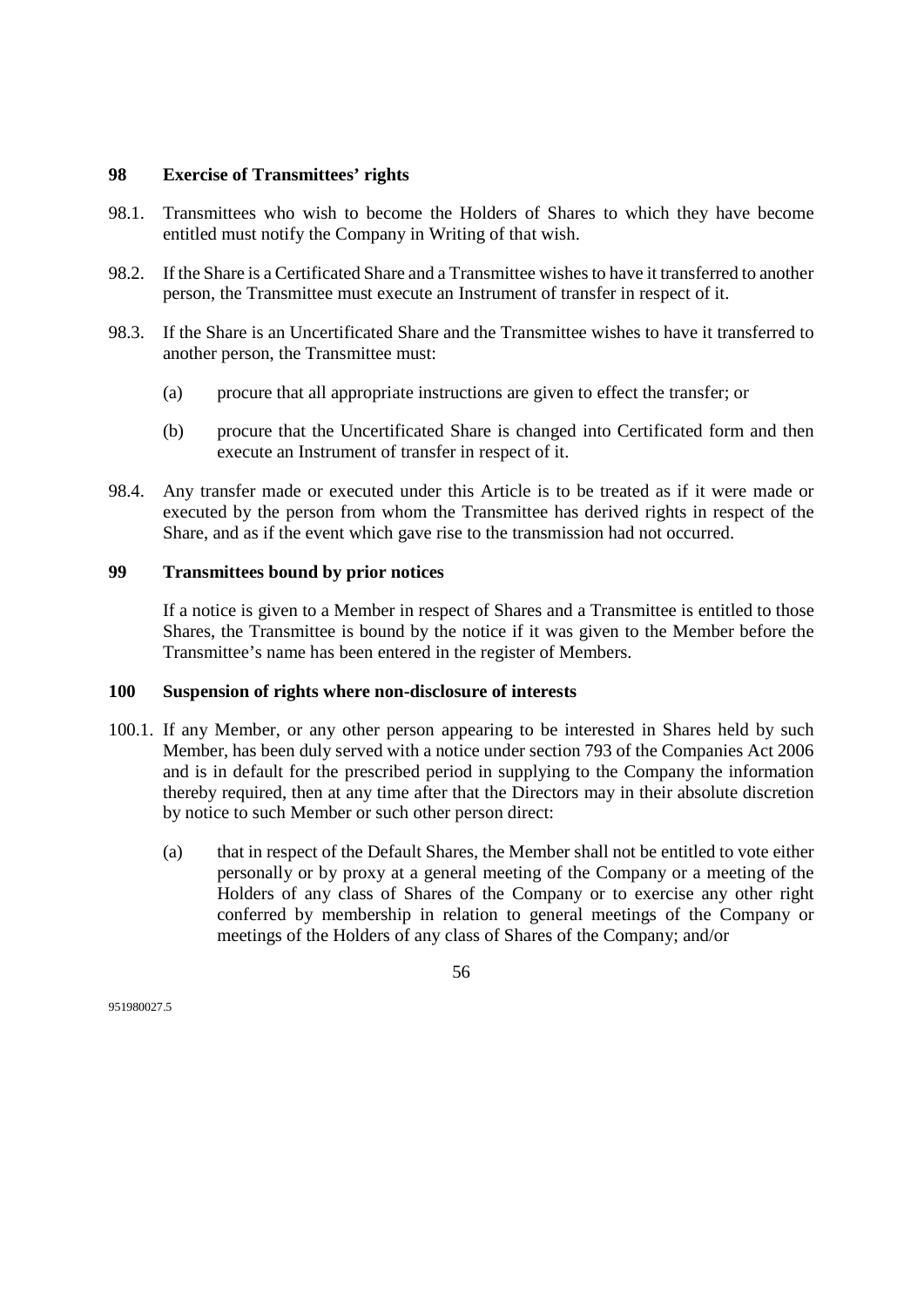- (b) where the Default Shares represent at least 0.25 per cent. (0.25%) of the issued Shares of any class of Shares of the Company (excluding any Shares of that class held as treasury shares), that:
	- (i) any dividend or other money which would otherwise be payable in respect of the Default Shares shall (in whole or any part thereof) be retained by the Company without any liability to pay interest thereon when such money is finally paid to the Member and, in circumstances where an option to elect to receive Ordinary Shares instead of cash in respect of any dividend shall be or has been given to Members, any notice of election made under such an option in respect of the Default Shares shall not be effective; and/or
	- (ii) no transfer, other than an approved transfer, of any of the Shares held by such Member shall be registered unless (A) the Member is not in default as regards supplying the information required, and (B) the transfer is of part only of the Member's holding and, when presented for registration, is accompanied by a certificate from the Member, in a form satisfactory to the Directors, to the effect that after due and careful enquiry the Member is satisfied that none of the Shares the subject of the transfer are Default Shares; and/or
	- (iii) any Shares held by such Member in Uncertificated form shall forthwith be converted in a Certificated form (and the Directors shall be entitled to direct the operator of any Relevant System applicable to those Shares to effect that conversion immediately) and that Member shall not after that be entitled to convert all or any Shares held by them in Uncertificated form (except with the authority of the Directors) unless (A) the Member is not in default as regards supplying the information required, and (B) the Shares which the Member wishes to convert are part only of their holding and they have issued a certificate, in a form satisfactory to the Directors, to the effect that after due and careful enquiry the Member is satisfied that none of the Shares they are proposing to convert into Uncertificated form are Default Shares.
- 100.2. The Company shall send to each other person appearing to be interested in the Shares the subject of any Direction Notice a copy of the notice, but the failure or omission by the Company to do so shall not invalidate such notice. Neither the Company nor the Directors shall in any event be liable to any person as a result of the Directors having imposed any restrictions pursuant to Article 100.1 if the Directors have acted in good faith.

57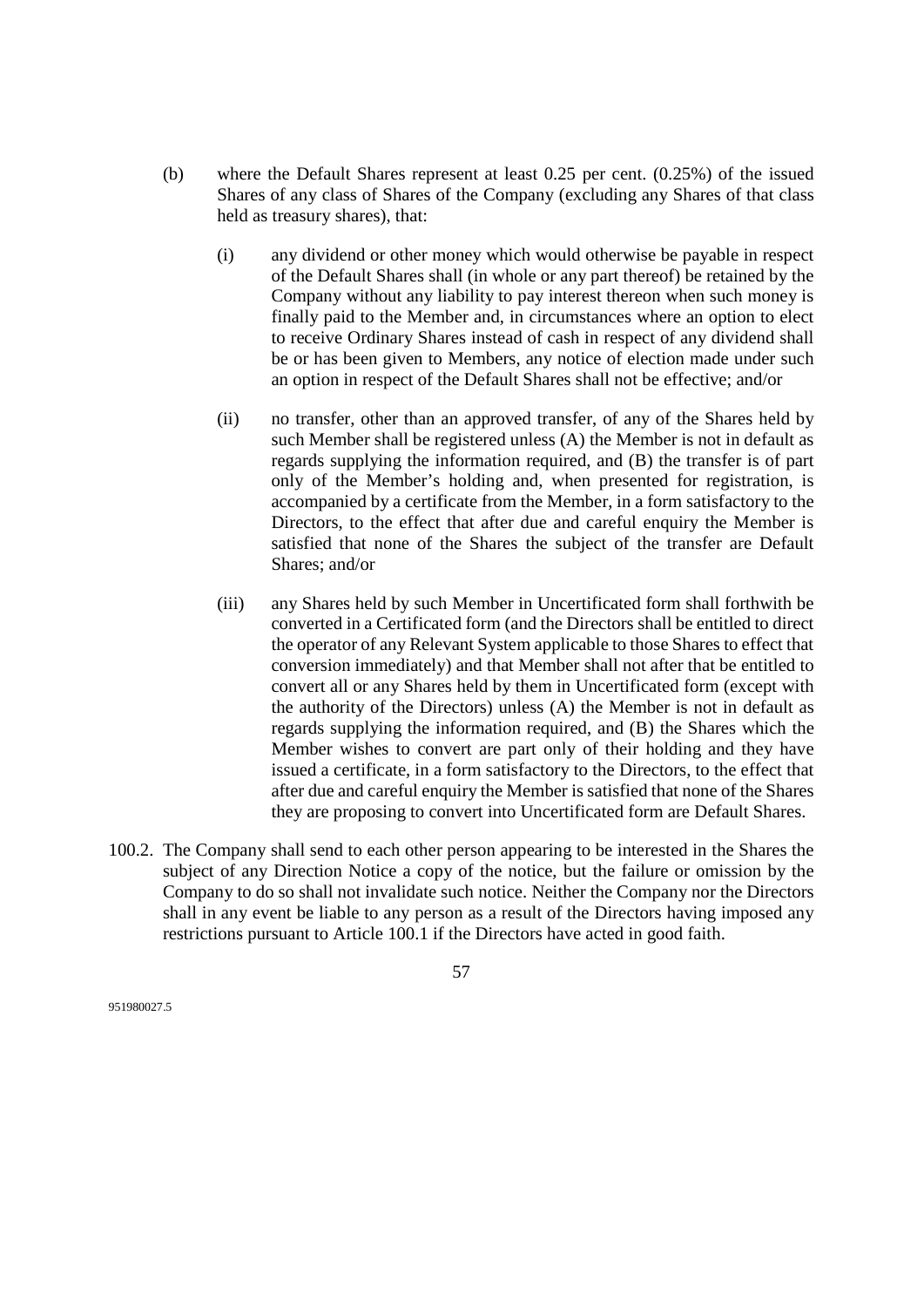- 100.3. Any Direction Notice shall have effect in accordance with its terms until seven days (or such shorter period as the Directors may resolve) after the earlier of the date on which:
	- (a) the Company is satisfied that the default in respect of which the Direction Notice was issued has been rectified; and
	- (b) notification shall be received by the Company that the Default Shares shall have been transferred to a third party by means of an approved transfer.
- 100.4. The Directors may at any time give notice cancelling a Direction Notice, in whole or in part, or suspending, in whole or in part, the imposition of any restrictions contained in the Direction Notice for a given period. If dividends or other moneys payable in respect of any Default Shares shall be withheld as a result of any restrictions imposed by a Direction Notice, such dividends or other money shall accrue and shall be payable (without interest) upon the relevant restrictions ceasing to apply.
- 100.5. For the purposes of this Article 100:
	- (a) "**Default Shares**" means Shares in relation to which a default has occurred entitling the Company to issue a Direction Notice and any further Shares which are issued in respect of those Shares;
	- (b) a "**Direction Notice**" means a notice issued by the Company pursuant to Article 100.1;
	- (c) a person shall be treated as appearing to be interested in any Shares if the Member holding such Shares or any other person has given to the Company information under section 793 of the Companies Act 2006 which either names such person as being so interested, or fails to establish the identities of those interested in the Shares and (after taking into account the said information and any other information given under section 793 of the Companies Act 2006) the Company knows or has reasonable cause to believe that the person in question is or may be interested in the Shares;
	- (d) "**interested**" shall be construed as it is for the purpose of section 793 of the Companies Act 2006;
	- (e) the prescribed period is fourteen days from the date of service of the notice under section 793 of the Companies Act 2006;

58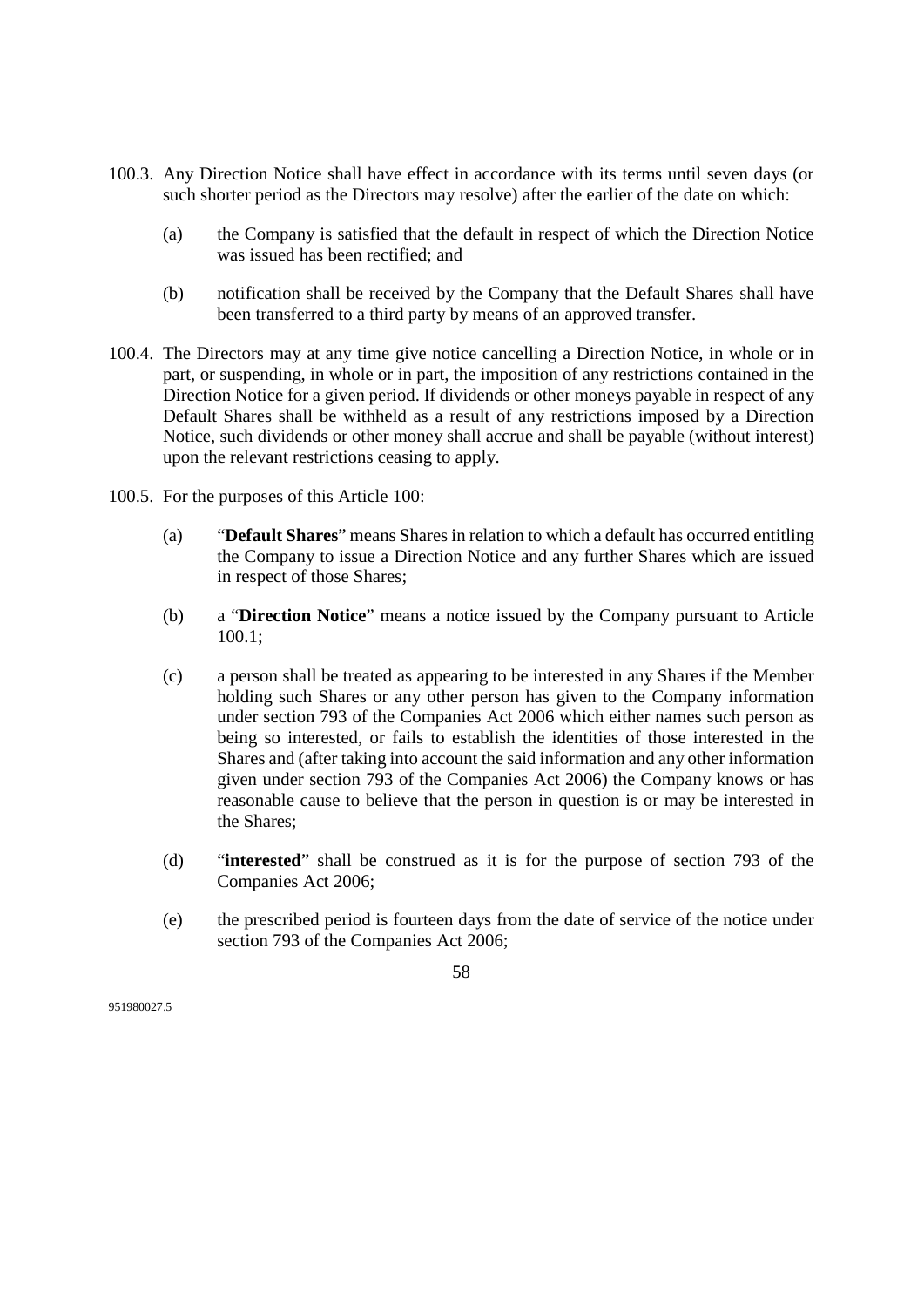- (f) a transfer of Shares is an approved transfer if and only if:
	- (i) it is a transfer of Shares to an offeror by way or in pursuance of acceptance of a takeover offer for the Company;
	- (ii) the Directors are satisfied that the transfer is made pursuant to a bona fide sale of the whole of the beneficial ownership of the Shares to a party unconnected with the Member or with other persons appearing to be interested in such Shares; or
	- (iii) the transfer results from a sale made through a recognised investment exchange as defined in the Financial Services and Markets Act 2000 or any other stock exchange outside the United Kingdom on which the Company's Shares are normally traded; and
- (g) reference to a person being in default in supplying to the Company the information required by a notice under the said section 793 of the Companies Act 2006 includes:
	- (i) reference to their having failed or refused to give all or any part of it; and
	- (ii) reference to their having given information which they know to be false in a material particular or having recklessly given information which is false in a material particular.
- 100.6. Nothing in this Article 100 shall limit the powers of the Company under section 794 of the Companies Act 2006 or any other powers whatsoever.

# **CONSOLIDATION AND SUBDIVISION OF SHARES**

# **101 Procedure for disposing of fractions of Shares**

- 101.1. This Article applies where:
	- (a) there has been a consolidation or division of Shares, and
	- (b) as a result, Members are entitled to fractions of Shares.
- 101.2. The Directors may deal with such fractions as they think fit and in particular (but without prejudice to the foregoing):

59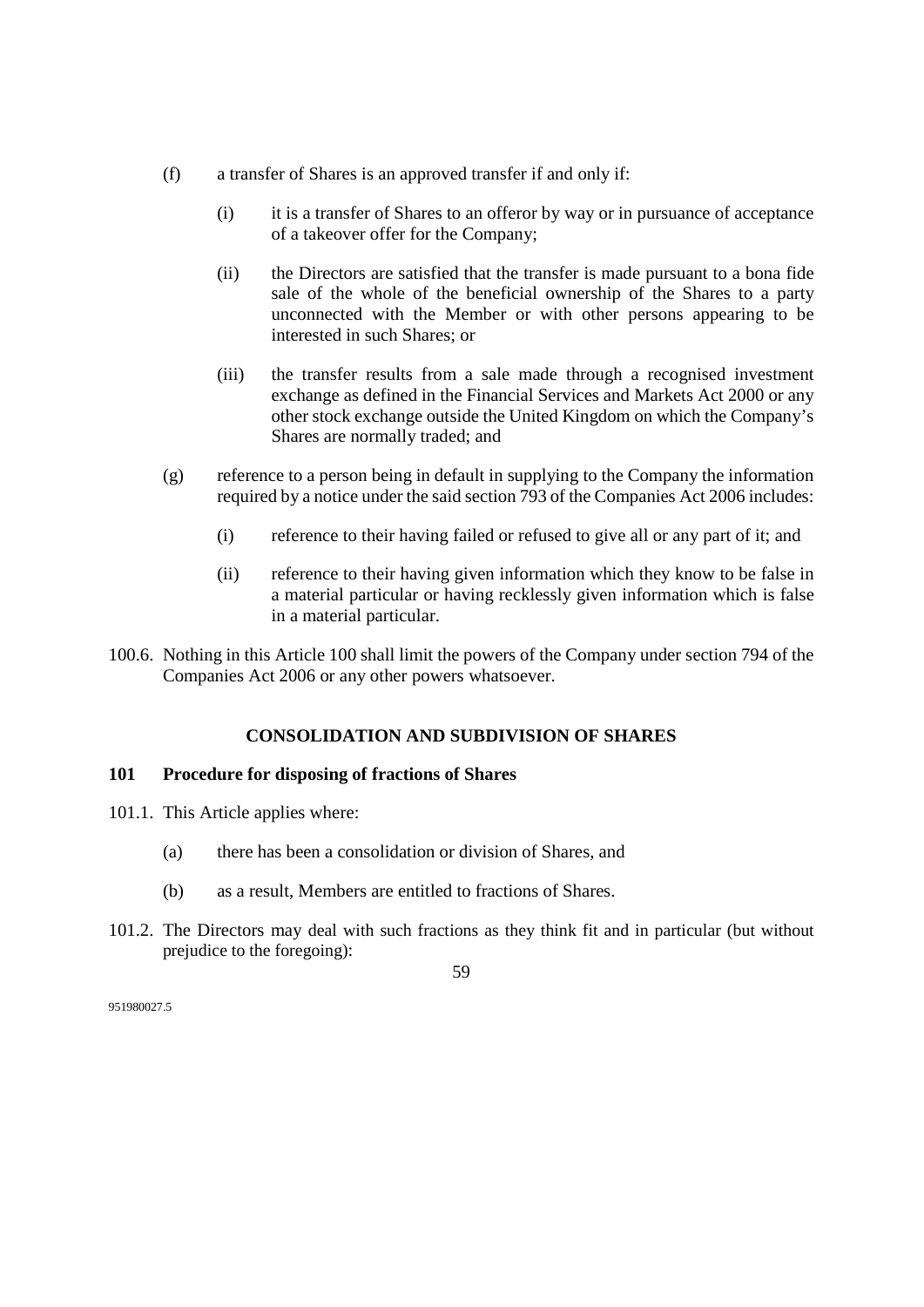- (a) sell the Shares representing the fractions to any person including the Company for the best price reasonably obtainable;
- (b) in the case of a Certificated Share, authorise any person to execute an Instrument of transfer of the Shares to the purchaser or a person nominated by the purchaser; and
- (c) distribute the net proceeds of sale in due proportion among the Holders of the Shares.
- 101.3. Where any Holder's entitlement to a portion of the proceeds of sale amounts to less than a minimum figure determined by the Directors, that Member's portion may be distributed to an organisation which is a charity for the purposes of the law of England and Wales, Scotland or Northern Ireland.
- 101.4. The person to whom the Shares are transferred is not obliged to ensure that any purchase money is received by the person entitled to the relevant fractions.
- 101.5. The transferee's title to the Shares is not affected by any irregularity in or invalidity of the process leading to their sale.
- 101.6. The Directors may, without prejudice to Article 101.2 and subject to the Companies Acts and any other applicable laws, in each case where the number of Shares held by the Holder is not an exact multiple of the number of Shares to be consolidated into a single Share, issue to such Holder credited as Fully Paid by way of capitalisation the minimum number of Shares required to round up their holdings to a multiple (such issue being deemed to have been effected immediately prior to consolidation) and the amount required to pay up such Shares shall be appropriated at its discretion from any sums standing to the credit of any of the Company's reserve accounts (including, subject to the Companies Act 2006, share premium account and capital redemption reserve) or to the credit of the profit and loss account and capitalised by applying the same in paying up such Shares.

# **DISTRIBUTIONS**

# **102 Procedure for declaring dividends**

102.1. The Company may by Ordinary Resolution declare dividends and may fix the time for payment of such dividend, and the Directors may decide to pay interim dividends as appear

60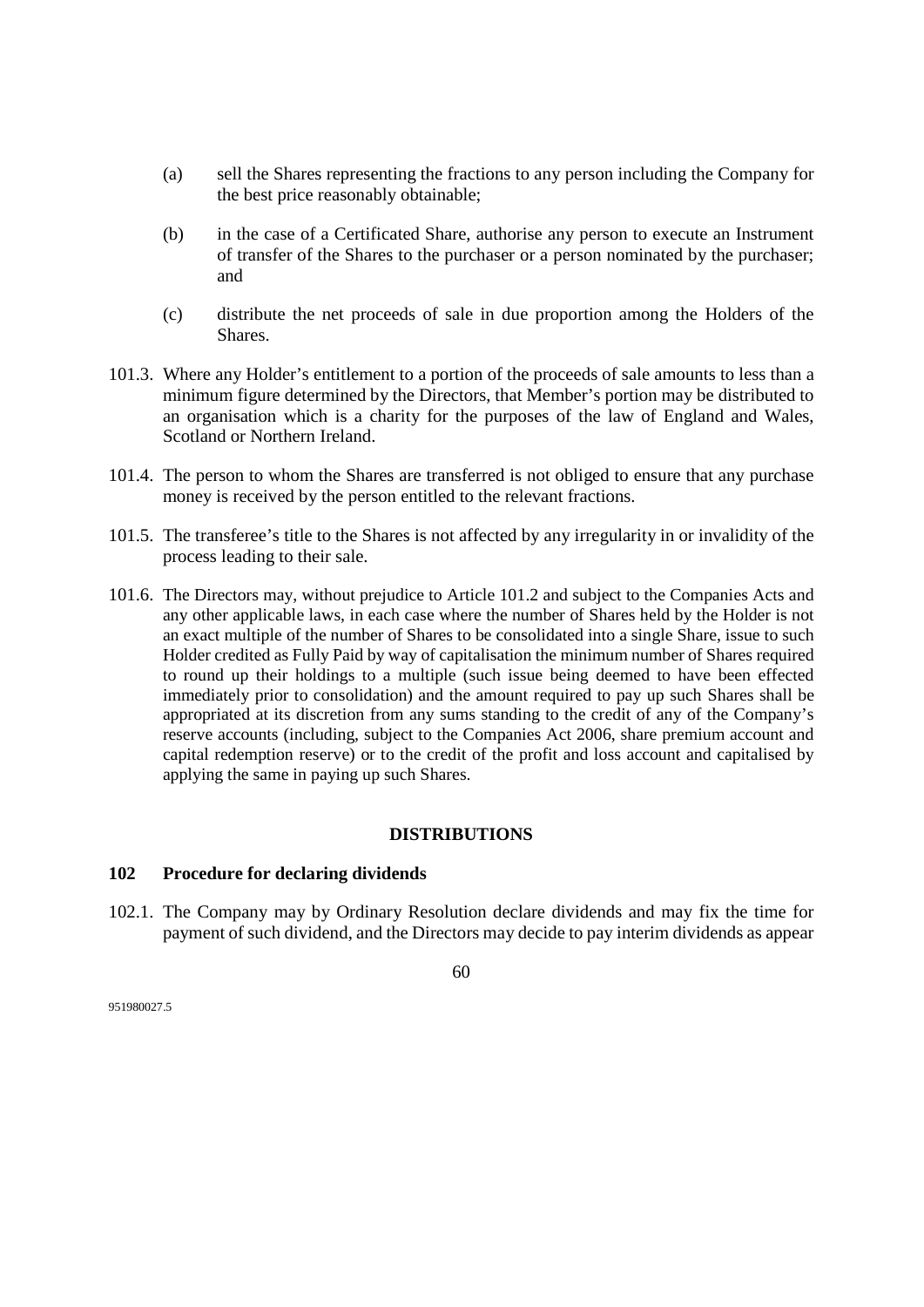to the Board to be justified by the financial position of the Company. For the avoidance of doubt, no dividend shall be payable to the Company itself in respect of any Shares held by it as treasury shares (except to the extent permitted by the Companies Acts or any other provision of law).

- 102.2. A dividend must not be declared unless the Directors have made a recommendation as to its amount. Such a dividend must not exceed the amount recommended by the Directors.
- 102.3. No dividend may be declared or Paid unless it is in accordance with Members' respective rights.
- 102.4. If the Company's Share capital is divided into different classes, no interim dividend may be Paid on Shares carrying deferred or non-preferred rights if, at the time of payment, any preferential dividend is in arrears.
- 102.5. The Directors may pay at intervals any dividend payable at a fixed rate if it appears to them that the profits available for distribution justify the payment.
- 102.6. If the Directors act in good faith, they do not incur any liability to the Holders of Shares conferring preferred rights for any loss they may suffer by the lawful payment of an interim dividend on Shares with deferred or non-preferred rights.

### **103 Currency of dividends**

Dividends may be declared or paid in any currency and the Directors may decide the rate of exchange for any currency conversions that may be required, and how any costs involved are to be met, in relation to the currency of any dividend.

#### **104 Calculation of dividends**

- 104.1. Except as otherwise provided by the Articles, by Members' resolution, the Directors' decision to pay a dividend, the rights attached to, or the terms of issue of any Shares, all dividends must be apportioned and Paid proportionately to the amounts Paid up on the Shares in respect of which the dividend is paid during any portion or portions of the period in respect of which the dividend is Paid.
- 104.2. If any Share is issued on terms providing that it ranks for dividend as from a particular date, that Share ranks for dividend accordingly.

61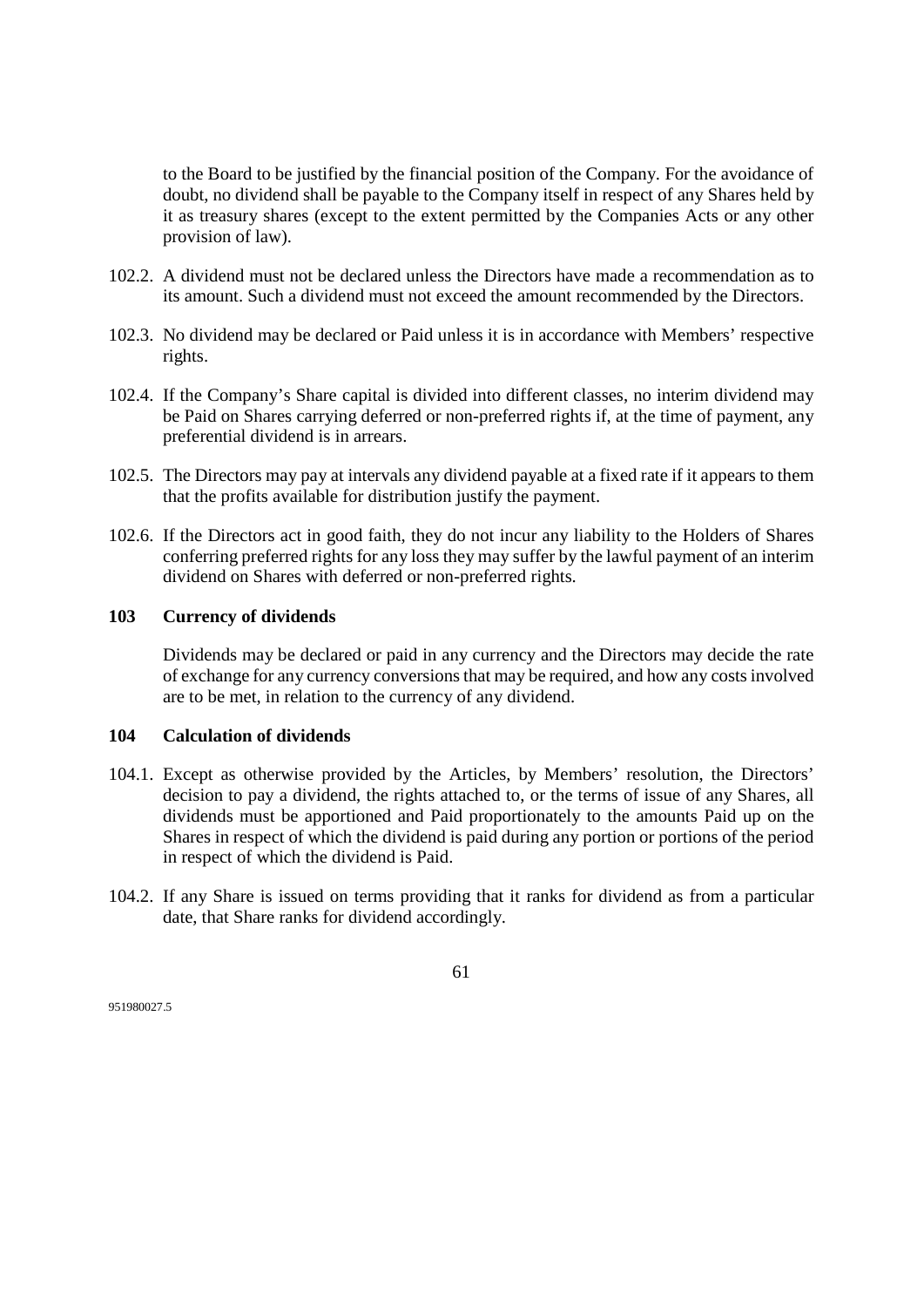104.3. For the purposes of calculating dividends, no account is to be taken of any amount which has been Paid up on a Share in advance of the due date for payment of that amount.

### **105 Payment of dividends and other distributions**

- 105.1. Where a dividend or other sum which is a distribution is payable in respect of a Share, it must be Paid by one or more of the following means:
	- (a) transfer to a bank or building society account specified by the Distribution Recipient either in Writing or as the Directors may otherwise decide;
	- (b) sending a cheque made payable to the Distribution Recipient by post to the Distribution Recipient at the Distribution Recipient's registered address (if the Distribution Recipient is a Holder of the Share), or (in any other case) to an address specified by the Distribution Recipient either in Writing or as the Directors may otherwise decide;
	- (c) sending a cheque made payable to such person by post to such person at such address as the Distribution Recipient has specified either in Writing or as the Directors may otherwise decide;
	- (d) in relation to any dividend or other sum payable in respect of Shares held in Uncertificated form, by means of a Relevant System; or
	- (e) any other means of payment as the Directors agree with the Distribution Recipient either in Writing or by such other means as the Directors decide,

and subject always, in the case of Shares held in Uncertificated form, to the facilities and requirements of the Relevant System concerned where payment is to be made by means of such system.

- 105.2. In the Articles, the "**Distribution Recipient**" means, in respect of a Share in respect of which a dividend or other sum is payable:
	- (a) the Holder of the Share;
	- (b) if the Share has two or more joint Holders, whichever of them is named first in the register of Members; or

62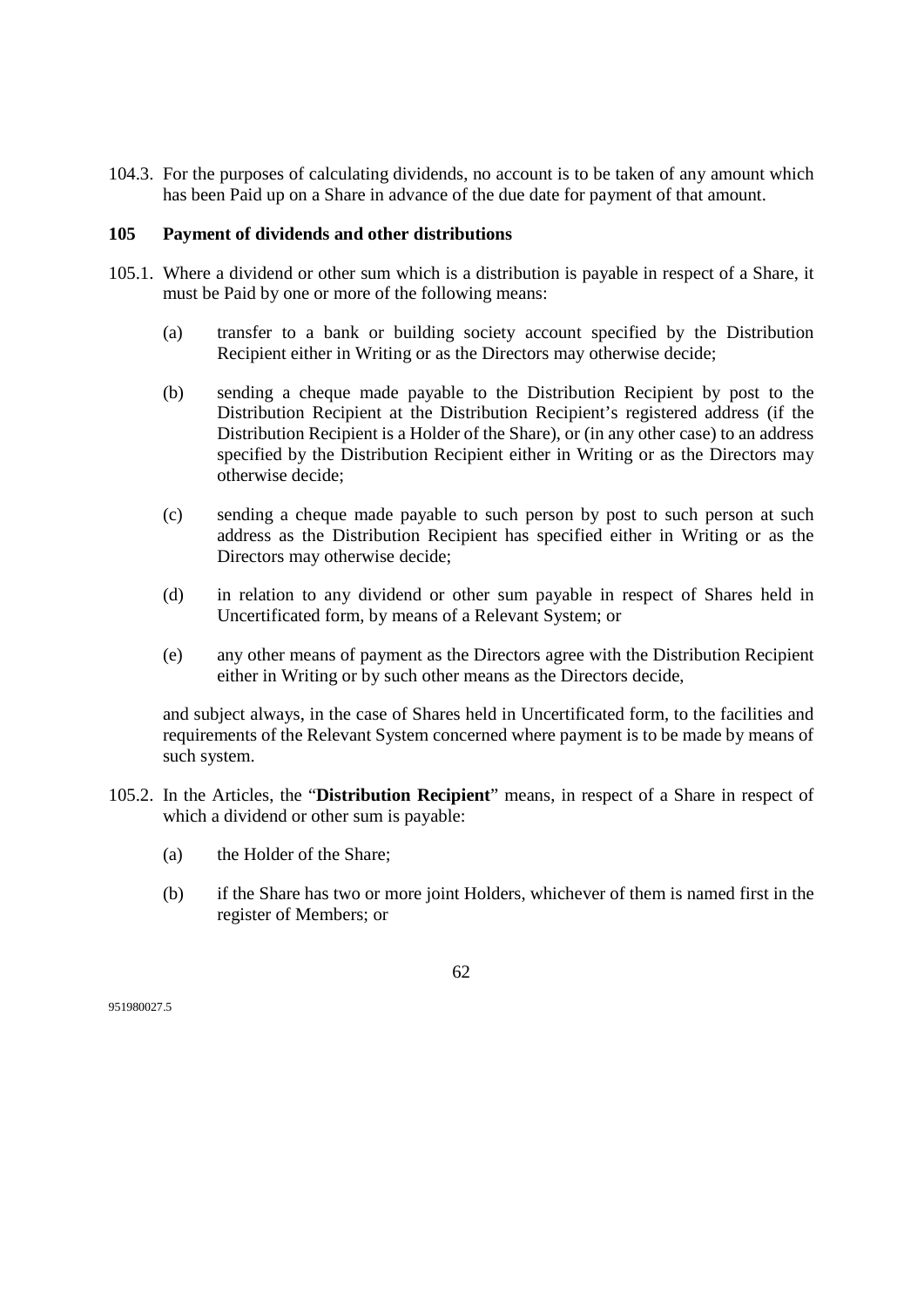(c) if the Holder is no longer entitled to the Share by reason of death or Bankruptcy, or otherwise by operation of law, the Transmittee.

#### **106 Uncashed dividends and other distributions**

The Company may cease to send any cheque through the post or may stop the transfer of any sum by any bank or other funds transfer system or may stop any other means of payment, as the case may be, for any dividend payable on any Shares which is normally paid in that manner on those Shares if either in respect of at least two consecutive dividends payable on those Shares the cheques have been returned undelivered or remain uncashed or the transfer of other means of payment has failed or in respect of one dividend payable on those Shares the cheques have been returned undelivered or remain uncashed or the transfer or other means of payment has failed and reasonably enquiries made by the Company have failed to establish any new address of the Holder of those Shares but, subject to the provisions of these Articles, the Company shall recommence sending cheques or transferring funds or using the other means of payment, as the case may be, in respect of dividends payable on those Shares if the Holder or person entitled by transmission claims the arrears of the dividend in which event the Company shall resume payment of dividend (and arrears) as notified by the claimant or, in the absence of such notification, in the same manner in which payment was effected prior to the suspension of the payment of dividend. If any such cheque or order has or is alleged to have been lost, stolen or destroyed, the Directors may, on request of the person entitled to it, issue a replacement cheque or order subject to compliance with such conditions as to evidence and indemnity and the payment of out of pocket expenses of the Company in connection with the request as the Directors may think fit.

# **107 Deductions from distributions in respect of sums owed to the Company**

107.1. If:

- (a) a Share is subject to the Company's Lien; and
- (b) the Directors are entitled to issue a Lien Enforcement Notice in respect of it,

they may, instead of issuing a Lien Enforcement Notice, deduct from any dividend or other sum payable in respect of the Share any sum of money which is payable to the Company in respect of that Share to the extent that they are entitled to require payment under a Lien Enforcement Notice.

63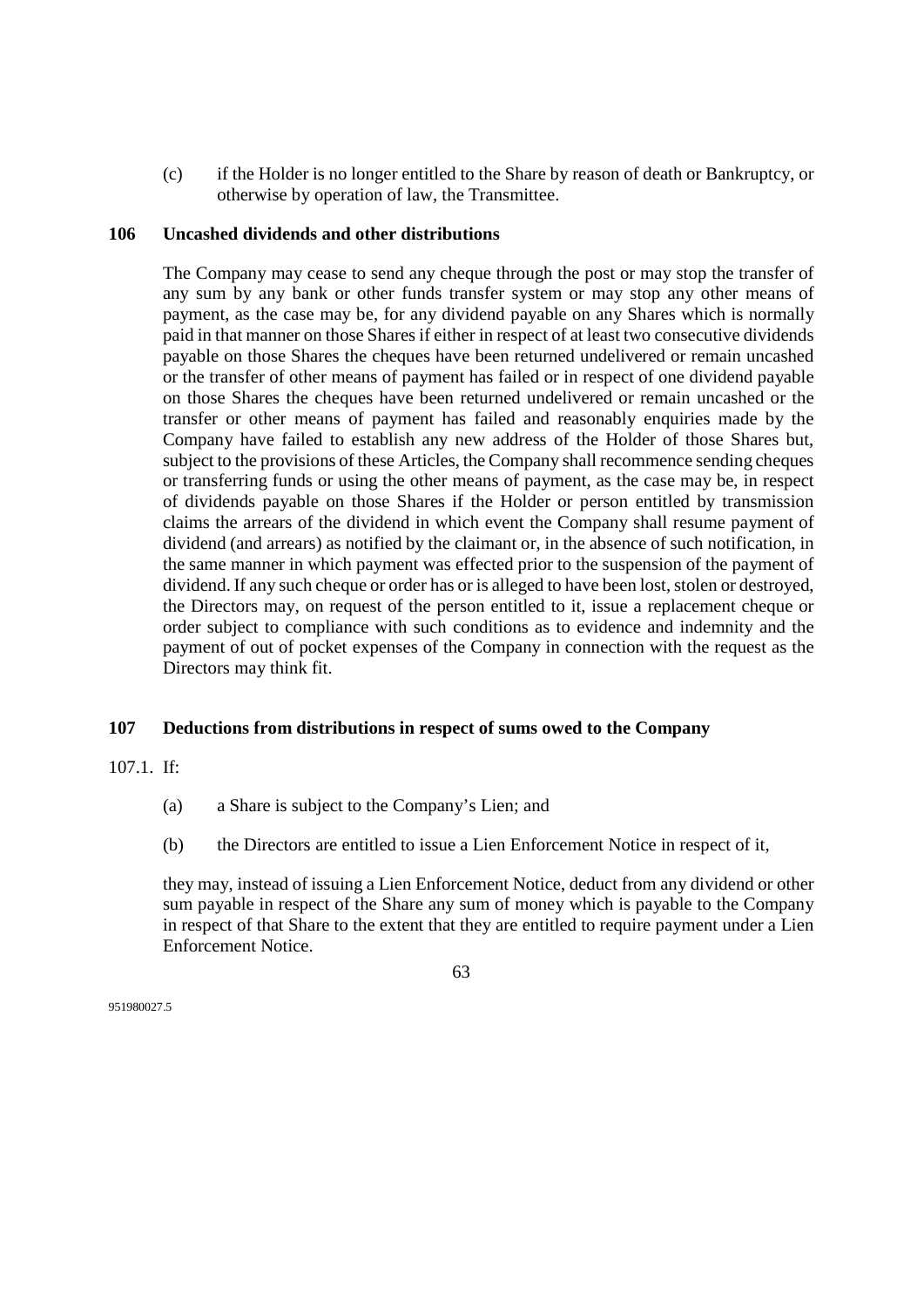107.2. Money so deducted must be used to pay any of the sums payable in respect of that Share.

- 107.3. The Company must notify the Distribution Recipient in Writing of:
	- (a) the fact and amount of any such deduction;
	- (b) any non-payment of a dividend or other sum payable in respect of a Share resulting from any such deduction; and
	- (c) how the money deducted has been applied.

# **108 No interest on distributions**

- 108.1. The Company may not pay interest on any dividend or other sum payable in respect of a Share unless otherwise provided by:
	- (a) the rights attached to the Share; or
	- (b) the provisions of another agreement between the Holder of that Share and the Company.

# **109 Unclaimed distributions**

- 109.1. All dividends or other sums which are:
	- (a) payable in respect of Shares; and
	- (b) unclaimed after having been declared or become payable,

may be invested or otherwise made use of by the Directors for the benefit of the Company until claimed.

- 109.2. The payment of any such dividend or other sum into a separate account does not make the Company a trustee in respect of it.
- $109.3$  If:
	- (a) twelve (12) years have passed from the date on which a dividend or other sum became due for payment; and

64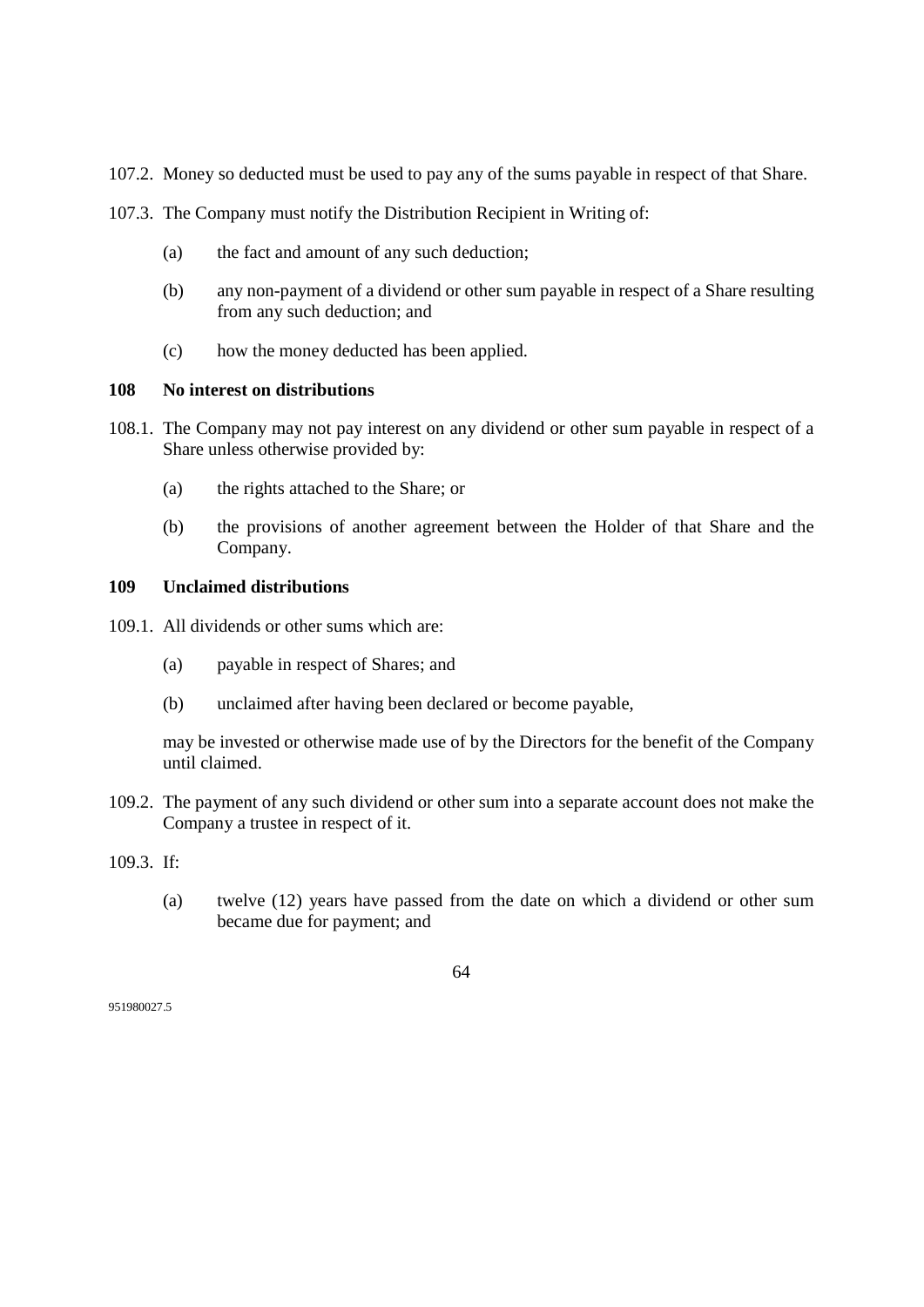(b) the Distribution Recipient has not claimed it,

the Distribution Recipient is no longer entitled to that dividend or other sum and it ceases to remain owing by the Company.

### **110 Non-cash distributions**

- 110.1. Subject to the terms of issue of the Share in question, the Company may, by Ordinary Resolution on the recommendation of the Directors, decide to pay all or part of a dividend or other distribution payable in respect of a Share by transferring non-cash assets of equivalent value (including, without limitation, Shares or other securities in any company).
- 110.2. If the Shares in respect of which such a non-cash distribution is Paid are Uncertificated, any Shares in the Company which are issued as a non-cash distribution in respect of them must be Uncertificated.
- 110.3. For the purposes of paying a non-cash distribution, the Directors may make whatever arrangements they think fit, including, where any difficulty arises regarding the distribution:
	- (a) fixing the value of any assets;
	- (b) paying cash to any Distribution Recipient on the basis of that value in order to adjust the rights of recipients; and
	- (c) vesting any assets in trustees.

#### **111 Waiver of distributions**

- 111.1. Distribution Recipients may waive their entitlement to a dividend or other distribution payable in respect of a Share by giving the Company notice in Writing to that effect, but if:
	- (a) the Share has more than one Holder; or
	- (b) more than one person is entitled to the Share, whether by reason of the death or Bankruptcy of one or more joint Holders, or otherwise,

65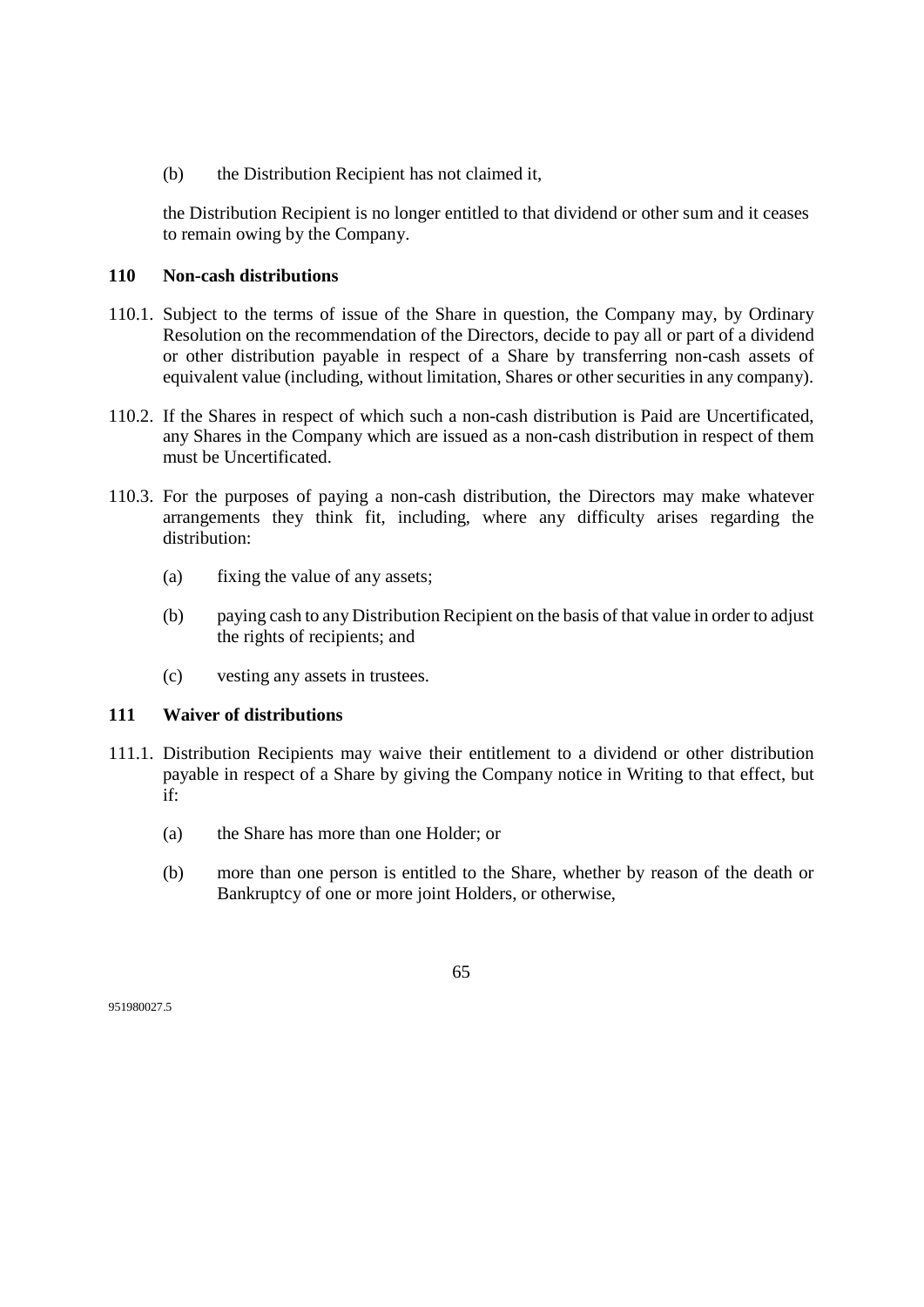the notice is not effective unless it is expressed to be given, and signed, by all the Holders or persons otherwise entitled to the Share.

# **112 Record Dates**

- 112.1. All dividends and interest shall belong and be paid (subject to any Company's Lien) to those Members whose names shall be on the register at the Record Date despite any subsequent transfer or transmission of Shares.
- 112.2. Subject to any provision of the Companies Acts or any other provision of law, the "**Record Date**" is such date specified by the Company or the Directors by resolution as the date at the close of business (or such other time as the Directors may determine) on which persons registered as the Holders of Shares shall be entitled to receipt of any dividend, distribution, allotment, issue, notice, information, Document or circular and such record date may be on or before the date the same is made, paid or despatched or (in the case of any dividend, interest, allotment or issue) after the date on which the same is recommended, resolved, declared or announced but without prejudice to the rights inter se in respect of the same of the transferors and transferees of any such Shares.

# **113 Return of capital**

- 113.1. If the Company is in liquidation, the liquidator may, if they are so authorised by a Special Resolution of the Members of the Company and any other authority required by any applicable statutory provision:
	- (a) divide among the Holder(s) of the Shares (excluding the Company itself to the extent that it is a Member by virtue only of its holding any Shares as treasury Shares) in specie or in kind the whole or any part of the assets of the Company whether or not the assets shall consist of property of one kind or shall consist of properties of different kinds and may for such purpose set such value as the liquidator deems fair upon any one or more class or classes of property and may determine how such division shall be carried out as between the Members or different classes of Members; or
	- (b) vest the whole or any part of the assets in trustees upon such trusts for the benefit of the Holder(s) of the Shares as the liquidator determines, and the liquidation of the Company may be closed and the Company dissolved, provided that no Member shall be compelled to accept any assets upon which there is any liability.

66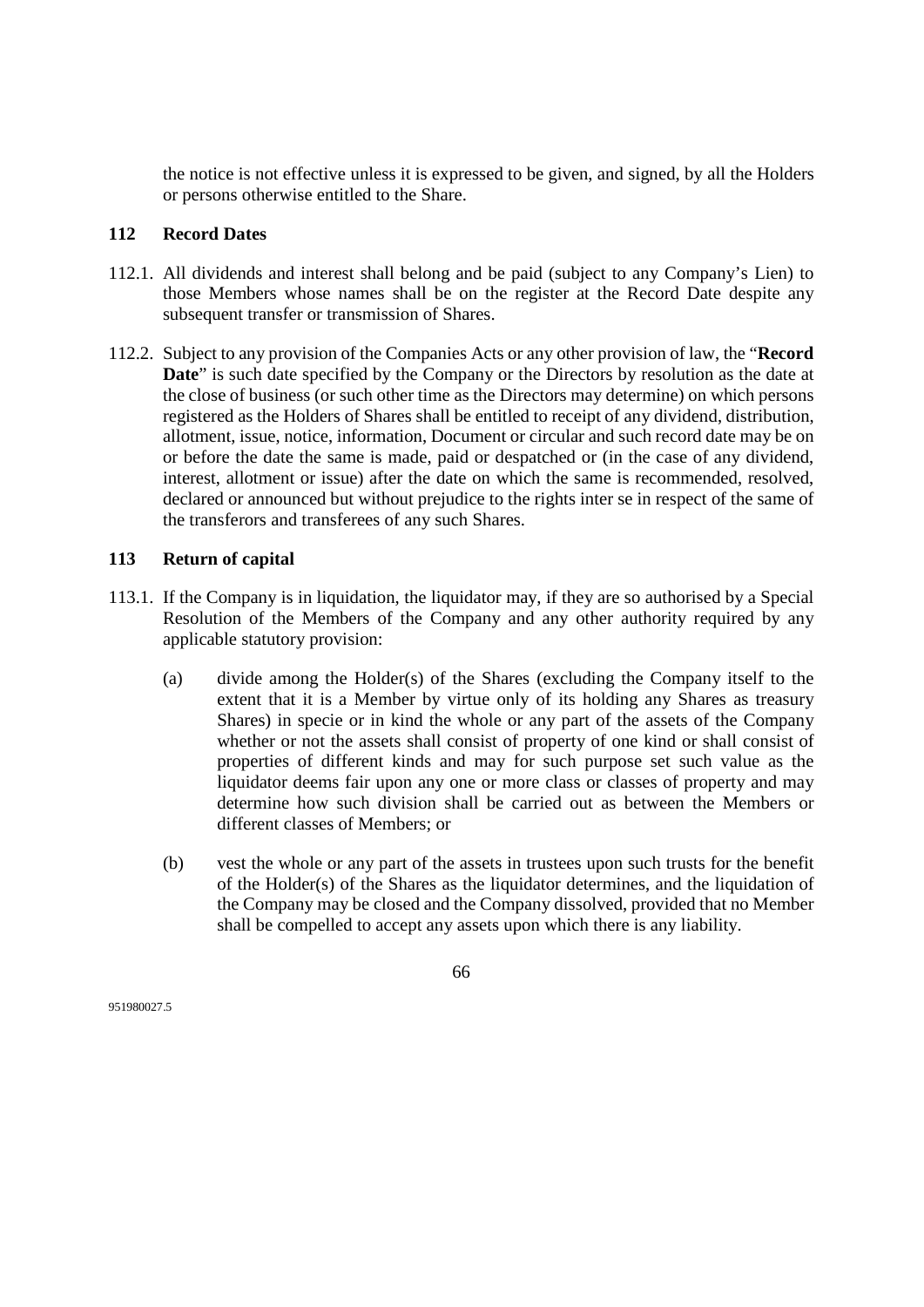### **114 Distribution of Shares or other consideration on a transfer or sale**

A Special Resolution sanctioning a transfer or sale to another company duly passed pursuant to section 110 of the Insolvency Act 1986 may authorise the distribution of any Shares or other consideration receivable by the liquidator among the Members (whether or not in accordance with the existing rights of Members) and any such distribution shall be binding on all Members subject to the right of dissent and consequential rights conferred by section 111 of the Insolvency Act 1986.

### **115 Scrip dividends**

With the prior approval of an Ordinary Resolution of the Company passed at any general meeting, the Directors may, in respect of any dividend specified by the Ordinary Resolution, offer any Holders of Ordinary Shares (excluding, for the avoidance of doubt, the Company itself to the extent that it is such a Holder by virtue only of its holding any Shares as treasury shares) the right to elect to receive in lieu of that dividend (or part of any of that dividend) an allotment of Ordinary Shares credited as Fully Paid. In any such case, the following provisions shall apply:

- (a) the Ordinary Resolution may authorise the Directors to make such offer in respect of a particular dividend (whether or not already declared or recommended) and/or in respect of all or any dividends declared, proposed to be paid or made within a period specified by that Ordinary Resolution;
- (b) the basis of allotment shall be determined by the Directors so that the value (calculated at the Relevant Price) of the additional Ordinary Shares each Holder of Ordinary Shares who elects to receive the same shall be allotted in lieu of any amount of dividend shall equal as nearly as possible the net cash amount of the dividend that such Holder elects to forgo and may (with the sanction of a Special Resolution) exceed such amount. For the purposes of this Article 115, the "**Relevant Price**" of an Ordinary Share shall be equal to the average middle market quotation for the Ordinary Shares as derived from the middle-market quotation of American Depositary Shares in Nasdaq (adjusted as the Directors shall determine to reflect the number of Ordinary Shares represented by each Depositary Share), on such five consecutive dealing days as the Directors shall determine, provided the first of such days shall be on or after the day on which such Ordinary Shares are first quoted "ex" the relevant dividend, or shall be calculated in such other manner as the Directors may determine and is set out in the announcement of the

67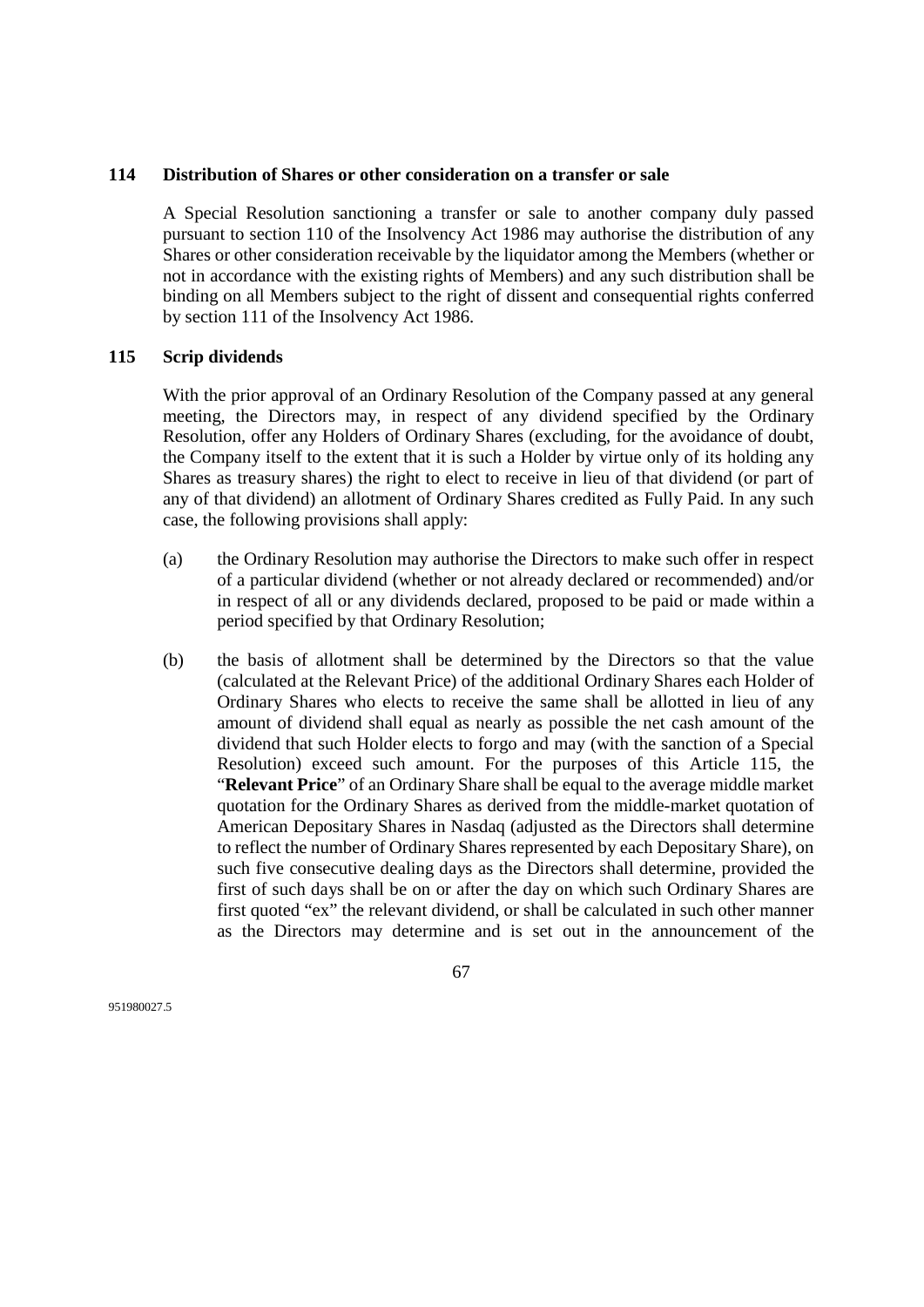availability of the election in respect of the relevant dividend. A certificate or report by the auditors of the Company as to the amount of the Relevant Price in respect of any dividend shall be conclusive evidence of that amount and in giving such a certificate or report, the auditors of the Company may rely on advice or information from brokers or other sources of information as they think fit;

- (c) if the Directors determine to allow such right of election on any occasion, they shall give notice in Writing to the Holders of Ordinary Shares of the right of election offered to them and shall specify the procedure to be followed (which, for the avoidance of doubt, may include an election by means of a Relevant System). The Directors may also establish or vary a procedure for election mandates under which shareholders may elect to receive Ordinary Shares instead of cash both in respect of the relevant dividend and (until they notify the Company that such mandate is revoked) in respect of future dividends not yet declared or resolved (and, accordingly, in respect of which the basis of allotment shall not have been determined) and the Directors may include in the procedure the right to make and revoke such election by means of a Relevant System;
- (d) the dividend (or that part of the dividend in respect of which a right of election has been offered) shall not be payable in cash on Ordinary Shares in respect of which the share election has been duly exercised (for the purposes of this Article 115, the "**Elected Ordinary Shares**"), and in the place of that dividend, additional Shares (subject to paragraph (e)) shall be allotted to the Holders of the Elected Ordinary Shares on the basis of allotment determined as already described. For this purpose, the Directors shall capitalise, out of such of the sums standing to the credit of any reserve (including any share premium account or capital redemption reserve and/or profit and loss account) as the Directors may determine, whether or not the same is available for distribution, a sum equal to the aggregate nominal amount of additional Ordinary Shares to be allotted on such basis and shall apply the same in paying up in full the appropriate number of Ordinary Shares for allotment and distribution to and amongst the Holders of the Elected Ordinary Shares on such basis;
- (e) no fraction of any Share shall be allotted. The Directors may make provisions as they think fit for any fractional entitlements including provisions whereby, in whole or in part, the benefit of any fractions accrues to the Company and/or under which fractional entitlements are accrued and/or retained and in each case accumulated on behalf of any shareholder and such accruals or retentions are applied to the

68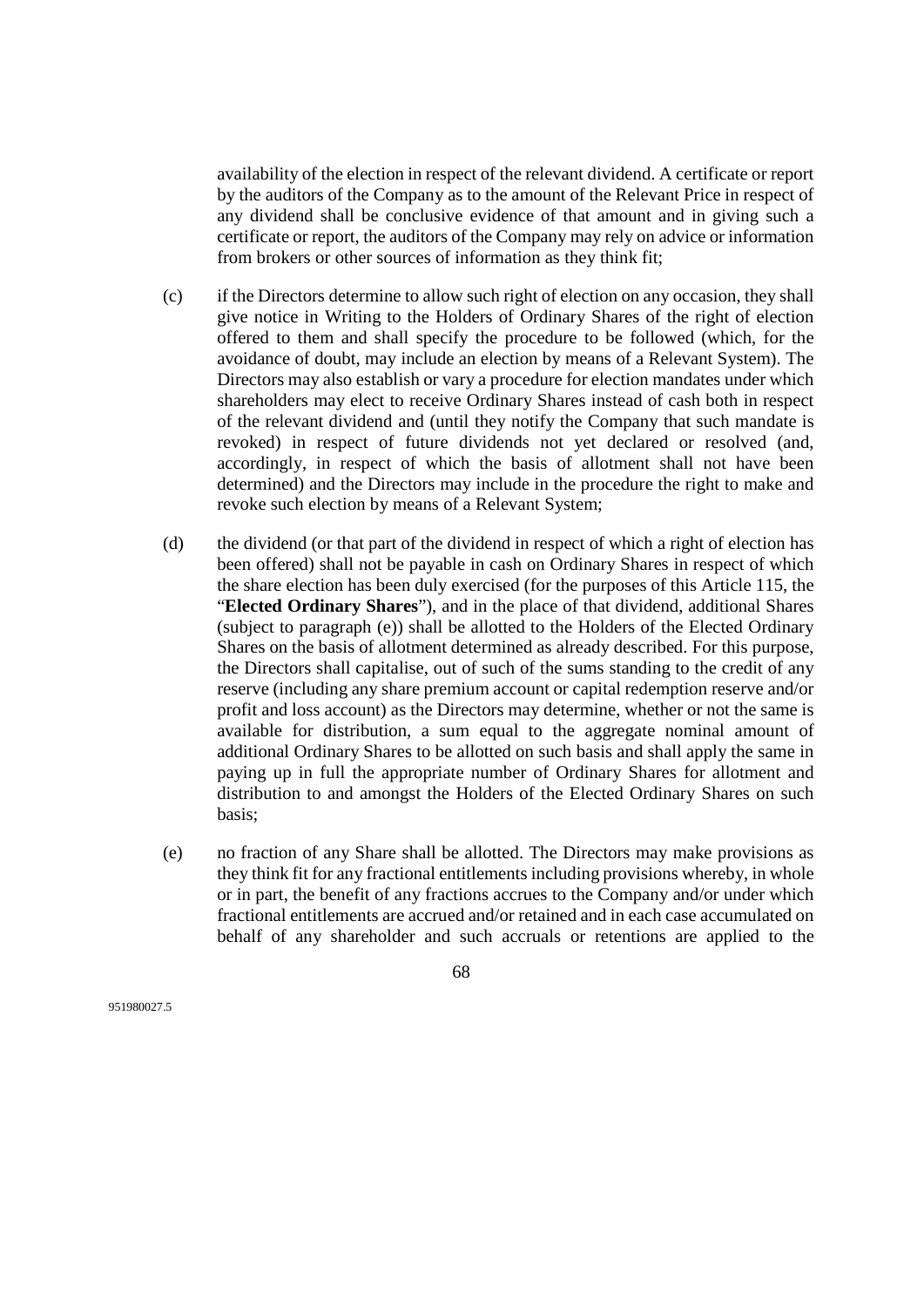allotment by way of bonus to or cash subscription on behalf of such shareholder of Fully Paid Shares and/or provisions whereby cash payments may be made to Members in respect of their fractional entitlements;

- (f) the additional Ordinary Shares so allotted shall rank pari passu in all respects with the Fully Paid Ordinary Shares then in issue, save only as regards participation in the relevant dividend;
- (g) Article 116 shall apply (mutatis mutandis) to any capitalisation made pursuant to this Article;
- (h) the Directors may on any occasion determine that rights of election shall not be made available in respect of Ordinary Shares represented by depositary receipts or to any Holders of Ordinary Shares with registered addresses in any territory where in the absence of a registration statement or other special formalities the circulation of an offer of rights of election would or might be unlawful, undesirable or impracticable and in such event the provisions of this Article shall be read and construed subject to such determination;
- (i) in relation to any particular proposed dividend, the Directors may in their absolute discretion amend, suspend or withdraw the offer previously made to Holders of Ordinary Shares to elect to receive additional Ordinary Shares in lieu of the cash dividend (or any part of it) at any time prior to the allotment of the additional Ordinary Shares; and
- (j) unless the Directors otherwise determine, or unless the Regulations and/or the rules of the Relevant System concerned otherwise require, the new Ordinary Share(s) which a shareholder has elected to receive instead of cash in respect of the whole (or some part) of the specified dividend declared in respect of their Elected Ordinary Shares shall be Uncertificated (in respect of the shareholder's Elected Ordinary Shares which were in Uncertificated form on the date of their election) and Certificated (in respect of the shareholder's Elected Ordinary Shares which were Certificated on the date of their election).

69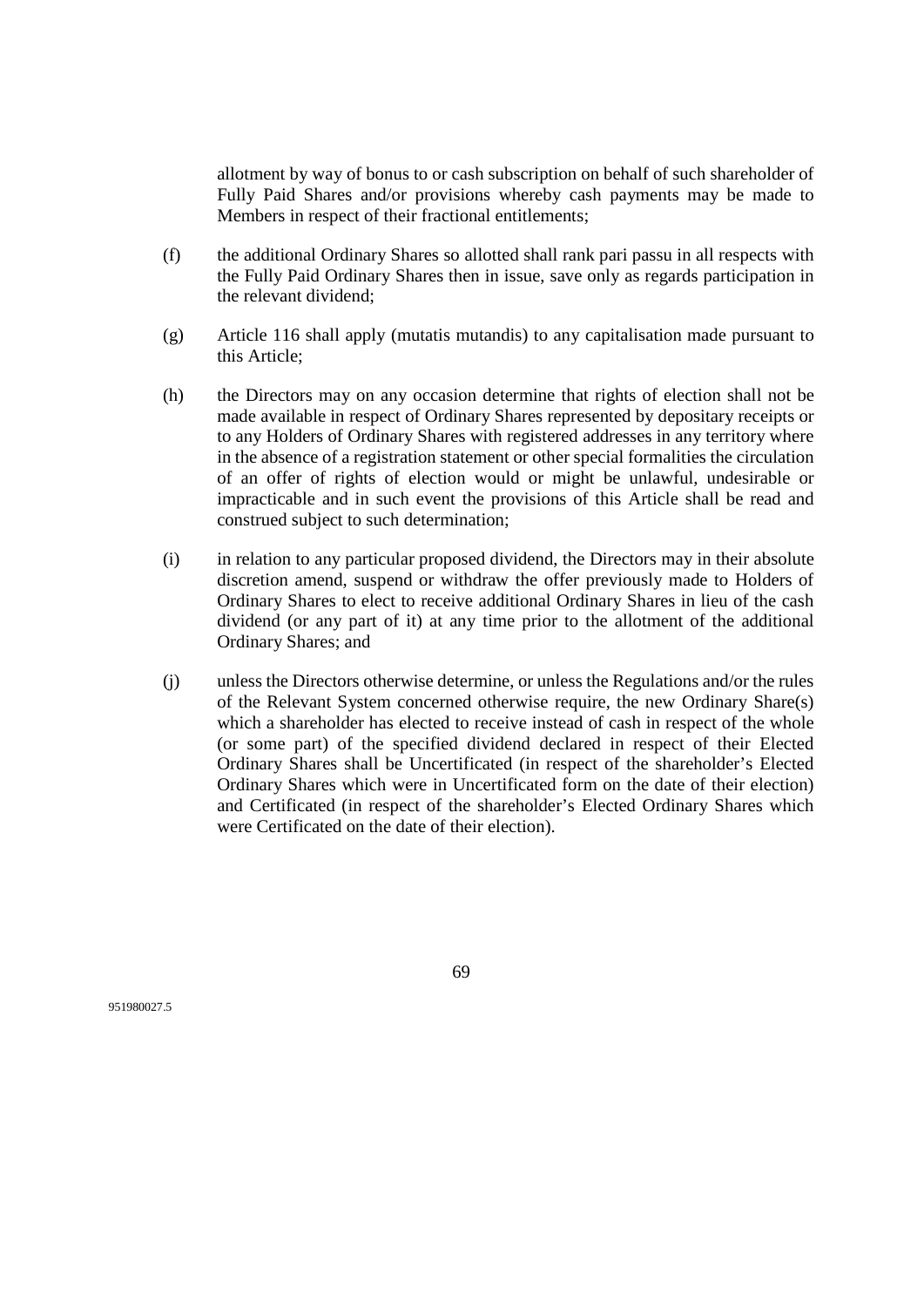# **CAPITALISATION OF PROFITS**

### **116 Authority to capitalise and appropriation of Capitalised Sums**

- 116.1. Subject to the Articles, the Directors may, if they are so authorised by an Ordinary Resolution:
	- (a) decide to capitalise any profits of the Company (whether or not they are available for distribution) which are not required for paying a preferential dividend, or any sum standing to the credit of the Company's Share premium account or capital redemption reserve; and
	- (b) appropriate any sum which they so decide to capitalise (a "**Capitalised Sum**") to the persons who would have been entitled to it if it were distributed by way of dividend (the "**Persons Entitled**") and in the same proportions.
- 116.2. Capitalised Sums must be applied:
	- (a) on behalf of the Persons Entitled; and
	- (b) in the same proportions as a dividend would have been distributed to them.
- 116.3. Any Capitalised Sum may be applied in paying up new Shares of a nominal amount equal to the Capitalised Sum which are then allotted credited as Fully Paid to the Persons Entitled or as they may direct.
- 116.4. A Capitalised Sum may be applied:
	- (a) in or towards paying up any amounts unpaid on existing Shares held by the Persons Entitled; or
	- (b) in paying up new debentures of the Company which are then allotted credited as Fully Paid to the Persons Entitled or as they may direct.
- 116.5. Subject to the Articles the Directors may:
	- (a) apply Capitalised Sums in accordance with Articles 116.3 and 116.4 partly in one way and partly in another;

70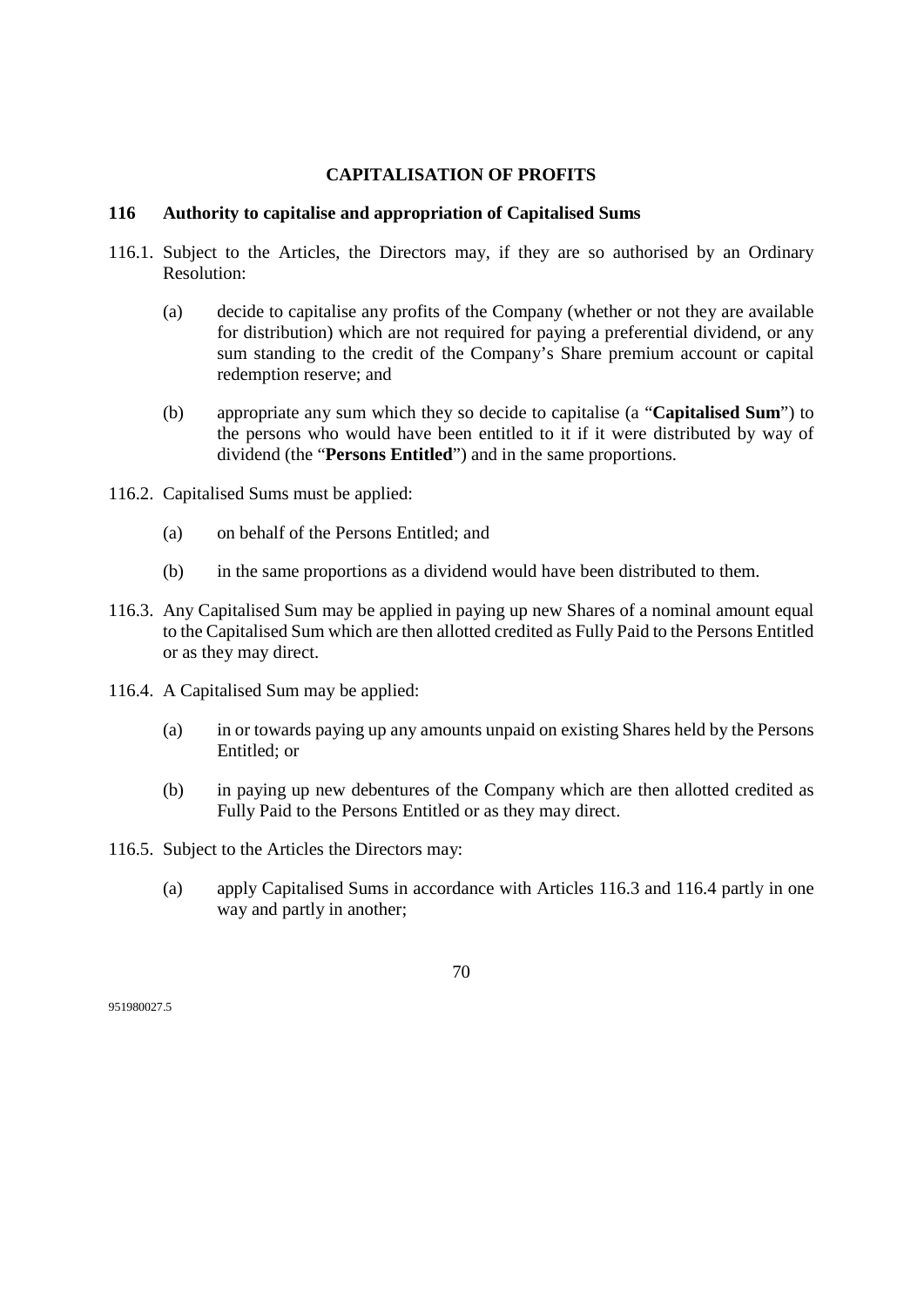- (b) make such arrangements as they think fit to deal with Shares or debentures becoming distributable in fractions under this Article (including the issuing of fractional Certificates or the making of cash payments); and
- (c) authorise any person to enter into an agreement with the Company on behalf of all the Persons Entitled which is binding on them in respect of the allotment of Shares and debentures to them under this Article.

# **PART 5**

# **MISCELLANEOUS PROVISIONS COMMUNICATIONS**

# **117 Means of communication to be used**

- 117.1. Subject to the Articles, anything sent or supplied by or to the Company under the Articles may be sent or supplied in any way in which the Companies Act 2006 provides for Documents, information or notices which are authorised or required by any provision of the Companies Act 2006 to be sent or supplied by or to the Company.
- 117.2. Subject to the Articles, any notice or Document to be sent or supplied to a Director in connection with the taking of decisions by Directors may also be sent or supplied by the means by which that Director has asked to be sent or supplied with such notices or Documents for the time being.
- 117.3. Subject to the Articles, a Director may agree with the Company that notices or Documents sent to that Director in a particular way are to be deemed to have been received within a specified time of their being sent, and for the specified time to be less than 48 hours.

# **118 Hard Copy Form**

Any Document, information or notice is validly sent or supplied by the Company in Hard Copy Form if it is handed to the intended recipient or sent or supplied by hand or through the post in a prepaid envelope:

- (a) to an address specified for the purpose by the intended recipient;
- (b) if the intended recipient is a company, to its registered office;

71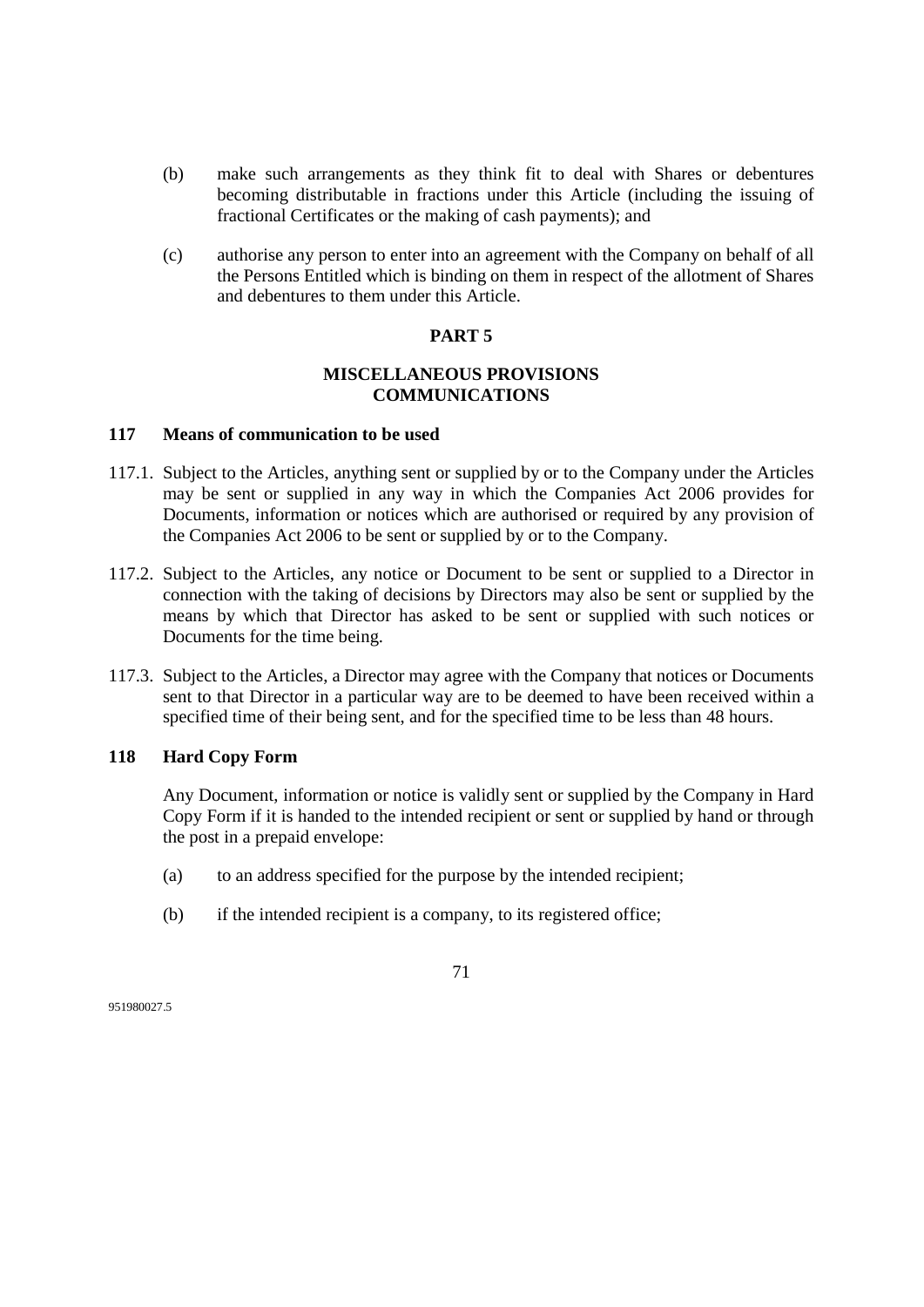- (c) to the address shown in the Company's register of Members;
- (d) to any address to which any provision of the Companies Acts authorises it to be sent or supplied; or
- (e) if the Company is unable to obtain an address falling within paragraphs (a) to (d), to the last address known to the Company of the intended recipient.

# **119 Electronic Form**

Any Document, information or notice is validly sent or supplied by the Company in Electronic Form:

- (a) to a person if that person has agreed (generally or specifically) that the Document, information or notice may be sent or supplied in that form and has not revoked that agreement; or
- (b) to a company that is deemed to have so agreed by the Companies Acts.

# **120 Electronic means**

Any Document, information or notice is validly sent or supplied by the Company by electronic means if it is sent or supplied:

- (a) to an address specified for the purpose by the intended recipient (generally or specifically); or
- (b) where the intended recipient is a company, to an address deemed by the Companies Acts to have been so specified.

### **121 Website**

Any Document, information or notice is validly sent or supplied by the Company to a person by being made available on a website if:

(a) the person has agreed (generally or specifically) that the Document, information or notice may be sent or supplied to them in that manner, or they have taken to have so agreed under Schedule 5 of the Companies Act 2006, and in either case they have not revoked that agreement;

72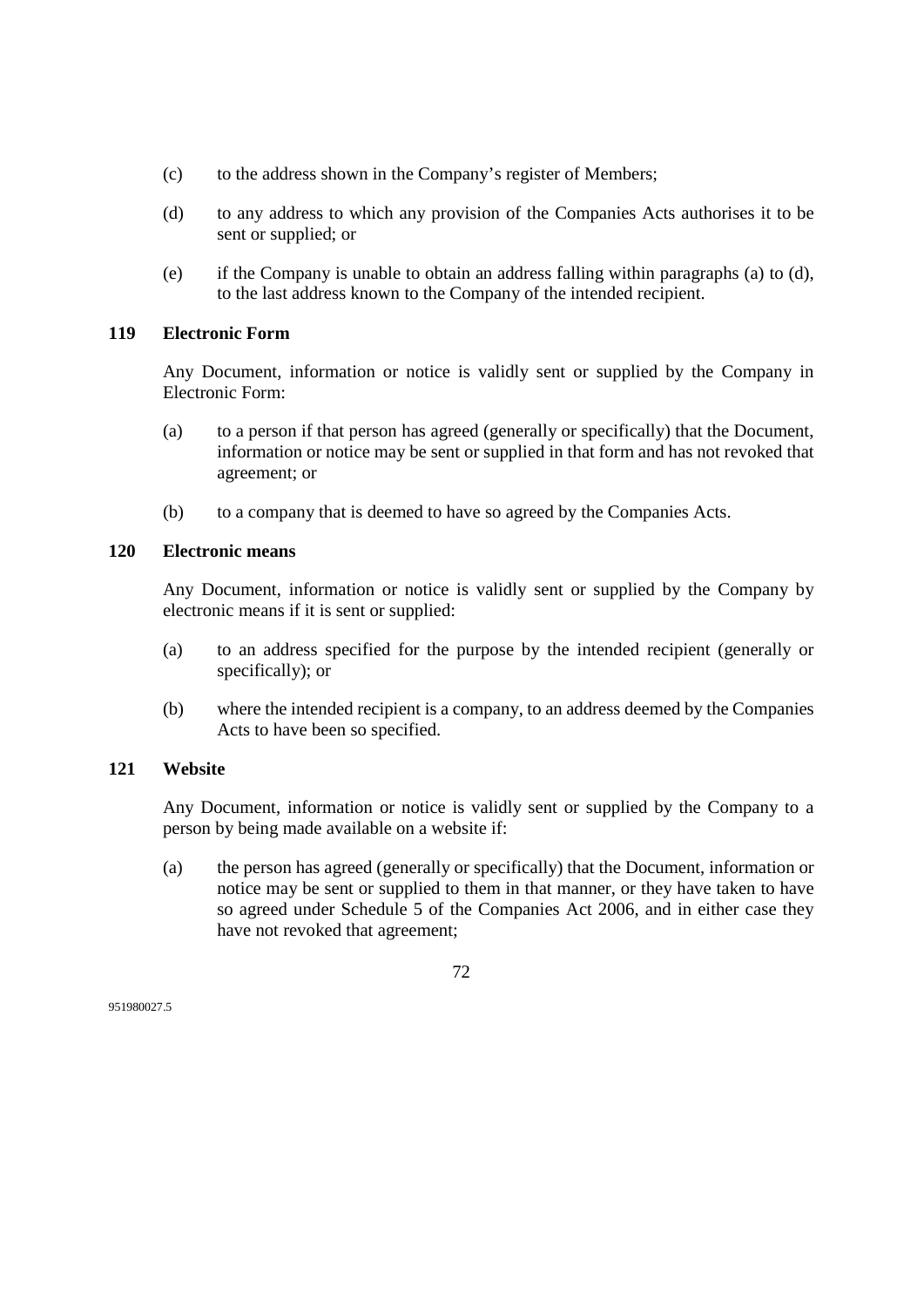- (b) the Company has notified the intended recipient of:
	- (i) the presence of the Document, information or notice on the website,
	- (ii) the address of the website;
	- (iii) the place on the website where it may be accessed;
	- (iv) how to access the Document, information or notice; and
	- (v) any other information prescribed by the Companies Acts or any other provisions of law including, when the Document, information or notice is a notice of meeting, that fact, the place, date and time of the meeting and whether the meeting is an annual general meeting; and
- (c) the Document, information or notice is available on the website throughout the period specified by any applicable provision of the Companies Acts or, if no such period is specified, the period of 28 days starting on the date on which the notification referred to in paragraph (b) above is sent to the relevant person.

# **122 Sending or supplying any Document, information or notice by any other means**

Any Document, information or notice that is sent or supplied otherwise than in hard copy or Electronic Form or by means of a website is validly sent or supplied if it is sent or supplied in a form or manner that has been agreed by the intended recipient.

# **123 Joint holders**

In respect of joint holdings all Documents, notices and information shall be sent or supplied to the joint holder whose name stands first in the register in respect of such joint holding, and notice so sent or supplied shall be sufficient notice to all the joint holders. A joint holder whose name stands first in the register but who has no specified or registered address in the United Kingdom for the service of notices shall be disregarded for this purpose except to the extent that the Company intends to send or supply a notice by electronic means and the joint holder whose name stands first in the register has agreed (generally or specifically) to the sending or supply of that Document, information or notice by electronic means and has not revoked that agreement and has notified the Company of an address for that purpose. Anything to be agreed or specified in respect of a joint holding may be agreed

73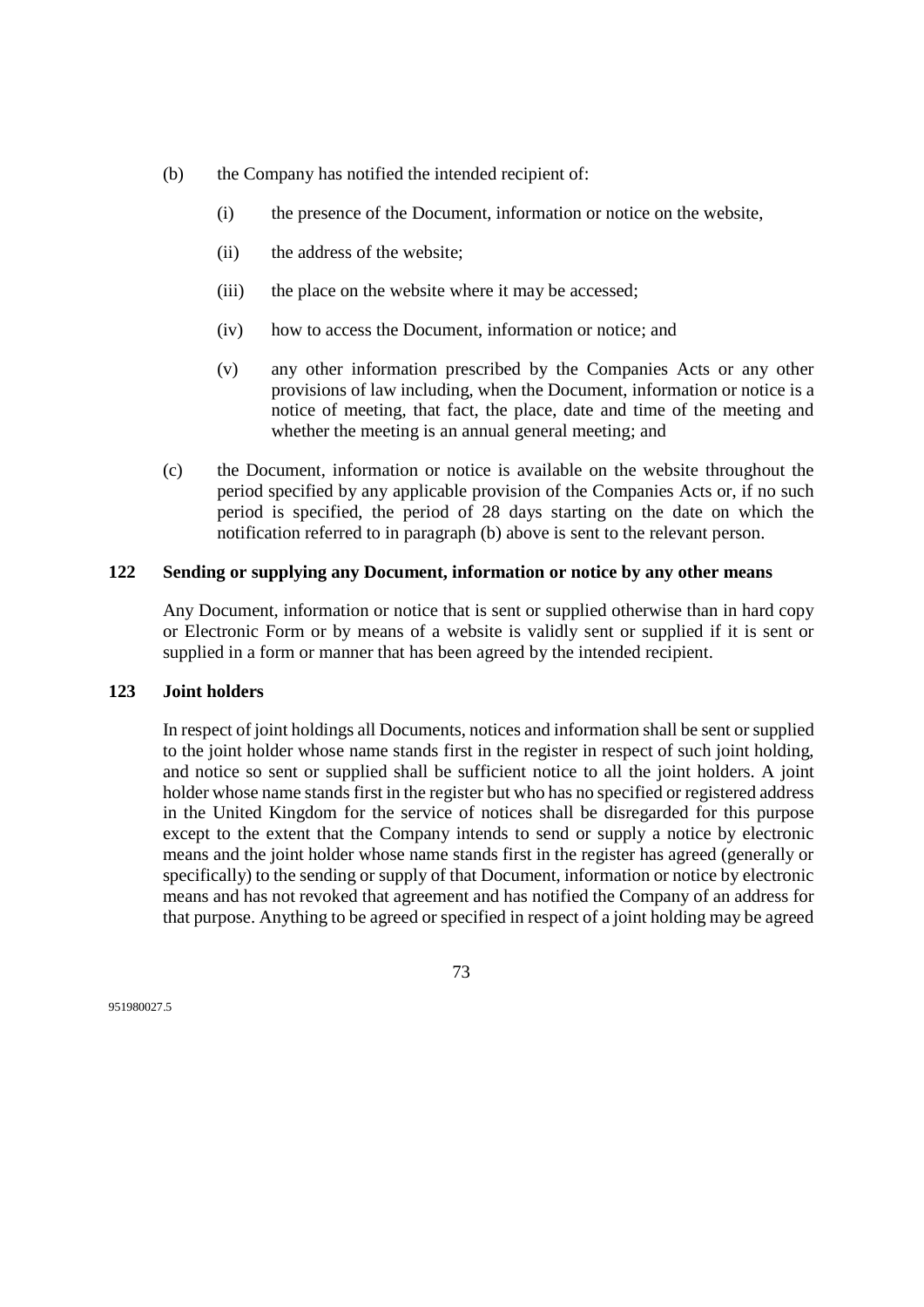or specified by the joint holder whose name stands first in the register. Paragraphs 16(2) and 16(3) of Schedule 5 of the Companies Acts shall not apply.

# **124 Members resident abroad**

A Member who (having no registered address within the United Kingdom) has not supplied to the Company an address within the United Kingdom for the service of notices shall not be entitled to receive any Document, information or notice from the Company except to the extent that the Directors decide to send a Document, information or a notice to that Member by electronic means and that Member has consented (or is deemed to have consented) to the sending of that Document, information or notice by electronic means and has, where necessary, notified the Company of an address for that purpose.

# **125 Presence at meeting evidence in itself of receipt of notice**

A Member present either in person or by proxy, or in the case of a corporate Member by a duly authorised representative, at any meeting of the Company or of the Holders of any class of Shares shall be deemed to have received notice of the meeting and, where required, of the purposes for which it was called.

# **126 Document, information or notice given by advertisement in certain circumstances**

Unless the Companies Acts or any other provisions of law require a notice, Document or information to be sent or supplied in a different way, any notice, information or Document shall be sufficiently sent or supplied if published by advertisement inserted once in at least one national newspaper published in the United Kingdom.

### **127 When Document, information or notice is deemed served**

- 127.1. Where a Document, information or a notice is sent by post it shall be deemed to have been received by the intended recipient 48 hours after it was posted. In proving such service, it shall be sufficient to prove that the letter containing the notice or Document was properly addressed, prepaid and posted.
- 127.2. A notice given by advertisement shall be deemed to have been given or served on the day on which the advertisement appears.
- 127.3. Where a Document, information or notice is sent or supplied by electronic means it shall be deemed to have been received by the intended recipient on the day on which the

74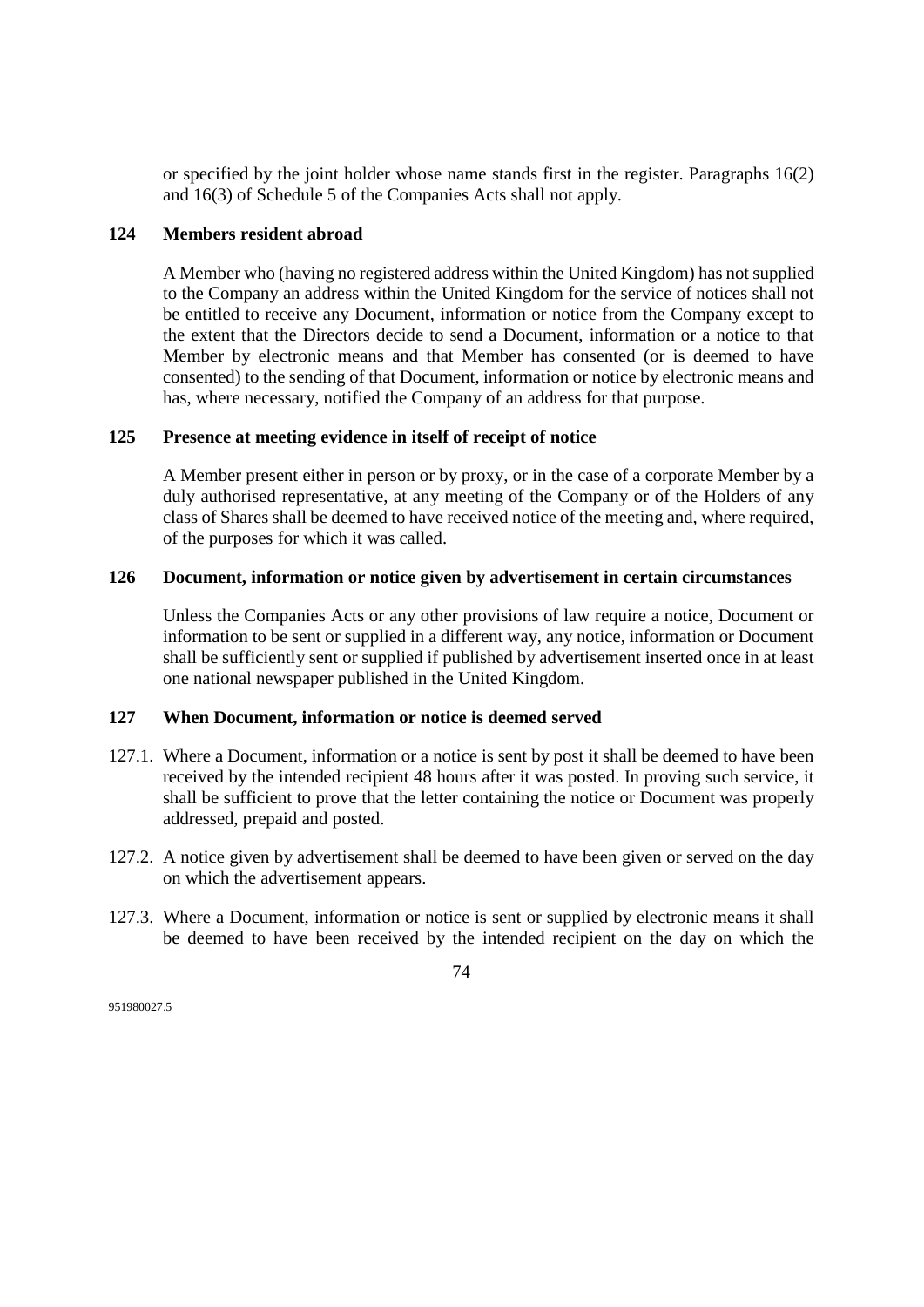Document, information or notice was sent or supplied by or on behalf of the Company. In proving such service, it shall be sufficient to prove that the Document, information or notice was properly addressed.

- 127.4. Where a Document, information or notice is sent or supplied by means of a website, it is deemed to have been received by the recipient when the material was first made available on the website or, if later, when the recipient received (or is deemed to have received) notice of the fact that the material was available on the website.
- 127.5. In calculating a period of hours for the purposes of this Article, it is immaterial whether a day is a working day (as defined in the Companies Act 2006) or not.
- 127.6. Where a Document, information or a notice to be given or sent by electronic means has failed to be transmitted after three attempts, then that notice or other Document shall nevertheless be deemed to have been sent for the purposes of Article 127.3 and, without prejudice to Article 129, that failure shall not invalidate any meeting or other proceeding to which the notice or Document relates.

# **128 Manner of giving notice of general meetings**

Notice of every general meeting shall, subject to the provisions of these Articles, be given in any manner authorised in these Articles to:

- (a) every Member entitled to notice under Articles 123, 124 or otherwise;
- (b) all Persons Entitled to a Share in consequence of death or Bankruptcy of a Member, if the Company has been notified in accordance with Article 130;
- (c) the auditors for the time being of the Company; and
- (d) the Directors of the Company.

No other person shall be entitled to receive notices of general meetings.

# **129 Omission or non-receipt of Document, notice or information.**

Without prejudice to any other Articles, the accidental failure to send any Document, notice or information to or the non-receipt of any Document, notice or information by any person

75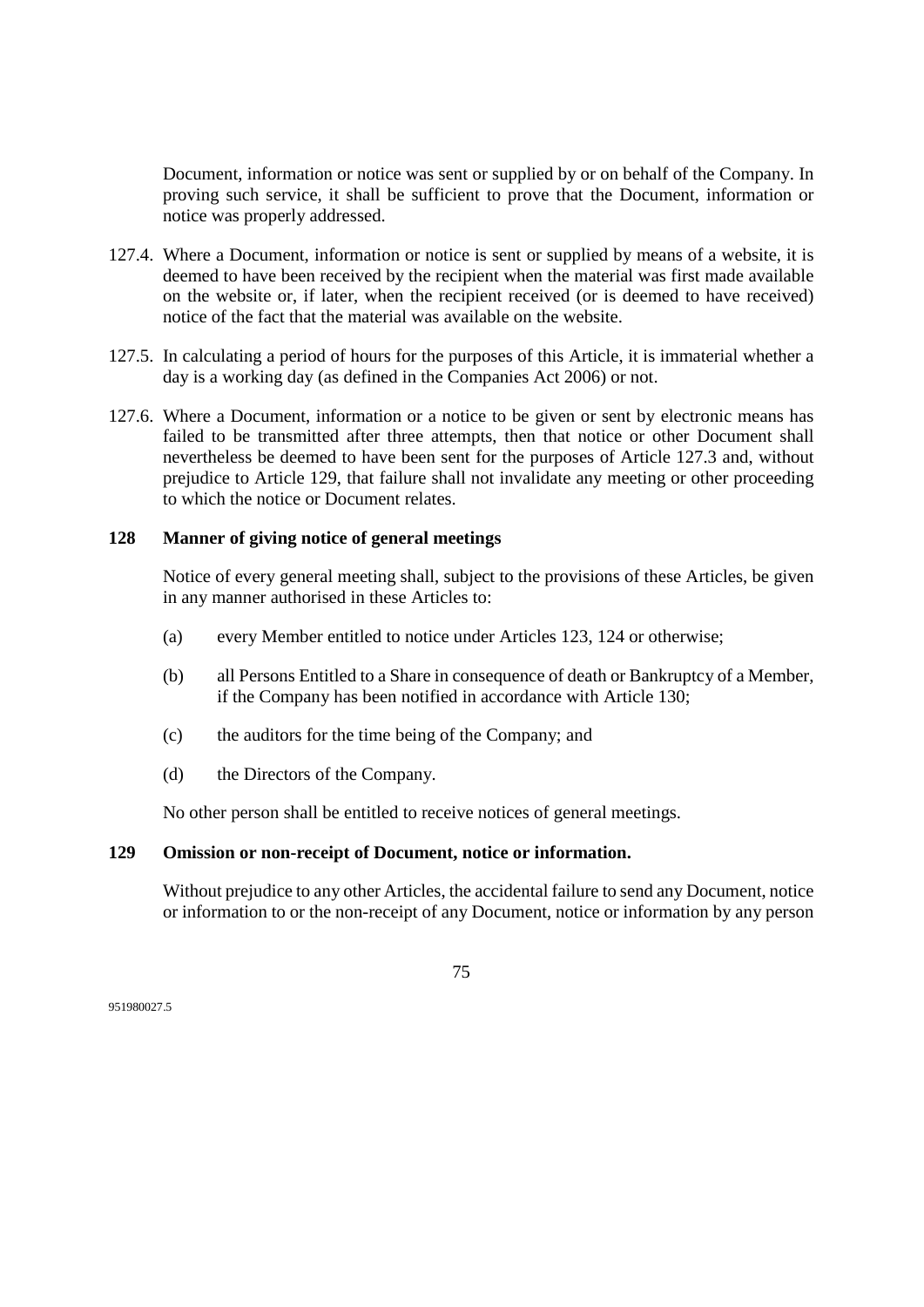entitled to any Document, notice or information relating to any meeting or other proceeding shall not invalidate the relevant meeting or other proceeding.

# **130 Service of Document, notice or information on person entitled by transmission**

A person entitled to a Share in consequence of the death or Bankruptcy of a Member upon supplying to the Company such evidence as the Directors may reasonably require to show their title to the Share, and upon supplying also an address within the United Kingdom for the sending or supply of Documents, notices or information (or, in relation to any Document, notice or information which that person agrees (generally or specifically) to receive and which the Company intends to send or supply using electronic means, an address for that purpose), shall be entitled to have sent or supplied to them at such address any Document, notice or information to which the Member (but for their death or Bankruptcy) would have been entitled, and that sending or supply shall for all purposes be deemed a sufficient sending or supply of that Document, notice or information on all persons interested (whether jointly with or as claiming through or under them) in the Share. Except as already provided, any Document, information or notice sent by post to, left at, or sent or supplied using electronic means to the address of any Member in pursuance of these Articles shall, even if the Member is then dead or bankrupt, and whether or not the Company has notice of their death or Bankruptcy, be deemed to have been duly sent or supplied in respect of any Share registered in the name of such Member as sole or firstnamed joint holder.

### **131 Notice when post not available**

If at any time by reason of the suspension or curtailment of postal services within the United Kingdom the Company desires to but is unable effectively to convene a general meeting by notices sent through the post then, despite the availability of any other method of sending or supplying notices under Articles 119, 120, 121 and 122, a general meeting may be convened by a notice advertised on the same date in at least one national newspaper published in the United Kingdom and such notice shall be deemed to have been duly sent or supplied to all Members entitled to it to whom the Company would otherwise have sent the relevant notice by post at noon on the day on which the advertisement appears. In any such case the Company shall send confirmatory copies of the notice by post to all Members to whom it would otherwise have sent the original notice by post if at least seven days prior to the meeting the posting of notices to addresses throughout the United Kingdom again becomes practicable.

76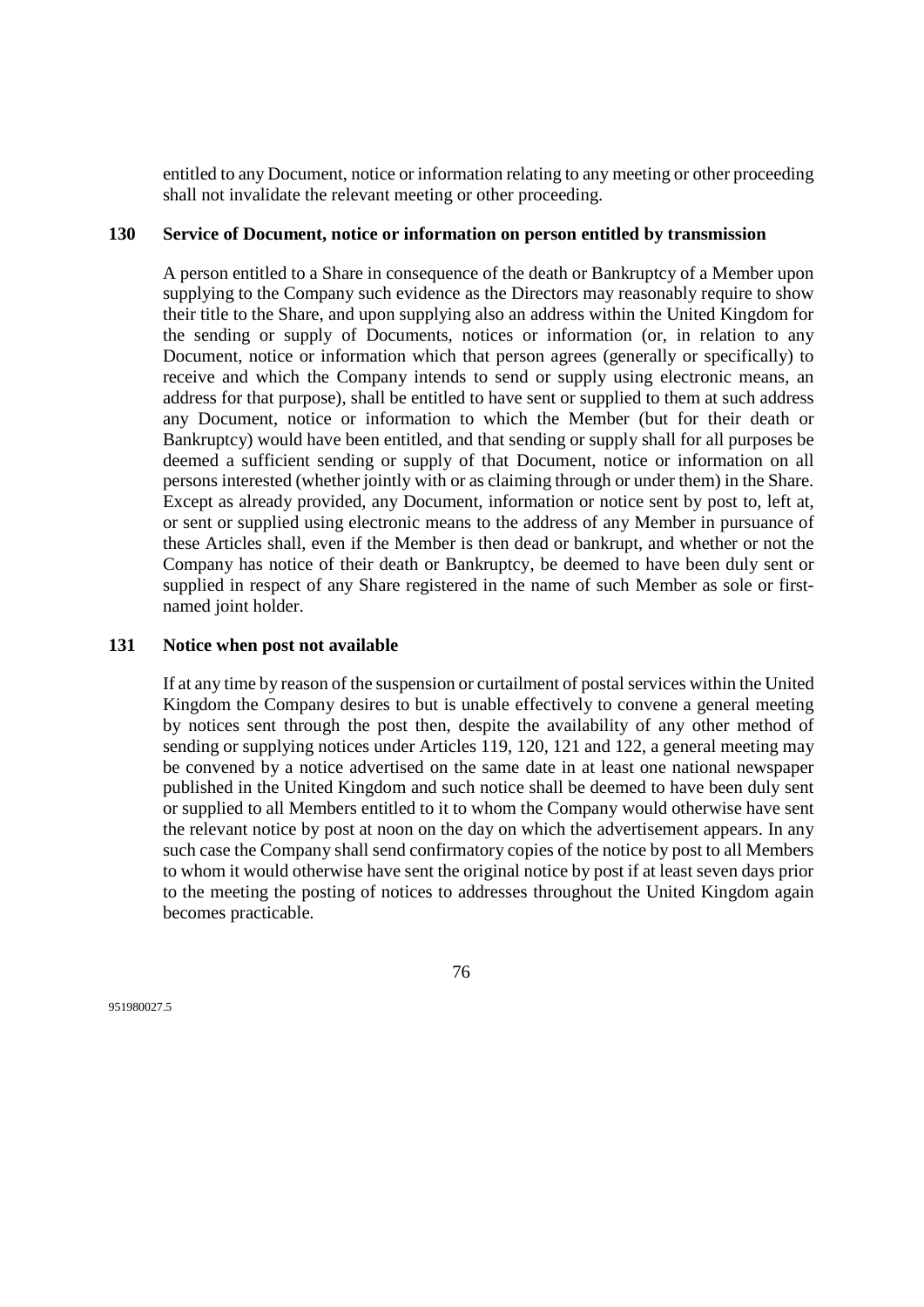# **132 Failure to notify contact details**

132.1. If:

- (a) the Company sends two consecutive Documents to a Member over a period of at least twelve (12) months; and
- (b) each of those Documents is returned undelivered, or the Company receives notification that it has not been delivered,

that Member ceases to be entitled to receive notices from the Company.

- 132.2. A Member who has ceased to be entitled to receive notices from the Company becomes entitled to receive such notices again by sending the Company:
	- (a) a new address to be recorded in the register of Members; or
	- (b) if the Member has agreed that the Company should use a means of communication other than sending things to such an address, the information that the Company needs to use that means of communication effectively.

# **133 Reference to Documents being served etc.**

The provisions of Article 117 through to 132 apply to any notice, Document or information to be sent or supplied under these Articles whether the Articles require the notice, Document or information to be "sent" or "supplied" or any other word such as "given", "delivered" or "served".

# **ADMINISTRATIVE ARRANGEMENTS**

### **134 Destruction of Documents**

134.1. The Company is entitled to destroy:

- (a) all Instruments of transfer of Shares which have been registered, and all other Documents on the basis of which any entries are made in the register of Members, from six (6) years after the date of registration;
- (b) all dividend mandates, variations or cancellations of dividend mandates, and notifications of change of address, from two years after they have been recorded;

77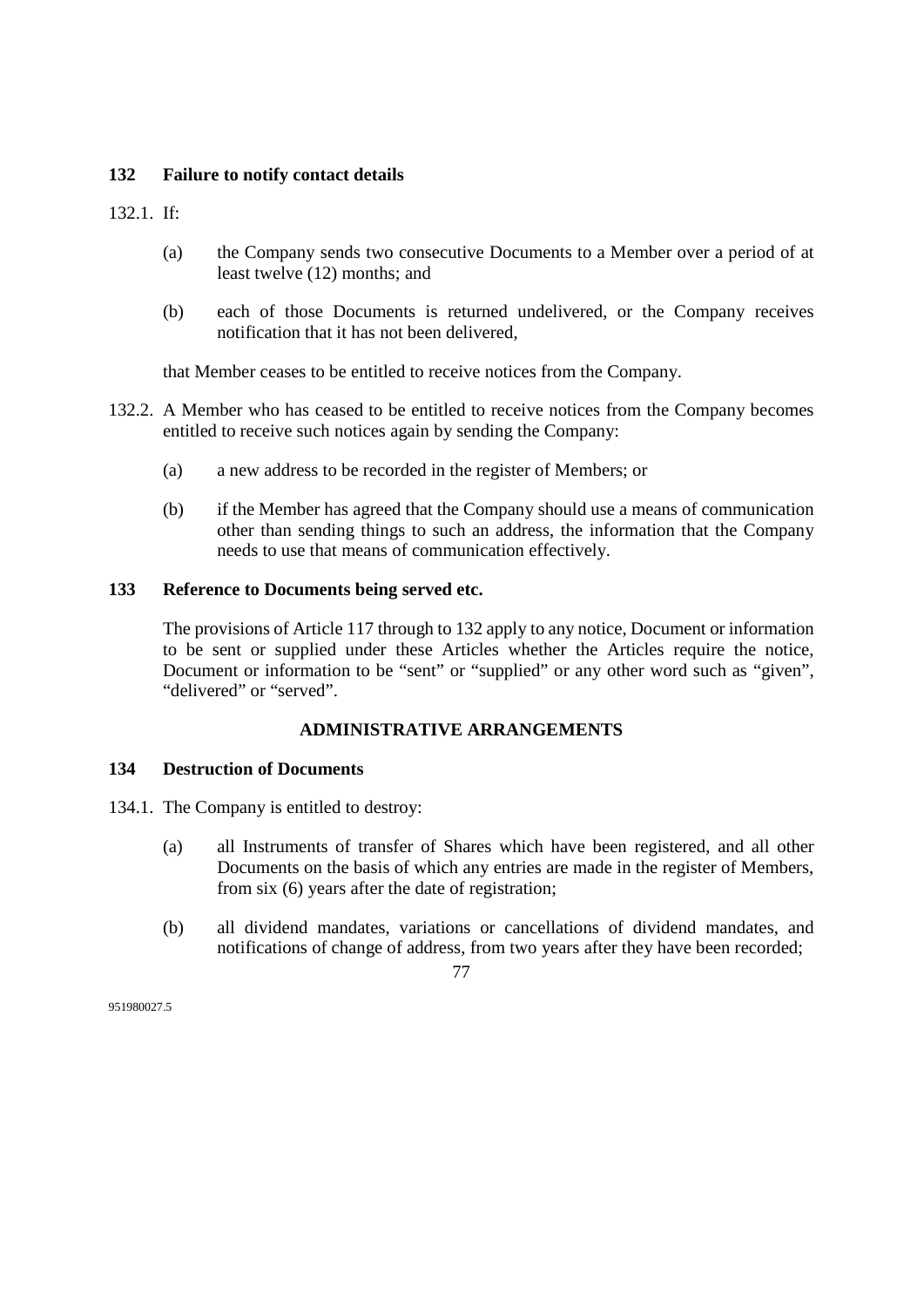- (c) all Certificates which have been cancelled from one year after the date of the cancellation;
- (d) all Paid dividend cheques from one year after the date of actual payment; and
- (e) all Proxy Notices from one year after the end of the meeting to which the Proxy Notice relates.
- 134.2. If the Company destroys a Document in good faith, in accordance with the Articles, and without notice of any claim to which that Document may be relevant, it is conclusively presumed in favour of the Company that:
	- (a) entries in the register purporting to have been made on the basis of an Instrument of transfer or other Document so destroyed were duly and properly made;
	- (b) any Instrument of transfer so destroyed was a valid and effective Instrument duly and properly registered;
	- (c) any Certificate so destroyed was a valid and effective Certificate duly and properly cancelled; and
	- (d) any other Document so destroyed was a valid and effective Document in accordance with its recorded particulars in the books or records of the Company.
- 134.3. This Article does not impose on the Company any liability which it would not otherwise have if it destroys any Document before the time at which this Article permits it to do so.
- 134.4. In this Article, references to the destruction of any Document include a reference to its being disposed of in any manner.

### **135 No right to inspect accounts and other records**

135.1. Except as provided by law or authorised by the Directors or an Ordinary Resolution of the Company, no person is entitled to inspect any of the Company's accounting or other records or Documents merely by virtue of being a Member.

### **136 Provision for employees on cessation of business**

The Directors may decide to make provision for the benefit of persons employed or formerly employed by the Company or any of its Subsidiaries (other than a Director or

78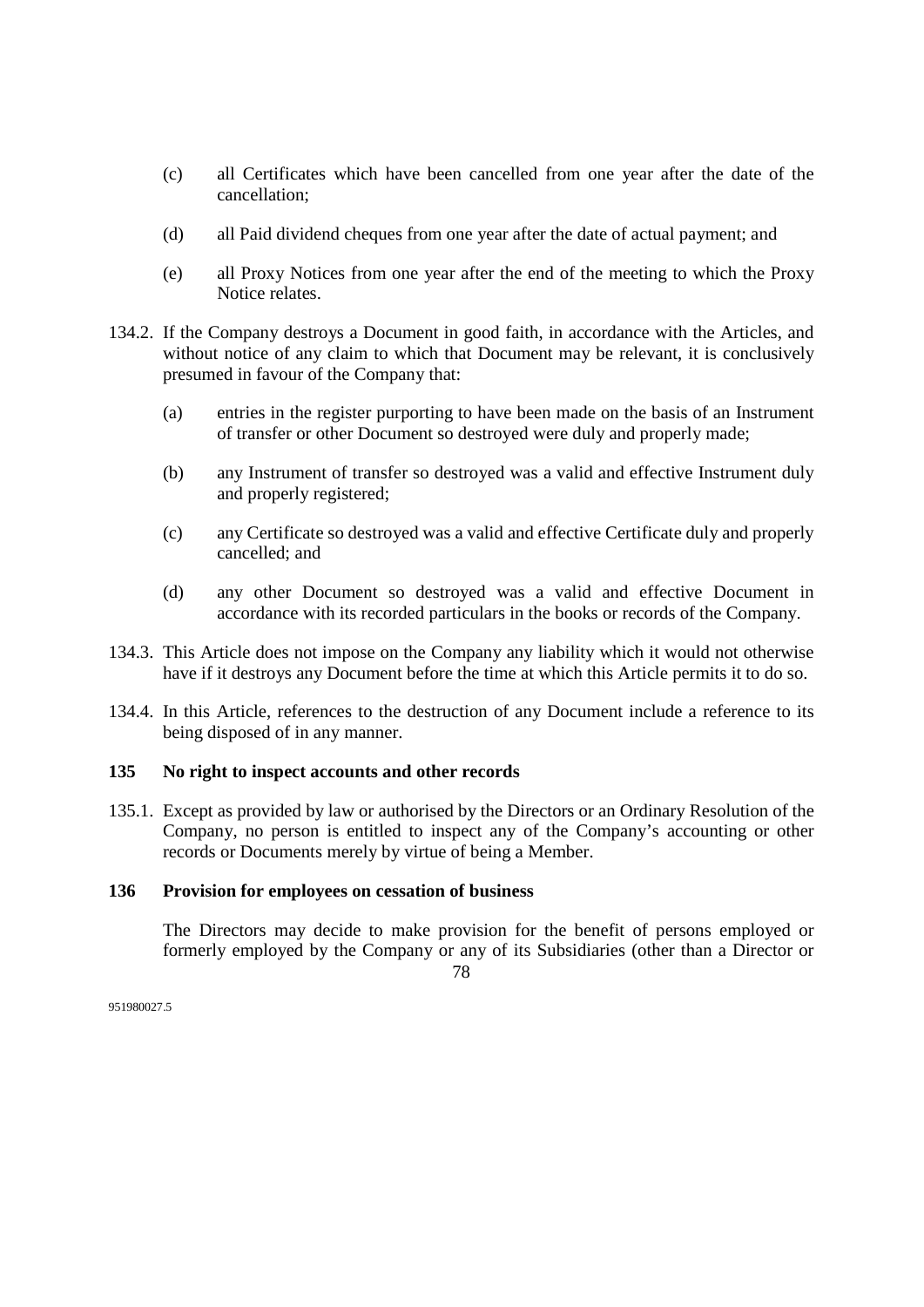former Director or shadow Director) in connection with the cessation or transfer to any person of the whole or part of the undertaking of the Company or that Subsidiary.

# **DIRECTORS' INDEMNITY AND INSURANCE**

### **137 Indemnity**

- 137.1. Subject to Article 137.3, a Relevant Director of the Company or an associated company may be indemnified out of the Company's assets against:
	- (a) any liability incurred by that Director in connection with any negligence, default, breach of duty or breach of trust in relation to the Company or an associated company;
	- (b) any liability incurred by that Director in connection with the activities of the Company or an associated company in its capacity as a trustee of an occupational pension scheme (as defined in section 235(6) of the Companies Act 2006); and
	- (c) any other liability incurred by that Director in the actual or purported execution or discharge of their duties, the exercise or purported exercise of their powers or otherwise in relation to their duties or powers as an officer of the Company or an associated company.
- 137.2. Where a Relevant Director is indemnified against a liability in accordance with this Article, the indemnity extends to each cost, charge, loss, expense and liability incurred by them in relation to that liability.
- 137.3. This Article does not authorise any indemnity which would be prohibited or rendered void by any provision of the Companies Acts or by any other provision of law.
- 137.4. In this Article and Article 138:
	- (a) companies are associated if one is a Subsidiary of the other or both are subsidiaries of the same body corporate, and
	- (b) a "**Relevant Director**" means any Director or former Director, or other officer or former officer, of the Company or an associated company.

### **138 Insurance**

79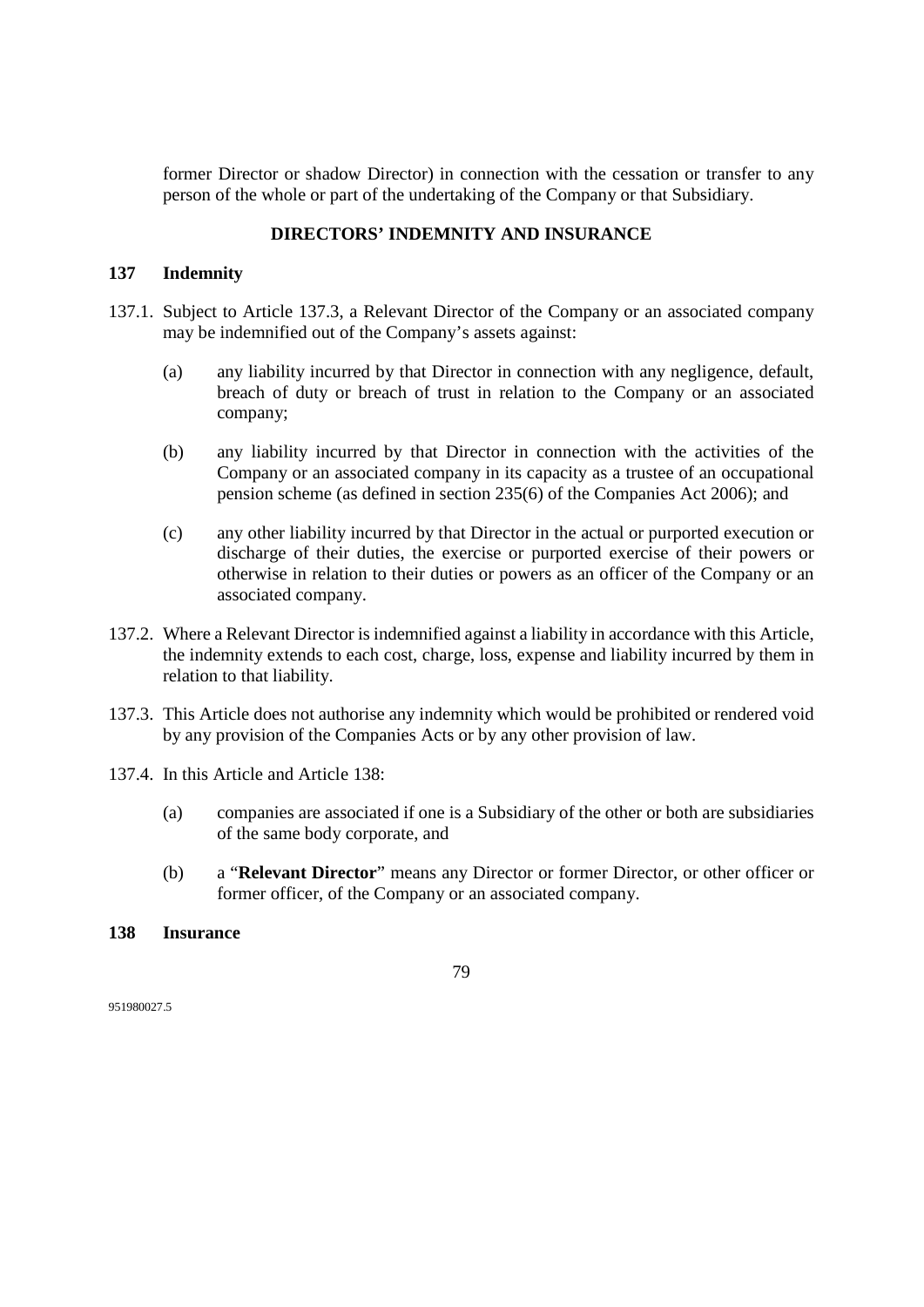- 138.1. Subject to and so far as may be permitted by the Companies Acts and any other provision of law, the Directors may decide to purchase and maintain insurance, at the expense of the Company, for the benefit of any Relevant Director in respect of any Relevant Loss.
- 138.2. In this Article:
	- (a) a "**Relevant Loss**" means any loss or liability which has been or may be incurred by a Relevant Director in connection with that Relevant Director's actual or purported execution and/or discharge of their duties or powers in relation to the Company, any associated company or any pension fund or employees' Share scheme of the Company or associated company; and
	- (b) companies are associated if one is a Subsidiary of the other or both are subsidiaries of the same body corporate.

# **139 Defence expenditure**

- 139.1. Subject to and so far as may be permitted by the provisions of the Companies Acts and any other provision of law, the Company may:
	- (a) provide a Director or other officer of the Company or of its associated companies with funds to meet expenditure incurred or to be incurred by them:
		- (i) in defending any criminal or civil proceedings in connection with any alleged negligence, default, breach of duty or breach of trust by them in relation to the Company or an associated company or in connection with any application for relief under any of the provisions referred to in section 205(5) of the Companies Acts; and
		- (ii) in defending an investigation against them by a regulatory authority or against action proposed to be taken by a regulatory authority against them in connection with any alleged negligence, default, breach of duty or breach of trust by them in relation to the Company or an associated company; and
	- (b) do anything to enable such a Director or other officer to avoid incurring such expenditure.

80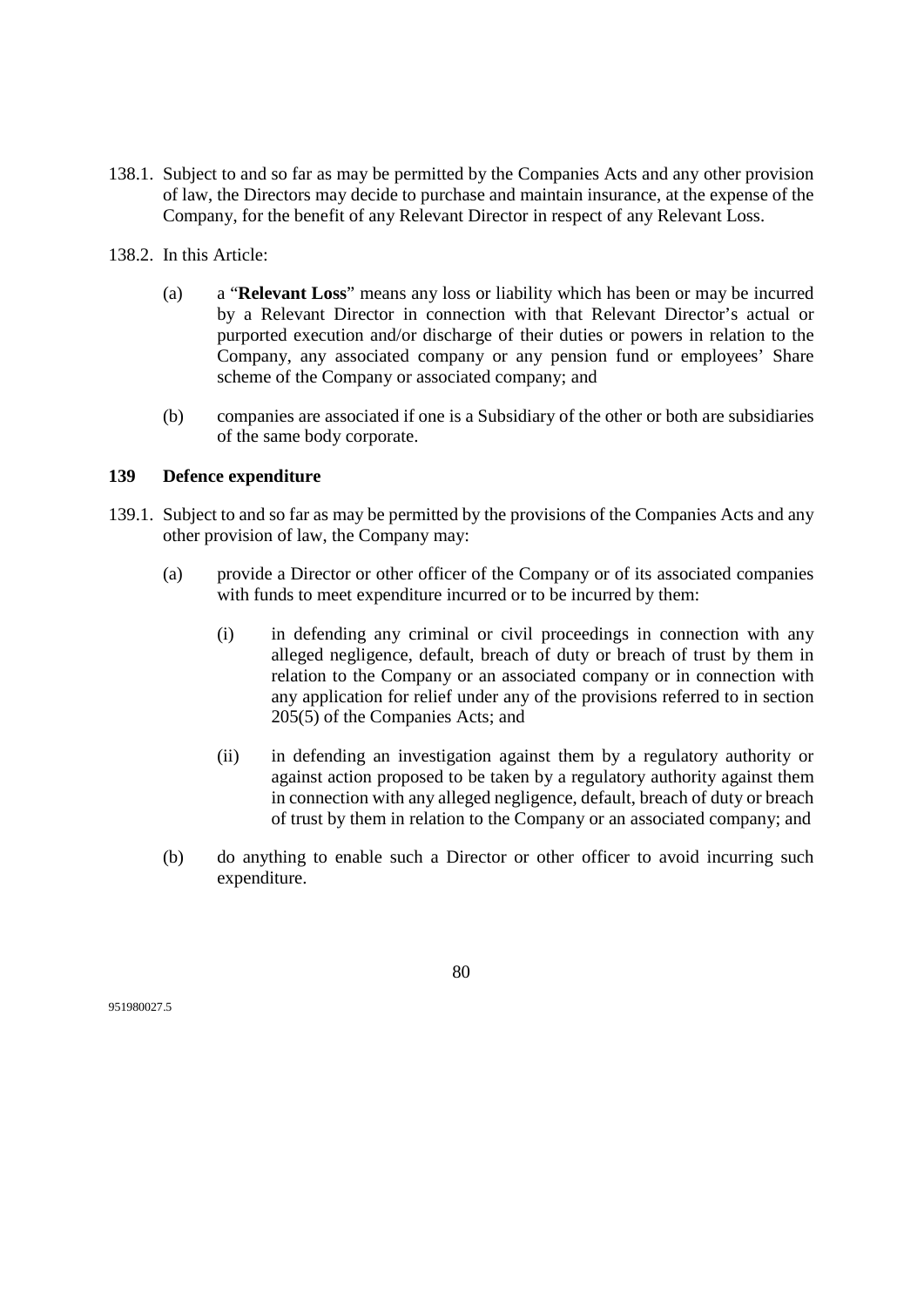### **APPROVED DEPOSITARIES**

#### **140 Maintenance of register by Approved Depositary**

An Approved Depositary shall maintain a register or system(s) (the "**Proxy Register**") in which shall be recorded the aggregate number of Ordinary Shares which for the time being are registered in the name of the Approved Depositary or its nominee (the "**Depositary Shares**") as well as the name and address of each person who is for the time being appointed as an Appointed Proxy pursuant to Article 141 below and, against their name and address, the number of Depositary Shares in respect of which that Appointed Proxy's appointment for the time being subsists (their "**Appointed Number**"). The Proxy Register shall be open to inspection by any person authorised by the Company during usual business hours and the Approved Depositary shall furnish to the Company or its agents upon demand all such information as to the contents of the Proxy Register, or any part of it, as may be requested.

# **141 Appointment of Approved Proxies**

Without prejudice to the right of an Approved Depositary or its nominee to exercise any rights conferred in these Articles, an Approved Depositary or its nominee may appoint as its proxy or proxies such person or persons as it thinks fit (each such person being an "**Appointed Proxy**") and may determine the method by which and the terms upon which, such appointments are made, save that each such appointment shall specify the Appointed Number in respect of which that appointment is made and the aggregate Appointed Numbers of all the Appointed Proxies subsisting at any one time shall not exceed the aggregate number of Depositary Shares.

# **142 Rights of Appointed Proxies**

Subject to the Companies Acts and any other provisions of law and subject to the provisions of this Article 142, and so long as the Depositary Shares shall be of a sufficient number so as to include their Appointed Number, an Appointed Proxy:

(a) shall upon production to the Company at a general meeting of written evidence of their appointment (which shall be in such form as the Company and the Approved Depositary shall determine from time to time) be entitled to the same rights, and subject to the same restrictions, in relation to their Appointed Number as though the Ordinary Shares represented by the Appointed Number were registered in the name of the Approved Depositary (or its nominee) and the Appointed Proxy was a

81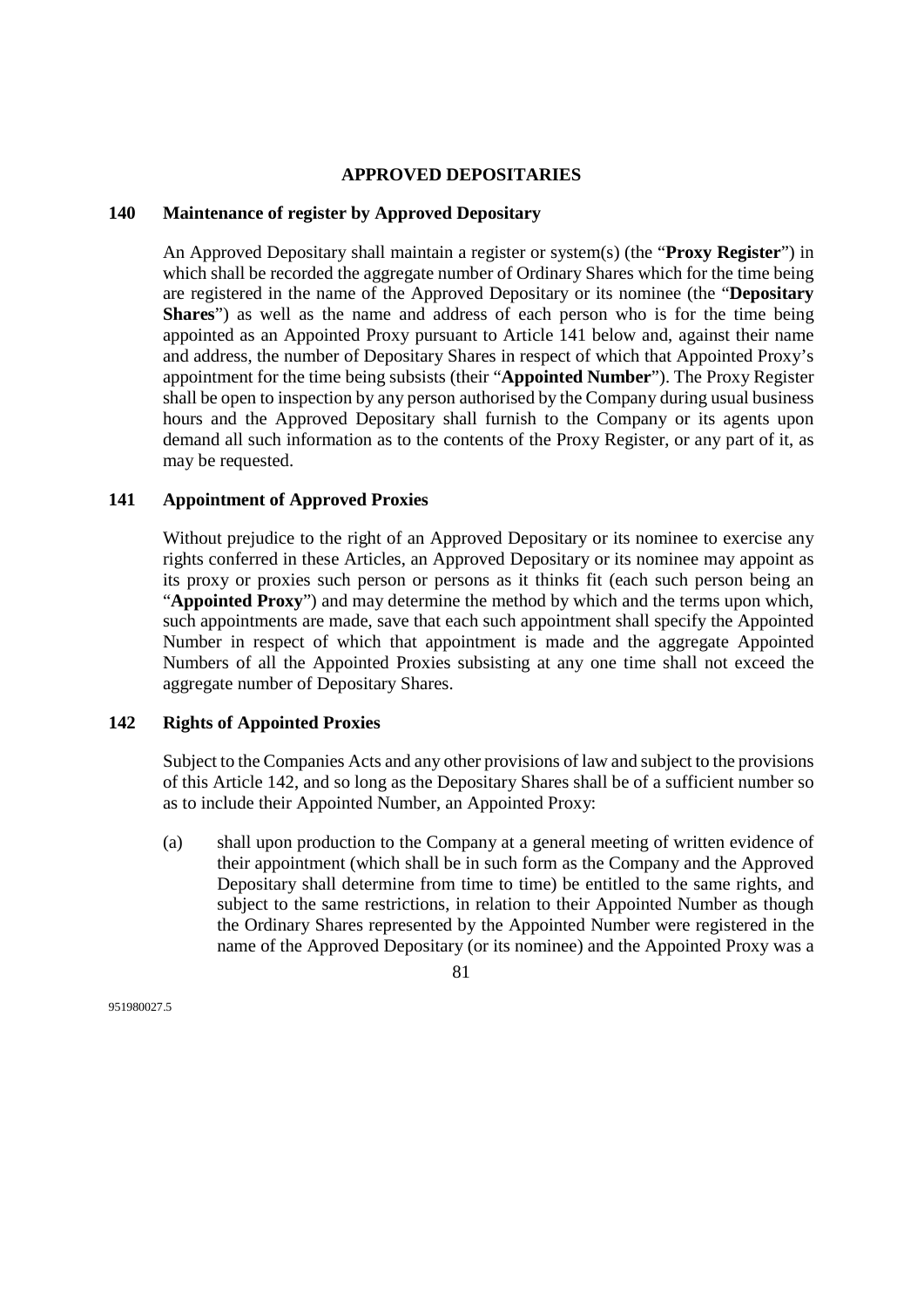person validly appointed as proxy by the Approved Depositary (or its nominee) in accordance with Article 62 to Article 66 (inclusive); and

(b) shall themselves be entitled, by an Instrument of proxy duly signed by them and deposited with the Company in accordance with Article 65, to appoint another person as their proxy in relation to their Appointed Number so that the provisions of these paragraphs shall apply (mutatis mutandis) in relation to such an appointment as though the Ordinary Shares represented by the Appointed Number were registered in the name of the Appointed Proxy and the appointment by the Appointed Proxy was made in accordance with Articles 62 through to Article 66.

# **143 Notices to Appointed Proxies**

The Company may send an Appointed Proxy at their address as is shown in the Proxy Register all notices and other Documents which are sent to the Holders of Ordinary Shares.

# **144 Payment of dividends to Appointed Proxies**

The Company may pay to an Appointed Proxy at their address as shown in the Proxy Register all dividends payable on the Ordinary Shares in respect of which they have been appointed as Appointed Proxy, and payment of any such dividend shall be a good discharge to the Company of its obligation to make payment to the Approved Depositary or its nominee in respect of the Ordinary Shares concerned.

# **145 Determination of entitlement of Appointed Proxies**

145.1. For the purposes of determining which persons are entitled as Appointed Proxies:

- (a) to exercise the rights conferred by Article 142;
- (b) to receive notices and other Documents sent pursuant to Article 143; and
- (c) to be paid dividends pursuant to Article 144,

and each Appointed Proxy's Appointed Number, the Approved Depositary may determine that the Appointed Proxies who are so entitled shall be the persons entered in the Proxy Register at the close of business on a date (an "**Appointed Proxy Record Date**") determined by the Approved Depositary in consultation with the Company.

82